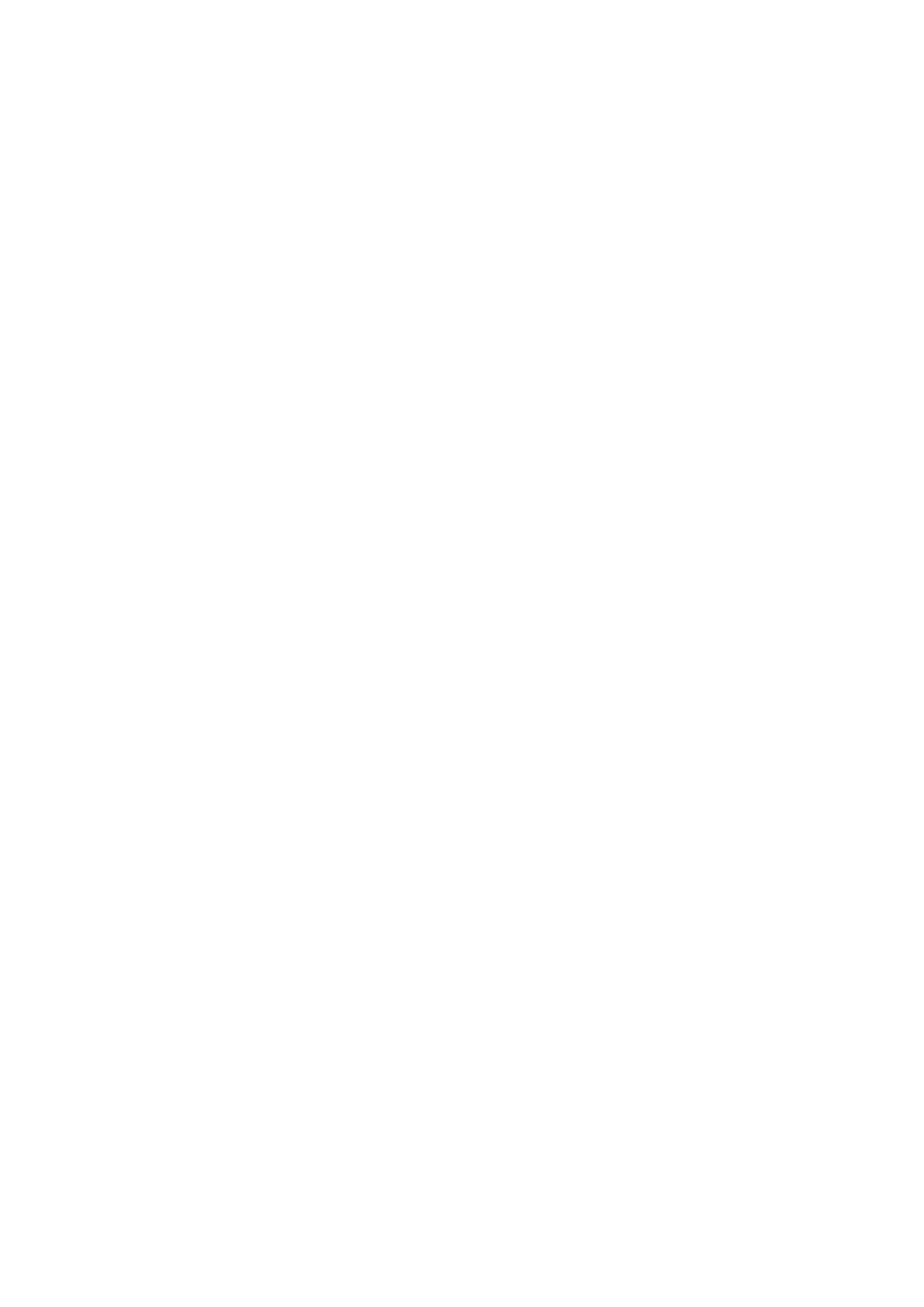

# *Assessing Environmental Persistence 6-7 November 2012, Paris*

Workshop Report No. 24

 and the Environment Agency (EA) of England and Wales.Co-sponsored by the CEFIC ECO 11 LRI project, and co-organised by representatives from ECETOC, Industry, the Federal Environment Agency of Germany (UBA)

Brussels, December 2013

ISSN-2078-7200-24 (print) ISSN-2078-7219-24 (online)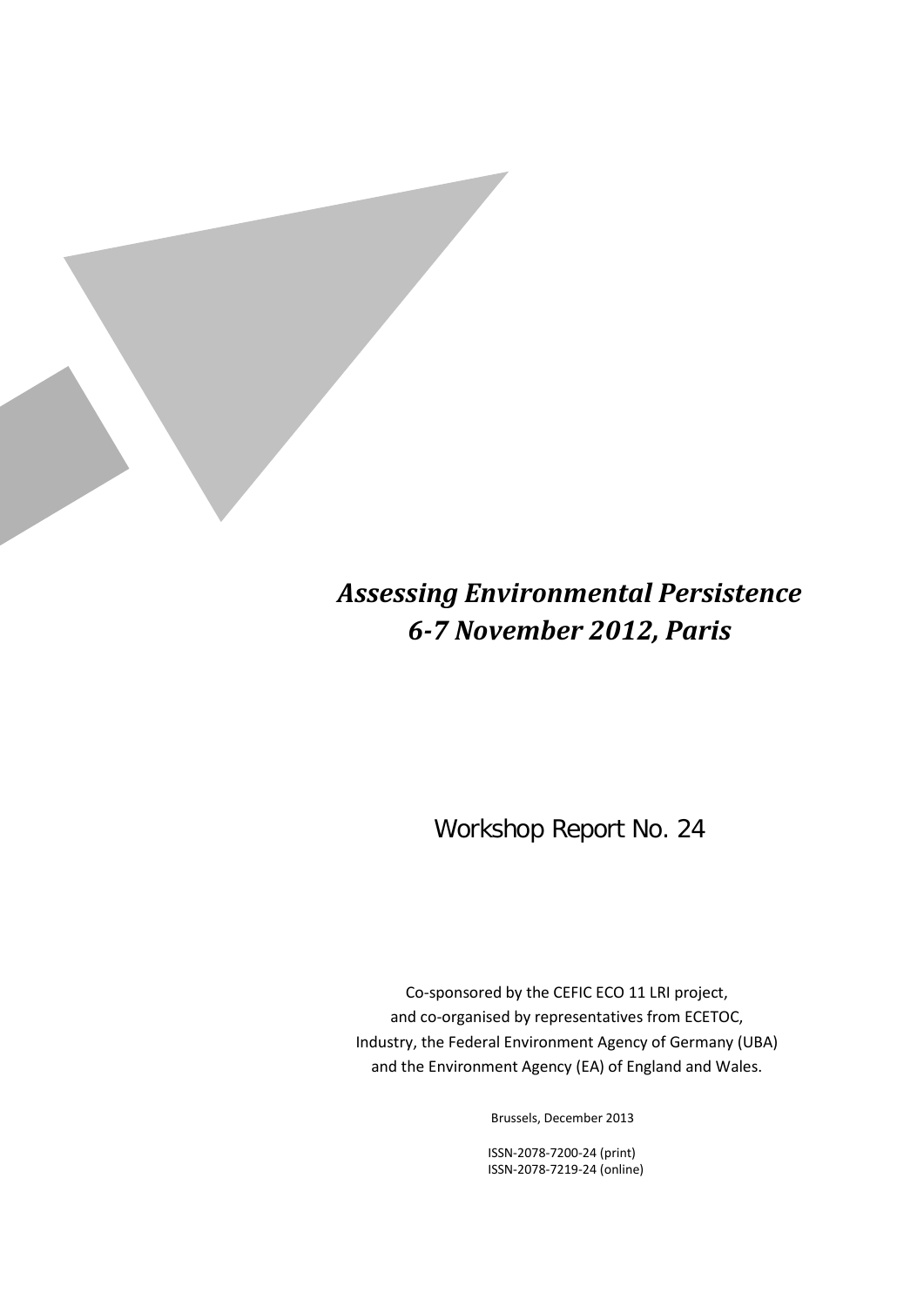### **ECETOC Workshop Report No. 24**

#### © Copyright – ECETOC AISBL

European Centre for Ecotoxicology and Toxicology of Chemicals 2 Avenue E. Van Nieuwenhuyse (Bte 8), B-1160 Brussels, Belgium.

All rights reserved. No part of this publication may be reproduced, copied, stored in a retrieval system or transmitted in any form or by any means, electronic, mechanical, photocopying, recording or otherwise without the prior written permission of the copyright holder. Applications to reproduce, store, copy or translate should be made to the Secretary General. ECETOC welcomes such applications. Reference to the document, its title and summary may be copied or abstracted in data retrieval systems without subsequent reference.

The content of this document has been prepared and reviewed by experts on behalf of ECETOC with all possible care and from the available scientific information. It is provided for information only. ECETOC cannot accept any responsibility or liability and does not provide a warranty for any use or interpretation of the material contained in the publication.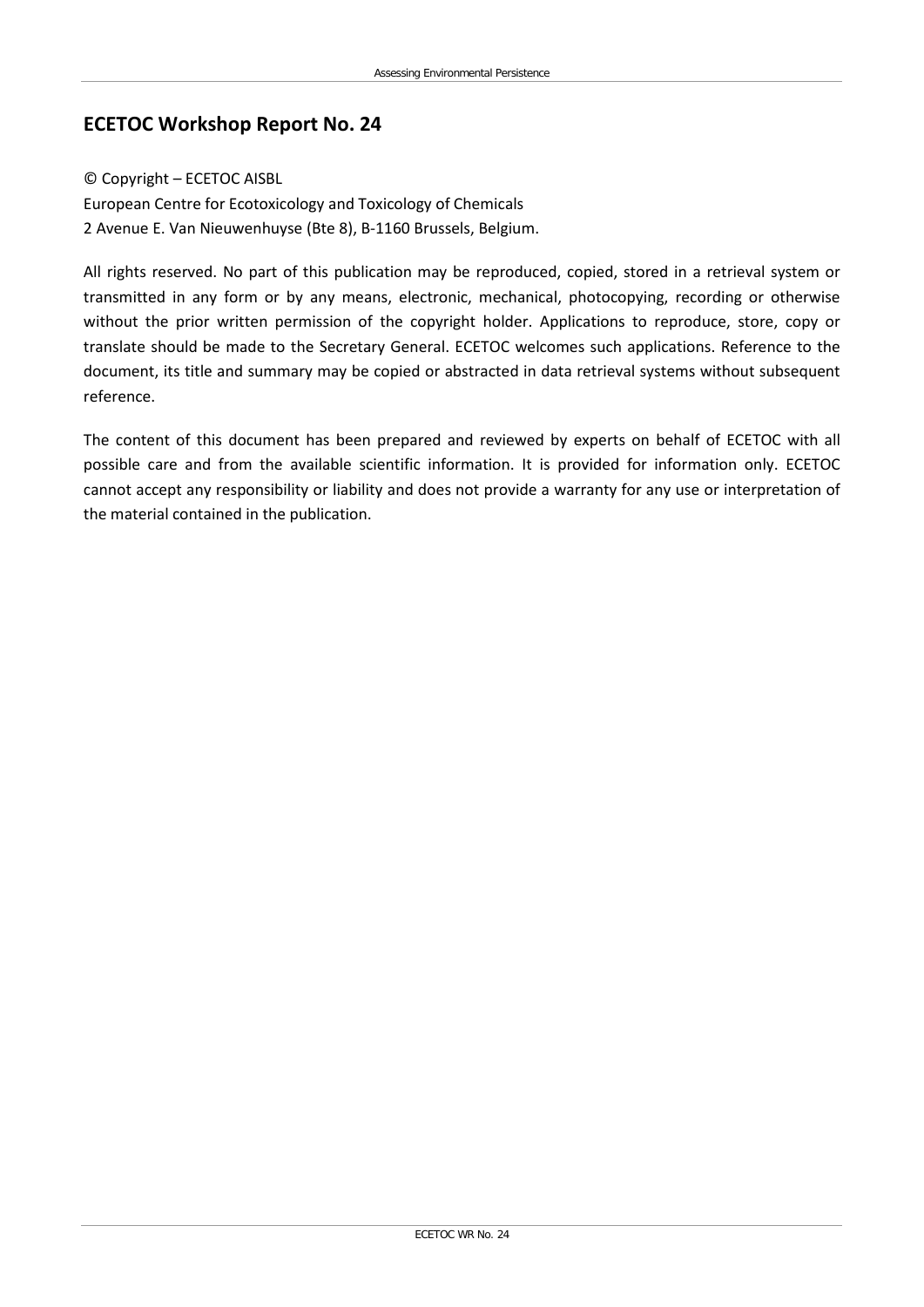### *Assessing Environmental Persistence*

#### **CONTENTS**

| 1.                                      |                                       | <b>EXECUTIVE SUMMARY</b>                                                                                                   | 1       |
|-----------------------------------------|---------------------------------------|----------------------------------------------------------------------------------------------------------------------------|---------|
| 2.                                      |                                       | <b>WORKSHOP OVERVIEW</b>                                                                                                   | 3       |
|                                         | 2.1 Introduction                      |                                                                                                                            | 3       |
|                                         | 2.2 Workshop objectives               |                                                                                                                            | 3       |
|                                         | 2.3 Workshop structure                |                                                                                                                            | 4       |
|                                         |                                       | 2.4 Plenary presentations                                                                                                  | 5       |
|                                         | 2.4.1                                 | Introduction and stakeholder perspectives of persistence                                                                   | 5       |
|                                         | 2.4.2<br>2.4.3                        | Screening for environmental persistence<br>Experiences with higher tiered assessment of persistence                        | 8<br>11 |
|                                         | 2.4.4                                 | Panel discussions on perspectives of persistence                                                                           | 15      |
|                                         |                                       | 2.5 Syndicate discussions                                                                                                  | 22      |
|                                         |                                       | 2.6 Research proposals                                                                                                     | 41      |
| 3.                                      |                                       | <b>CONCLUSIONS AND RECOMMENDATIONS</b>                                                                                     | 44      |
|                                         | <b>ABBREVIATIONS</b>                  |                                                                                                                            | 48      |
|                                         | <b>BIBLIOGRAPHY</b>                   |                                                                                                                            | 51      |
|                                         |                                       | APPENDIX A: RESEARCH TOPICS IDENTIFIED AT THE 2007 WORKSHOP AND PROGRESS TO DATE                                           | 55      |
|                                         |                                       |                                                                                                                            |         |
|                                         | <b>APPENDIX B: PRESENTATIONS</b>      |                                                                                                                            | 59      |
|                                         |                                       | B1. Introduction and stakeholder perspectives of persistence                                                               | 59      |
|                                         | <b>B1.1</b>                           | Welcome, introduction and summary of activities since the ECETOC / Environment Agency persistence<br>workshop (2007)       | 59      |
|                                         | B <sub>1.2</sub>                      | Regulatory overview of persistence assessment within EU                                                                    | 60      |
|                                         | <b>B1.3</b>                           | Challenges with assessing degradation and persistence                                                                      | 61      |
|                                         | <b>B1.4</b>                           | Current issues and challenges faced on the PBT working group with respect to persistence                                   | 62      |
|                                         |                                       | B2. Screening for Environmental Persistence                                                                                | 64      |
|                                         | B2.1                                  | Assessing environmental persistence: balancing pragmatism with realism                                                     | 64      |
|                                         | B2.2                                  | Modified and enhanced biodegradability testing                                                                             | 65      |
|                                         | B2.3                                  | Towards rationally designed hazard, risk and persistency assessment: putting the "Bio" back into<br>biodegradation testing | 66      |
|                                         | B <sub>2.4</sub>                      | Challenges in the assessment of natural complex substances                                                                 | 67      |
|                                         |                                       | B3. Experiences with higher tiered assessment of persistence                                                               | 68      |
|                                         | B3.1                                  | Experiences with the OECD TG 308 with human pharmaceuticals                                                                | 68      |
|                                         | B3.2                                  | Application of the OECD 307 study to assess the persistence of gas to liquid (GTL) fuel                                    | 70      |
|                                         | B3.3                                  | Hidden hazard or safe sink? Approaches to consider non-extractable residues in the regulatory                              |         |
|                                         |                                       | assessment of chemicals                                                                                                    | 72      |
|                                         | B3.4                                  | Understanding the relationship between extraction technique and bioavailability / bioaccessibility                         | 73      |
|                                         | B3.5                                  | Strategies to identify degradation products and their risks                                                                | 75      |
|                                         | B3.6                                  | Experiences with higher tier study designs to investigate the fate and behaviour of chemicals in the<br>environment        | 76      |
|                                         |                                       | <b>APPENDIX C: LIST OF PARTICIPANTS</b>                                                                                    | 78      |
|                                         | <b>APPENDIX D: WORKSHOP PROGRAMME</b> |                                                                                                                            |         |
| <b>APPENDIX E: ORGANISING COMMITTEE</b> |                                       |                                                                                                                            | 83      |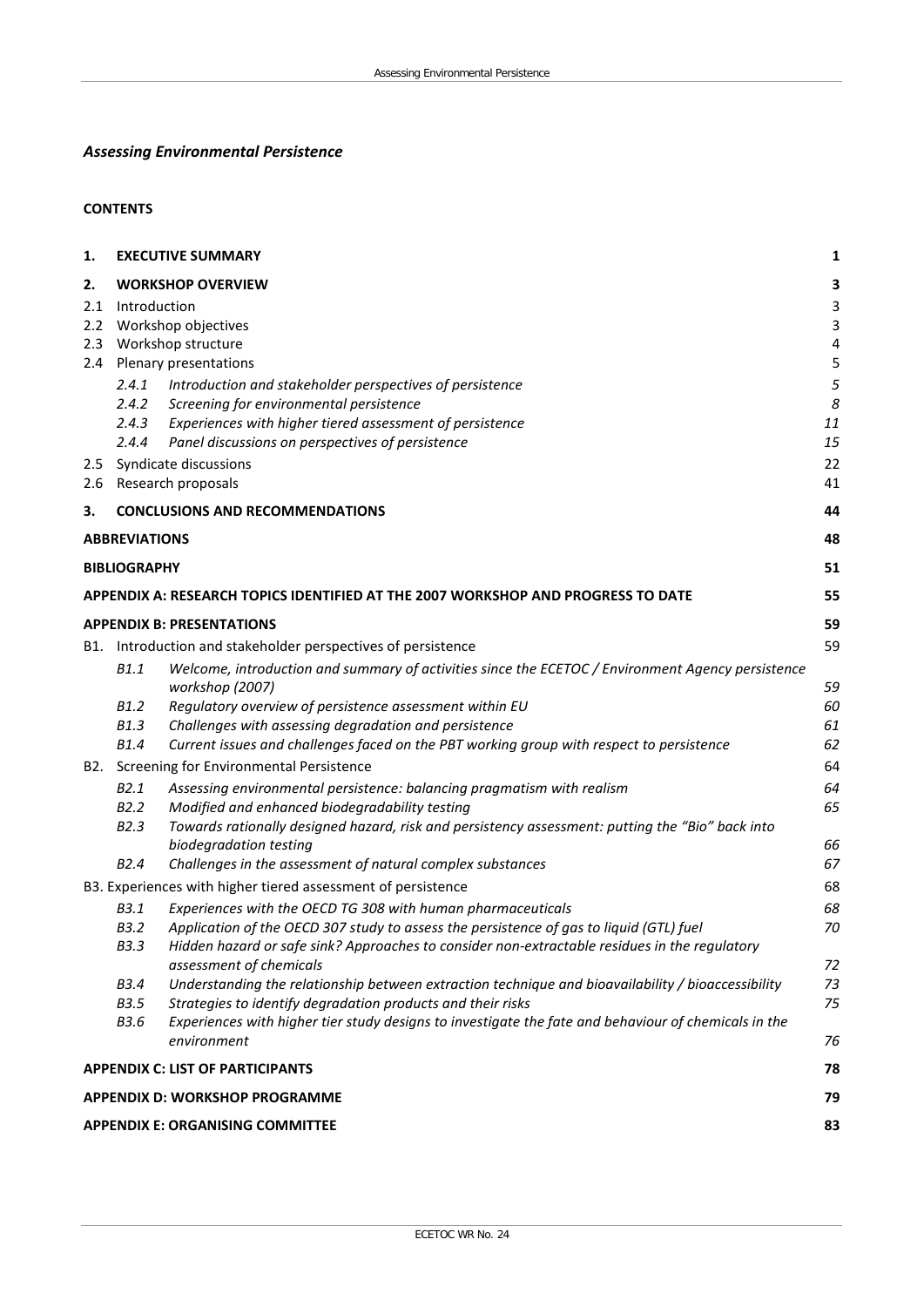Assessing Environmental Persistence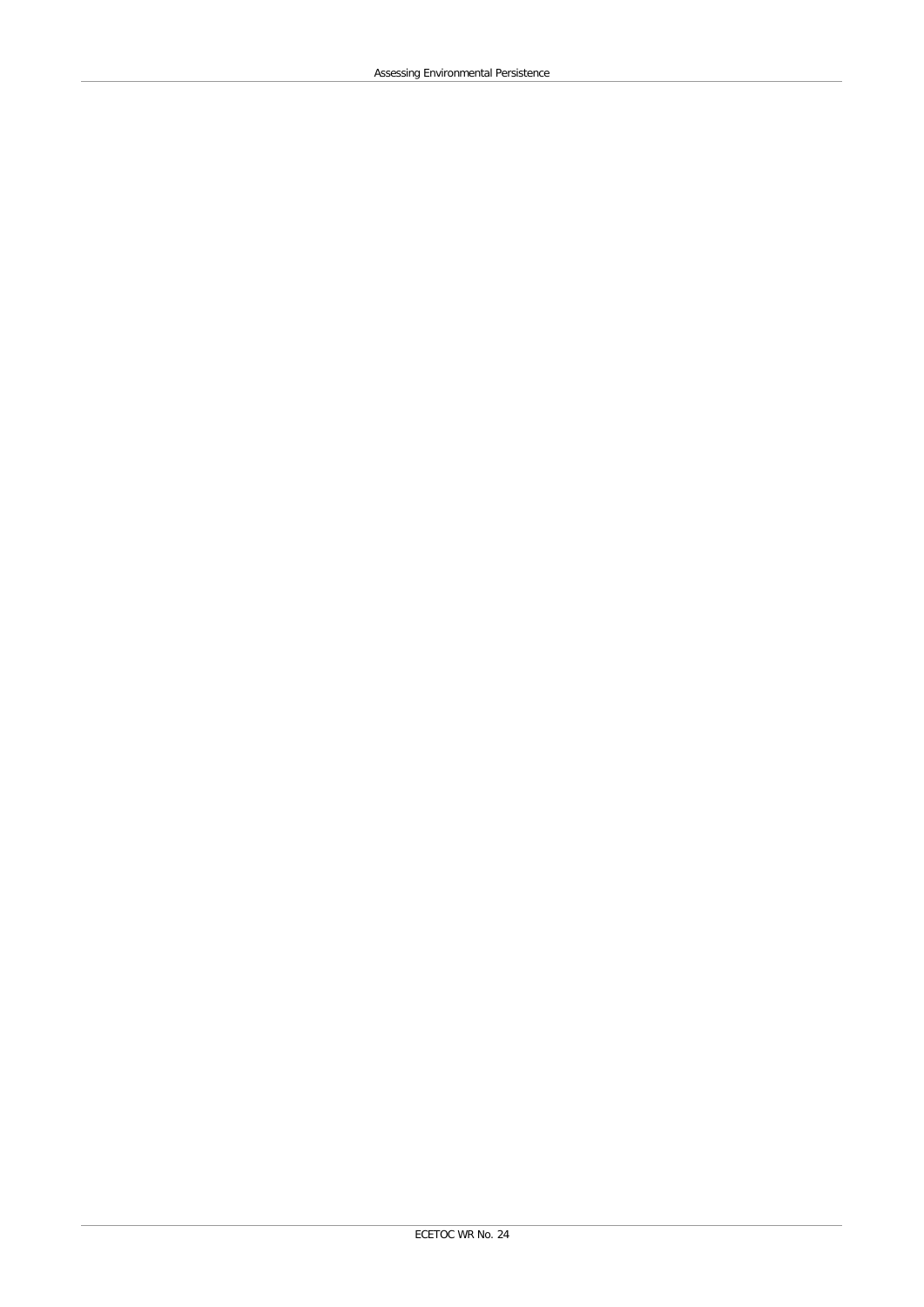# <span id="page-6-0"></span>**1. EXECUTIVE SUMMARY**

Many chemical regulatory schemes exist around the world that contain hazard-based criteria to identify and prioritise persistent, bioaccumulative and toxic (PBT), or very persistent very bioaccumulative (vPvB) chemicals. These are chemicals that have the potential to persist in the environment, accumulate within the tissue of living organisms and, in the case of chemicals categorised as PBTs, show adverse effects following long-term exposure (ECETOC, 2005).

This two-day workshop, co-sponsored by the European Centre for Ecotoxicology and Toxicology of Chemicals (ECETOC) and the CEFIC ECO 11 LRI project, and co-organised by representatives from ECETOC, Industry, the Federal Environment Agency of Germany (UBA) and the Environment Agency (EA) of England and Wales, took place at Les Salons France-Amérique, Paris, France on the 6th and 7th November 2012. This was a follow up to the 2007 "Biodegradation and Persistence" Holmes Chapel workshop co-hosted by ECETOC and the Environment Agency of England and Wales to assess areas of research required to help develop the scientific understanding of factors that affect the persistence of chemicals in the environment. The 45 attendees, from academia, regulatory agencies and industry, discussed the challenges and uncertainty faced with persistency assessments at the screening and confirmatory testing levels.

The primary aims of the 2012 workshop were to:

- a) Identify whether / how the programmes initiated as a consequence of the Holmes Chapel Workshop have helped further the understanding of biodegradation / persistence related issues,
- b) Identify and prioritise key areas for further future research.

The presentations and discussions clearly indicated that the knowledge and science-base were moving forward within the field of persistence assessment. Significant developments include: the ECETOC and UBA activities to define and characterise extractable and non-extractable residues (NERs) formed in soil and sediment, the CEFIC funded work to understand the importance of biomass concentration and diversity within screening assessments for biodegradability, and the inclusion of more ecological realism and relevance within persistency assessments through the inclusion of light, natural waters and assessing adaptation potential and biodegradation outcome over time.

These scientific advancements at the screening and confirmatory level of persistence assessment were helping to (i) increase the body of data and experience for stakeholders (ii) address some uncertainties in persistence assessment and (iii) identify the key research needs that still need to be addressed to achieve a consensus position. The syndicate sessions identified themes for future research and development including:

- Convening an OECD Expert Working Group to consolidate and update the ready biodegradability tests (RBTs) to reflect (i) the availability of new instrumentation with increased analytical sensitivity (ii) the use of tests with combined analytes (e.g. biochemical oxygen demand (BOD) and carbon dioxide evolution), and (iii) the need to screen for biodegradability in water-sediment systems.
- Assessing the influence that temperature has on rates of biodegradability in aquatic and aquaticsediment habitats and, consequently, the need for temperature extrapolation.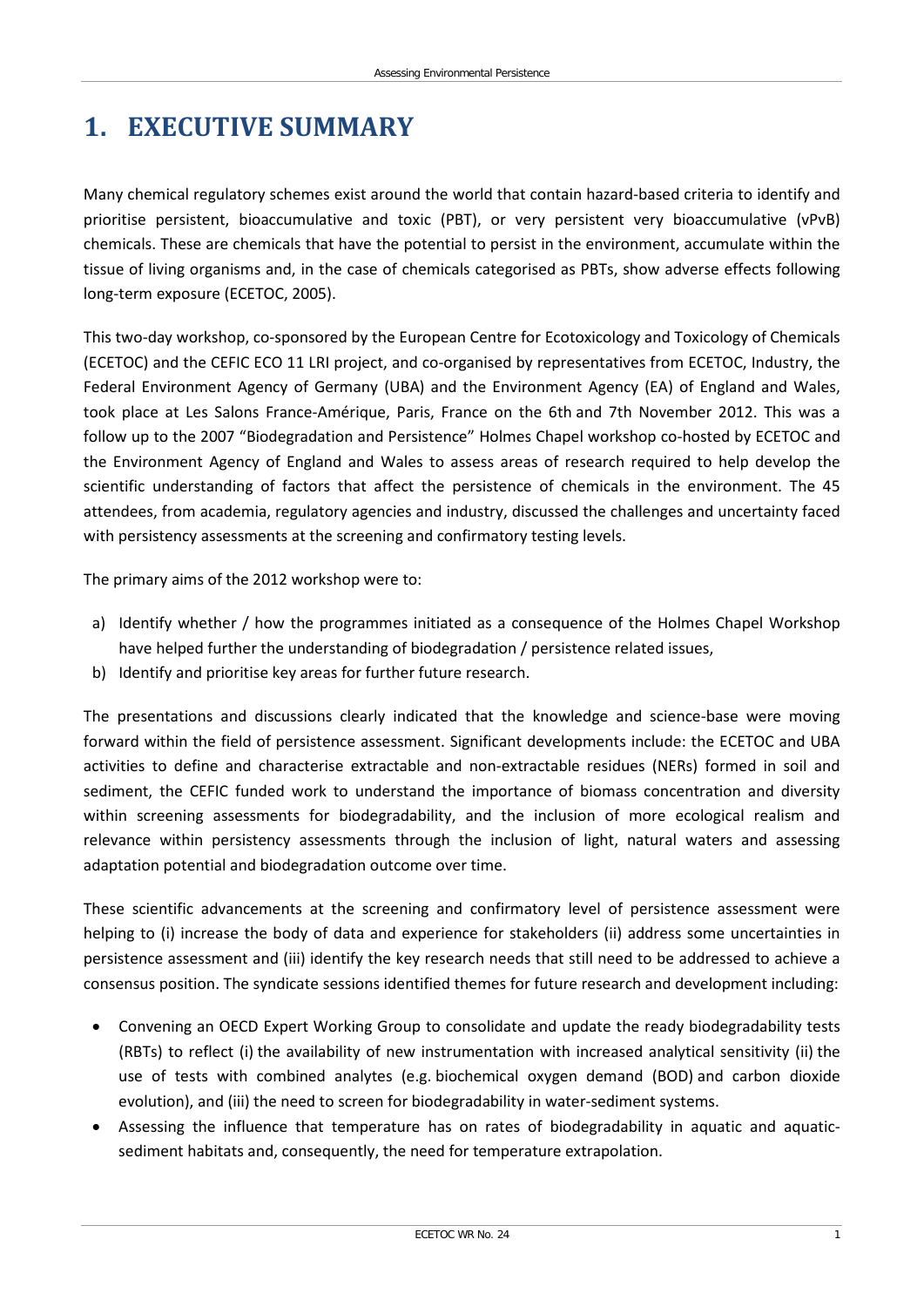- Assessing the ecological significance of adaptation and developing appropriate test methods and guidance accordingly.
- Developing and validating models to predict non-extractable residue formation and guidance on how to assess the risks posed by NERs over time.
- Benchmarking the microbiological and kinetic performance of the OECD 314, 308, 309 and enhanced biomass tests using appropriate reference chemicals.
- Developing and validating tools and guidance to predict and assess the formation of transformation products in biodegradation studies.
- Clarifying and resolving the test-based and model-based issues associated with the persistence assessment of complex substances.
- Investigating the value of genetic sequencing procedures in determining differences / similarities in inocula to compare the relevance of laboratory inocula with the field situation.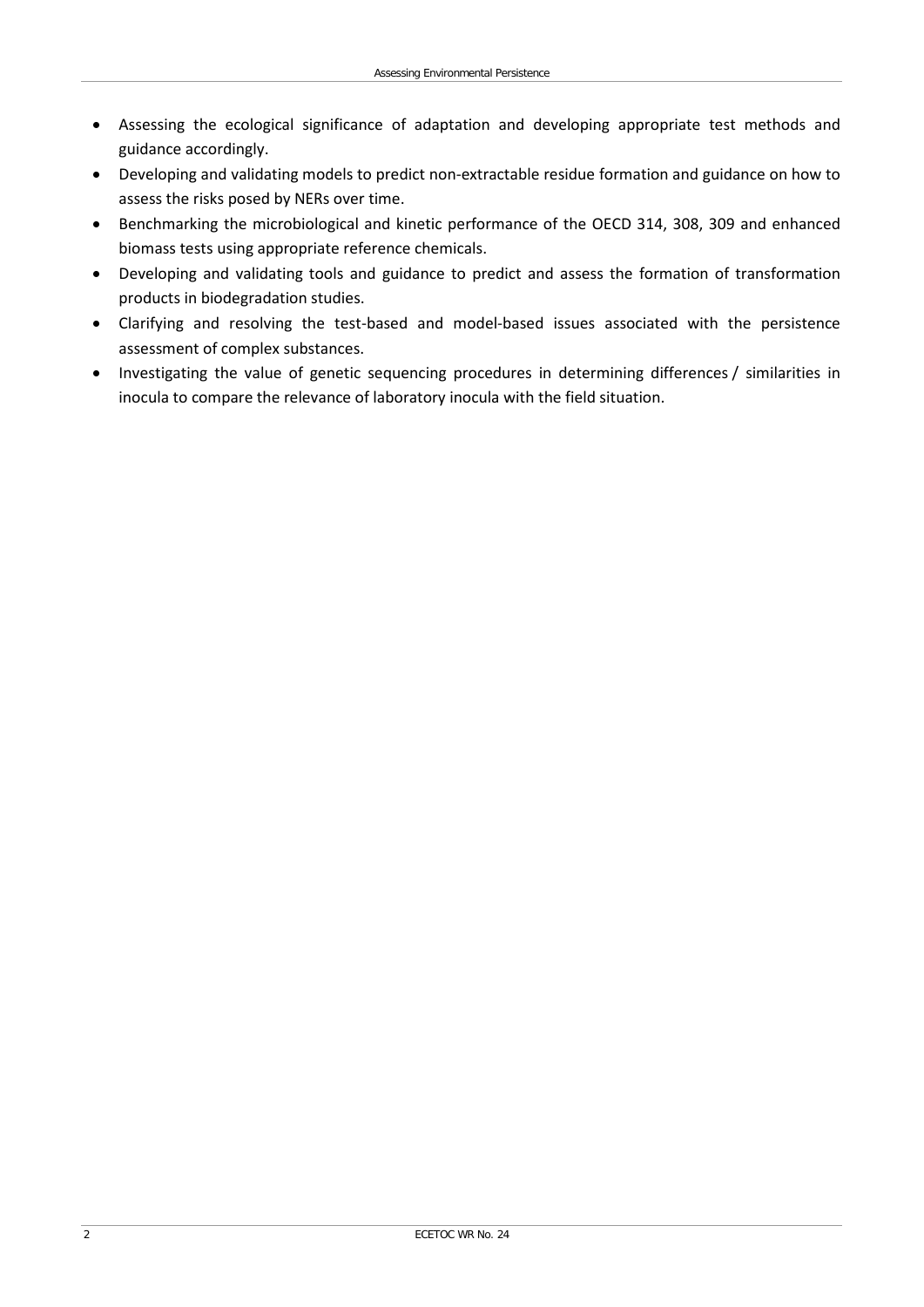# <span id="page-8-0"></span>**2. WORKSHOP OVERVIEW**

# <span id="page-8-1"></span>**2.1 Introduction**

ECETOC has been actively involved in developing the scientific understanding of factors that affect the persistence of chemicals in the environment for over 15 years (see for example ECETOC, 2003, 2005, 2009, 2011). In 2007, ECETOC and the Environment Agency (EA) of England and Wales co-hosted a workshop on "Biodegradation and Persistence" at Holmes Chapel in the United Kingdom. Attendees from academia, regulatory agencies and industry discussed the challenges and uncertainty faced with persistency assessments at the screening and confirmatory testing level. Nine research topics were identified at the 2007 workshop and request for proposals (RfPs) were drafted to fill these research needs. From these, four RfPs were assigned highest priority for action. Significant progress has been made such that they are all at or near completion (see also Appendix 1). These include:

- Development of a validation set of chemicals for biodegradation research (funded by CEFIC/LRI and completed in 2010);
- Addressing the uncertainty associated with bound residues or non-extractable residues formed in higher tiered persistency assessments. This resulted in a subsequent ECETOC Workshop (ECETOC, 2009) and two ECETOC Task Forces which were due to report in 2013 (ECETOC, 2013a,b);
- Development of new persistency screening tools with biodegradation studies using enhanced biomass levels (funded by CEFIC/LRI and due for completion in 2013);
- Measuring biodegradation half-lives and identifying sources of variability and uncertainty (funded by CEFIC/LRI and project started in 2012).

# <span id="page-8-2"></span>**2.2 Workshop objectives**

A second persistence workshop was convened to: (i) discuss and evaluate the progress and any scientific advances made as a consequence of the activities initiated following the 2007 Holmes Chapel workshop, (ii) discuss other scientific developments within the field of persistence, and (iii) learn from the chemical industry and environmental regulators' experience of persistency assessments conducted within the initial phases of REACH.

The technical programme will address the following themes through a combination of invited and submitted keynote presentations (using case study measured data where possible) and syndicate sessions:

- Regulatory efforts to harmonise persistency criteria and its evaluation across the EU;
- Validation of biodegradability tests for persistency evaluation and the development of appropriate quality assurance / quality control standards;
- Effective prioritisation of persistence at the screening level including the role of quantitative structurebiodegradability relationship (QSBRs), modified and enhanced (ready) biodegradation tests;
- Biodegradability assessments with 'difficult to test' substances;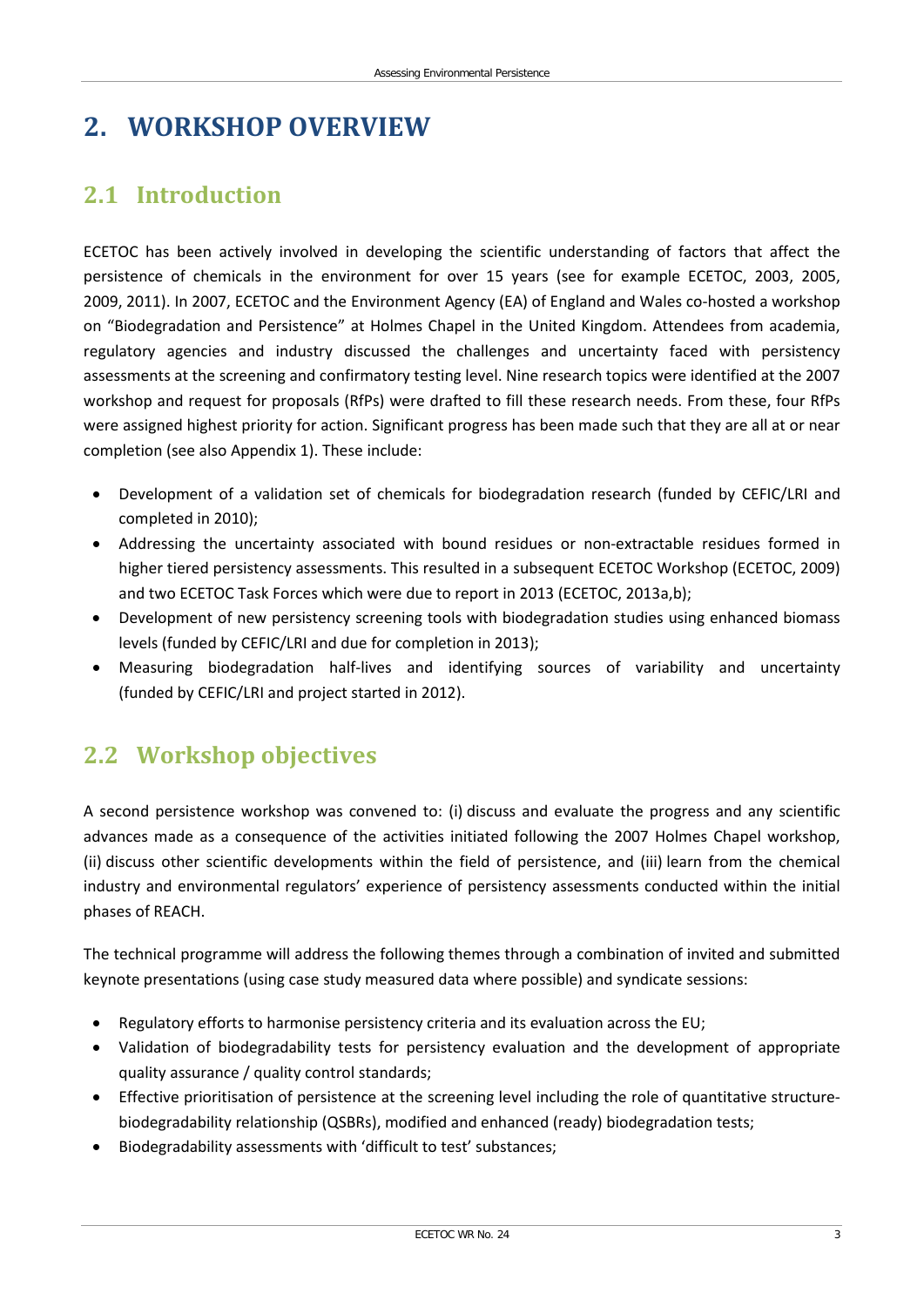- Assessment of non-extractable residues associated with sludge, soils and sediments within higher tiered studies;
- Predication, detection, identification and evaluation of degradation products;
- Microbial adaptation and its relevance to exposure and persistency assessment.

The key objectives of the workshop were to:

- a) Identify whether / how the programmes initiated as a consequence of the 2007 workshop have helped further the understanding of biodegradation / persistence related issues;
- b) Identify and prioritise key areas for further future research.

## <span id="page-9-0"></span>**2.3 Workshop structure**

- Series of 20-minute talks and case studies;
- Syndicate sessions addressing specific questions;
- Plenary feedback;
- Further discussions;
- Conclusions and recommendations;
- Areas for future research.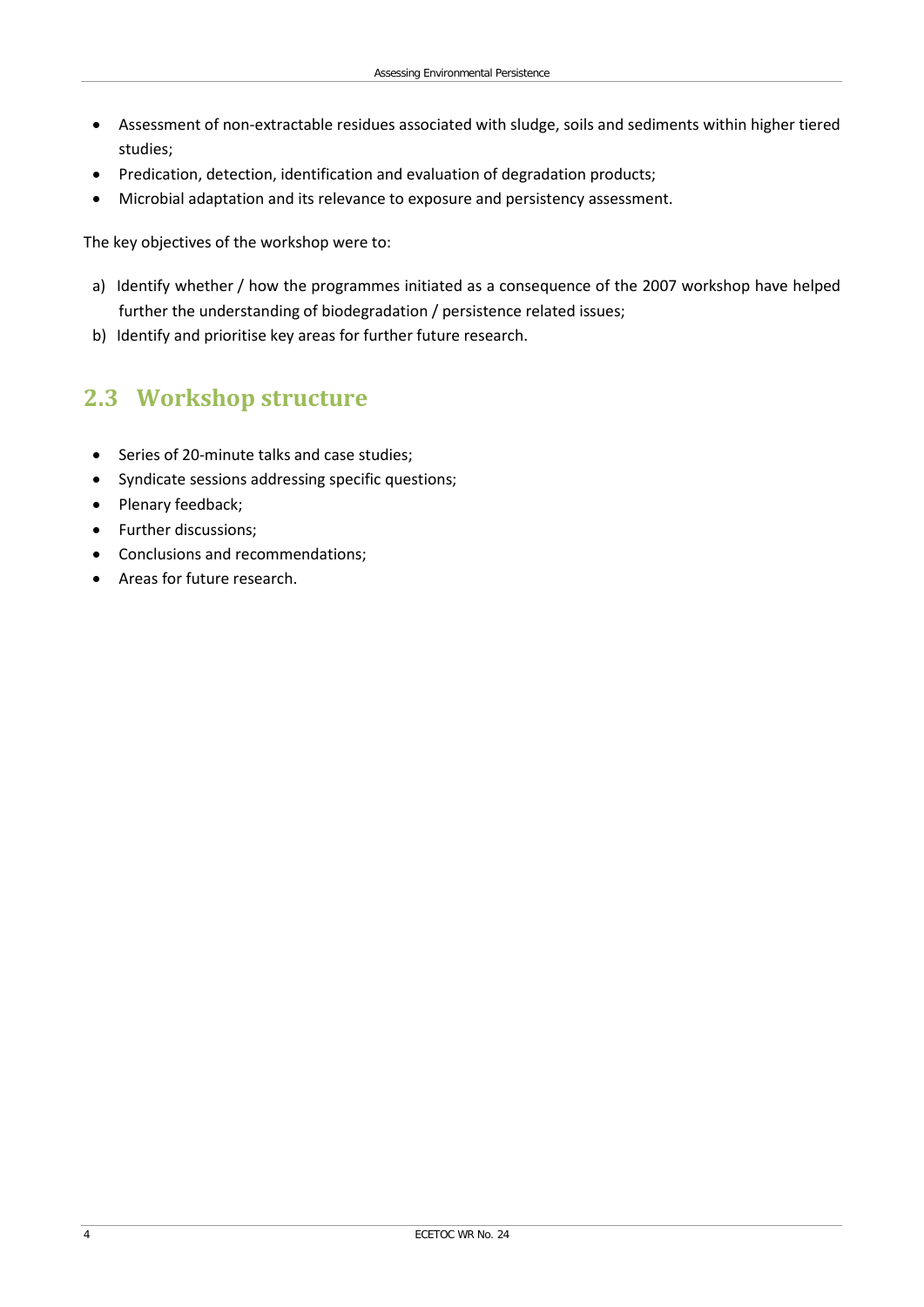# <span id="page-10-0"></span>**2.4 Plenary presentations**

## <span id="page-10-1"></span>**2.4.1 Introduction and stakeholder perspectives of persistence**

The aim of this session was to introduce the aims and objectives of the workshop together with some of the key stakeholder perspectives and challenges faced with assessing the persistence of chemicals in the environment. A series of stakeholder presentations introducing the issues relating to persistence assessment was followed by a panel discussion and two syndicate sessions.

**Jason Snape** *(AstraZeneca, UK)* provided a brief introduction to the scientific remit of ECETOC and summary of its activities related to environmental persistence. This included Task Force reports describing (i) Refined Approaches for Risk Assessment of PBT/vPvB Chemicals (2011), (ii) The Collation of Existing Marine Biodegradation Data and its Use in Environmental Risk Assessment (2009), (iii) The Risk Assessment of PBT Chemicals (2005), and (iv) The Persistence of Chemicals in the Environment (2003). Jason used the PBT profiler definition of chemical persistence where *"persistence is the ability of a chemical substance to remain in an environment in an unchanged form. The longer a chemical persists, the higher the potential for human or environmental exposure to it. The individual environmental media for which a chemical's persistence is usually measured or estimated are air, water, soil, and sediment."*

Jason outlined the biodegradation testing paradigm together with a brief summary of relative strengths and weaknesses of the ready, inherent and higher tiered biodegradability tests. Jason also highlighted the rationale behind why the modified and enhanced biodegradation screening studies had been included within the REACH technical guidance for exposure and persistency assessments. This rationale was to circumvent the high number of false negatives that could be attributed to data from the ready biodegradation tests by addressing the underlying reasons for chemicals failing to degrade in these studies (e.g. testing above the chemical water solubility, low biomass levels excluding competent degraders and testing at concentrations where the chemical is toxic to the inocula).

Jason described the key outputs from the 2007, ECETOC and the Environment Agency (EA) of England and Wales "Biodegradation and Persistence" Workshop at Holmes Chapel in the United Kingdom. Many of the outputs agreed at this workshop had been taken forward by ECETOC and CEFIC. These included workshops, Task Forces and CEFIC/LRI projects to advance the science associated with non-extractable residues, enhanced biodegradation screening studies and the generation of the OECD 314 technical guideline. Jason indicated that the outputs of these activities, and parallel work by other interested parties, would also be shared over the next two days to (i) identify where there is consensus on best practice for persistency assessment at the screening or confirmatory stage, (ii) identify where we still have areas of uncertainty that can be addressed through research, scientific reviews or further dedicated workshops and (iii) prioritise and agree these research needs.

**Eric Verbruggen** *(National Institute for Public Health and the Environment (RIVM), the Netherlands)*  described the several different regulatory frameworks that exist within Europe to deal with specific groups of chemicals (e.g. industrial chemicals, biocides, pesticides, pharmaceuticals), or which serve a particular purpose (e.g. protection of the marine environment). Several of these regulatory frameworks have their own criteria for dealing with Persistent, Bioaccumulative, and Toxic (PBT) substances or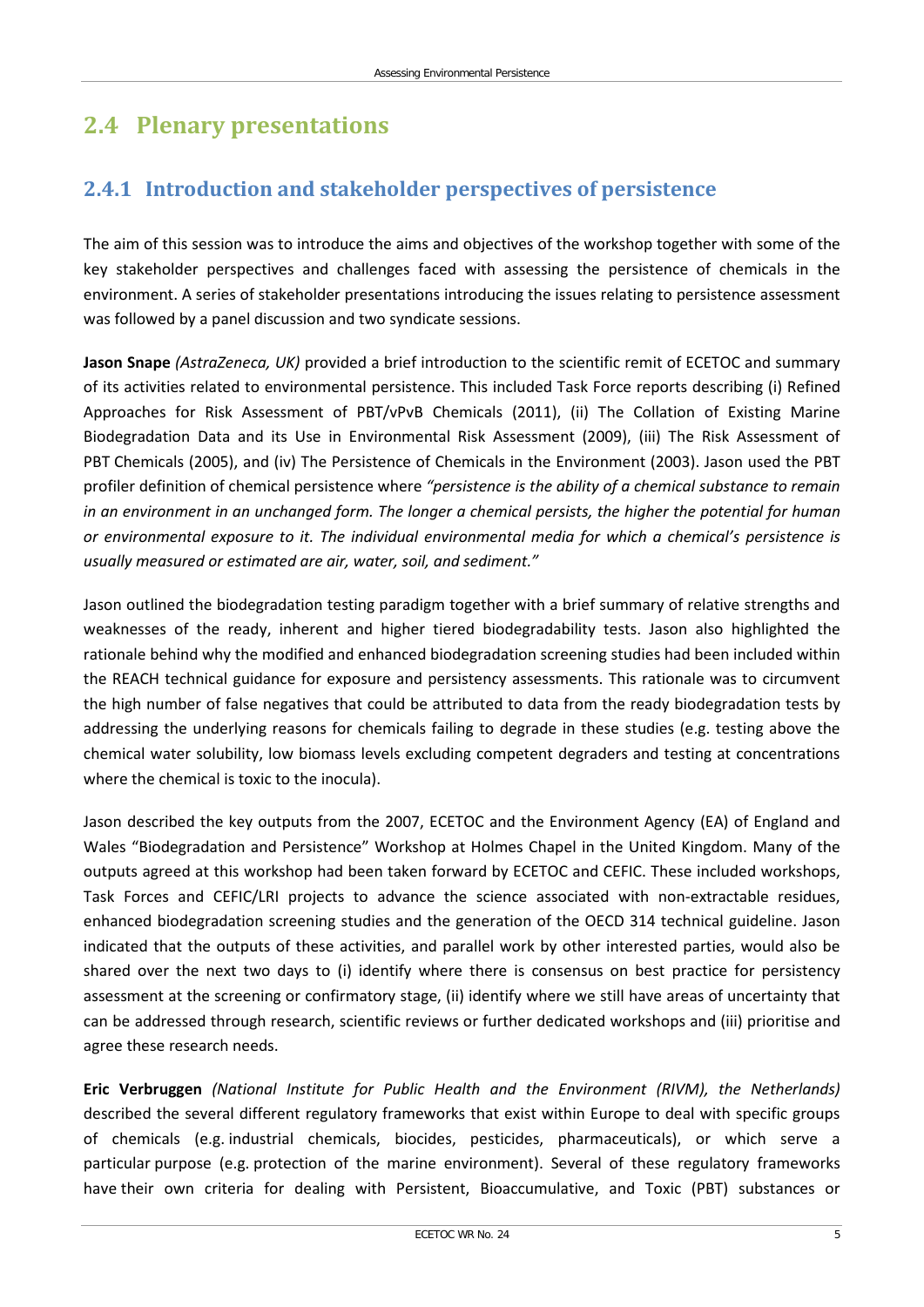Persistent Organic Pollutants (POP). Eric focused on criteria for persistence of substances and compared the criteria from different regulatory frameworks. It appears that for persistence, differences in criteria are relatively small. Eric highlighted some examples of aspects of persistence and approaches to persistence assessments that are treated differently in the different regulatory frameworks. Some frameworks do not use their own criteria but refer to criteria from REACH or the TGD (Technical Guidance Document) used in the former new and existing substances legislation. Despite these small differences in criteria among the regulatory frameworks, details in the assessment procedure could cause the final assessment of persistence to deviate substantially among the frameworks. Even when the criteria are the same, the way the information from experimental studies is used may vary greatly. For example, the half-life of a substance could refer to degradation only, or it could be a half-life for dissipation. This reflected the way in which bound residues are regarded, with the extreme cases of bound residues being considered as completely disappeared versus completely persistent. It is also important how the results from field studies are considered in the assessment. Eric also highlighted issues associated with temperature for which the criteria are defined (ambient or room temperature), and if a temperature correction should be applied. It was also indicated that the interpretation and use in how to deal with photolysis and hydrolysis is often not well defined. Eric concluded by making the case for further harmonisation of the persistence assessment between different regulatory frameworks. This harmonisation needs to harmonise not only the criteria on which the persistence assessment is based, but also the guidance documents on the interpretation of the data.

**Thomas W. Federle** *(Procter & Gamble, USA)* indicated that the ability to accurately determine the potential for an organic chemical to degrade and the rate at which degradation will occur in environmental compartments where it is released and ultimately resides is critical in evaluating its environmental persistence. Moreover, this understanding is essential for accurately estimating environmental exposure when conducting an environmental risk assessment. Historically, ready and inherent biodegradation tests have been the principle regulatory tools utilised for assessing degradability. However, these tests are ineffective for chemicals that are difficult to test due to their physico-chemical properties, are not used as growth substrates by microorganisms or whose degraders are rare in standard test inocula. While some of these limitations are remedied in simulation tests, these tests come with their own unique issues.

Tom surveyed some of the challenges commonly encountered in accurately evaluating the degradation and persistence of organic chemicals. These include challenges that are not only scientific and methodological but also financial and practical. Methodological challenges include dosing difficult to handle substances and having sufficient analytical signal above background to quantitatively measure biodegradation at test concentrations, which are not inhibitory to the microbes or at which mass transfer is not a limitation. Scientific challenges include having an inoculum that is of sufficient size and diversity that rare degraders are present and, in the case of substances that are co-metabolised rather than used as a growth substrate, having a metabolically active microbial community available in the test. The former is complicated by regulatory restrictions on using pre-adapted inocula, which is particularly a problem for chemicals that are new to the world. Tom illustrated the importance of adaptation within the natural environmental and how the biodegradability of a chemical can change over time. This example highlighted that rates of degradation increased over time and the frequency of observing consistent positive biodegradation outcomes also increased through the routine use and discharge of a chemical.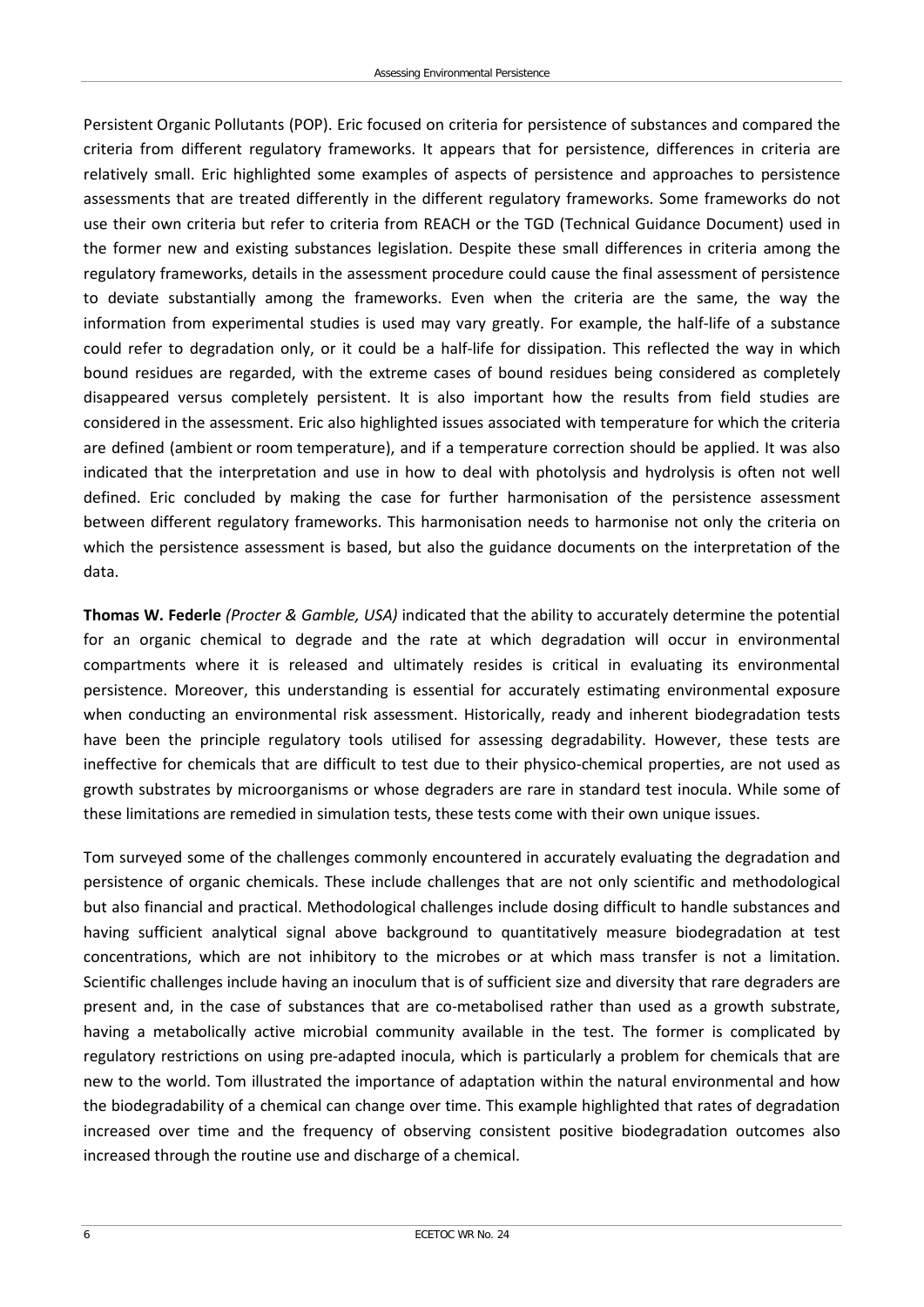Tom also highlighted that the use of simulation tests come with their own specific challenges, many of which are of a practical nature. These include not only the cost but the difficulty of obtaining high quality and well characterised radiolabelled test materials with the consolidation and contraction that has occurred in the industry during the past few years. Others relate to the complexity of such tests, the difficulty of successfully executing them, uncertainty about the results themselves and even their regulatory acceptance. This latter uncertainty includes whether the results from scientifically sound but non-prescribed tests (e.g. OECD 314) will even be considered by regulatory agencies, potential variability in how individual regulators or agencies will weigh and interpret such tests and how they will consider bound residues in the ultimate assessment. Unfortunately, such uncertainty can translate into reluctance by business managers to proactively fund testing and research that could lead to more definitive understanding on the fate of many chemicals in the environment. Tom concluded with the charge that by identifying the challenges, whether scientific or practical, and the dilemmas that they pose, this workshop can catalyse the development of improved approaches that will ultimately advance our understanding of chemical fate and result in better environmental protection.

**Johanna Peltola-Thies** *(ECHA, Finland)* described the regulatory process for PBT assessment before and after the implementation of REACH. The PBT working group, under the interim strategy period before REACH, discussed around 120 existing substances and also several new substances and biocides. The assessment conclusion 'not persistent' for existing substances was drawn in equal amounts from biodegradation screening information and other information (e.g. abiotic degradation, information about reactivity). For a large number of the substances, the discussions consisted of considerations on the validity of available data in the light of the physico-chemical (PC) properties and chemical reactivity. In discussion on available experimental degradation studies the relevance of the test conditions for PBT assessment was crucial. Conventions established at that time were incorporated into ECHA's guidance, but for some paths (photodegradation, anaerobic biodegradation, hydrolysis, bound residues) uncertainties still remained in terms of whether and how to use the respective data in the context of PBT assessment. Johanna also highlighted a number of challenges. These included: identifying the compartment of concern, understanding the relative role and importance of aquatic photodegradation, how to present and introduce the test chemical(s), improving our understanding of the complex fate of substances in tests and in the environment, understanding the importance of anaerobic biodegradation and the use of monitoring data from contaminated sites.

Johanna indicated that a year ago about 150+ registered substances were prioritised for further PBT screening assessment by EU Member State experts as an activity beyond the formal REACH processes. The basis for the prioritisation was mainly quantitative structure-activity relationship (QSAR) estimations. Only a small proportion of submitted registrations contained experimentally derived degradation data. Furthermore, only a small number of degradation simulation testing proposals have been submitted with the registrations. These facts, and also considering the registration data quality findings of ECHA, appear to indicate that understanding on the assessment of persistence among the registrants in general may still be different from the perception of the authorities. It seems that the main part of the ongoing PBT assessment work of the Member State experts will cover similar aspects as the PBT assessment work in the past. However, in addition to the issues of uncertainty mentioned above, search and assessment concepts of potentially persistent constituents or impurities present in unknown, variable composition or biological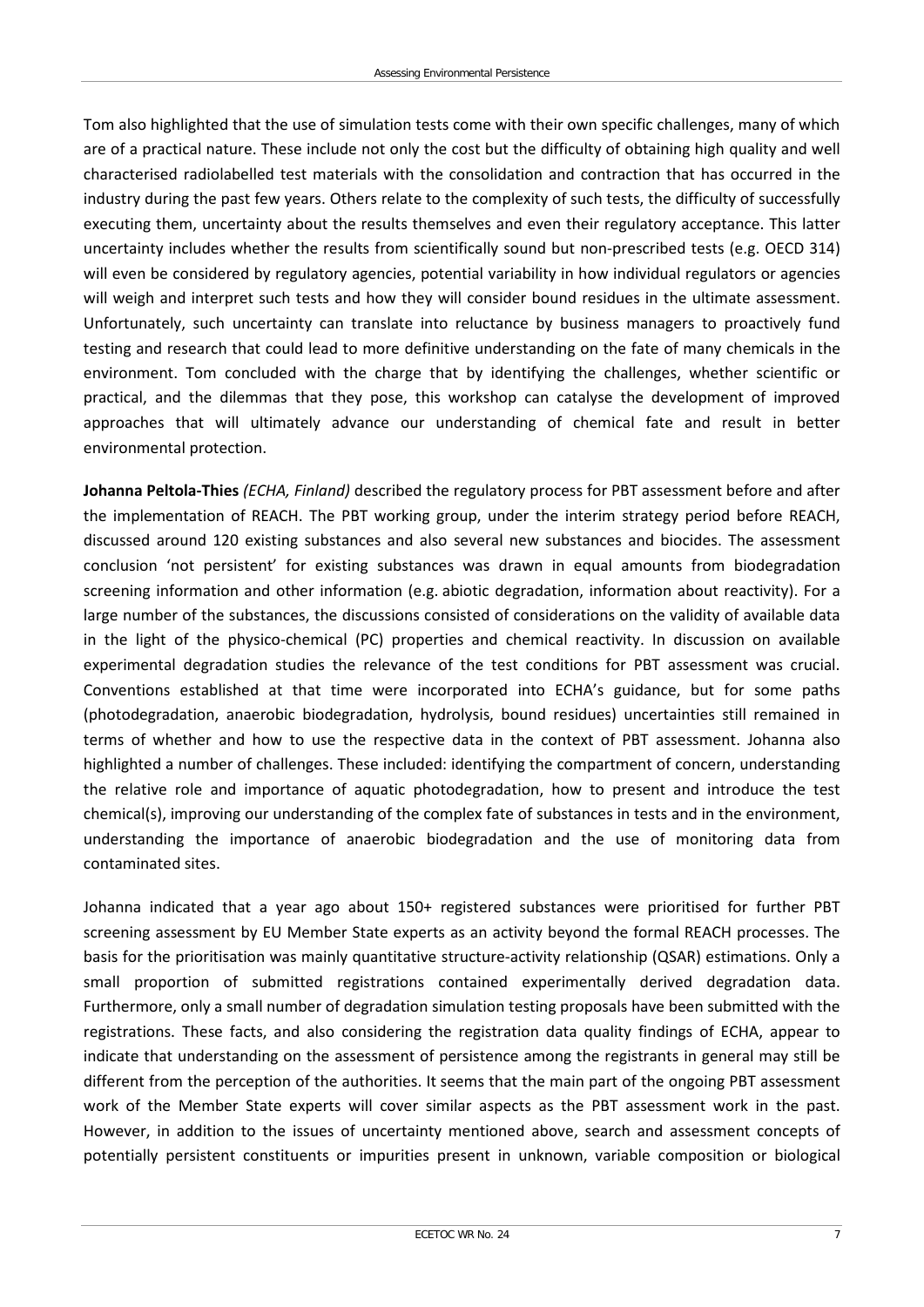(UVCB) substances need to be developed or further refined. It has not been possible so far to cover UVCBs in the PBT screening activities in a balanced way.

## <span id="page-13-0"></span>**2.4.2 Screening for environmental persistence**

The aim of this session was to identify recent advances in the assessment of biodegradation and persistence using screening test methodology and where further improvements are needed. A series of presentations introducing the issues relating to screening studies was followed by a panel discussion and two syndicate sessions.

**Gary Bending** *(University of Warwick, UK)* presented research undertaken by his group investigating issues of pragmatism and realism related to the assessment of persistence. The environmental relevance of laboratory screening biodegradation studies is limited because standardised test conditions represent only a small range of environmental complexity and heterogeneity. The challenge is to obtain reproducible test outcomes whilst achieving environmental relevance. There are many factors influencing the catabolic potential of an inoculum including density, diversity, composition of inocula as well as water chemistry and compartment variability.

Gary presented data comparing the biodegradation of p-nitrophenol by different inocula and under different environmental conditions. Microbial biofilms, that are absent from biodegradation screening studies, have several advantages over inocula from water including higher density and active biomass, community interactions, microhabitat heterogeneity, greater genetic variation and exchange, better consistency (longer site history). Seasonal variation was a greater determinant of bacterial community composition than proximity to the outflow of a sewage treatment plant (STP). River water collected from the STP outflow showed more consistent degradation of p-nitrophenol than water collected from upstream or downstream. River biofilms provided similar rates of biodegradation to river water, despite the larger amounts of biomass applied in degradation assays. A lack of degradation of p-nitrophenol in some river water samples was associated with factors controlling bacterial proliferation rather than an absence of catabolic potential (competent organisms).

At environmental concentrations of most xenobiotics (low µg/L) degradation is likely to be via co-metabolism, whereas at higher concentrations typically used in lab studies, biodegradation is likely to be growth-linked. The p-nitrophenol experiments support this with more realistic (low) concentrations undergoing more variable and lower rates of biodegradation. Furthermore, studies also demonstrated that light can also be an important factor, as algal photosynthesis increased pH in non-buffered waters resulting in the reduced growth of degrading organisms. Currently, all biodegradability studies are conducted in the absence of light.

The addition of complexity into test systems may therefore affect the outcome of biodegradation tests in a manner which is hard to predict.

**Kees van Ginkel** *(Akzo Nobel, the Netherlands)* discussed modified and enhanced ready biodegradation tests. Ready biodegradability tests only detect growth-linked biodegradation because there is only one substrate and this is presented at a high concentration. This, combined with the low inocula density, leads to a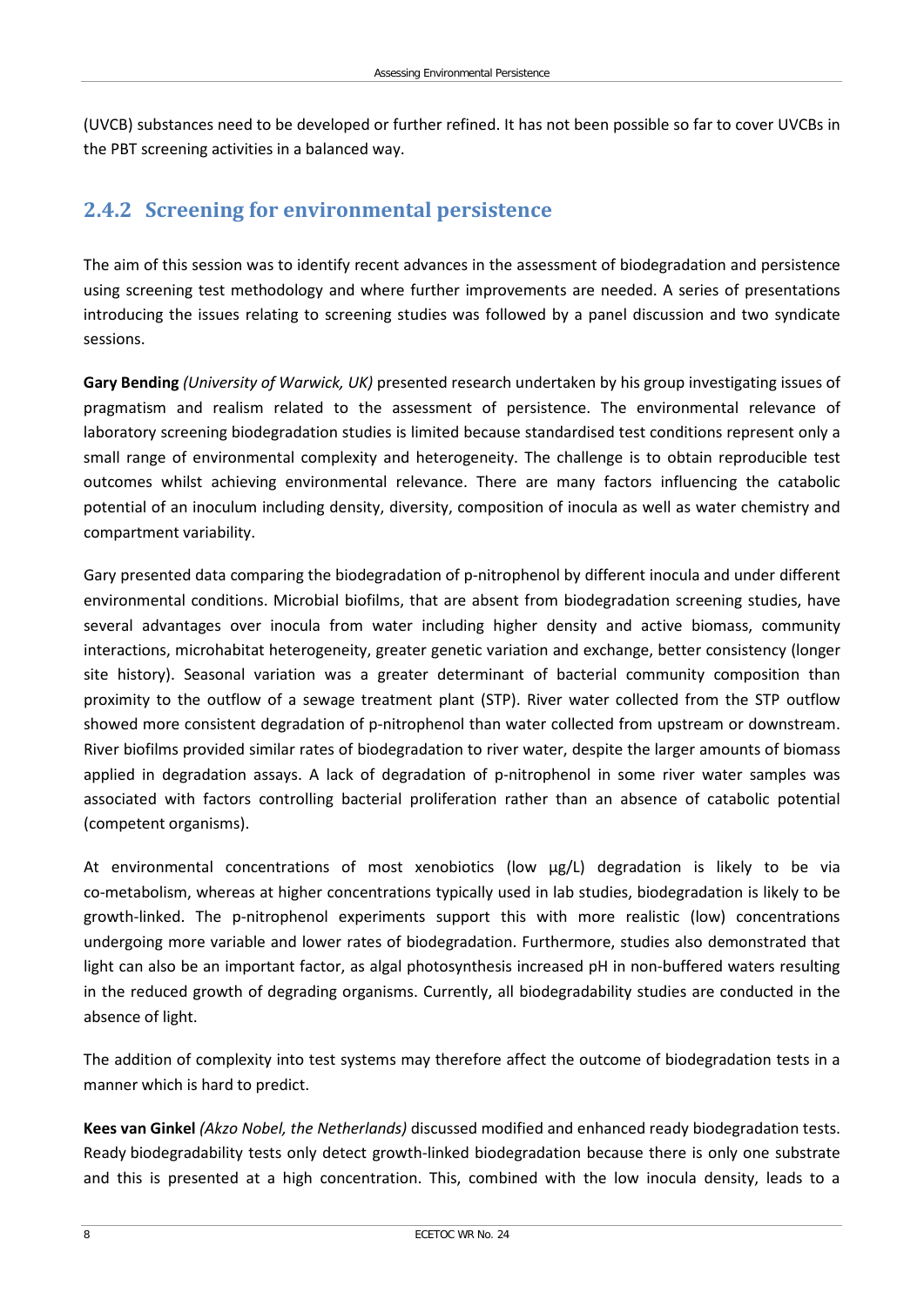stringent test. However, a pass in a ready test indicates a high probability that the chemical tested will undergo rapid and complete biodegradation in the environment. Modifications and enhancements of the ready biodegradability tests have been designed to reduce the likelihood of false negatives and to overcome several difficulties with chemicals that are poorly water soluble, i.e. are of limited bioavailability, or toxic to the inoculum. For example, the toxicity of quaternary ammonium compounds can be avoided by the addition of silica gel, humic acids or lignosulphonic acids salts. Addition of silicone oil has been shown to reduce the toxicity and volatilisation of a fragrance. Agitation of the test media and addition of surfactants have also been used to successfully increase bioavailability of poorly water soluble substances. The slow release of poorly water soluble chemicals in the environment may limit the rate of biodegradation. Although this may suggest the chemical may be persistent, the risks may be low because the bioavailable fraction can be degraded.

Enhanced (less stringent) biodegradation tests can be achieved by pre-adapting inocula and extending the test duration. This allows competent microorganisms present in low numbers in the environment to multiply, not true for prolonged ready biodegradability test results. At least one competent organism was present at the start of the test, multiplying to numbers which enable detection of biodegradation of test chemicals in screening tests. For example, although N-methylpiperazine is not readily or inherently biodegradable, competent micro-organisms were obtained after acclimatisation to low concentrations of Nmethylpiperazine in SCAS (semi-continuous activated sludge) units. Pre-adapted inocula also degraded this chemical in a closed bottle test when grown on glass beads and additional nutrients (glucose) to stimulate growth.

It was concluded that modifications and enhancements have improved the assessment of persistence in the environment. There still is an element of trial and error involved in the assessment of biodegradation with modified tests. Pre-adaptation is useful in assessing potential for inherent biodegradation but it may not indicate how widespread a competent micro-organisms might be in the environment. Running screening tests for a prolonged period (60 days) was considered generally appropriate. Interpretation of the results of modified and enhanced test should be more science based. For instance, in environmental microbiology growth-linked biodegradation is considered superior compared to cometabolic transformations often detected in simulation tests. There was interest in comparing the performance of chemicals in both the new enhanced tests and in standard ready biodegradation tests.

**Russell Davenport** *(Newcastle University, UK)* presented the outcome of a research project that has provided a better understanding of the factors that influence screening tests. Ready biodegradability tests (RBTs) have been core to the determination of the biodegradation of chemicals in regulatory frameworks for 2-3 decades. There are seven test methods varying in inoculum source and preparation and consequently there are variable probabilities of inclusion of specific degraders in the test system. This leads to a high failure rate and high variability largely due to the use of low inocula concentrations (microbial concentrations in inocula can vary by 4 orders of magnitude within the standardised biodegradation test guidelines). Together with their short duration, this makes them unreliable for persistence assessments. Variation in density of inocula should be reduced.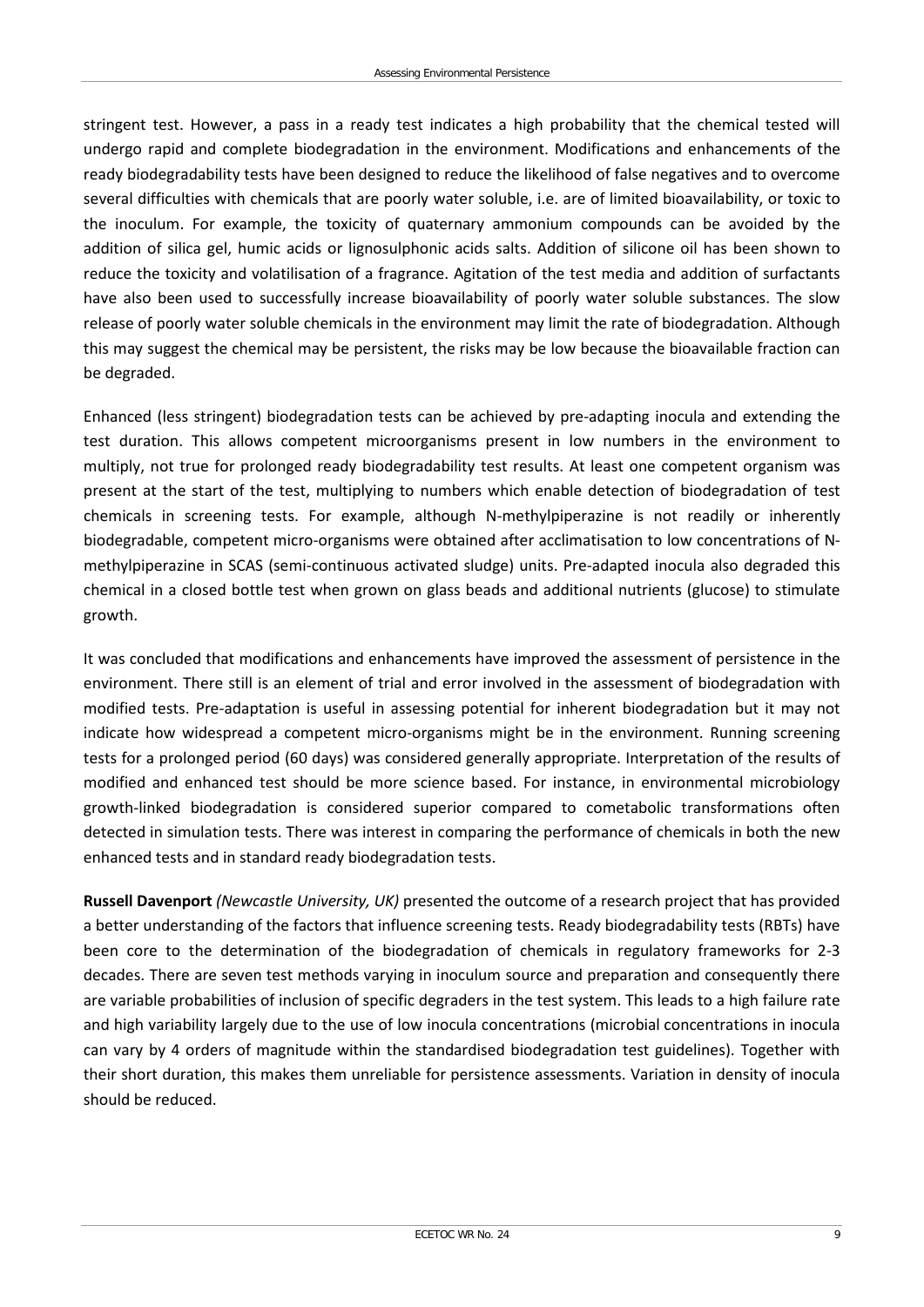Enhanced screening tests, for use in persistence assessment rather than ready biodegradability, may include increasing inocula to environmentally relevant concentrations. This increases the likelihood that the microbial diversity will be environmentally realistic.

The CEFIC/LRI ECO 11 (*www.cefic-lri.org//ECO11*: Towards rationally designed hazard, risk and persistency assessment: Putting the "bio" back into biodegradability tests) project has been investigating how variations in inocula concentration, community composition and diversity relate to the variation and reliability in screening test outcomes. In addition, the bias and pragmatism of different methods to concentrate cells in inocula for enhanced tests has been assessed. These enhancements were validated using a set of reference chemicals (chosen by CEFIC/LRI ECO 12 project) that represent different rates and extents of biodegradation in the environment. It was found that greater variation occurred between sources (different compartments) of inocula than between different inocula from the same compartment. Enhancement of activated sludge inocula concentrations had a greater effect on reliability than test volume in scaled-up biodegradation tests, but not necessarily for marine inocula which showed particularly high variability in the lag phase. Further investigation is needed to achieve a reliable screening test for the marine compartment. Russell recommended a move to high throughput screening tests using multiple sources of inocula and a probabilistic approach to interpreting the results. This would be aided by better understanding of the influence of genetic diversity on biodegradation. In most cases a 100-fold increase in the concentration of inocula resulted in (i) less variability within and between studies, (ii) shorter and more consistent lag periods, (iii) a higher probability of reaching the pass-criterion for ready biodegradability for chemicals considered as non-persistent, and (iv) no false positives for chemicals considered to be persistent.

**Dan Salvito** *(RIFM, USA)* introduced the difficulties of testing natural complex substances. Natural Complex Substances (NCS) are materials extracted from plants and used in the preparation of fragrance mixtures for a variety of consumer products. Typically these are classified as UVCBs (Unknown, Variable Composition, or Biologicals), or, minimally, Multi-Component Substances (MCS) for the less chemically complex extracts. Assessment of these materials is required under various regulatory schemes including REACH. While there are methods for considering the ecotoxicity of a mixture using additivity, little has been published on approaches for either environmental fate studies or other assessment methods for NCS. The International Fragrance Association's Environmental Task Force has provided recommended approaches for NCS biodegradation assessment. Dan presented studies using NCS as examples to assess the ready biodegradability of key constituents of these mixtures in order to provide an overall assessment of the biodegradability of the NCS itself. Two approaches were presented. If the mixture contains mostly substances that are structurally similar, then the mixture could be tested. More work is needed to develop this approach. If the mixture contains structurally dissimilar substances then individual constituents should be assessed. In this case the outcome of the constituent assessments can be used in providing a statement about the biodegradability of the NCS. When individual constituents are unavailable to test as single substances, e.g. in the case of sesquiterpenes which are common constituents of fragrance oils, QSBRs can be used to predict biodegradability. These predictions need to be considered carefully as predictions from different versions of the US EPA EPI Suite BIOWIN software are often contradictory and also may not concur with experimental tests.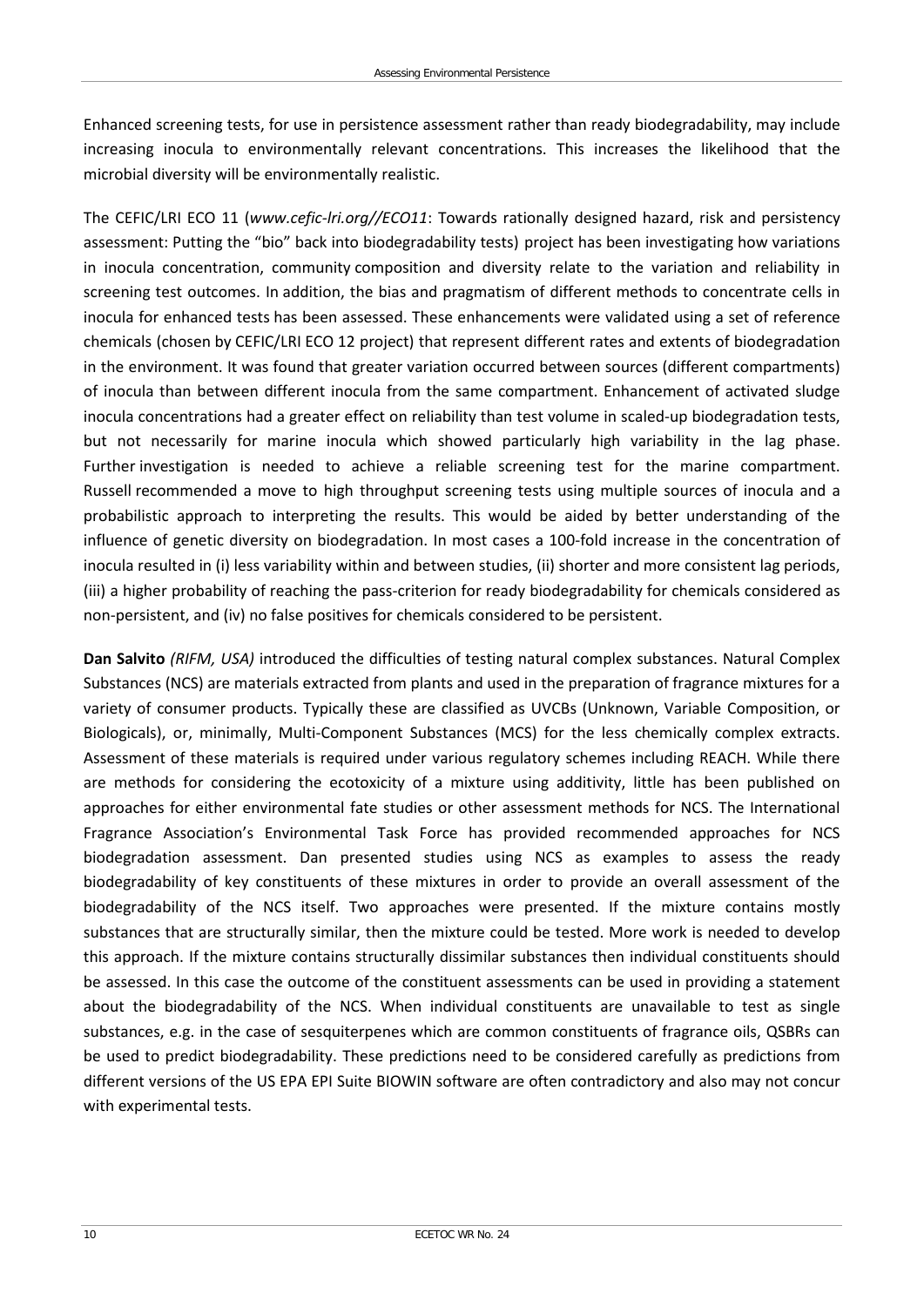## <span id="page-16-0"></span>**2.4.3 Experiences with higher tiered assessment of persistence**

The aim of this session was to describe experiences in the assessment of biodegradation and persistence using higher tiered tests. A series of presentations addressing issues including (i) experiences with the OECD water-sediment transformation test, (ii) the definition and characterisation of non-extractable residues, (iii) strategies to identify transformation products, (iv) the impact of light on degradation in aquatic-sediment environments and (v) the challenges posed by testing complex or difficult substances. This was followed by a panel discussion and two syndicate sessions.

**Jon Ericson** (*Pfizer*) described some of the experiences that the pharmaceutical industry has gained with the OECD 308 Sediment-Water Transformation Test (OECD, 2002a) since its introduction into the European Medicines Agency (EMA) environmental risk assessment guidance in 2006 (EMA, 2006). Four pharmaceutical companies (Pfizer, GlaxoSmithKline, AstraZeneca and Novartis) have collated the data for 31 pharmaceutical compounds to determine how the data is used and what can be learnt from the studies. Jon challenged the purpose of the study as it is used under the EMA regulations versus its original design. Within EMA, the OECD 308 test is used to simulate degradation of a down-the-drain chemical such as a pharmaceutical within a river; however the test was originally designed to simulate degradation of plant protection products in shallow ditches exposed via spray drift. The study is also used as a trigger to assess effects on sediment organisms if greater than 10% of the substance is present in the sediment layer at any time point after 14 days.

Jon described and illustrated the OECD 308 test system and summarised the key endpoints that are derived from the study. Some of these endpoints were not always possible to assess for all studies. These included the chemical half-life in sediment and the total  $^{14}$ C half-life for the total system. Failure to measure these half-lives was attributed to the formation of NER. This was true for all groups of pharmaceuticals (neutral, cationic and anionic), although a greater proportion of NER and lower level of transformation products was formed with cationic pharmaceuticals. This NER effect had an impact on the half-life for the total system leading high variability for cationic and neutral pharmaceuticals. A mean parent half-life for the total system of 56 days ±79 days was observed across all classes of the pharmaceuticals tested. Jon reported that there was no correlation between dissipation rate and  $K_d$  or  $K_{oc}$  within the data set. However, the amount of total parent found in the water and sediment at day 50 and day 100 correlated well to the parent total system half-life. Jon described this observation as a possible case for having a single point screening study rather than a full OECD 308 study.

In summary, Jon concluded that: (i) the high level of NER formed in the studies posed an extraction and interpretation challenge that limits the use of the data in risk assessment unless the NER is considered removed and unavailable, (ii) the data from the OECD 308 are not used to revise the predicted environmental concentration (PEC) for surface waters or sediment and it is unclear how to do this within the EMA guidance should the PEC need revision, (iii) a separate sediment biodegradation test that is relevant to pharmaceutical risk assessments is required, (iv) the total system half-life should be used to refine the PEC within the risk assessment, and (v) the OECD 308 study should not be required at the screening level of a pharmaceutical risk assessment.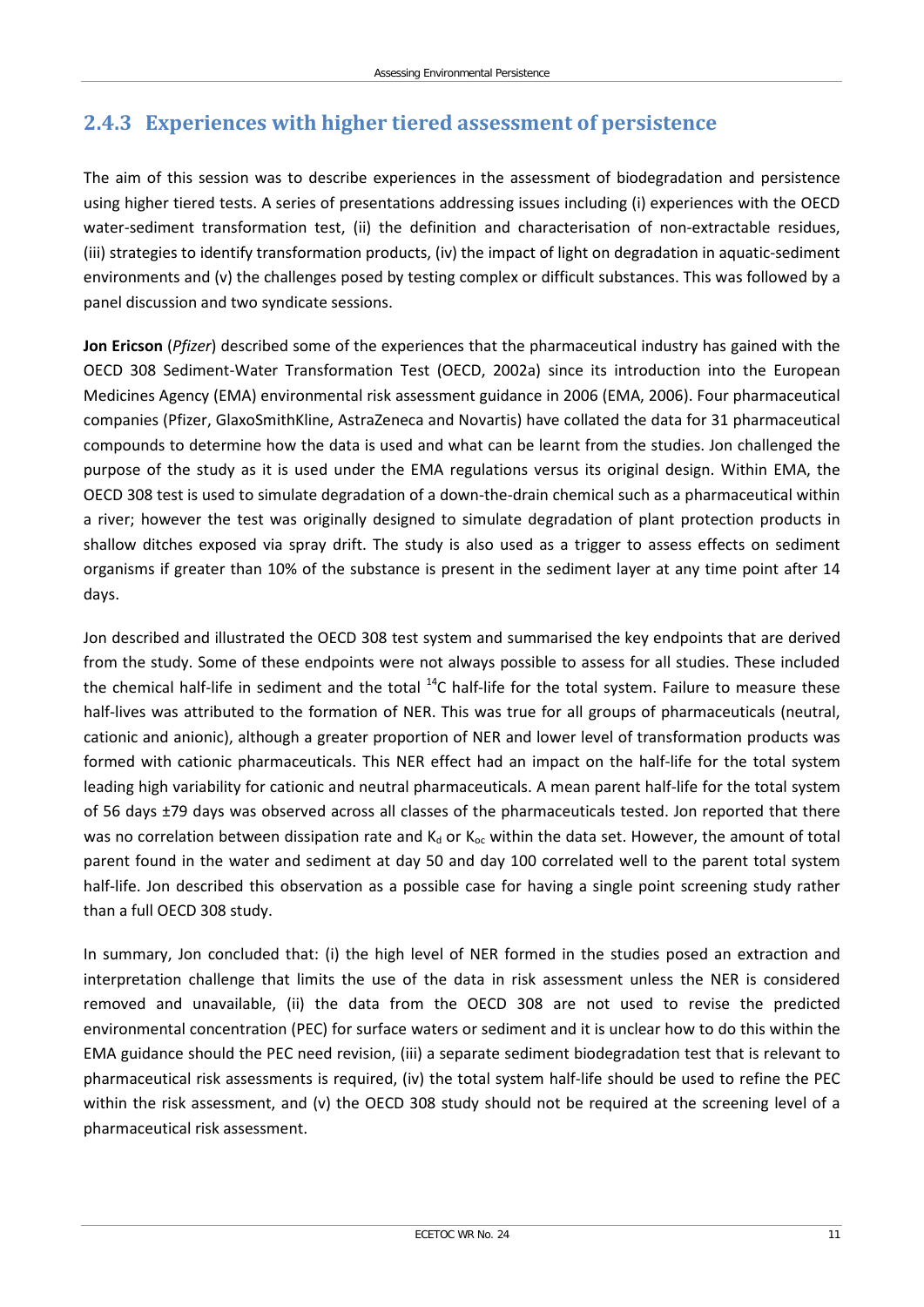**Graham Whale** (*Shell*) gave a presentation outlining the challenges with undertaking soil biodegradation assessments on a complex hydrocarbon substance. The current recommended method uses the OECD Guideline 307 for testing chemicals: Aerobic - Anaerobic Transformation in Soil (OECD, 2002b) which was originally designed to provide degradation rate data for crop protection products. However, it is apparent that this test is now being undertaken to provide data for other 'chemicals' under the auspices of the EU REACH regulations.

Assessing the fate of complex substances raises many issues and there are scientists who question both the applicability and relevance of the current test guidelines. For example, the current approach recommended by CONCAWE (Conservation of Clean Air and Water in Europe) for complex hydrocarbon substances is to model persistence of the constituent hydrocarbon blocks.

In the case presented by Graham an OECD 307 assessment of a gas to liquid (GTL) fuel was requested by ECHA to determine potential persistent hydrocarbon components of the substance which may warrant further investigation. Consequently, a series of OECD 307 studies were undertaken on GTL fuel and individual alkanes. Difficulties were encountered with these studies that related to analytical constraints, different physico-chemical properties of components and dose rates at which the test can be conducted. All of these factors can complicate interpretation of results and it needs to be recognised that, when using an OECD 307 type soil study to assess the fate of components of complex substances, the objectives will differ to those for 'standard' OECD 307 studies.

A key recommendation was the inclusion of sterile (abiotic) dosed soil systems to assess the losses by abiotic factors (e.g. volatilisation and/or non-extractable residues). By incorporating sterile controls the OECD 307 test has potential to improve the understanding of the fate of components of complex substances like GTL fuel in soil. For example, it has potential to give an indication of the disappearance rate of components and identify recalcitrant components which may warrant further investigation. For the case study presented it appeared that the predicted half-lives of alkanes were conservative and, that no additional bioaccumulation assessments of the components of GTL fuel were warranted (based on the premise that even if some remain in soil they will not be bioavailable to soil organisms because they cannot be extracted using acetone and hexane).

To reiterate the key points although incorporating sterile controls can provide an indication of physical losses, for complex substances like the GTL fuel the OECD 307 test will ultimately determine 'disappearance' of components. This raises the issue that for complex substances it is unlikely to be feasible to calculate biodegradation rates per se using the OECD 307 test, and the data from such studies needs to be put into an appropriate context in an overall risk assessment strategy.

### *Non-extractable residues*

Two presentations by **Charles Eadsforth** *(Shell, UK)* and **Caren Rauert** *(Umweltbundesamt, Germany)* on non-extractable residues (NER) were followed by a lively discussion:

Formation of non-extractable residues is regularly observed in studies on the fate of organic chemicals in soil. NER formation may be interpreted as a specific form of compound persistency – a 'hidden hazard' - or as a detoxification step – a 'safe sink'. Despite the considerable scientific progress made in analysing NER and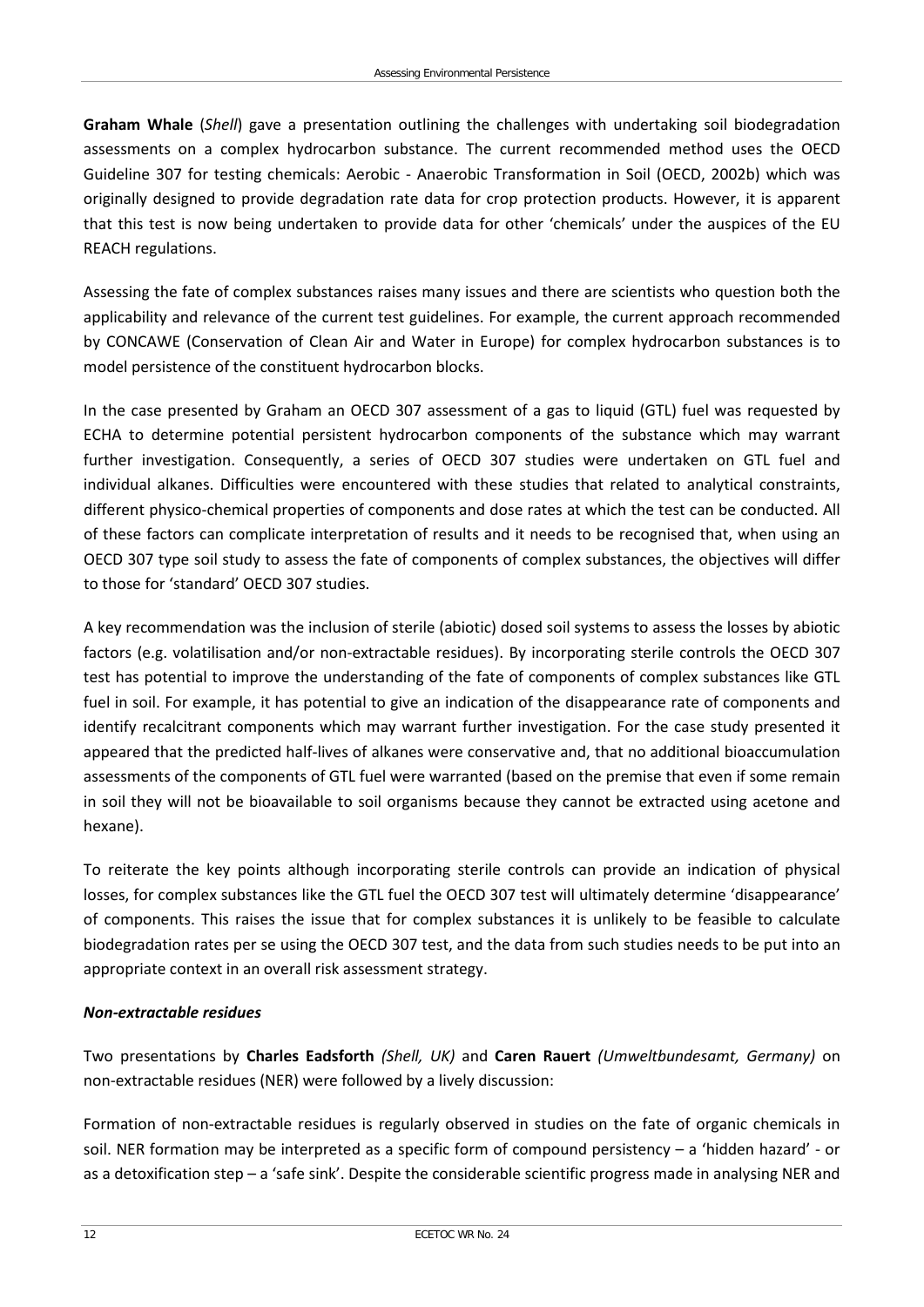identifying their binding types, these insights, which are described in the following section, have not yet been incorporated into the regulatory risk assessment framework.

Following the ECETOC workshop on "Significance of bound residues in environmental risk assessment" in 2009, two Task Forces were set up to (1) understand the relationship between extraction technique and bioavailability and (2) develop interim guidance for the inclusion of non-extractable residues in environmental risk assessment. Charles Eadsforth gave a summary of the aims, objectives and outputs of these two ECETOC Task Force activities. The goal of the first Task Force was to address knowledge gaps in the relationship between bioavailability and extraction technique with regards to bound and non-extractable residues with the ultimate goal being the development of a standard framework for intelligent extraction strategies. A number of residue 'categories' were defined (dissolved, readily desorbed, slowly desorbed, irreversibly sorbed and incorporated) as well as the terms bioavailable and bioaccessible which were aligned with each type of residue within the framework model. It was decided to differentiate residues termed 'reversibly bound' into those 'readily desorbed' and 'slowly desorbed'. This differentiation was based on the solvent strength necessary to extract each type of residue and led to the development of the extraction regime to tie in with the framework model.

To be able to better predict the chemical dynamics once a chemical enters the soil, it is necessary to understand its interaction with the soil matrix. Generally, chemicals which were most strongly associated with the soil (and least bioaccessible) were either covalently bound to the soil, or physically sequestered and trapped in soil pores. Other interactions which were shown to lead to NER or slowly desorbed residues included ionic and ligand exchange. Chemicals were also shown to interact with the soil matrix via Van der Waals forces, hydrophobic partitioning, charge transfer complexes and hydrogen bonds, these interactions are generally thought of as weaker and most likely to lead to desorbable residues. The various interactions studied (and their bond strength ranges) were aligned with the extraction regime and framework model.

One of the major issues of particular concern with regards to environmental risk assessment is the potential for future re-release of NER. For example, there is evidence that physical processes such as freeze-thaw and wet-dry cycling can cause the release of sequestered residues via the breakup of the soil matrix and soil organic matter (SOM). Additionally, chemical and biological processes such as microbial metabolism and pH changes have been found to cause the release of NER. The current literature suggests that the amounts of NER released by such processes do not pose an environmental risk. However, it was agreed that further research is necessary in this area, especially with regards to release caused by physical processes because of the current paucity of studies on this topic.

One of the key components of soil is organic matter and the potential interactions between chemicals and this complex soil constituent are poorly understood and warrant further research. However, some steps have been undertaken to redress this situation and the ECETOC Task Force has developed a framework model and extraction scheme (ECETOC, 2013a). Furthermore, it is expected that research in this area will greatly increase over the coming years as environmental risk assessment of chemicals in soil becomes an increasingly important issue.

In a workshop held at the German Federal Environment Agency (UBA) in June 2010, a slightly different terminology than that used by ECETOC was used to describe NERs. Caren Rauert gave an overview of the key outputs of this UBA Workshop. 'Type 1' NER were defined as those substance molecules that may be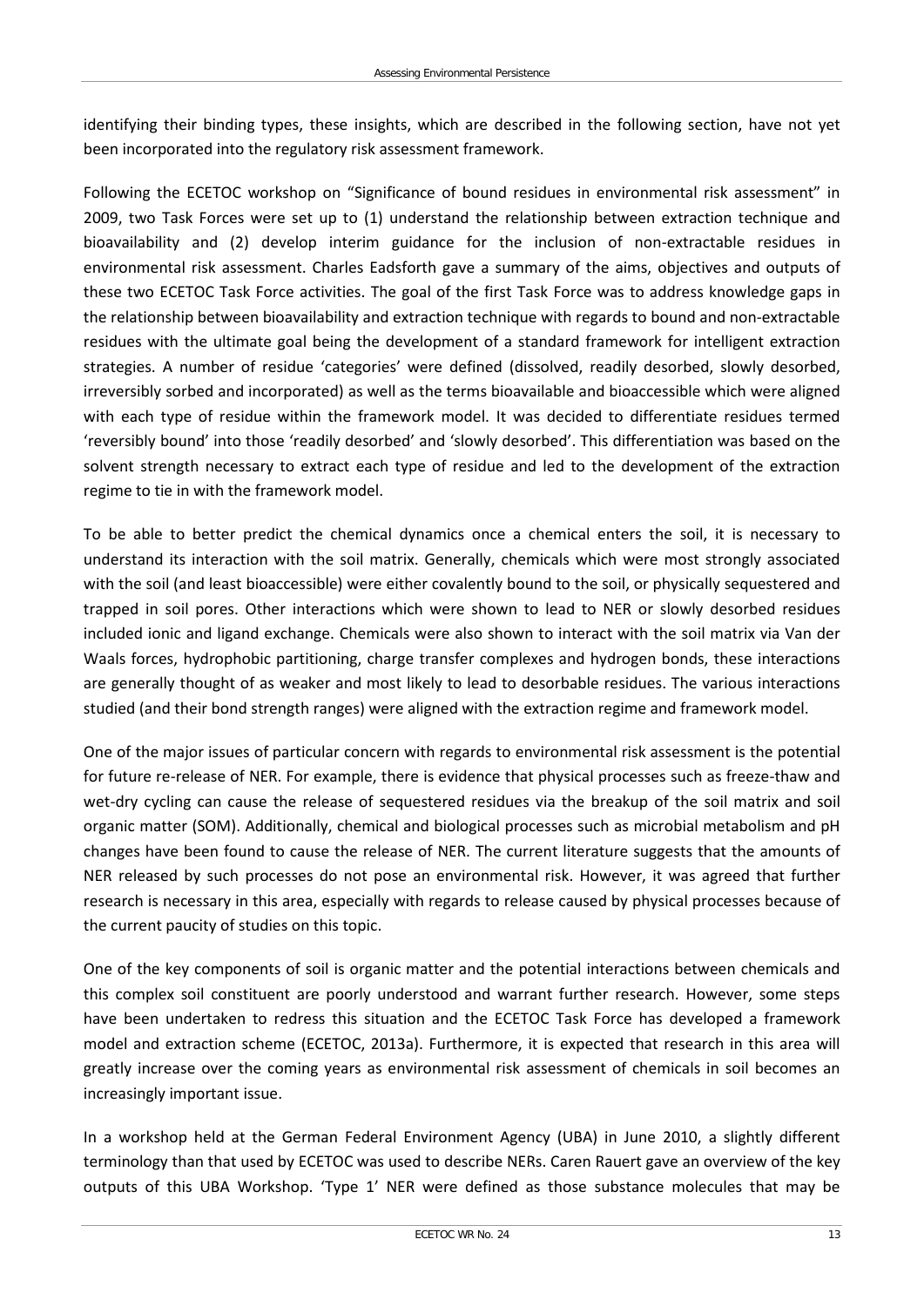remobilised, possibly over prolonged times, 'Type 2' NER as those that are unlikely to be released in their original structure under environmental conditions. Finally, NER can also be formed via incorporation of single labelled atoms or small fragments from the original substance into biomass. These 'biogenic' NER are no longer structurally related to the original substance. While the formation of Type 2 and biogenic NER can be considered a 'safe sink', Type 1 NER would constitute a 'hidden hazard'. Where no information on their nature is available, NER should in principle be assumed to belong to Type 1 (i.e. worst case scenario), unless experimental data is provided to support categorization as Type 2 NER or as biogenic.

Formation of Type 1 NER should have implications on the environmental risk and hazard assessment. In particular, their potential for substance remobilisation will impact groundwater risk assessment and persistence assessment. Existing trigger values and decision criteria for NER formation were deemed inappropriate for addressing those concerns; hence, a need for developing new criteria was identified.

In a recent publication (Kaestner *et al*, 2013) a classification scheme has been proposed for differentiating type I NER (xenobiotic, sequestered), type II NER (xenobiotic, covalently bound), and type III NER (biogenic), respectively, with decreasing environmental risk in the order I, II, and III NER. The further development of extraction schemes for separating type 1 NER and type 2 NER (and type 3 NER) was suggested, although it seems necessary to distinguish different schemes for different substance classes. Another way forward could be the identification and quantification of the fraction of biogenic residues within the NER (Nowak *et al*, 2013).

#### *Identification of degradation products and their risks*

**Kathrin Fenner** *(EAWAG, Switzerland)* presented strategies to identify degradation products and their risks. At the higher tiers of chemical risk assessment, regulatory guidance typically recommends the performance of simulation-type transformation studies to identify major transformation products (TPs). However, most risk assessment guidelines fall short of providing guidance on how the risk of identified TPs should ultimately be assessed.

In this presentation two possible approaches to identify risk-relevant TPs were presented and contrasted in terms of their advantages and disadvantages. This was based on earlier published work (Escher and Fenner, 2011). The default approach recommended in most regulatory risk assessment frameworks is exposure-driven, i.e. chemical-analytical identification of major TPs followed up by their synthesis and subsequent effect testing. Recent approaches to speed up TP structure identification (see Helbling *et al*, 2010) such as high-resolution mass spectrometry combined with high-throughput data analysis tools were discussed in this context. An effect-driven approach based on toxicity was presented as an alternative, potentially more direct way of identifying toxicologically relevant TPs. In this approach, samples from simulation studies are not only subjected to chemical analysis, but are also analysed with one or more bioassays to follow the development of toxicity over the course of the experiment. Comparison of parent compound concentration and toxicity development over time then indicates whether any toxicologically relevant TPs are formed.

Both of the above-mentioned experimental approaches are laborious and time consuming suggesting that there is a role for models for prioritisation of TPs which warrant further investigation. A model to estimate relative concentrations of pesticide TPs in surface waters was presented and its performance assessed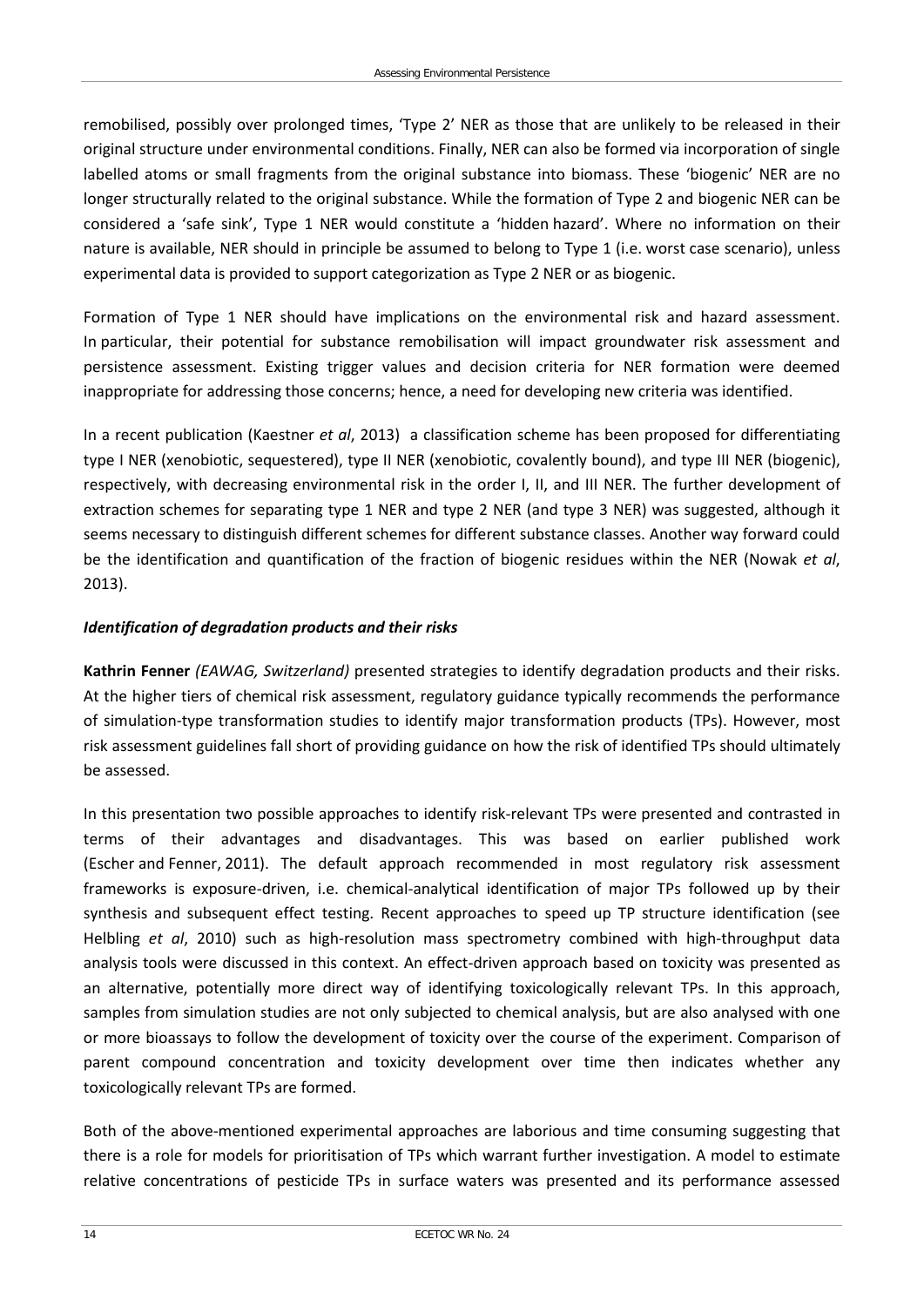relative to measured field data. Further, a model for estimating plausible ranges of toxic effects of TPs relative to their parent compounds was discussed. A combination of such models could potentially help to estimate the contribution of TPs to overall environmental risk caused by the release of a given parent compound.

### *Experiences with higher tier study designs to investigate the fate and behaviour of chemicals in the environment*

**Robin Oliver** *(Syngenta, UK)* presented his experiences with higher tier study designs to investigate the fate and behaviour of chemicals in the environment. Many regulatory risk assessments for chemicals are based on laboratory studies in which the key processes of sorption, hydrolysis, photolysis and microbial degradation are evaluated separately in simple, standardised systems, in accordance with the appropriate guidelines. These studies provide information on the fate and behaviour of the chemical in soil, sludge, sediment and water.

Over recent years Syngenta has developed test systems to investigate the potential significance of degradation resulting from indirect photolysis and metabolism by phototrophic organisms in soil and sediment / water systems. A semi-field aquatic test system has also been developed to enable the determination of the rate and route of degradation, when multiple processes are acting together.

Study results showed that the overall rate of photodegradation in natural waters is a combination of direct and indirect photolysis and, in some cases, light scavenging by constituents of the water can reduce the rate of direct photolysis to a greater extent than is compensated for by indirect photolysis. These findings suggest that this will only be significant for compounds where direct photolysis is very rapid and the overall photodegradation rate in natural waters will still be fast. For those compounds that are not degraded very rapidly by direct photolysis, photodegradation in natural water is likely to be significantly faster than that observed in a sterile buffer.

In his talk, Robin Oliver had described aquatic simulation studies in which algae had been included in an attempt to more realistically mimic environmentally relevant conditions. It was thought that generation of hydroxyl and other oxygen radical species by virtue of the algae's presence might contribute to the increased degradation seen in these studies, although this mechanism was not described in detail.

In conclusion there are studies indicating that under more realistic environmental conditions other factors such as light and presence of algae or soil surface dwelling phototrophs can increased the relevance and realism of higher tiered exposure studies as well as leading to more rapid degradation of chemicals. However, there is currently no clear understanding of how this could be incorporated into the determination of environmental persistence for regulatory risk assessments.

## <span id="page-20-0"></span>**2.4.4 Panel discussions on perspectives of persistence**

A discussion panel was held after each of the three main plenary sessions to (i) understand the different stakeholder perspectives of persistence (ii) highlight innovation, best practice and challenges in assigning persistency at the screening stage, and (iii) share experiences in higher tiered assessments of persistence.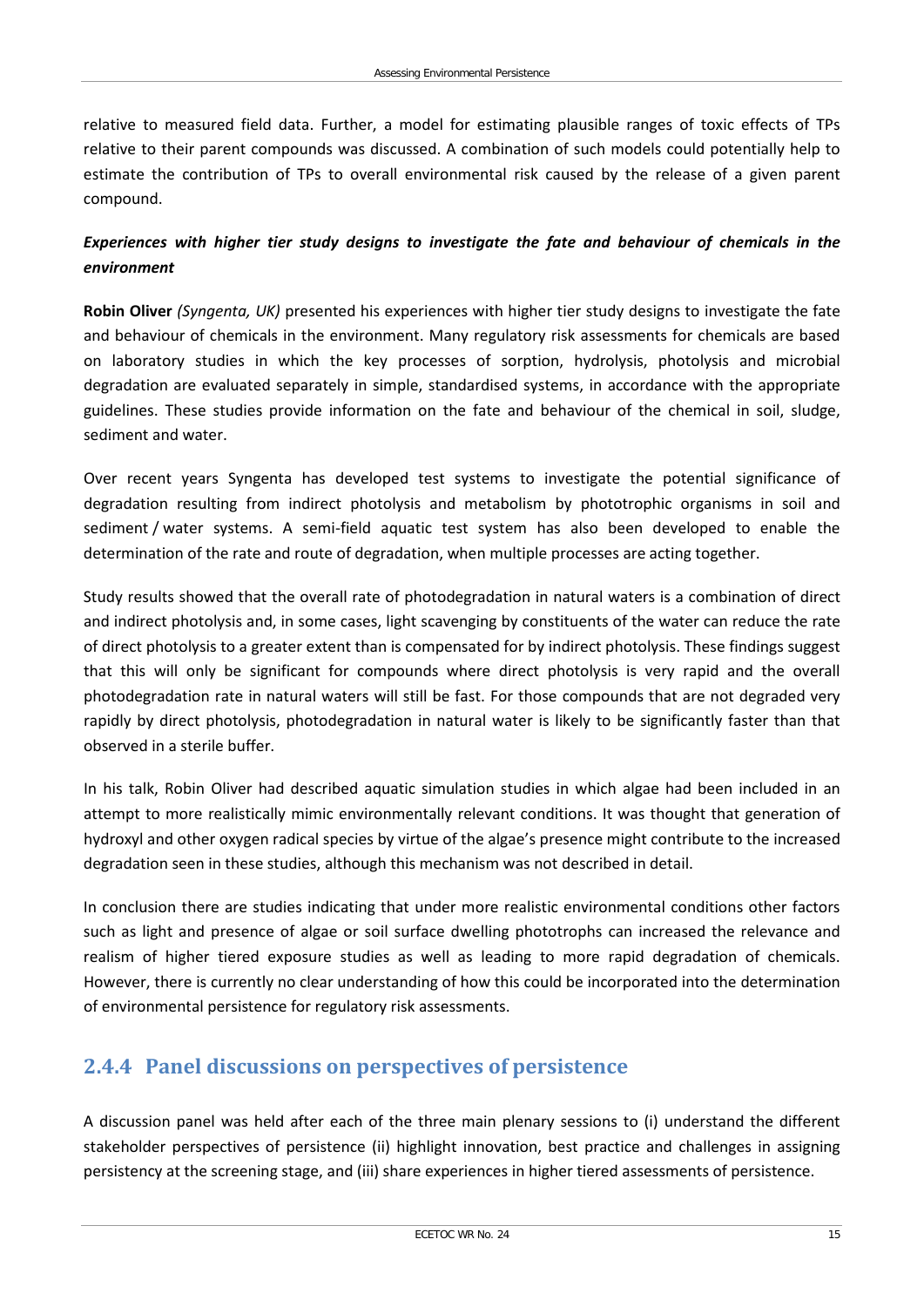Due to the number of common themes that were raised across these discussions, the issues discussed in the three sessions have been collated around a number of key themes. These issues are outlined in more detail below. Many of these issues are explored in more detail and given further consideration in the syndicate sessions described later within this workshop report.

#### *Regulatory Aspects*

Some questions highlighted problems associated with variability in the way REACH registrants report persistence and other data, and asked what compliance or checking mechanisms in REACH can be used to deal with this issue. It was also unclear what the proportion of chemical substances that require simulation or higher tier testing at tonnages > 10 tpa under REACH was and the relative weight given to conflicting screening and higher tiered studies. Other questions focused on the different data requirements required under different regulatory frameworks and the potential for a given chemical to be classified differently within different regulatory schemes. Finally, one attendee questioned whether the data contained within the publically available REACH database was sufficient to conclude on PBT properties, and whether the current REACH instruments were fit for purpose. On the question whether data requirements may be insufficient for persistence assessment, ECHA responded that the understanding of the quality of reporting and of the use of data tends to differ a lot between registrants and authorities.

#### *Validation and reference chemicals*

The CEFIC-funded ECO 12 report was considered useful. The inclusion of the ECO 12 chemicals in any future method development and guideline development was seen as important. Testing some of these reference chemicals within the OECD 314 studies in order to increase stakeholder confidence in lab-to-field interpretation from these studies was also seen as a priority.

However, it was noted that the reference chemicals from different persistence bins do not provide any mechanistic information to help predict whether chemicals will be degradable / persistent. It was unclear whether the biodegradability of ECO 12 chemicals could be explained by a mechanistic understanding, e.g. of growth, co-metabolism or the biochemical pathways for biodegradation. It was agreed that a more mechanistic approach to identifying an appropriate validation or reference chemical list could assist the development of next generation QSBRs and structure / degradation rule bases. It was noted that the latest version of Biowin is based on empirical data rather than expert knowledge of degradation pathways.

#### *Enhanced screening studies for persistence*

It was suggested that the current RBTs were a 'bacterial lottery' and there was a critical need to improve understanding on a number of factors including what concentrations of chemicals should be tested and how to obtain an appropriate level of diversity of bacteria in the inoculum used. There was also some consensus that enhancements to existing RBTs were required to improve persistence assessments but there were different views about the extent to which some of these enhancements could be made. Some participants were keen to point out that the fact that biodegradability can occur is very positive and an indication that a substance is unlikely to persist. However, the regulatory concern was that if tests were 'over enhanced' these would underestimate persistence in certain environments (i.e. poorly degradable substances easily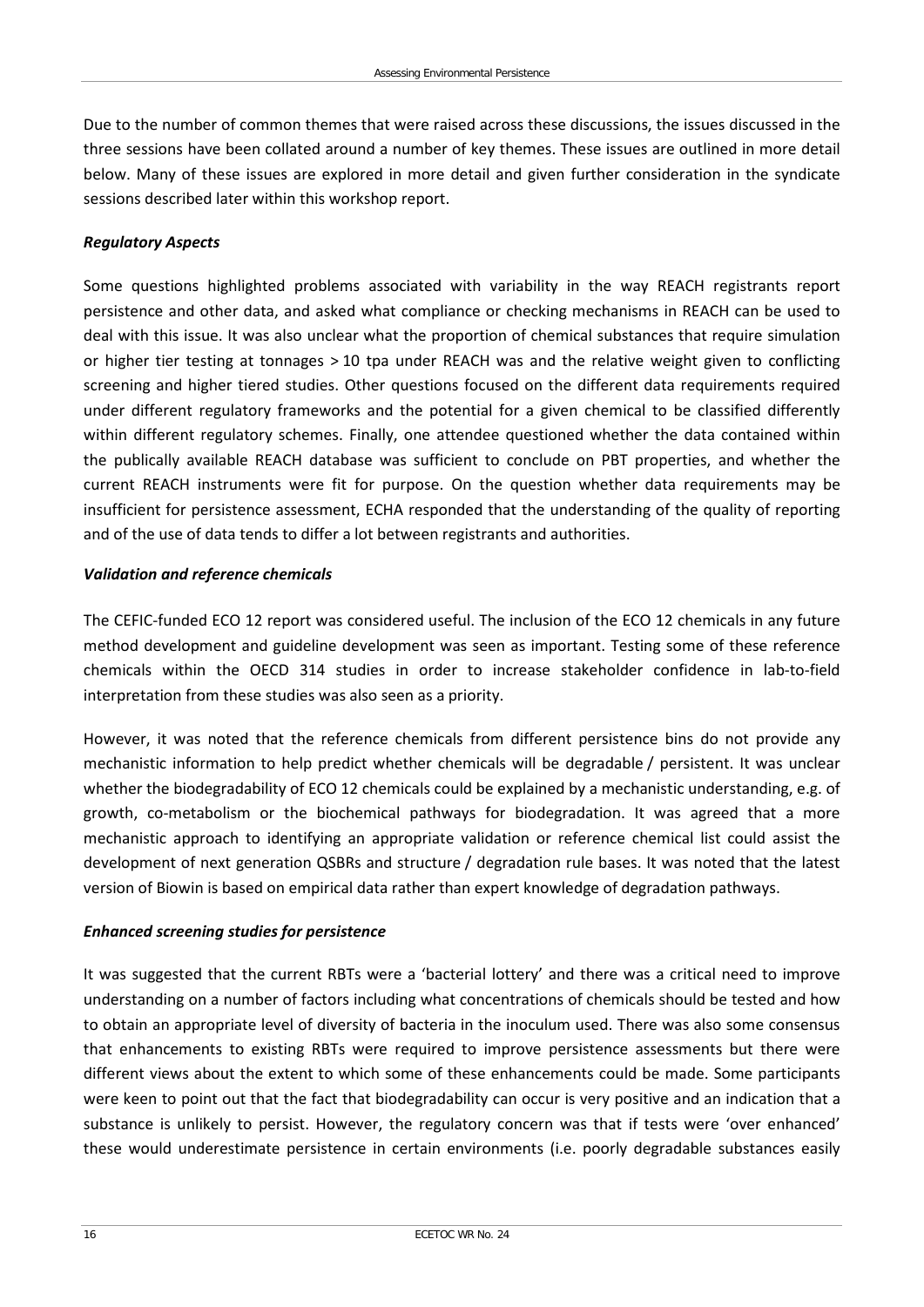passing enhanced RBTs and then being found in environmental monitoring programmes such as those conducted under the auspices of the Water Framework Directive) (EC, 2000).

A participant stated that the discussion was mainly based on deriving a relevant inoculum size sufficient to ensure that it would include relevant degraders from the environment. A member of the panel said that the number of microorganisms is in the order of 10<sup>6</sup> per ml of water, 10<sup>9</sup> per gram of soil (Whitman *et al.* 1998), and 10<sup>9</sup> per ml activated sludge (Goodfellow *et al*, 1996). The issue is finding a better screening test for persistence, since in his opinion the available ready tests are tests of inocula capability, not substance biodegradability.

It was also questioned whether the Oslo/Paris Convention (for the Protection of the Marine Environment of the North-East Atlantic) (OSPAR) marine degradation test was a good candidate for targeted field flow fractionation. The response was that it would be; however the variability in marine inocula is high and test durations need to exceed 60 days for many positive reference chemicals. This prompted some discussion about how realistic the biodegradation test durations are with respect to the lack of reference conditions. In response to that, it was indicated that ideally one needs to know the rules that govern inocula behaviour, certainly the relationship between diversity and degradation and the kinetics involved.

It was asked, from a pragmatic point of view, at what point testing should stop and when it is decided that no degradation is going to occur. A member of the panel replied that they would try one of the inherent biodegradation tests (OECD 302 tests) (OECD, 1981a,b; 1992a) for several months, then a closed bottle test and if that does not provide any evidence of primary degradation it would be sufficient to conclude that the chemical is persistent.

A comment was made on the need to see some form of comparison of new enhanced tests with existing ready tests (OECD 301) (OECD, 1992a-h),. It was also mentioned that microbial density and endpoint (e.g. time) need to go hand-in-hand as it becomes a kinetic issue for simulation type tests. The response was that we need to use reference chemicals, with an established range of persistency profiles (such as those identified in ECO 12), against a range of inoculum densities that includes those encountered within the existing ready tests (OECD 301) and (OECD, 310) (OECD, 2006). The work presented by Russell Davenport demonstrated that slight increases in inoculum density reduced variation between studies and increased confidence in the persistency conclusion.

There was also some discussion on the value of microbial profiling which, coupled with information on substance composition, could provide a greater insight to the potential persistence of substances. Currently, there is limited experience with these tools but their value could be enhanced as metagenomic libraries develop and grow and more is known about the catabolic potential of microbial communities.

#### *Use of higher tiered tests in persistence assessments*

Regulatory participants indicated that they would not accept the use of wastewater treatment plant (WWTP) simulation studies to simulate degradation in the environment and were clear that the ECHA and Member States have rejected the OECD 314 and OECD 303 tests. Their justification is that:

• the inoculum is derived from WWTPs and not the environment;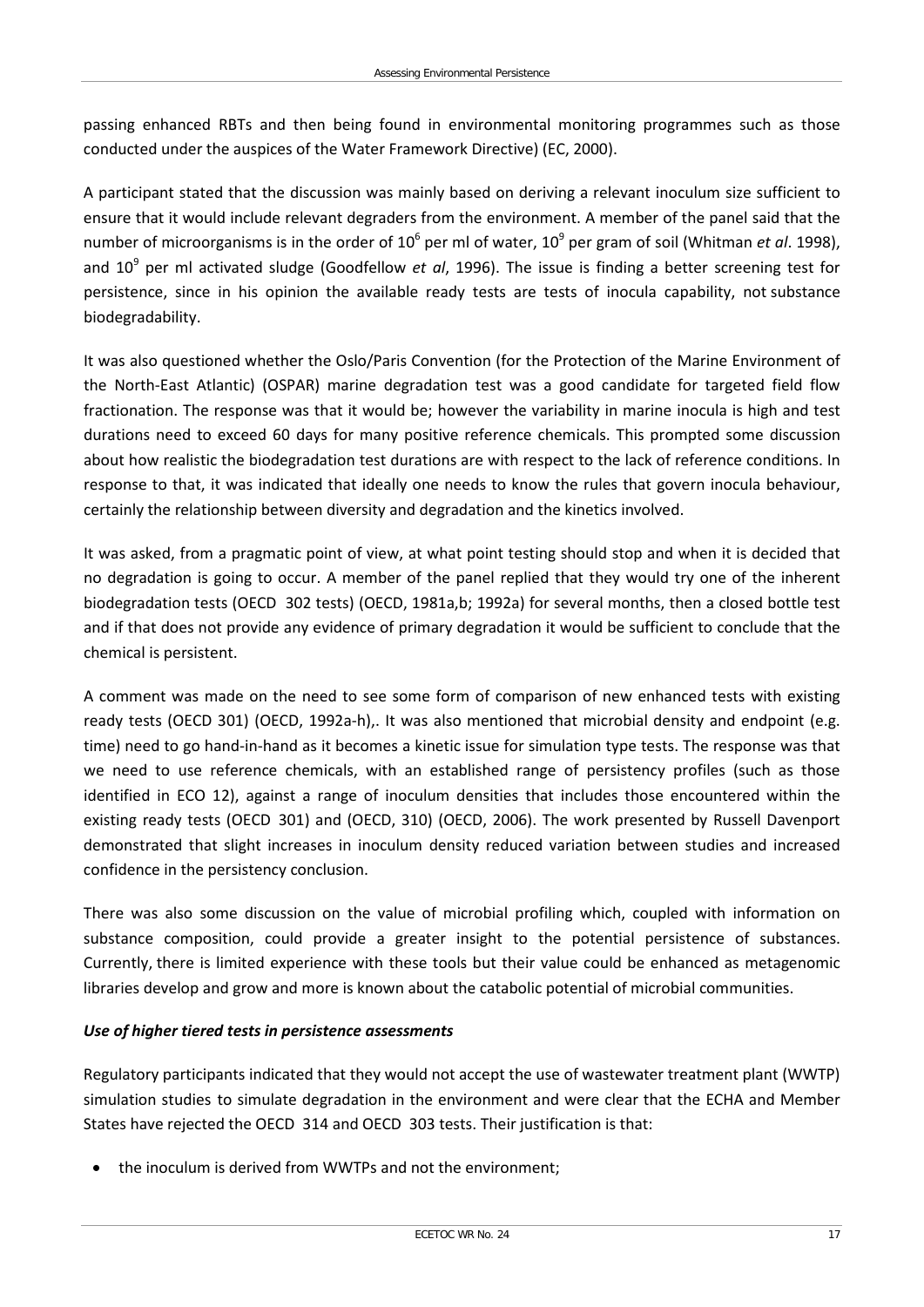- there are concerns that not all chemicals, including down the drain chemicals, pass through WWTPs prior to entering the natural environment;
- there is a large variability in the WWTP removal efficiency for micropollutants depending amongst others on the treatment technology, operation mode and weather conditions;
- the duration of the OECD 314B study (OECD, 2008b), which at 28 days, is substantially longer than typical hydraulic sludge retention times in full scale WWTPs and this could lead to overly favourable assessment of degradation in the OECD 314B.

The arguments against accepting the OECD 314 test were challenged by some participants who re-emphasised that there are studies showing that the vast majority of 'down the drain' chemicals pass through a WWTP before being discharged into the environment and that experience with the OECD 314B indicates that most of the degradation takes place over the first few days, i.e. within the hydraulic and sludge retention time of most WWTPs. It was emphasised that the additional duration of the OECD 314B was to enable slowly degrading intermediates to be identified. From a scientific perspective it was pointed out that WWTPs contain natural assemblages of bacteria and other biota that are also present in the receiving waters. As such the tests assess whether substances will have potential to be degraded or will persist in the environment.

Furthermore, it was questioned why the regulators would accept the OECD 301 tests, that also contain inocula derived from sewage, when this was even more unrealistic than the OECD 314B test (which uses more relevant test concentrations, no nutrient solutions, etc.). The response was that a lot more was known about the OECD 301 test and it had more stakeholder confidence. In support of the OECD 314B test, participants indicated that the study is data- and knowledge- rich providing information on elimination pathway, transformation products and degradation kinetics. It was clear that there was a divergent view between industry proponents and regulators. This could potentially be resolved by generating more data on a reference set of chemicals. One other option that was identified within these discussions was that the persistency criteria applied to the OECD 302B (OECD, 1992a) inherent biodegradation test for the length of the lag and log phase could be applied to the OECD 314B.

There was a general concern that the higher tier tests required to support product registrations (e.g. the OECD 308 and 309) (OECD, 2002a, 2004) were expensive to undertake considering the lack of validation and consensus on the value of the data they provide. The discussion then moved on to the OECD 309 test which is being requested by regulatory agencies although there was a consensus that this test had not been subject to extensive validation and there were different levels of relative stakeholder experience of this study versus alternative test systems such as the OECD 314D and 314E (OECD, 2008c,d).

### **Overall persistence (P<sub>ov</sub>)**

The question why overall persistence (P<sub>ov</sub>) was not used in P assessment was asked. P<sub>ov</sub> describes the average lifetime of a chemical in the environment. It therefore encapsulates the net effect of the reactivity of a chemical in individual media (usually in terms of single-media half-lives), residence time, partitioning behaviour and the distribution of emissions (ECETOC, 2003). A response was made that  $P_{\text{ov}}$  depends very much on use profile (not just partitioning behaviour) so if use pattern changes,  $P_{\text{OV}}$  might change too. However, it was widely accepted that  $P_{\text{OV}}$  was useful in identifying the most appropriate, or relevant environmental matrix or compartments, to generate the environmental half-life data. This approach is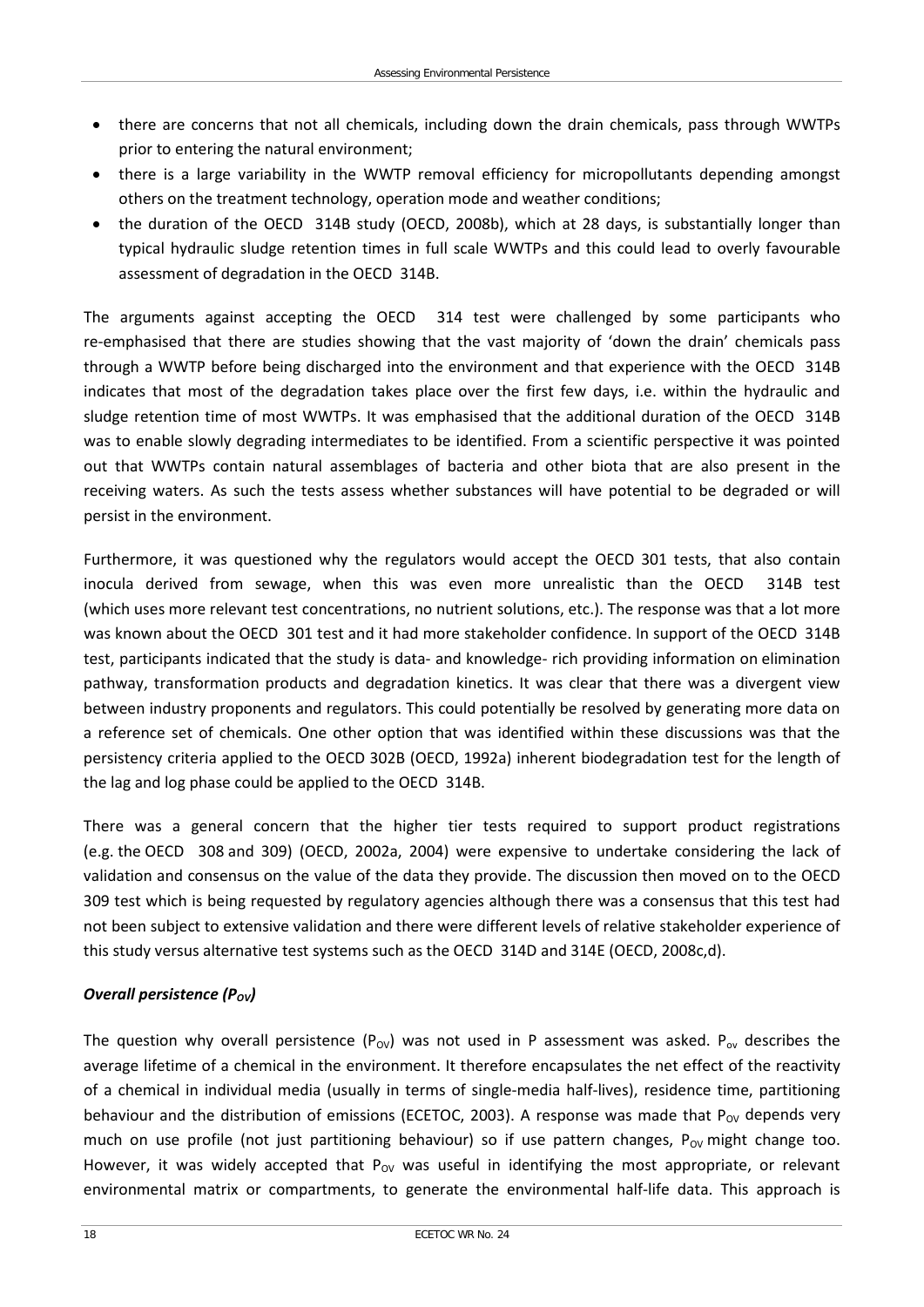advocated by ECETOC in its persistence report (ECETOC, 2003). Since the overall persistence is the weighted average of the residence time in all media, it may sometimes be greater than any of the individual mediumspecific half-lives for some chemicals (depending on their transport properties). There is an ongoing debate in the scientific community on the best method for using the overall persistence. At this point in time, however, there is no agreement on the criteria that should be applied to the overall persistence.

#### *Degradability versus bioavailability*

A question was asked about the relationship between bioavailability and persistence i.e. when is a bound residue available and when is it not? Specific examples (e.g. alkyl benzene sulfonates) identified by the participants considered the impact of sorption and partitioning on biodegradation kinetics e.g. how to deal with an adsorptive readily degradable chemical that is slowly released from sediment / soil, such that half-lives may be longer than P/vP criteria and low level exposure could occur. This was followed by a discussion on how bioavailability affects persistence assessment, for instance sorptive chemicals which are slowly released.

This raised the issue about PBT risk assessment because the substance may be categorised as persistent but risks may be mitigated if it is released slowly and once released it is then biodegraded. As a result of these discussions, several participants highlighted the need for a more holistic approach that considers bioavailability (to microorganisms and higher organisms), bioaccumulation and toxicity, rather than focusing attention on a single property such as persistence or environmental half-life. One participant highlighted that the re-suspension of particulates may increase bioavailability of adsorbed chemical materials and the need to account for this phenomenon within test designs.

A member of the group questioned the presenter Charles Eadsforth on the subject of bioavailability and bioaccessibility of NERs. He said that an ISO standard addressing extraction is available, and that this was not covered in his talk. However, this ISO standard was developed with neutral non-polar chemicals in mind and may not be applicable to all classes of chemicals. A specific example highlighted that some antibiotics behave in a different way to agrochemical products in that they tend to stick in the soil but there is evidence that these are mineralised further once in the soil (a figure of 20% or more being degraded within 100 days). It was noted in the discussions that instantaneous formation of large percentages of NER, as seen with various pharmaceuticals, seems to be a different mechanism than slow steady NER formation (Müller *et al*, 2013).

Given the difficulties in characterising UVCBs, it was suggested that an overall dissipation half-life is a practical measure of the persistence of a UVCB and can be related from laboratory to the field. However, some argue this is an unsatisfactory measure for assessing risks since the ultimate fate of the components are unknown. Furthermore, it was pointed out that there was a legal requirement under REACH to provide information on biodegradation rates. A risk assessment will need to distinguish between loss processes such as leaching, volatilisation or formation of NERs. There are significant concerns with NERs because with respect to legal interpretation this is a 'black box' under REACH Annex 13.

Further discussions on standardised extraction schemes to characterise NER continued. Many thought this would be very difficult given the diversity of chemicals and variety of matrices found in the environment. It was suggested that using all the available information, including functional groups present in the test substance, knowledge of binding mechanisms, knowledge of the types of sorbents used and other available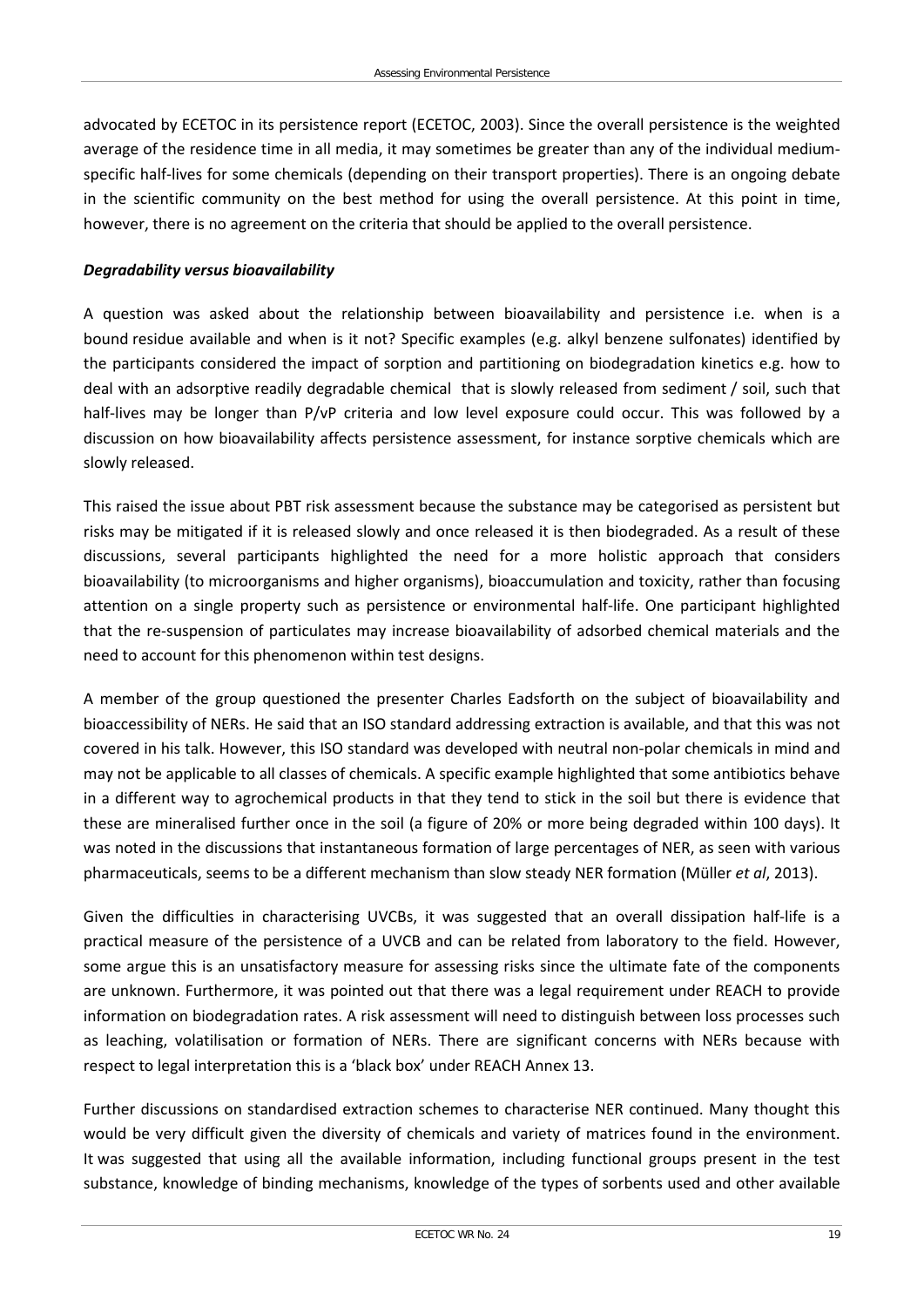information could support the development of 'extraction models' useful in defining the best extraction approach for any given chemical. This was identified as a topic for further research.

The use of sterile controls and different extraction procedures may help to differentiate between biodegradation and physical losses and assess potential availability of NERs. This was considered essential for assessing complex substances although some practitioners had experienced problems maintaining the sterility of soils and sediments.

#### *Transformation products*

There was discussion on the importance of a 'thinking phase' before initiating any higher tier studies. Basically this was to look at possible degradation pathways before starting the study, write down SMILES of potential transformation products and run prediction models to gain an insight on their physico-chemical properties. It should then be possible to optimise extraction scheme and analytical methodology as well as gaining information on predicted toxicity and log  $K_{ow}$  of the transformation products. There was consensus that there should be increased use of *in silico* screening to help focus and adapt the experimental strategy. This was particularly relevant to pharmaceuticals where there should be a lot of potentially relevant information prior to the need to conduct higher tier testing.

#### *Temperature correction*

Where studies were conducted at 20°C, one participant indicated that temperature should be normalised using the  $Q_{10}$  value of 2.8 to account for a temperature difference of 10°C (EFSA Journal, 2007). However, it was pointed out that the Arrhenius equation temperature correction is not always applicable to biotic transformation as different environmental species have different temperature optima and that the situation seems to be substance and inoculum-specific. It was also pointed out that some bacteria in the inoculum would die if the experimental incubation temperature exceeded their inherent temperature range. Work to date appears to indicate that some degraders perform better at low temperatures e.g. some microbes have temperature ranges between -15 and 10°C (which are classified as *psychrophiles*) and could be excluded from higher tiered studies at 20°C. Whilst no agreement could be made about routinely normalizing studies with respect to temperature, it was agreed that more realism may be provided by testing at environmentally relevant temperatures or the temperature at which the inocula were collected from the environment. One participant disagreed because if the tests were not made at standardised temperatures like 20°C the outcome of the studies will not be comparable. However, it was also noted that as different inocula are used for different studies then they will never be comparable and truly standardised.

### *Biodegradation kinetics*

In response to the presentation from Kees van Ginkel, one participant asked a question about how relevant laboratory observations showing that growth-linked biodegradation can occur are to environmental conditions where chemical concentrations are too low to support microbial growth or that the relative abundance of the competent microbial population may be too low to measure removal. The presenter, Kees van Ginkel, responded that in his studies he added some glucose into test systems not to promote cometabolism but to stimulate inocula growth (including competent degraders). This provides some realism where continuous nutrient input is occurring in natural habitats. In combination with similar substances, levels of degradation can increase in the environment through growth-linked degradation, not always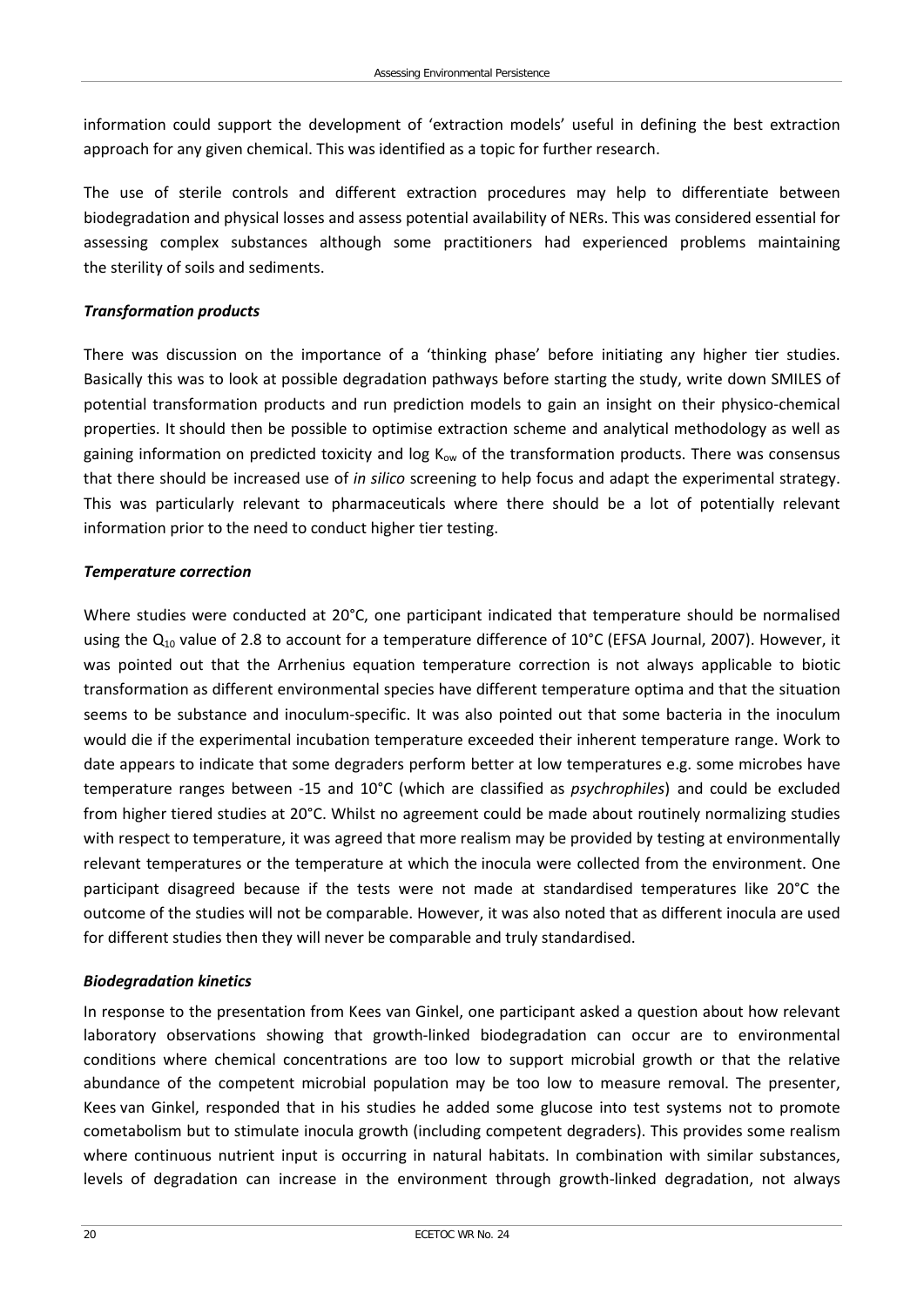through cometabolism. Another response suggested that we need to bear in mind the complexity of the community where some microorganisms may be cometabolising in the environment while others grow as they degrade substances.

Several of the talks had referred to the importance of photodegradation (either direct or indirect) in aquatic persistence testing, with one talk describing modified simulation studies that included a defined photoperiod that resulted in shorter dissipation rates. In his talk, Robin Oliver had described aquatic simulation studies in which algae had been included in an attempt to more realistically mimic environmentally relevant conditions. It was thought that generation of hydroxyl and other oxygen radical species by virtue of algal presence might contribute to the increased degradation seen in these studies. A discussion focused on the relevance for the environment of photodegradation in aquatic environments; where suspended matter, depth and shading will all decrease the intensity of light available for photolysis. A comment was raised that the issue of photodegradation was irrelevant for groundwater. In the discussions a recent report (Jiménez and van de Meent, 2011) on the relevance of direct and indirect photolysis in aquatic environments by RIVM was referred to, in which the conclusion had been drawn that photolysis was unlikely to contribute to rates of degradation compared to other abiotic and biotic mechanisms. However, some other members of the workshop disagreed with this view, citing that primary productivity by algae and cyanobacteria in oceans was global and occurs at depths of up to 200m. No consensus was reached with respect to the relevance of light in persistence assessments in aquatic environments.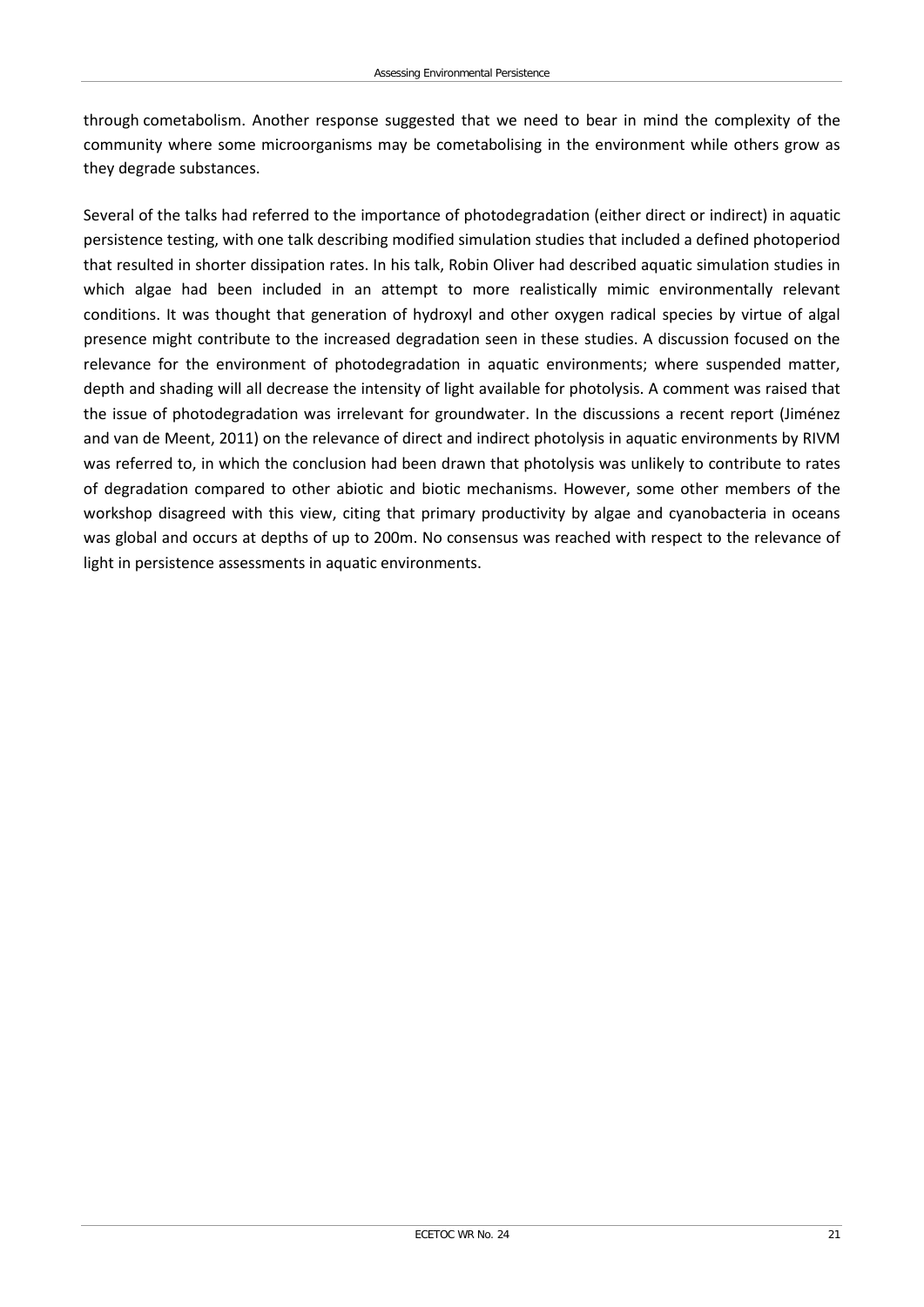# <span id="page-27-0"></span>**2.5 Syndicate discussions**

Four parallel syndicate sessions were held in each of the two afternoon sessions to discuss specific challenges associated with degradation and persistence assessments. The Organising Committee identified a number of key questions for members of the four syndicate groups to address in each afternoon session. The four syndicates discussed questions under the following themes: (i) the challenges with the persistence assessment of difficult to test substances, (ii) improved screening approaches for persistence assessment, (iii) interpretation of higher tiered studies, and (iv) enhanced realism within persistence assessment. A plenary was held at the end of each of the syndicate sessions. Each rapporteur of the four syndicate groups provided feedback to all participants; an opportunity to clarify any of the points that were raised and for open discussion was also provided.

#### **Syndicate 1: Challenges with the persistence assessment of difficult-to-test substances**

*Moderator: Graham Whale Rapporteur: Daniel Merckel*

Rolf-Alexander Düring Charles Eadsforth \* Malyka Galay Burgos Bruno Hubesch Anu Kapanen Georg Kreutzer Jacques l'Haridon \* Marie-Chantal Huet \* Laurence Libelo \* Dan Salvito Markus Seyfried Kees van Ginkel

\* Participated in Syndicate session 1B.

- *1. When should higher tiered tests on complex substances be waived?*
- *2. If degradation data is required, under what circumstances can this be provided on the basis of predicted data for representative molecules?*
- *3. From an analytical perspective, what should be measured and how?*
- *4. Can endpoints be based on fate of whole substance as well as components?*
- *5. How should complex substances be dosed into the test bearing in mind potential differences in physicochemical properties of components?*
- *6. Transformation products and non-extractable residues do they matter?*

#### **Syndicate session report**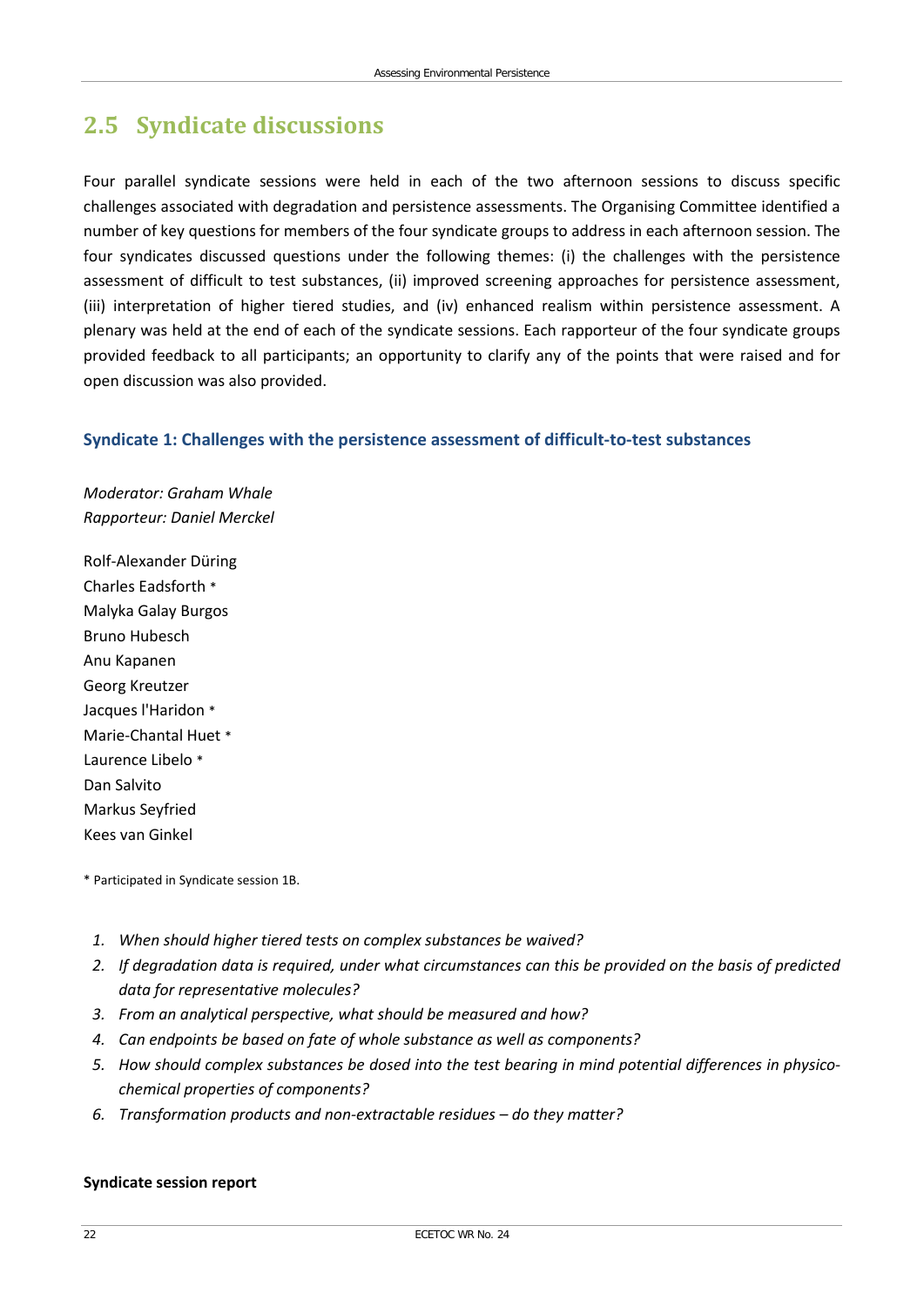The syndicate began with a tour de table on what participants understood by 'difficult-to-test substances'. The responses can be grouped under two headings (with potential crossover): (i) substances with difficulties mainly around their characterisation and analysis, and (ii) substances whose properties mean that practical aspects of testing are difficult. Examples given were petroleum-like products (UVCB examples, i.e. not deliberate mixtures, with components with various physico-chemical properties), natural complex substances (with compositions that can vary each year according to different natural product crops), single substances that are poorly soluble and/or volatile, amphiphilics, and other substances for which analysis / characterisation is difficult (e.g. substances subject to major interferences from background contamination).

#### **1. When should higher tiered tests on complex substances be waived?**

The group thought that no general conclusion was possible on situations where higher tier testing could be waived; it is dependent on specific examples. For complex substances, use of read across approaches between components (interpolation and extrapolation) were thought to be important in cases where ready biodegradability could be used as the basis for waiving higher tier testing when ready biodegradability test (RBT) data were available on the substance itself or major components of the substance. The group recognised that in such cases residue analysis was important to check if some components were not degrading in a substance that 'passed' a ready test (ideally specific analysis for parent disappearance and metabolite formation – i.e. more detail than secondary measures of biodegradation like  $CO<sub>2</sub>$  production and  $O<sub>2</sub>$  uptake). This would especially be the case for more poorly characterised materials where structural similarity of components was less certain. One recommendation was a non-target approach to look for both non-degrading components and metabolites. This would require high-resolution mass spectroscopy (MS) combined with ambient ionisation techniques.

There was also some discussion on the role of microbial profiling to give an indication of the presence and growth of different types of degraders to provide weight of evidence but the general consensus was this was not sufficiently developed to be reliable. Another consideration was that increase in biomass could be a useful measure but there was no consensus on the value for complex substances, the concern being that this does not give any information on substances that do not degrade.

### **2. If degradation data is required, under what circumstances can this be provided on the basis of predicted data for representative molecules? From an analytical perspective, what should be measured and how?**

A recurring theme in the group was the need to characterise substances (especially complex ones) as far as possible to allow robust conclusions to be drawn for regulatory purposes. Weight of evidence approaches are important, but the ability to identify the majority or nearly all constituents in a substance was thought essential to drawn meaningful conclusions using read across approaches. The same is true of predictive (QSAR) approaches where modelling is dependent on representative molecular structures (and associated physico-chemical properties). This discussion included approaches like the hydrocarbon block, and the dangers of splitting complex substances into too many sub-groups – delineation of physico-chemical properties and knowing where to place the thresholds. It was recognised that although future developments in analytical techniques may allow more straightforward detection and characterisation of the constituents and degradants within multi-component substances, analysis remains one of the major challenges and is extremely resource-intensive.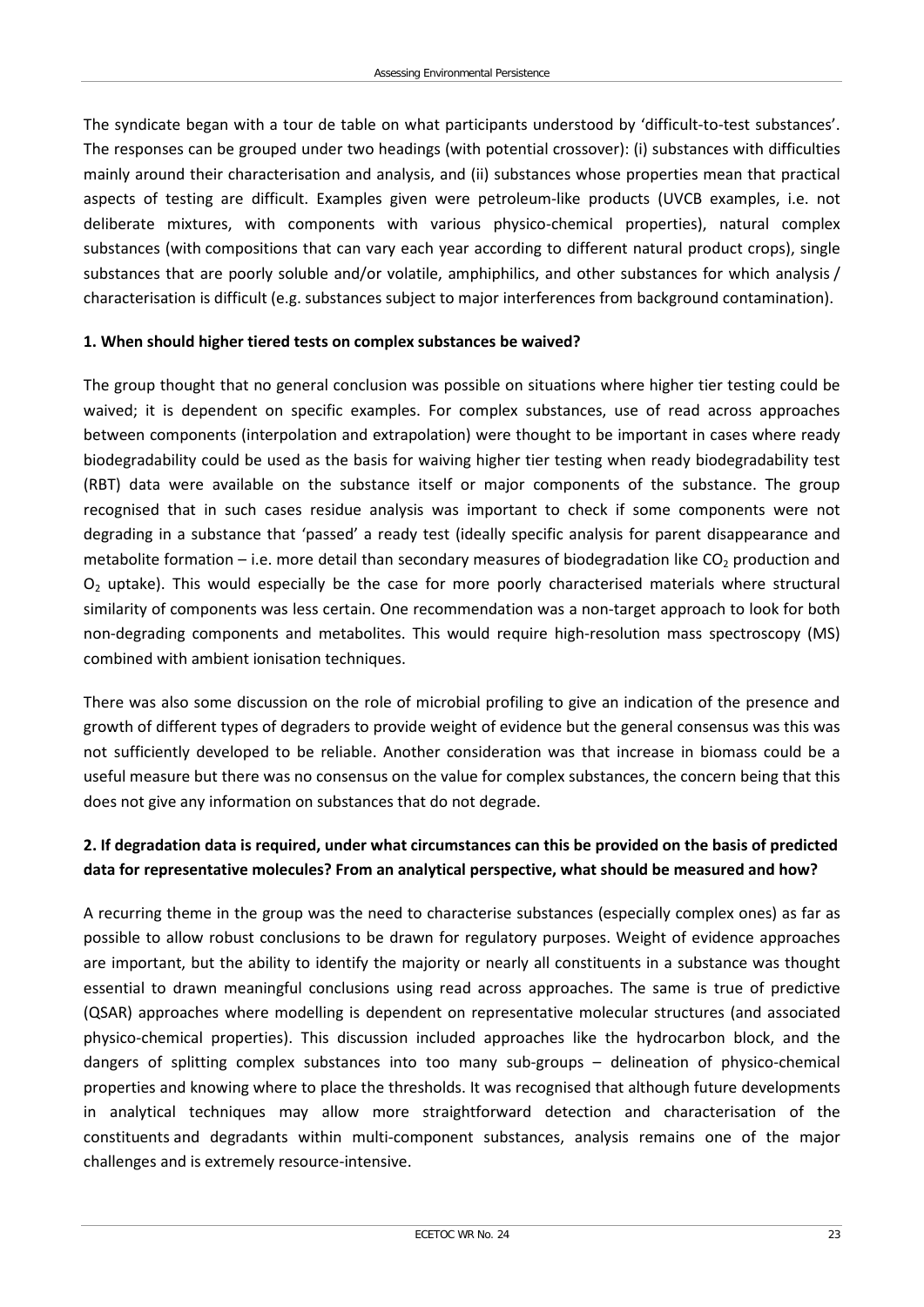The idea to use available REACH registration data to train existing biodegradation QSAR models further was also mooted.

One of the concerns discussed was that experience suggests the ECHA take a precautionary approach regarding read across of data between endpoints. If a similar attitude prevails with read across to components of complex substances this could become a significant issue. An alternative perspective is that Annex 13 allows more freedom than before and the critical point is to build up a robust case. The key point regarding persistence assessments here is how can the reliability and suitability of component data (either measured or predicted) be demonstrated such that it gains regulatory acceptance.

#### **4. Can endpoints be based on fate of whole substance as well as components?**

The group discussed the question at what point one stops attempting to identify a complex substance's constituents and focuses on testing the 'whole' substance. Again it was felt no general rules could be elaborated, that a 'case-by-case' approach would be needed. The experience of one group member was that a 'constituent approach' can be successful for many higher volume (more economically important) products, but that for some substances they were forced to assess the complex substance itself as the number of constituents and structures and properties of the constituents diverged and became unmanageable in a constituent approach. It seemed probable that lower volume (less economically important) substances would be likely to undergo whole substance assessment on cost grounds.

This led onto a discussion on the use of chemical profiling to follow (ready) biodegradation as a pragmatic means to give more information than the usual secondary measures of ready biodegradation, and as a way to inform the hazard assessment (mainly PBT) for the parent substance and degradation products. Ideas put forward included: following a complex substance's average molecular weight change (i.e. decline) over the course of a test using MS; from a hazard assessment point of view, upon completion of an RBT running a log K<sub>ow</sub> test (e.g. HPLC or shake flask) on the residue and comparing the log K<sub>ow</sub> against that of the parent substance to inform on the degradation product's / residue's potential for bioaccumulation (i.e. does the resulting mixture's log  $K_{ow}$  fall below the threshold for PBT concern, or, if present, can components in the 'boundary of concern' be identified and put forward for further testing?); and use of surrogate testing e.g. change in toxicity over time for discharges from SCAS type systems. It was noted there will be exceptions to the supposition that toxicity of degradants will be lower than the parent (e.g. alkyl phenol ethoxylate degradation).

There was a comment made that the issues encountered with assessing complex substances were in many ways analogous to those encountered in whole effluent assessments (WEAs) developed to assess whether PBT substances were present in effluent discharges. As such, the approach could follow / adapt some of the guidance which has been developed by OSPAR in their practical guide for WEA (OSPAR, 2007). This was considered relevant because the OSPAR WEA approach had considered schemes for not just assessing the persistency of effluent components but the persistence of potentially bioaccumulating and toxic substances. For example, solid-phase micro extraction (SPME) run before and after degradation assessments can give information on the persistence of potentially bioaccumulating substances.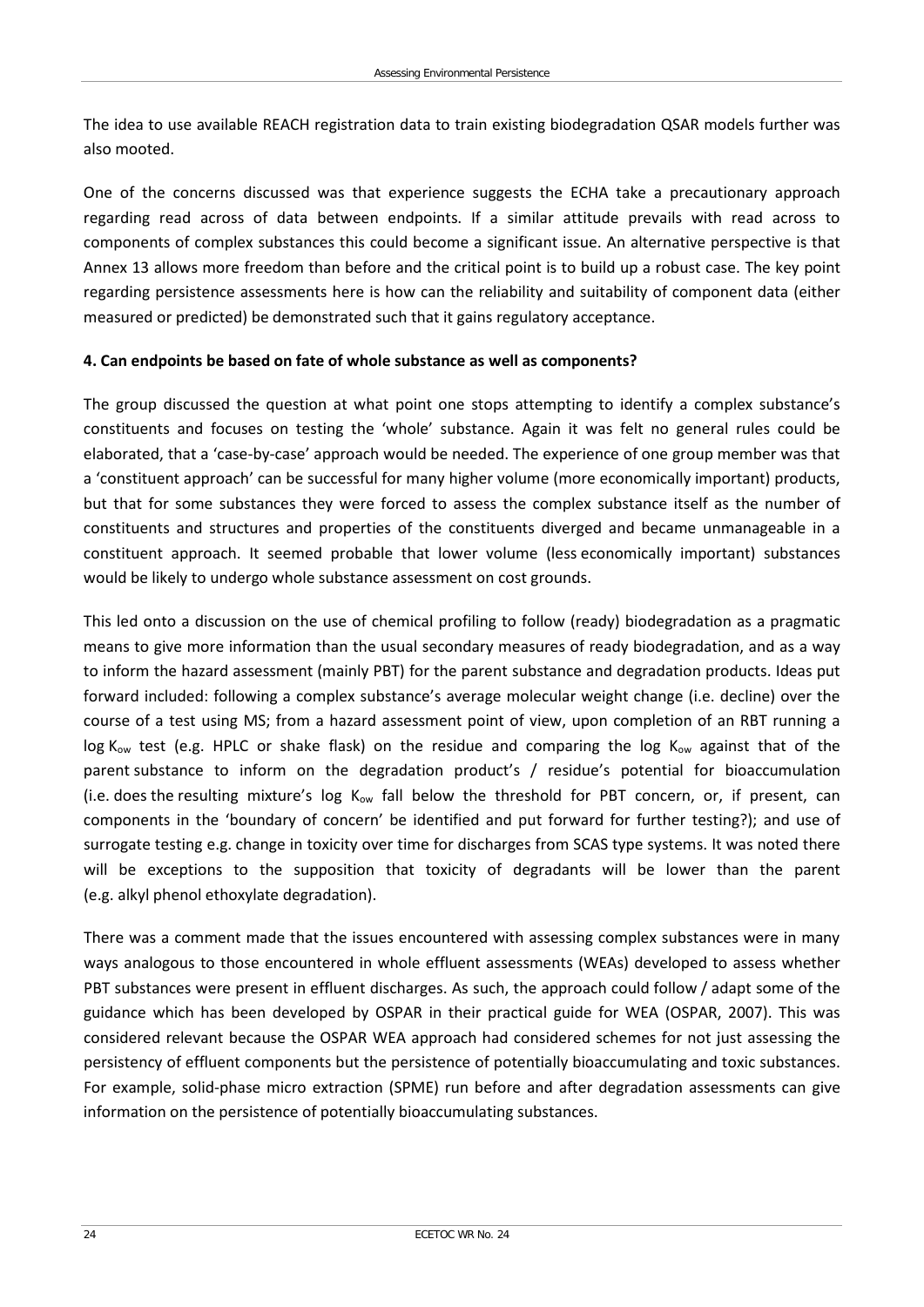### **5. How should complex substances be dosed into the test bearing in mind potential differences in physicochemical properties of components?**

One of the problems with the whole substance approach was that this could contain components with considerably different properties which could not only cause problems with the way that the test was set up but also how the results should be interpreted. For example, petroleum products can contain components which are volatile whilst also containing very poorly soluble components. This leads to problems that some components will be lost via volatilisation before others have had any chance to reach equilibrium within the soil / sediment. There was also debate on how poorly water soluble substances should be dosed. From an ecotoxicity perspective the use of solvents for preparation of test media may affect the expected toxicity. Therefore it is likely that similar issues will apply to degradation tests (i.e. solvents may affect the availability of the substance to competent degraders).

#### **6. Transformation products and non-extractable residues – do they matter?**

The idea of specifically investigating a modified OECD 301C ("modified MITI I test"), in which degradants are characterised, with conditions more suited to biodegradation (lower substance concentration, more viable inoculum, larger test vessels) was put forward.

Following on from the idea to screen for changes in hydrophobicity following a ready test, one of the group members described a project that is being planned between the Research Institute for Fragrance Materials (RIFM) and University of Stockholm (Michael McLachlan). A wastewater treatment simulation study will be followed by the McLachlan 'better BCF' approach (Adolfsson-Erici *et al*, 2012) for selected (6 – 10) fragrance chemicals, followed by 'simple' natural products if successful, thereby linking the assessment of P and B (for degradants / persistent parent constituents). It was suggested that ECETOC could be involved in this project, as it is very relevant for other types of complex substance. Links / co-funding and the possibility of a CEFIC/LRI RfP could be explored.

Another idea that came out of the group was for a project entitled "Methods to characterise the poorly defined fraction of complex materials and assess through a screening approach P, B and T endpoints of these complex materials". This would involve literature searching and potentially a subsequent ring test of complex mixtures.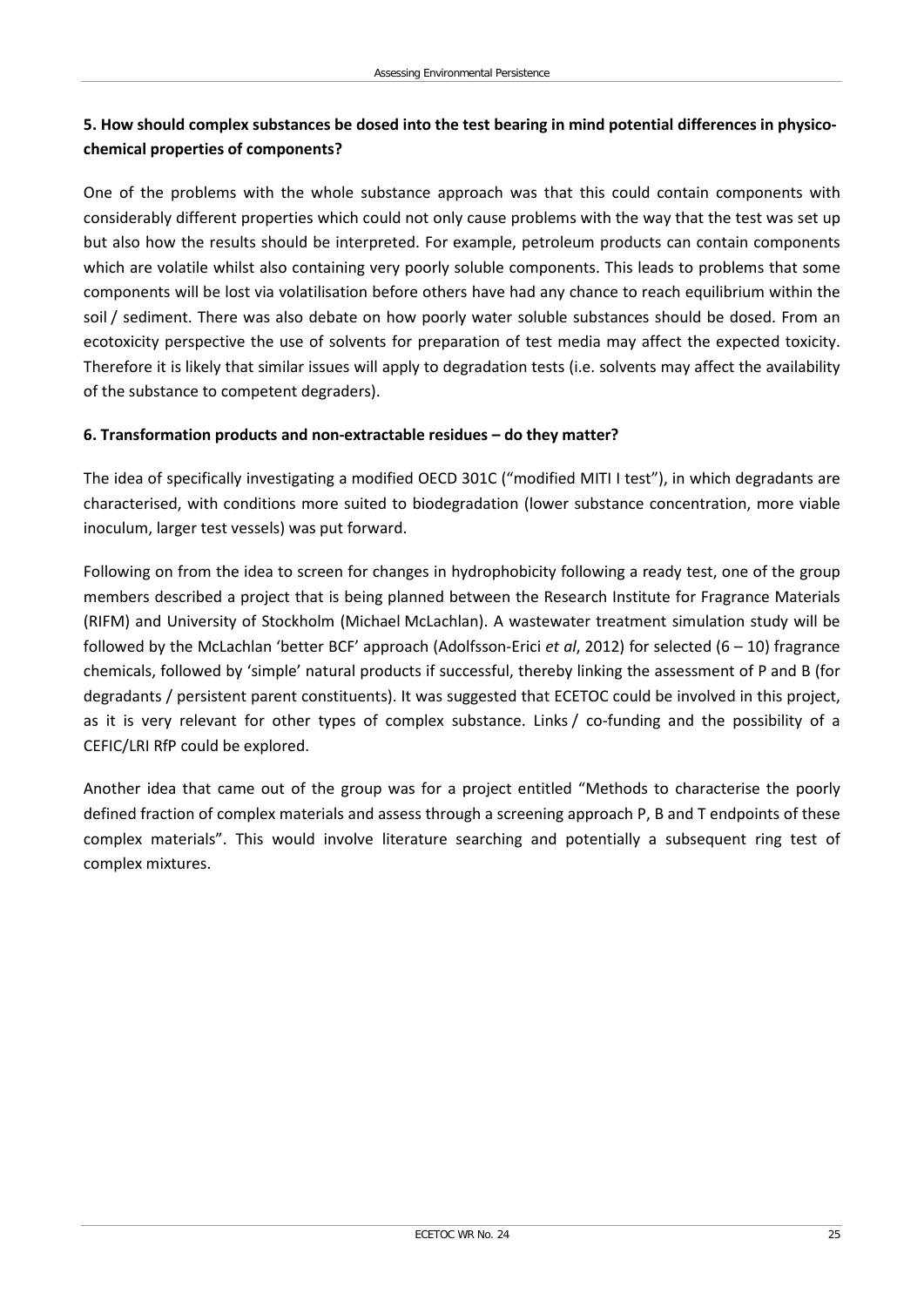#### **Syndicate 2: Improved screening approaches for persistence assessment**

*Moderator: Jason Snape Rapporteur: Russell Davenport*

François Brillet Juha Einola Tom Fisher Marie-Chantal Huet Ulrich Jöhncke Thomas Junker Anu Kapanen \* Georg Kreutzer \* Laurence Libelo Kathleen McDonough Markus Seyfried \* Eric Verbruggen

\* Participated in Syndicate session 2B.

- *1. Is there value in current RBTs in P assessment?*
- *2. What are the views on extending the duration from 28 to 60 day tests (impact of test duration)?*
- *3. What are the opinions on modified tests (how confident are we in the current modified approaches)?*
- *4. Do OECD 314 tests have value in persistence assessments?*
- *5. How to incorporate pre-adaptation in screening-level persistence assessments?*
- *6. How confident are we in enhanced approaches?*
- *7. Can we get more out of inherent biodegradation studies (e.g. MITI II)?*
- *8. How can we reliably assess marine persistence?*
- *9. What are useful endpoints for persistence assessment (primary versus ultimate)?*

The order of the questions provided at the workshop was changed and further questions were posed. The questions above reflect those used during the break-out session.

#### **1. Is there value in current RBTs in P assessment?**

It was widely agreed that there is still a role for ready biodegradation tests (RBTs) in persistence assessment. This role is limited to the initial screening assessment stage where there is a high degree of confidence that chemicals that pass the RBT will be non-persistent in the environment.

Currently, there are seven RBTs (OECD 301A-F and OECD 310) (OECD, 1992c-h;2006) assessing ready biodegradability using a variety of semi-specific endpoints such as Biochemical Oxygen Demand (BOD), Dissolved Organic Carbon (DOC) removal and carbon dioxide evolution. It was recognised that there was significant room to consolidate these RBTs. In reality, the most frequently used RBTs are the OECD 301B, D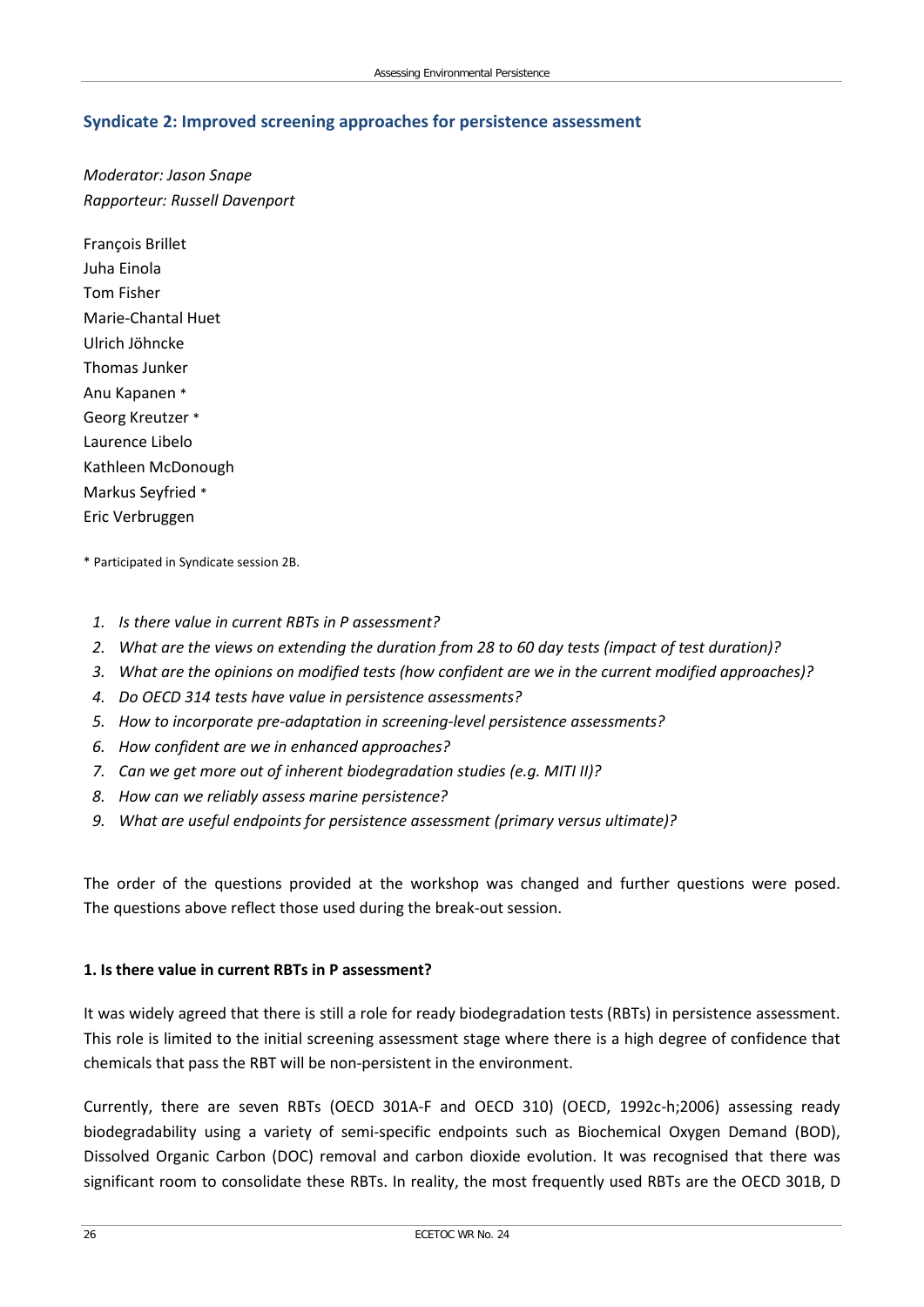and F and the OECD 310. The OECD 301 series of tests that rely on DOC removal (OECD 301 A and E) are not widely used as they are not suitable for adsorbing, volatile or poorly water soluble test substances. Based on some experience of enhanced biodegradation screening under REACH where the test durations had been extended to 60 days there was some concern that the fixed 28 day test duration of the RBT was missing the degradation phase for some chemicals with extended lag periods.

Finally, some technical innovations were also discussed. These included: (i) the availability of new instrumentation that increased analytical sensitivity (ii) the use of tests with combined analytes (e.g. BOD and carbon dioxide evolution), and (iii) the introduction of a test to screen for biodegradability in water-sediment systems (Junker *et al*, 2010).

#### **2. What are the views on extending the duration from 28 to 60 day tests?**

The issue of prolonging test duration is already written into REACH technical guidance and in principle it was agreed that this was a good idea but not following any pre-adaptation approaches. It was also highlighted that in some cases lag periods extended to beyond 60 days and so a case could be made to extend the test duration further; this is particularly true for marine biodegradability assessments using OECD 306 and 309 tests (OECD, 1992i;2004a) (see below). The use of these data in persistency assessments would be subject to expert judgement based on the nature of the biodegradation curves and the behaviour of any reference compounds.

#### **3. What are opinions on modified tests?**

It is important to recognise the nature of chemicals being tested. It was felt that the current REACH guidance allowing modified tests to assess chemicals with (i) poor water solubility and/or (ii) toxicity overcame some of the limitations associated with the RBTs. These were accepted as a good idea and should be allowed.

#### **4. Do OECD 314 tests have value in P assessment?**

There was a difference of opinion between regulators and practitioners with respect to the use of OECD 314 tests, which comprise five separate tests simulating the fate of down-the-drain chemicals in wastewater treatment plants and surface waters. The greatest concern was associated with the use of the OECD 314B within persistence assessments due to its high level of activated sludge solids. One participant highlighted that the OECD 314B was a more up-to-date version of the OCED 302B Zahn-Wellens test and that the test should be able to be used in persistence assessments if the strict criteria applied to the OECD 302B test were applied to the OECD 314B test. Some regulatory stakeholders appear to have more confidence with the OECD 309 Surface Water Transformation test. However, it was recognised that there are few data for both the OECD 309 and 314 tests at present. The OECD 314 series are better described than OECD 309 tests, and it was pointed out that the OECD 309 test also allows the inclusion of more solids and provides an option for some pre-exposure. It was felt that the OECD 314D and E tests may have value in P assessment, but some of the modification in Annex of 309 may be preferable e.g. pre-adaptation. It was agreed that more data was required for both studies to increase the confidence in the studies with regulators and practitioners.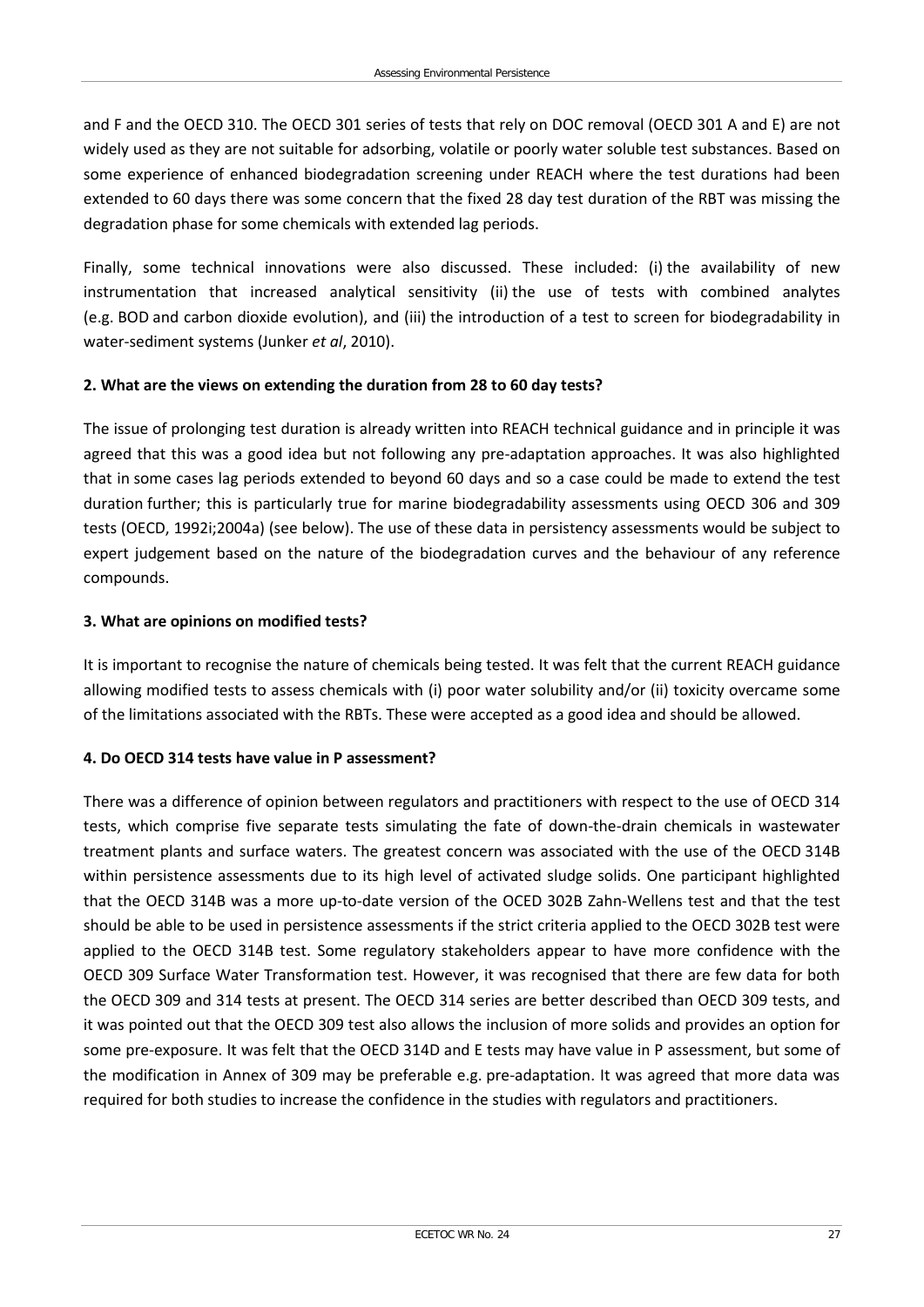#### **5. How to incorporate pre-adaptation in screening-level P assessments?**

There was a good discussion about the advantages and limitations / concerns of pre-adaptation. Most of these discussions focused on (i) concerns over ecological significance of adaptation, (ii) the timescales required for adaptation to occur and (iii) its relevance and importance for different habitats.

The various ways in which adaption or pre-exposure could take place were discussed and it was agreed that there was a need to (i) review and define adaptation (ii) describe what is happening in extended lag periods, (iii) identify relevant experimental adaptation regimes, (iv) validate these approaches with appropriate benchmark chemicals and, (iv) define appropriate pass criteria (e.g. pass / fail or half-lives).

#### **6. How confident are we in enhanced approaches in P assessment?**

Following on from the presentations earlier in the day, there was general all round support for the use of (i) extended test durations and (ii) enhanced inocula concentrations but particularly when used in conjunction with a reference validation set of chemicals.

It was felt that progress in this area was such that a large ring test for enhanced tests in comparison with other current screening tests and with a reference set of validation chemicals would be necessary. It was also felt that more validation around adaptation methods was required.

#### **7. Can we get more out of the current inherent biodegradation studies?**

Inherent biodegradation studies were designed to establish whether the potential for degradation existed (OECD, 2006). It was agreed within the syndicate that the failure to observe any biodegradation within an Inherent biodegradation study could be used as evidence of environmental persistence. However, there was some concern that where inherent biodegradability studies provide evidence of degradation potential the knowledge generated has limited use under REACH within a persistence assessment. A major limiting factor is associated with the short lag and log period criteria defined within REACH that would not be assessed within the sampling regime of a standard OECD 302B study. The OECD 302A (modified Semi-Continuous Activated Sludge Test; SCAS) cannot be used within persistence and exposure assessments due to concerns over its infinite sludge retention time and strong adaptation potential. However, subtle changes to the 302A and 302B studies addressing test compound concentrations, test durations, sample intervals and the inclusion of a sludge retention time within the SCAS could improve the relevance and reliability of these studies. In part the more recent OECD 314B is a more rigorous and widely applicable test than the OECD 302B test that addresses many of these refinements and can meet the specific criteria laid out under REACH (see question 4 above). It was also recognised that the enhanced biodegradation screening tests, with increased inocula levels, might also provide a more robust alternative to the OECD 302B and OECD 302C tests.

#### **8. How can we reliably assess marine persistence?**

Marine persistence is usually assessed by the OECD 306 and/or 309 test guidelines (OECD, 1992i; 2004a). Both these studies have a test duration that ends at day 60. Marine studies presented on Day 1 clearly demonstrated that lag periods for chemicals known to be non-persistent can exceed these test durations and result in a false persistency assignment. In many cases positive reference chemicals (e.g. aniline) can fail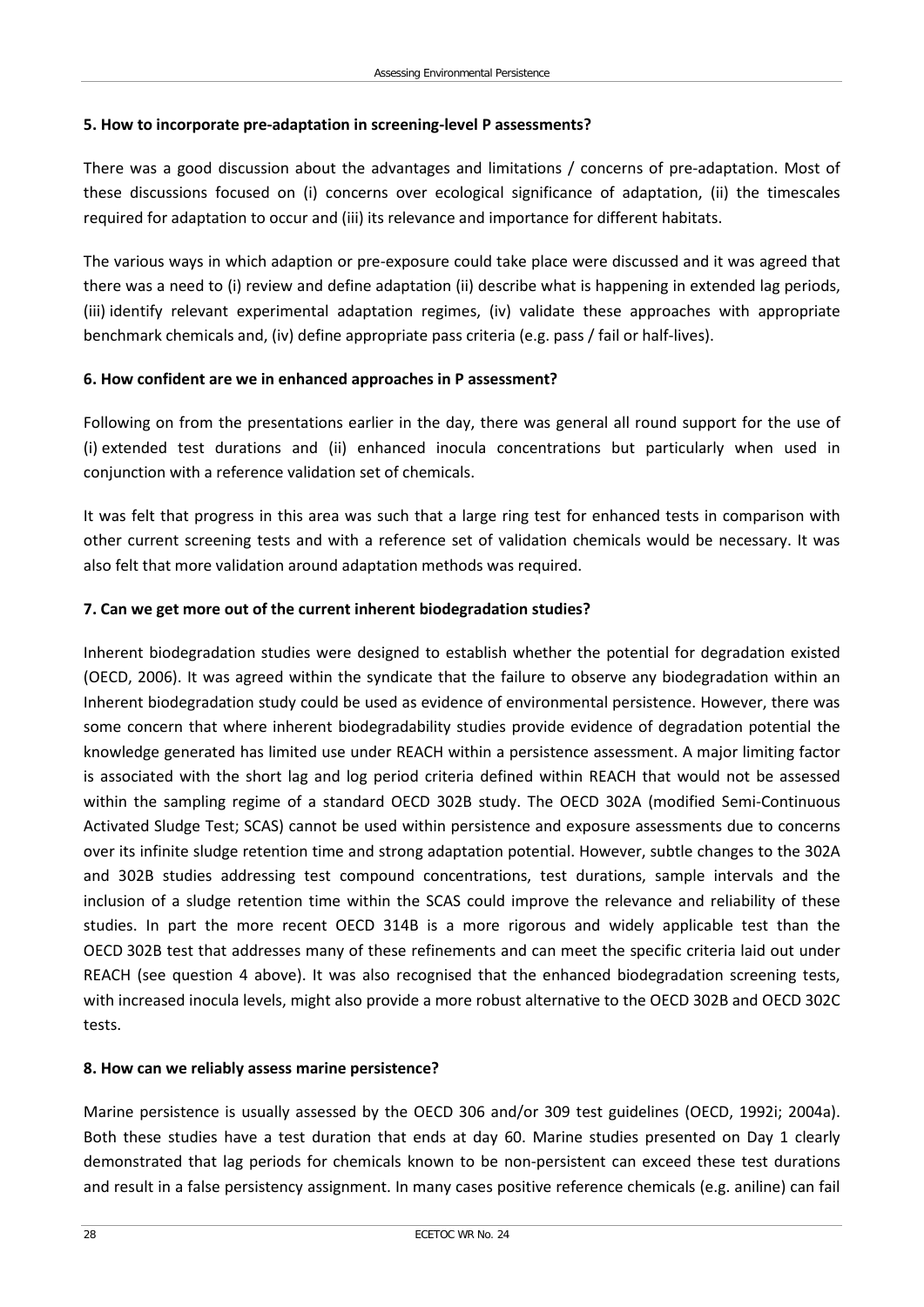marine OECD 309 tests, and lag periods of > 70-80 days can be observed before the onset of rapid degradation even with enhanced marine inocula at 100X cell concentrations. Data also presented on Day 1 also indicated that the greatest sources of variation in inocula were also associated with microbes derived from marine sources (Davenport *et al*, presentation). The current level of experience and confidence with marine biodegradability assessments remains limited and further research work is required. One option suggested included the use of marine water-sediment systems or a semi-continuous test regime with low level adaptation as described within the Annexes of the OECD 309 test guideline.

#### **9. What are useful endpoints for persistence assessment (primary versus ultimate)?**

Whilst persistence assessment is focused predominantly on the parent compound it was widely recognised that the mineralisation endpoint ( $CO<sub>2</sub>$  and BOD) can be more robust as it accounts for losses that can be attributed to both parent compound and degradation products. The group did recognise that (i) the mineralisation pass criteria for RBTs should not be assigned to higher-tiered biodegradation studies, (ii) the rates and extents of degradation observed differ for each endpoint (e.g. parent removal, DOC removal, carbon dioxide evolution), and (iii) the levels of degradation observed change with substance and inocula concentrations.

The group also recognised that mineralisation data would not always be available for higher tiered tests. A radiolabel was required and this is not always feasible (e.g. complex mixtures and some chemical moieties). In such circumstances many higher tiered tests will only provide evidence of removal or dissipation and not necessarily biodegradation. However, it was agreed that the more endpoints that you could assess the higher the level of confidence in the study. It was also agreed that every effort should be made to assess degradation or transformation products formed at  $>$  10% of the applied parent or <sup>14</sup>C material (e.g. OECD, 2002b). Within REACH an obligation exists to look at transformation products formed at >0.1% of the applied parent or 14C material. However, this poses some significant practical issues as most higher tiered biodegradation studies can only resolve 2% of the applied radioactivity due to (i) the specific activity associated with the radiolabelled test material and (ii) dosing near an environmentally relevant concentration.

#### **Recommendations**

- The OECD should consider convening an Expert Working Group to consolidate and update the RBTs to reflect (i) the availability of new instrumentation with increased analytical sensitivity (ii) the use of tests with combined analytes (e.g. BOD and carbon dioxide evolution), and (iii) the need to screen for biodegradability in water-sediment systems.
- A laboratory-based study to compare the performance of the OECD 309 and relevant OECD 314 tests, using appropriate benchmark chemicals with known biodegradability / persistency is required to increase industrial and regulatory stakeholder confidence in these studies. There are a growing number of OECD 309 studies being performed for the AIR process of plant protection products. Up to now there is only limited confidence in this test especially with respect to the biomass variation during the experiment. It was also recommended that the enhanced biomass studies could be included as part of this exercise. It was also recommended that this exercise includes a ring test for enhanced biomass studies to compare their performance against other current screening tests with a reference set of validation chemicals.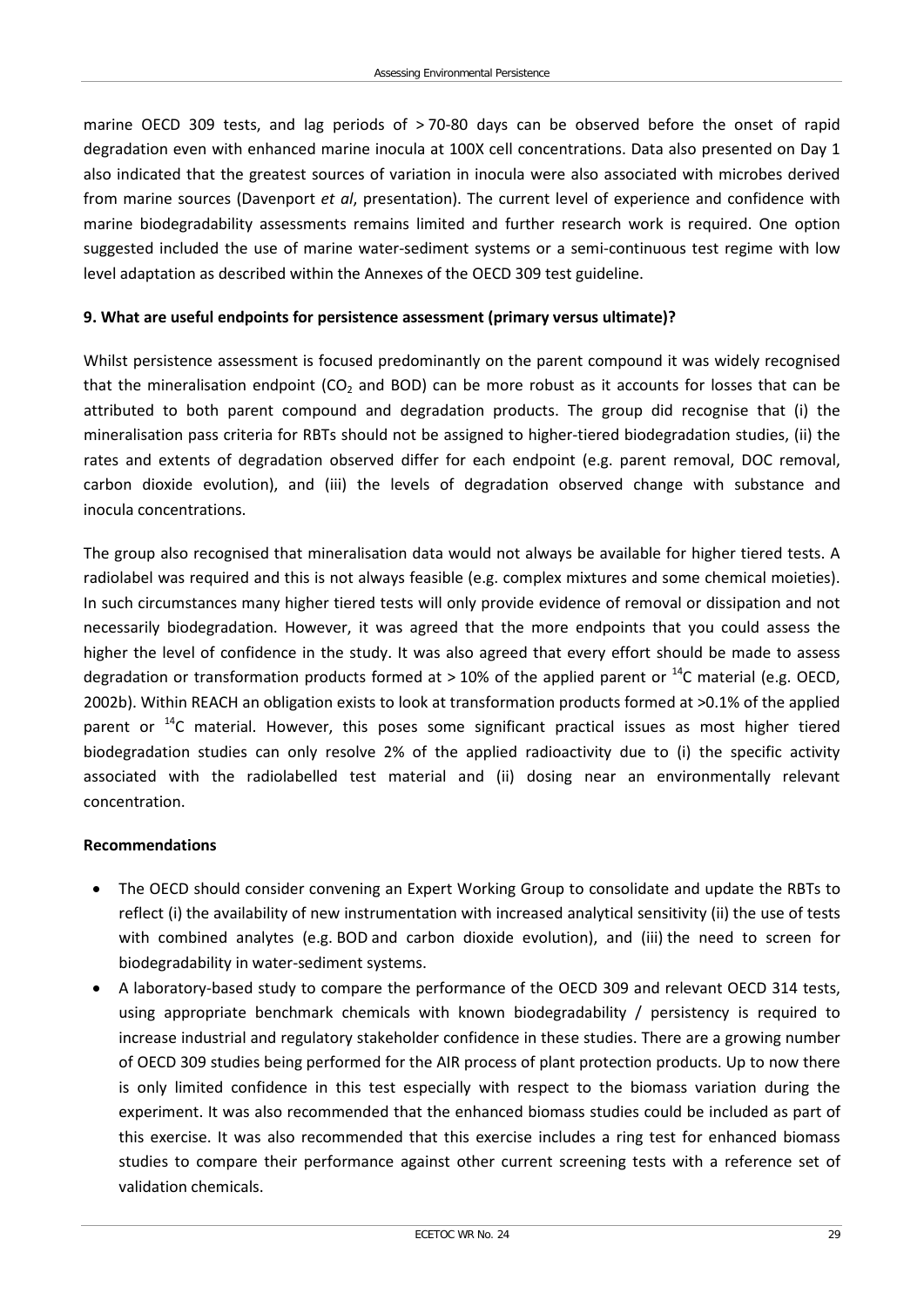- Research is conducted to demonstrate the ecological significance of adaptation and get a better understanding of adaptation processes, the probability of these to occur under environmental conditions, including the mechanisms of adaptation and suitable test systems to allow provision for these mechanisms to occur. This approach should also develop appropriate marine studies with a reference set of validation chemicals.
- Test durations should be made more flexible and be allowed to extend to beyond 60 days as marine biodegradation studies often have lengthy lag periods before the onset of degradation.
- It is important to recognise the physico-chemical properties of chemicals being tested (e.g. solubility and volatility) and the limitations of each biodegradation test system. It was recommended that the current REACH guidance allowing modified tests, to assess chemicals with (i) poor water solubility and/or (ii) toxicity, should be allowed as they overcame some of the limitations associated with the existing RBTs.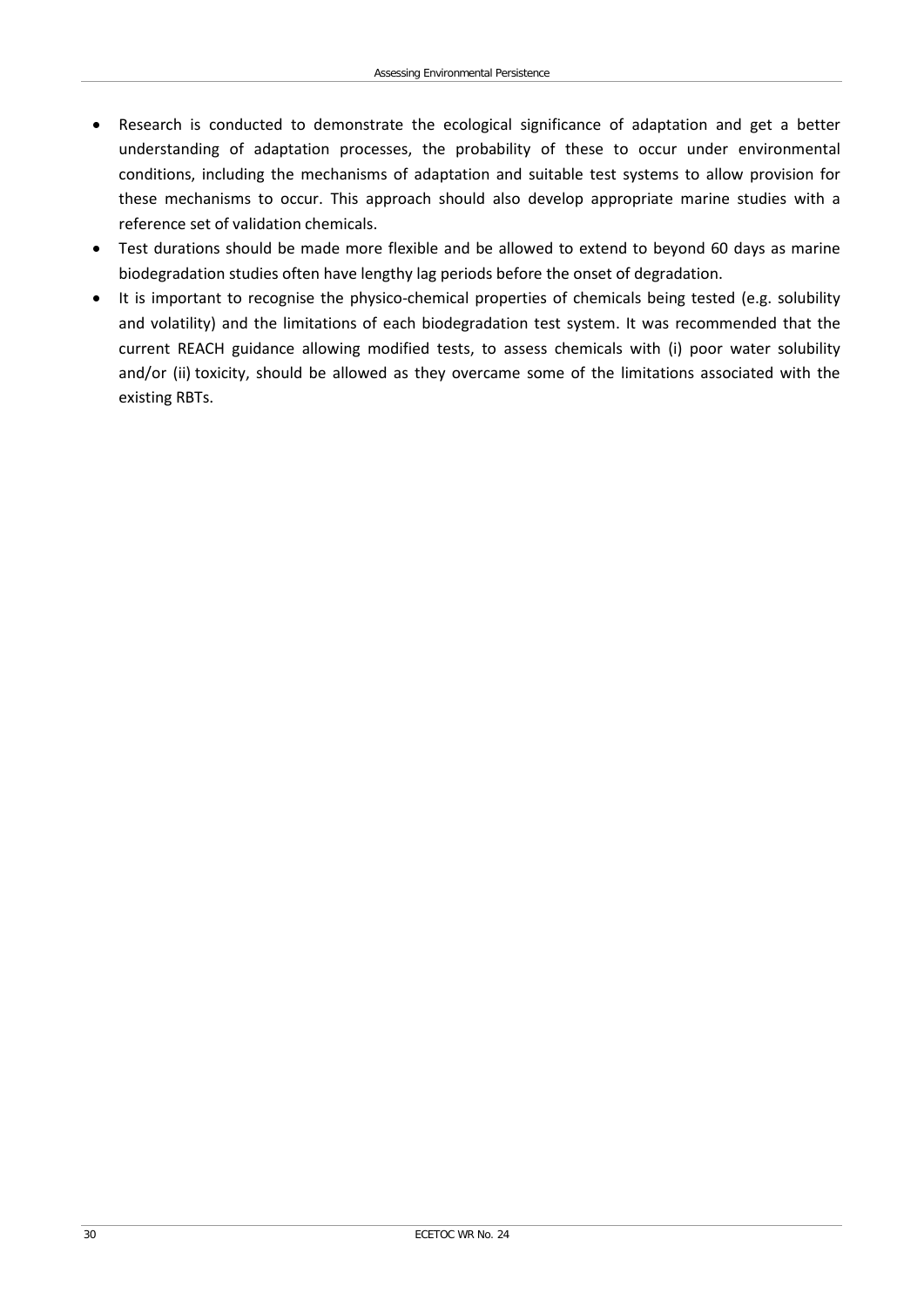### **Syndicate 3: Interpretation of higher tiered studies**

*Moderator: Caren Rauert (Jon Ericson 3B) Rapporteur: Jon Ericson (Caren Rauert 3B)*

Silvia Berkner Michiel Claessens Rolf-Alexander Düring \* Kathrin Fenner Bernhard Gottesbüren Silvia Jacobi Andreas Kaune Jörg Klasmeier Arnaud Lagriffoul Andreas Schäffer Henrik Tyle

\* Participated in Syndicate session 3B.

- *1. Non-extractable residue (NER) characterisation and interpretation.*
- 2.  $DT_{50}$  *versus DegT<sub>50</sub>.*
- *3. Impact of temperature and normalisation of results.*
- *4. Transformation products (TP) identity and need for Environmental Risk Assessment (ERA) risk.*
- *5. Endpoints for persistence assessment (primary versus ultimate).*
- *6. Dealing with half-life differences between soils and sediments.*

#### **1. NER characterisation and interpretation**

It was noted early in the syndicate discussions that it would be helpful to have updates, or reports from the two ECETOC Task Forces (TF) (ECETOC, 2013a,b) heading up discussions on the characterisation and assessment of non-extractable residues. It was suggested that a review of these TF activities on the ECETOC web page would be good follow-up for interested parties. In light of this, the following represents the discussion of this syndicate realising that many of the issues may have already been discussed and/or may already have recommendations in place. It was also noted that NER will likely be part of other syndicate discussions at this workshop.

In general, a review of terms was helpful to ensure everyone has the same understanding. Non-extractable residue (NER) has always been an operational definition, defined by the steps taken to extract the residues from the various environmental matrices without destroying the matrix itself or altering the nature of the residue in question. Anything remaining is considered NER.

NER is no more and no less than the fraction that cannot be extracted under the analytical constraints of the method used. This does not include any information on processes or binding mechanisms that may be responsible for the observed 'loss of extractability' (compared to the desired 100% yield).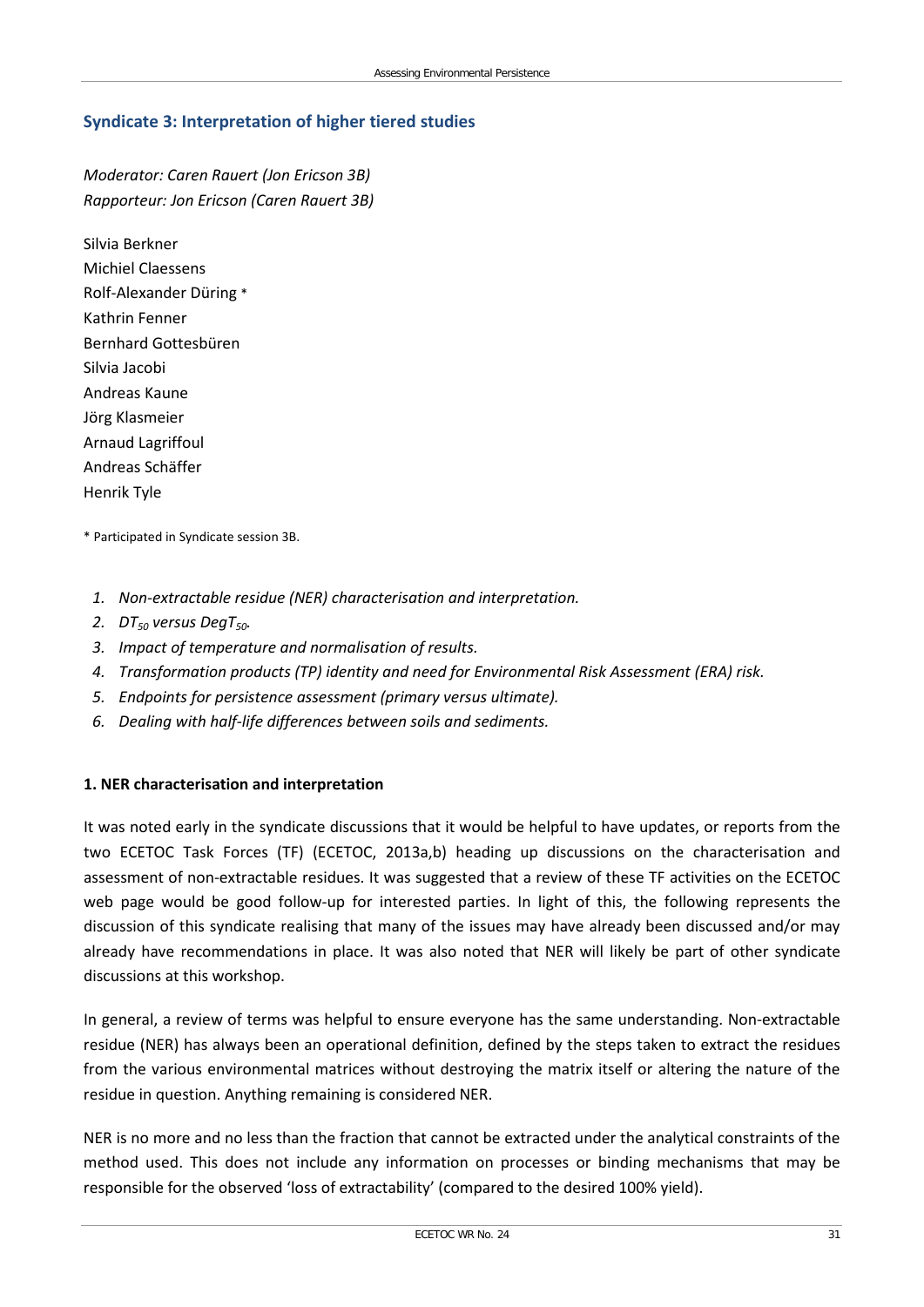The term bound residue (BR) has sometimes been used synonymously to NER, but this is obviously not useful. The term **bound** is an indication that this fraction should be considered to only encompass molecules that are irreversibly bound to the matrix. Therefore, BR constitute a sub-fraction of NER (BR ≤ NER), which could be clarified by defining BR as covalently or irreversibly bound residues (or incorporated into biomass, see below). In this case, BR formation would be an ultimate loss process for the substance in question and contribute to its relief in terms of persistence.

This is not justified, however, for NER. The reason for this statement is two-fold:

- a) Since the NER fraction depends on the method used; a substance could be described as an NER based on the use of an inappropriate extraction procedure. Consequently, the methods of extraction require careful scrutiny and judgement.
- b) It has been unequivocally demonstrated for some compounds (atrazine, sulfadiazine) that there is the possibility of long-term remobilisation of the parent compound from solid matrices (sediment, soil) on a time scale of years although the extractability of the compounds was low on shorter time scales (high amounts of NER). Obviously, there is a fraction that is not bound strong enough to ensure its ultimate 'disappearance' from the system. This sub-fraction of NER should be considered at least in long-term risk assessment.

One opinion was that what may have been characterised as 'remobilisation' of parent may be due to a change in redox conditions from aerobic to anaerobic. Anaerobic processes may be responsible for reappearance of the parent (or an active metabolite) that has been either immobilised or biotransformed by aerobic processes - anaerobic conditions do exist in 'aerobic' water-sediment test systems. The group felt it is necessary to generally understand remobilisation in order to define to what extent it may be an issue in risk assessment. There is also a need to define suitable (case-specific?) metrics for this risk.

In recent months, UBA has introduced other terms (type 1 and type 2 NER) that result in a similar distinction of NER: Type 1 NER is the fraction that may be remobilised as parent substance (i.e. sulfadiazine) or active metabolite due to environmental events and may thus be considered as a hidden hazard. Type 2 is the NER fraction that is incorporated as parent molecule and/or metabolite into humic substances by covalent binding and thus will not be remobilised. Some syndicate participants felt that the Type 2 NER was the same as what has been previously defined as 'Bound Residue'. Yet another group additionally introduced type 3 NER, separating those that are (truly degraded and) incorporated into biomass as biogenic residues, e.g. amino acids, phospholipids, etc. (no environmental risk). The further development of extraction schemes for separating type 1 NER and type 2 NER (and type 3 NER) was suggested, although it seems necessary to distinguish different schemes for different substance classes. Another way forward could be the identification and quantification of the fraction of biogenic residues within the NER, which is what Andreas Schäffer *et al* are working on. (e.g. Kaestner *et al*, 2013)

It was remarked that instantaneous formation of large percentages of NER, as seen with various pharmaceuticals, seems to be a different mechanism than slow steady NER formation observed for other types of compound (Müller *et al*, 2013).

The formation of NER leads to the additional problem that allows for a wider scope of interpretation. As discussed above, a significant emphasis has focused on the interpretation of NER in terms of persistence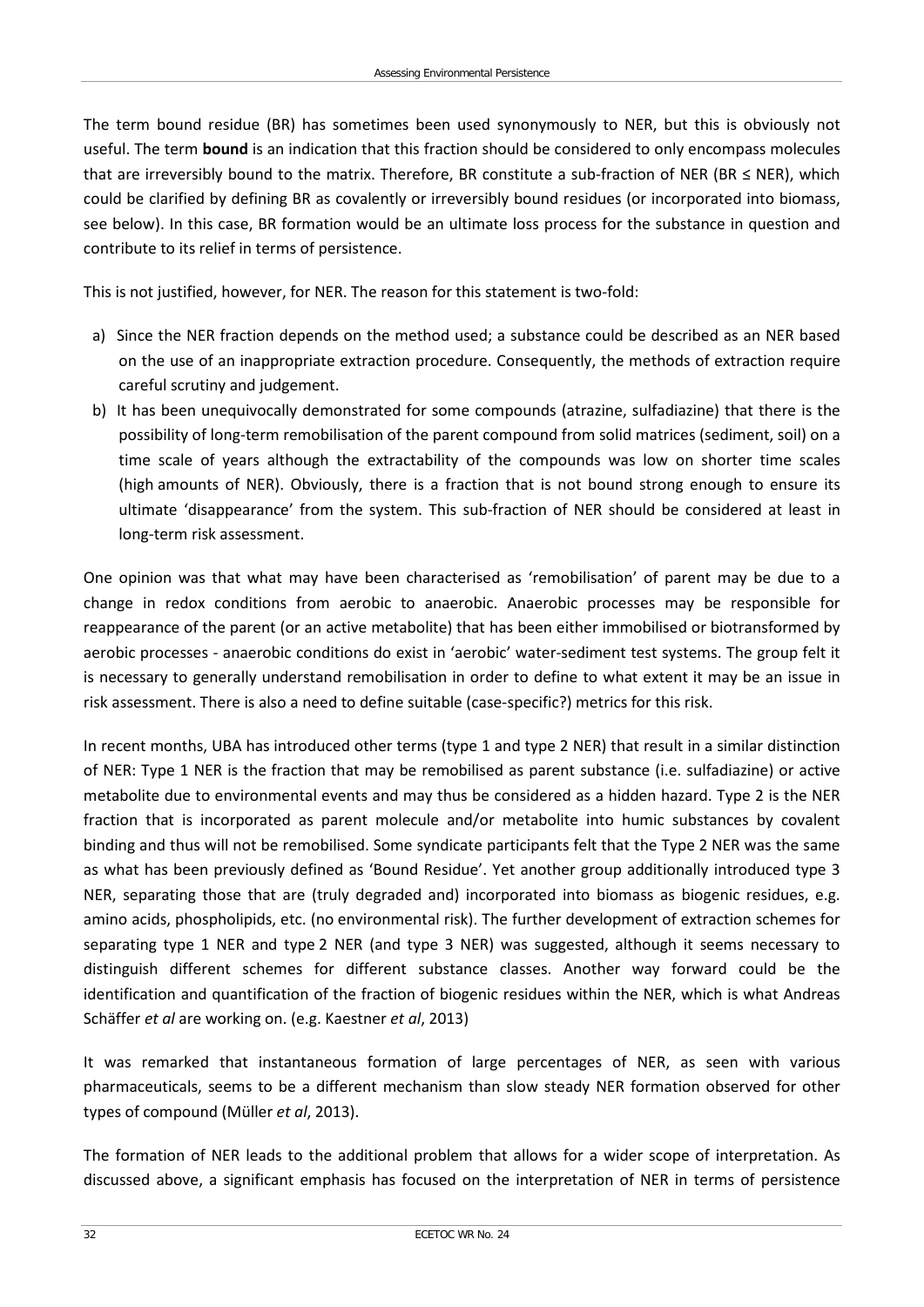assessment and it is still under debate i.e. should NER be regarded as degraded or as potential reservoir that has to be excluded from the persistence evaluation. Regardless of which interpretation is agreed upon, it is necessary to distinguish the different processes and pathways. In water-sediment studies (OECD 308) where estimating a total system half-life is achievable, the derivation of valid DegT $_{50}$  values for the separate water and sediment compartments is often difficult, due to competing processes of the test substance dissipating from the water phase into the sediment, and the test substance forming NER. Separate DegT $_{50}$  for the water and the sediment phase can often not be estimated because the models used parameter estimation and include too many unknown parameters and the degrees of freedom becomes too high. By using an inverse modelling approach transformation of the chemical and formation of NER can be mathematically separated. It may be possible to differentiate between the fraction of chemical that is non-extractable, but may be remobilised (equivalent to type I NER, entrapped NER, as proposed by UBA and Kästner *et al*, 2013) and the fraction that is permanently removed (equivalent to type 2 NER, bound residues), if sufficient data were available. Such an inverse modelling approach has been applied to data from degradation tests in soil for a number of pesticides (Matthies *et al*, 2008; Loos *et al*, 2012) resulting in half-lives for total dissipation (DT50) and degradation only (DegT $_{50}$ ).

How should additional information on NER, such as differentiation between NER and BR, be used? What implication could that have on risk assessment? Several examples of bioassays were discussed to assess the potential ecotoxicity of NER. Such approaches are needed to better understand the potential risk posed by NER and provide additional tools for risk assessors to enable more definite action with respect to having no risk, or having a risk that requires further follow-up. The concept of a 'soup' test has been recommended by the ECETOC TF on assessing NERs where sediment ecotoxicity data is developed in real sediments where NERs are present as well as potential transformation products (ECETOC, 2013b). Such a test would help identify where no risk exists, and/or identify where further follow-up is needed either in terms of the bound residue or potential TPs that may have formed. Also discussed is the assessment of NER found in manure, where soil germination and growth studies are conducted in soil amended with manure.

Further discussions on standardised extraction schemes to characterise NER continued. Many thought this would be very difficult given the diversity of chemicals and variety of matrices found in the environment. It was suggested that using all the available information, including functional groups present in the test substance, knowledge of binding mechanisms, knowledge of the types of sorbents used and other available information could support the development of 'extraction models' useful in defining the best extraction approach for any given chemical. This was identified as a topic for further research.

### 2. DT<sub>50</sub> versus DegT<sub>50</sub>

The syndicate discussed the current definitions of  $DT_{50}$  and DegT<sub>50</sub>. Typically, DT<sub>50</sub> and DegT<sub>50</sub> are determined from the remaining concentrations of extractable substance in the test system. DT $_{50}$  is usually defined as the time for 50% of the substance to dissipate (i.e. by degradation or other loss processes such as sorption, leaching, volatilisation, etc.) as determined by observation or extrapolation of substance disappearance, whereas DegT<sub>50</sub> is considered as the time for 50% degradation of the substance. There are cases where DegT<sub>50</sub> values are difficult to derive, i.e. for field study data, if appropriate abiotic controls are not possible or lacking, or experimental systems where several compartments are involved, e.g. for OECD 308 studies. While estimating a total system half-life is readily achievable in water-sediment studies (OECD 308), the derivation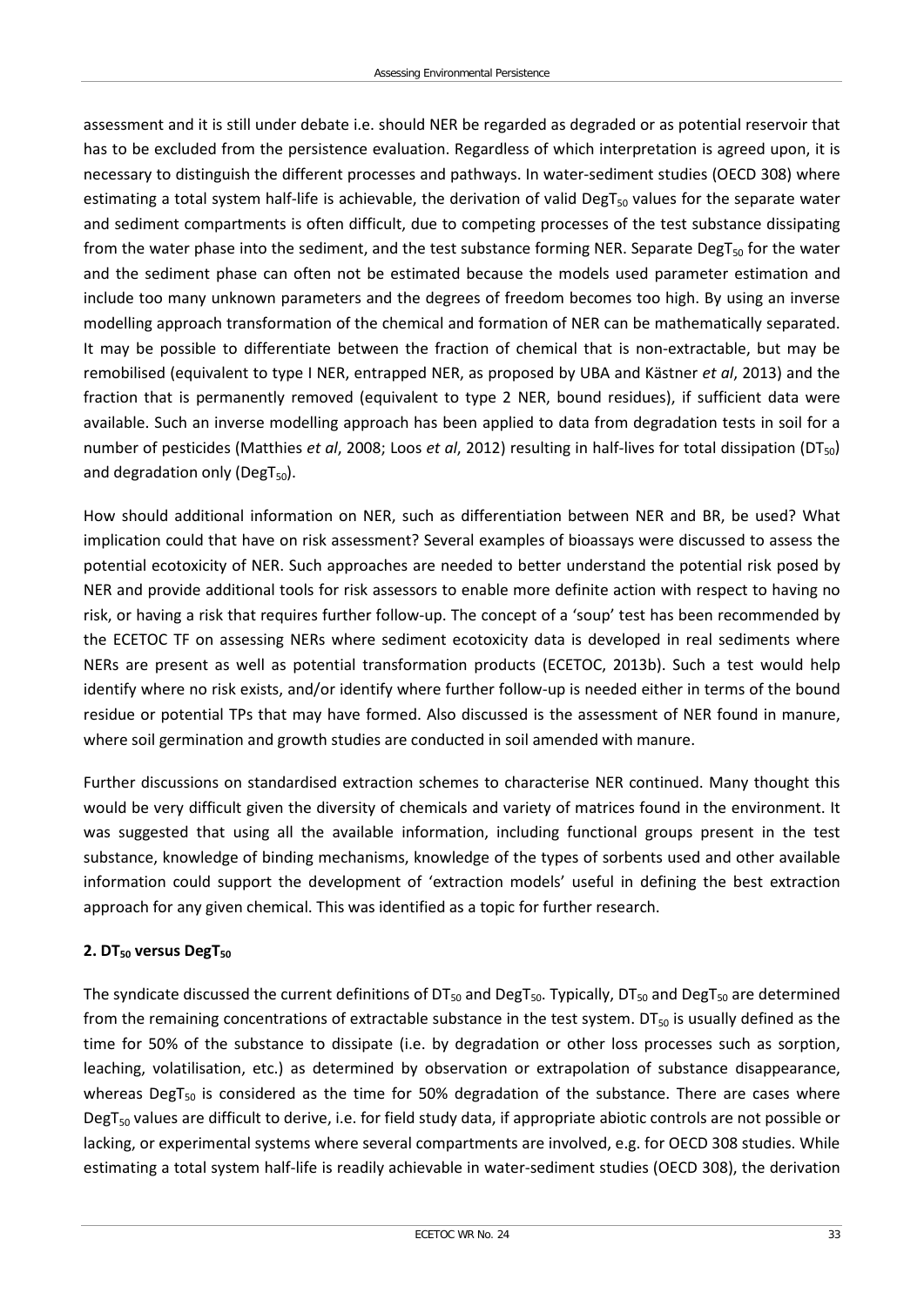of valid DegT<sub>50</sub> values for the separate water and sediment compartments is often difficult, due to competing processes of the test substance dissipating from the water phase into the sediment, and the test substance forming NER.

The scope of this procedure is the mathematical derivation of characteristic numbers to be used in persistence assessment or multimedia fate modelling. Thereby, it has to be regarded that multimedia fate models implicitly assume first-order kinetics of all loss processes and that regulatory frameworks use halflives in environmental compartments as persistence criteria. Therefore, it is inevitably necessary to ensure that the derived characteristic "half-lives" fulfil the basic assumption of representing first-order processes.

As described above, by definition  $DT_{50}$  does not necessarily obey first-order kinetics, but constitutes the observed time needed to decrease the concentration of a chemical by 50% within an environmental system or compartment – be it in the field or in a controlled experiment. Such  $DT_{50}$  values depend on the initial concentration which can be seen from the fact that even within one dataset multiple  $DT_{50}$  may occur (often the loss of the first 50% is faster than the subsequent loss of another 50% of the remains). This is due to the fact that observed  $DT_{50}$  values are the result of several different overlying processes such as degradation, phase transfer, adsorption/desorption or binding to humic matter. Even though the single processes are of first-order, this does not hold for the observed decrease of the chemicals' concentration. This is especially true for one of the standard outputs of the OECD 308 test - the total system  $DT_{50}$ . Therefore, observed  $DT_{50}$ values, which have not been clearly shown to describe a first-order process, are inappropriate as input parameters for multimedia fate models and at least questionable to be used as half-life equivalent in persistence assessment.

To circumvent this problem, model approaches that consider the individual first-order processes can be used to estimate rate constants which then can be transformed to real half-lives. However, this is often difficult because of too few data points for reliable estimation of the many parameters (low degrees of freedom). Nevertheless, inverse modelling could be applied to results from standard tests such as OECD 307 or 308 and allows for estimation of first-order rate constants (and therefore true half-lives). Unfortunately, the terms half-life and DT<sub>50</sub> are sometimes used interchangeably. DT<sub>50</sub> is then defined as the true half-life as a result of all first-order loss processes (including NER formation) and DegT<sub>50</sub> being the true half-life of all first-order degradation processes. Deviations from first order kinetics must be addressed, and a possible lag phase should be described. Biphasic kinetics may be due to sorption and desorption processes. A discussion of these deviations and an overall description of the important processes that describe biotransformation in test systems may be found in FOCUS (2006).

It should be noted that there are studies where  $DT_{50}$  and DegT<sub>50</sub> have been defined differently than above (Matthies *et al*, 2008; Loos *et al*, 2012). Where DT<sub>50</sub> in those studies is defined as the time to 50% disappearance due to NER and metabolite formation,  $DegT_{50}$  is defined as the time to 50% metabolite formation only. Both studies show that  $DT_{50}$  and DegT<sub>50</sub> values typically do not differ by more than a factor of 2 for the limited number of chemicals studied. However, at present there is no clear simple relationship between DegT<sub>50</sub> and DT<sub>50</sub>, since the relative contribution of NER formation to DT<sub>50</sub> is compound-specific and not (yet) predictable.

More guidance is needed on persistence assessment with data from multiple tests, as it is unclear how the natural variability of DegT<sub>50</sub> data should be taken into consideration when comparing against a single trigger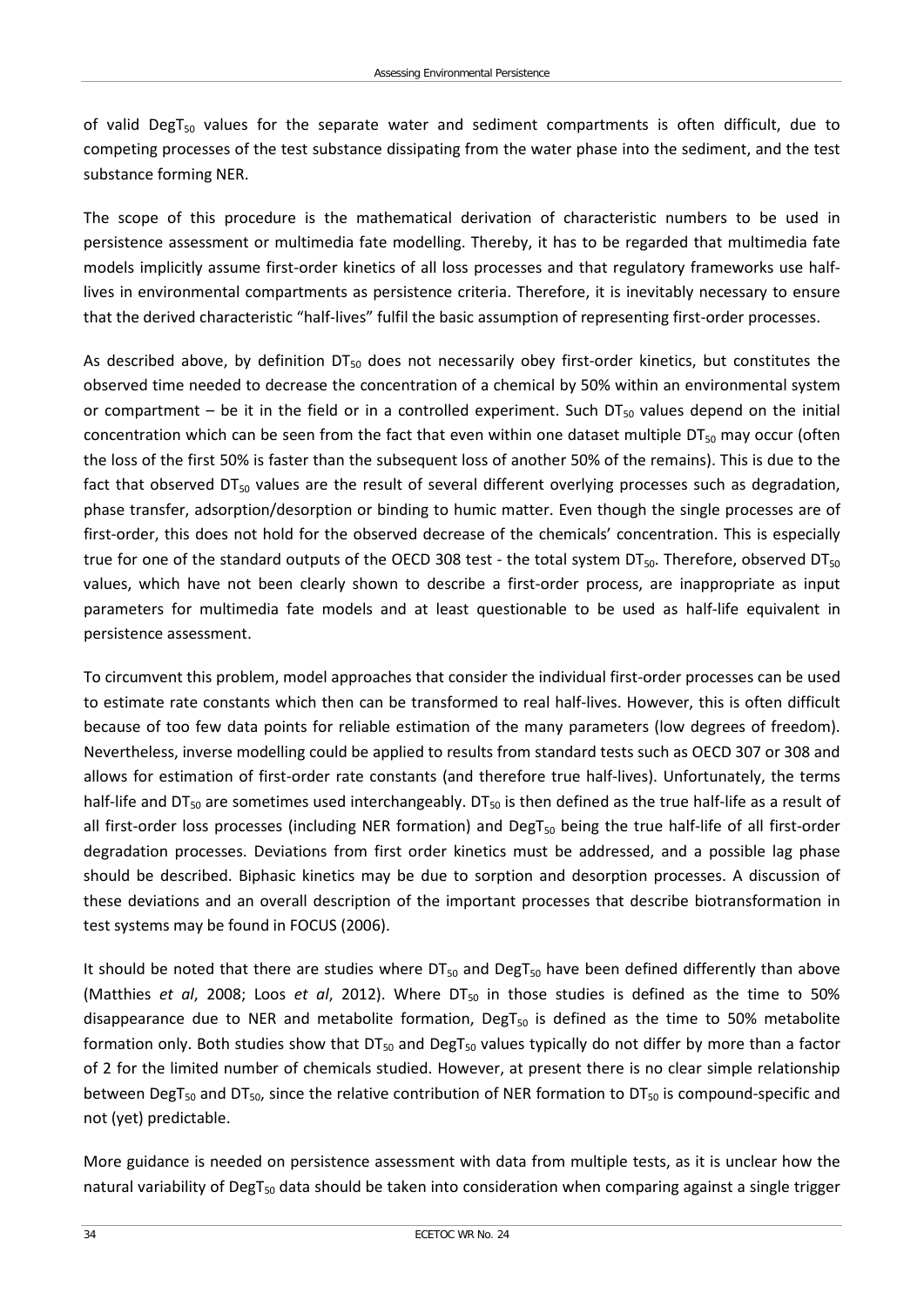value. As a first approach, with multiple (valid) data, the range of  $DegT_{50}$  values should be considered along with all available information on soil types and any other sources of variability. Generally, if a log-normal distribution is given, it was suggested that the geometric mean should be used for comparison against the trigger value, but a weight of evidence approach should be used, as suggested in the revised annex XIII of REACH (EC, 2011).

### **3. Impact of temperature and normalisation of results**

The syndicate thought it was logical to use the same reference temperature both for studies and for trigger values, e.g. 12°C for fresh water and soil, and 9°C for marine water, or 20°C alternatively as what is typically used in standard lab persistence tests. However, a need is seen nonetheless to discuss the relevance of temperature normalisation, as opposed to the uncertainty of single DegT<sub>50</sub> values. Normalised DegT<sub>50</sub> values may not reflect reality, as this remains to be proven (see research needs). For temperature normalisation, the  $Q_{10}$  factor of 2.2 used in plant protection products (PPP) assessment (FOCUS, 2000), or the new  $Q_{10}$  of 2.58 as developed by the European Food Safety Authority (EFSA) (EFSA, 2007) which is based on a literature review could be used, or the Arrhenius equation as suggested in REACH. It was discussed that this normalisation may have originated from its use in chemical degradation processes such as hydrolysis where the overall rate is both temperature and pH dependant. Over time, it has been applied to biotic processes as well, though whether it is correct to apply simple temperature correction factors to biological data is still debated today. On the other hand, the diversity of inocula may have a bigger influence on degradation rates than normalisation from different temperature environments. An evaluation from Helbling *et al* (2012) on degradation tests in 10 different sewage treatment plants resulted in a difference of 4 orders of magnitude in half-lives. So here, it seems vital to understand the different processes first.

Benchmarking with reference chemicals was also suggested by the syndicate as an alternative to temperature normalisation, though not necessarily a new concept. Many fate tests (OECD 308, 314, 303) do not require reference chemicals as part of the study protocol. This leaves a challenge of interpreting study results especially when samples for any given study may have unique seasonal and geographical characteristics that may influence study outcomes in a positive (greater transformation rate) or negative way (slower transformation rate). Including such reference chemicals will help normalise study outcomes when such diversity in samples or sample conditions exist and facilitate the use of the data in determining the regulatory outcome. This may be especially important for borderline persistence / non-persistence cases where the estimated half-life approximates the criteria used between one regulatory outcome and the next more persistent one (e.g. non-persistent, persistent or very persistent).

For persistence assessment, all available information should be assessed, using expert judgement such that a more holistic review may be made. This information may include but not be limited to physico-chemical properties (solubility, log D, log P, vapour pressure), metabolism data, other fate data such as hydrolysis, photolysis and sorption data; route(s) of introduction into the environment and volume of substance applied or introduced per a specific period. Each piece of information is considered together with the other data, e.g. data on hydrolysis and sorption: rapid sorption to sediment may prevent the substance from hydrolysing.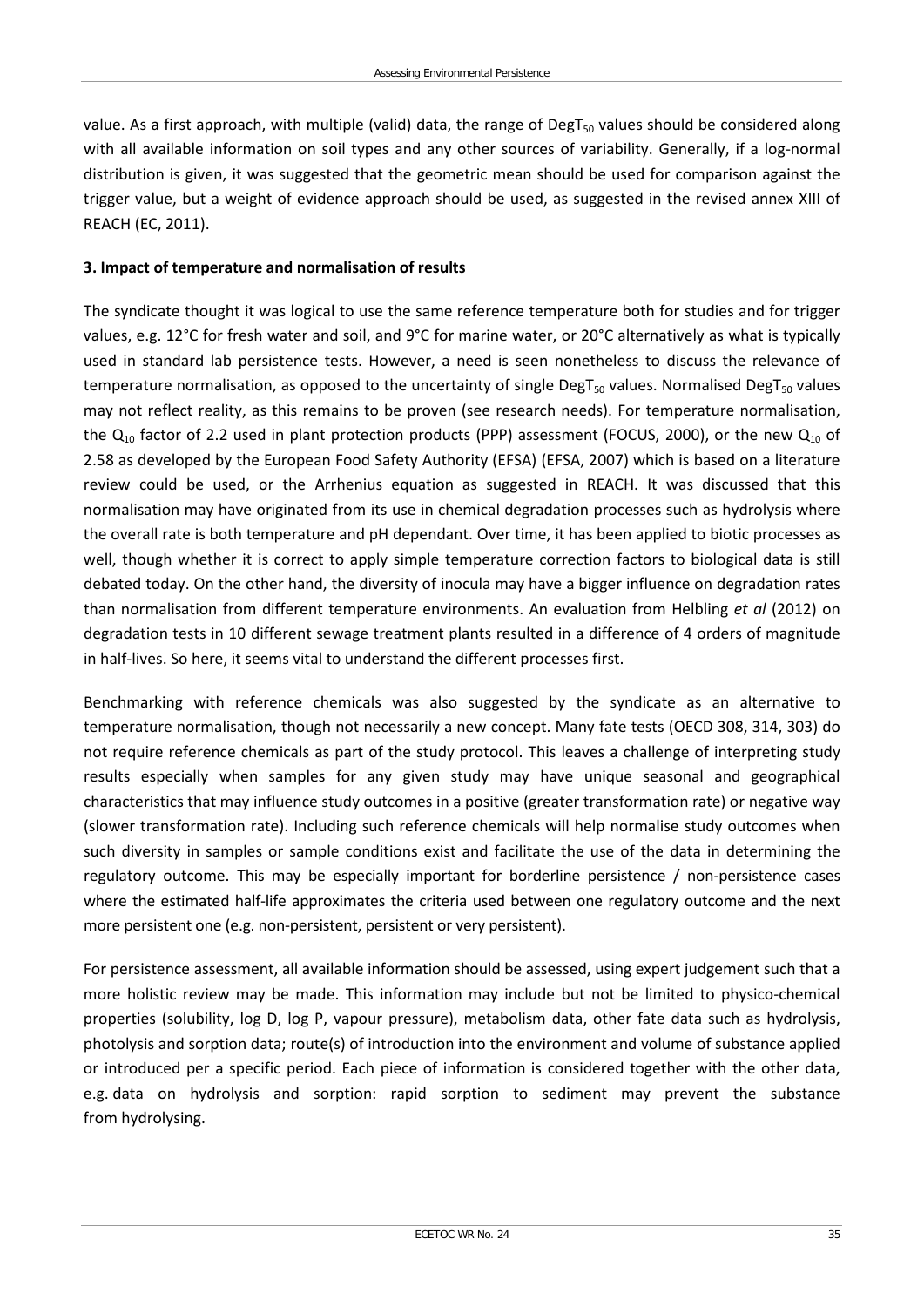### **4. Transformation products identity and need for ERA risk**

The syndicate group had a discussion on whether the persistence of transformation products was a relevant issue in persistence assessment. It is not included in all regulatory frameworks, but it was agreed that generally transformation products tend to be more polar, i.e. more water soluble and less toxic, but it is important not to miss those that deviate from that rule, such as DDT and DDE, and to understand the underlying processes (see research needs). So there is a need to understand when transformation products should be identified, under what circumstances, and for what endpoints (environmental or human safety) they are relevant in the risk assessment (Escher and Fenner, 2011). It was also noted, for example, that more polar transformation products are more mobile and thus may pose a risk to ground water. As such, identification would be necessary, e.g. for estimation of an acceptable daily intake if drinking water was a concern.

In terms of better defining the issue, more examples of when transformation products are a concern would be helpful, especially when defining / developing action criteria for additional testing. And, as risk reduction measures differ between commodity groups, different information may be needed. Regulatory agencies are always looking for information on transformation products.

There were different viewpoints on how to determine what may be relevant transformation products. Some suggested degradation studies at 30°C to 'screen' for potential products, while others preferred simulation studies conducted at environmentally realistic temperatures. While one approach may allow for a quick turnaround time, the other identifies those more closely linked to standard OECD methods.

Depending on the test sampling intervals, test duration and the test temperature, it was noted that it may be possible to miss the formation of some transformation products. Discussion in the group asked whether these transient transformation products are a real risk, as they are transient in nature, or are the ones that tend to accumulate over the study period more of a concern. While accumulating TPs were generally agreed as a potential concern, no consensus was reached over the concern of transient TPs.

For determining transformation rates, especially when there is more than one subsequent transformation product, more sampling points than what is typically required (6) may be needed to appropriately determine the kinetics for each of the transformation products. It is sometimes very challenging to determine how many extra samples could be needed and maintained for such, while not impacting the overall cost of the study. It would be helpful if one could rapidly screen for TPs prior to the study such that this could be determined ahead of time.

### **5. Endpoints for persistence assessment (primary versus ultimate)**

The syndicate discussed that using primary biodegradation endpoints such as biotransformation is useful and needed in the persistence assessment as well as the risk assessment. But there was general consensus that it was not a major issue. In general, information about both endpoints is always needed.

Several technical points were discussed in how fate studies are conducted with respect to the need for more positive controls to confirm the viability of soil / sediment microbial community; and sterile controls to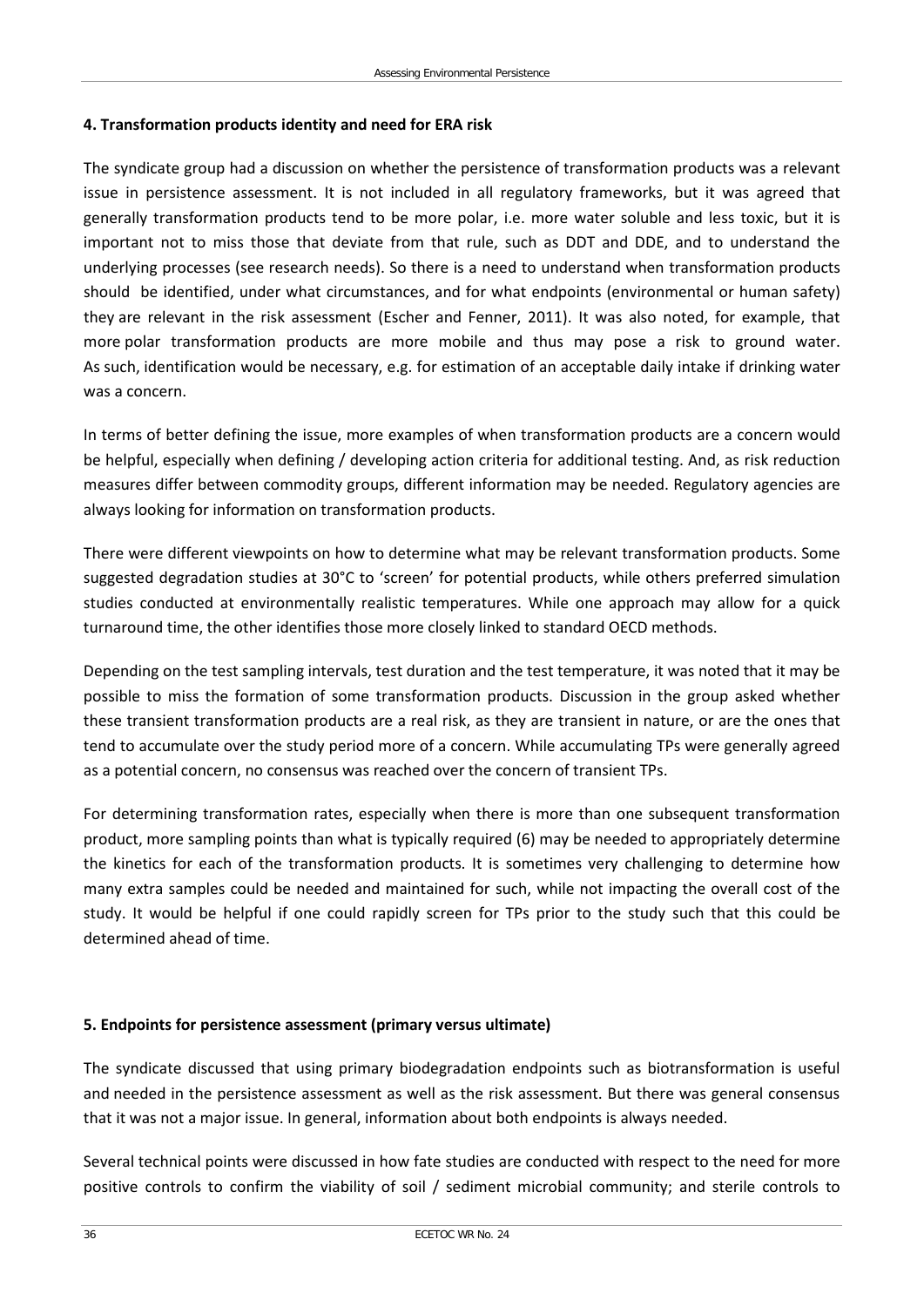assess abiotic transformation. It was noted however, for abiotic controls, that it is difficult to achieve 100% sterile samples even with the combination of different techniques (chemical and physical) such as is done with activated sludge. Although there are other very effective alternatives to sterilisation, such as γirradiation, it is also a technique that is not easily available to everyone. Most sterilisation techniques offer a 99% kill at best; therefore with a starting population of 10 billion bacteria a 99% kill would still result in there being 100 million viable bacteria remaining. No consensus was established as to whether sterile controls would be useful and significant regulatory questions could be raised about the validity of a study if sterility could not be maintained in an abiotic control.

A discussion on the use of the data from the OECD 314 test for classification purposes was also held. Although it was argued that the OECD 314 may be useful for risk assessment purposes (refinement of the PEC), the authorities participating in the discussion felt it could not be used for PBT assessment as it informs about degradation in the technosphere (STP or STP-influenced receiving stream) and not the natural environment. It was noted by industry that there have been some correlations established (non-published data) between what has been observed in STP degradation to the mixing zone, receiving waters and subsequent surface waters and also that more work is needed in this area. There is a need to bring forth what is known about the bacteria used in this STP test, including but not limited to the profile of microorganisms present, occurrence of similar micro-organisms or enzyme systems in the natural environment, transformation half-lives of reference compounds and formation of subsequent TPs such that we can determine whether this is a potential model for the natural environment (surface waters) or not. Though the current regulatory position seems to be that such data can't be used in classification schemes; it is also fair to say that without further research and disclosure of what is learned there is no means of furthering the debate or of advancing the science. This was identified as an area of research during the reporting of the syndicate in the session overview. One participant highlighted that the study may be able to have some immediate use in persistence assessments if the OECD 314 test was interpreted using the strict criteria applied under REACH to the OECD 302B test.

### **6. Dealing with half-life differences between soils and sediments**

How does the fate in one compartment impact the other; after all the compartments are interconnected? The syndicate did not add much to this question other than to say that it seems the overall exposure is quite often driven by the compartment with the slowest half-life and that in general this needs to be approached on a case by case analysis. Further discussion on this topic is also found under the  $DT_{50}$  vs. DegT<sub>50</sub> question. In general, this review requires all the information that is available including route of introduction into the environment and rate of introduction into the environment in order to provide the best assessment possible.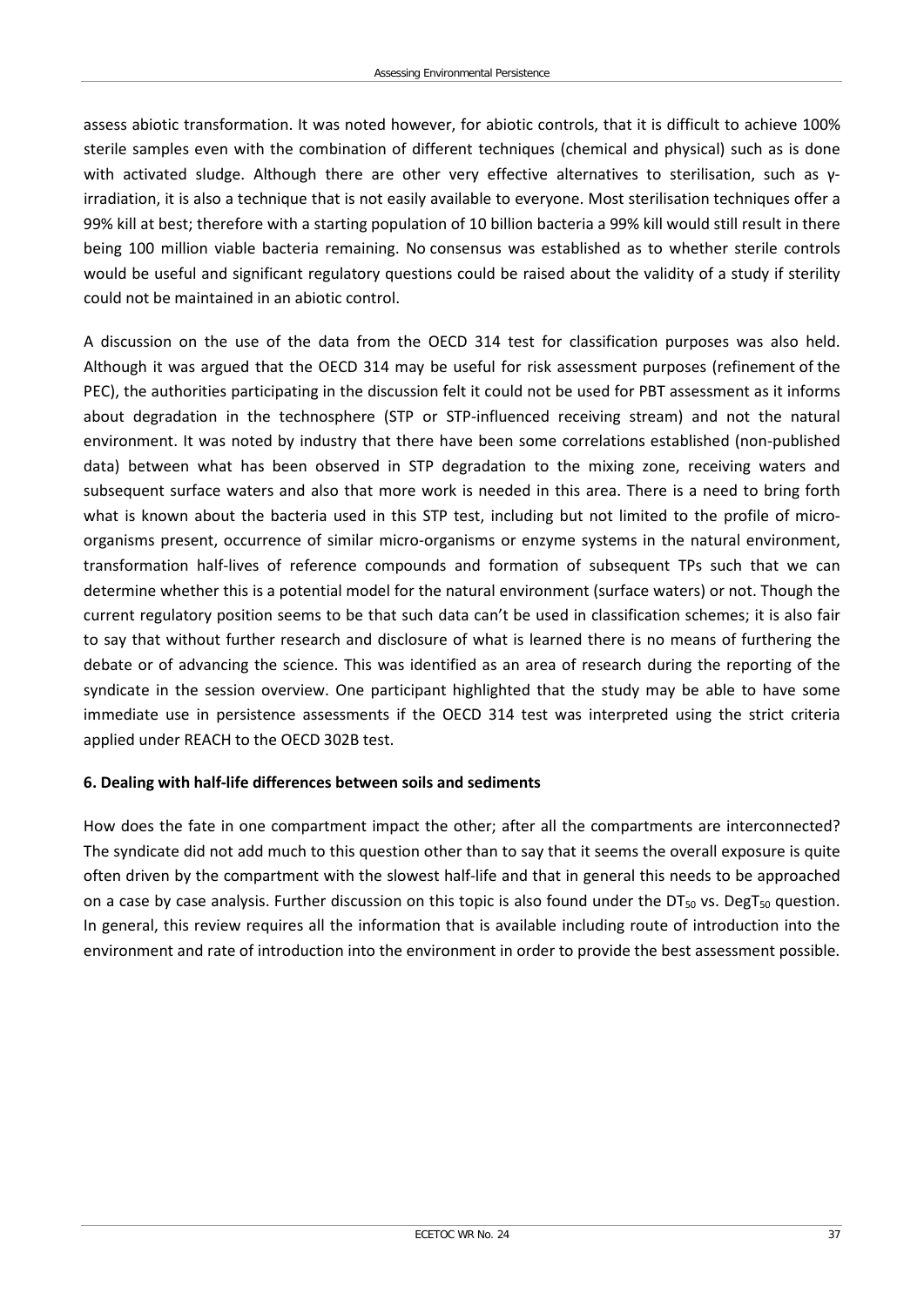### **Syndicate 4: Enhanced realism within persistence assessment**

*Moderator: Stuart Marshall Rapporteur: Gary Bending*

Charles Eadsforth Juha Einola \* Tom Federle Kathrin Fenner \* Dieter Hennecke Jacques L'Haridon Robin Oliver Ed Schaefer Georg Streck Markus Telscher Karoline Wallner

\* Participated in Syndicate session 4B.

- *1. Importance of adaptation.*
- *2. Field relevance of lab data.*
- *3. Can the OECD 314 be used to assess the persistence of down the drain chemicals?*
- *4. Impact and significance of light on degradation studies.*
- *5. Impact of temperature and normalisation of results.*
- *6. Batch versus continuous methods to assess degradation.*
- *7. Interpretation of BR / NER from persistence perspective; why should we worry about bound residues?*
- *8. Assessment of Transformation products.*

#### **1. Importance of adaptation**

The importance of considering adaptation in biodegradation assessments was seen largely as a problem for aquatic systems, mostly as a result of high variability in dynamics and heterogeneity in time and space. It was felt that in soils, inocula were larger and more diverse, so that laboratory tests using soil provided closer fit to field degradation rates. It was recognised that there are currently no specific protocols or recommendations available to test for adaptation, although there are a range of published studies which could provide guidance. Studies including an adaptation phase (e.g. Annex V of the OECD 309) would need to provide environmental degradation rates rather than providing a pass/fail assessment of the inherent potential of a chemical to degrade under non-relevant conditions. In other words, adaptation should not lead to over-estimation of the extent or rate of degradation in the environment. There was discussion about the Japanese MITI (Ministry of International Trade and Industry) test and whether a modified test of this nature could prove useful. Guidance would be required about the appropriate duration of tests, which may even require year-long timescales. Rather than assessment against persistence criteria, any such test could be interpreted in terms of pass – i.e. adaptation can occur – or fail, in which case higher tier tests would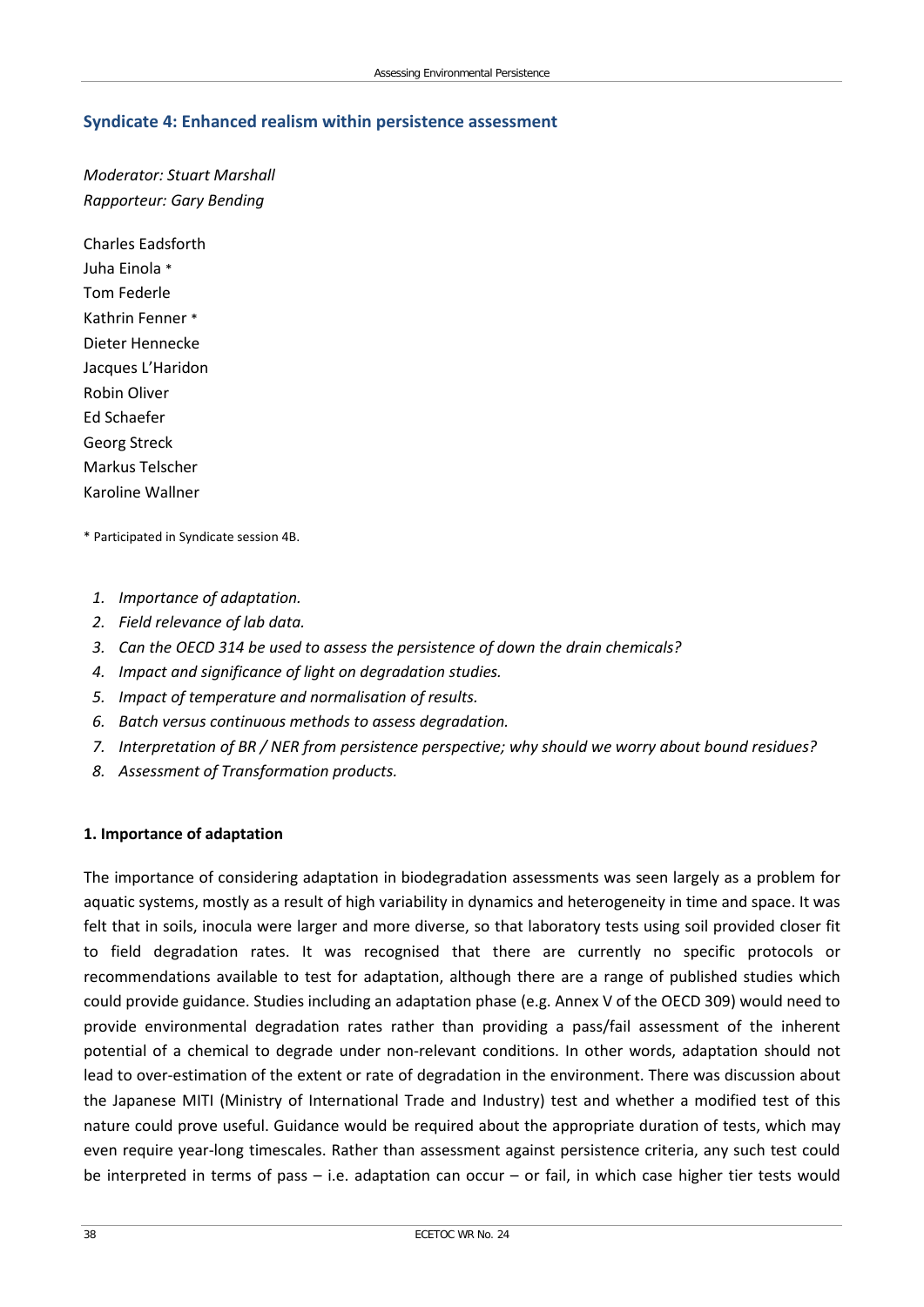need to be conducted. Alternatively, discussions centred on the need for benchmarking against reference chemicals to allow calibration of test results in terms of persistence. Bins 2-4 proposed in the ECO 12 report (Comber and Holt, 2010) could provide a starting set of chemicals to allow this, although there is a need to increase the number of reference chemicals available.

### **2. Field relevance of lab data**

The extent to which the results of laboratory tests need to be relevant to the field situation was discussed. It was suggested that screening tests do not necessarily need to be field relevant if they are sufficiently conservative with enough benchmarking. Generally, it was considered that ideally screening tests should be indicators of field dissipation rates for the appropriate scenario. OECD 307/308 were considered to have reasonable relevance to field rates for which they were originally designed, and for intermediate tests, such as the OECD 314, it was considered to be important that the test reflects the appropriate emission scenario and thereby processes occurring in the environment. The group felt that more confidence and data were needed for the OECD 309 to determine its relevance. With appropriate calibration they could potentially work well in terms of predicting rates, although it was considered that currently evidence is limited. There was discussion that in order for tests to have field relevance then all microbial processes which could act in specific environmental compartments should be considered within tests. In particular, following Robin Oliver's talk, the importance of considering degradation by phototrophs, in addition to bacterial pathways, was considered. Soil testing in particular proves problematic, considering sieved soil alters the biology of the system.

### **3. Can the OECD 314 be used to assess the persistence of down the drain chemicals?**

Scientifically it was considered that the test is robust, it may be a good predictor for the degradation of down the drain chemicals in wastewater treatment plants or in the immediate vicinity of effluents, and it was considered that there were no problems with the test which make it unsuitable for use in a regulatory setting. It was considered that if a substance is persistent in the OECD 314, then it will be also persistent in the aquatic environment. However, discussions within Syndicate 3 described above were more cautious about the use of this study in persistence assessments without any further investigation.

### **4. Impact and significance of light on degradation studies**

It was considered that the relevance of including of light in tests depends on the testing tier; in particular it could be useful in higher tier tests in which greater environmental realism is valued. Additionally, it will depend on the specific protection goal and scenario. It was felt that the registrant should have the option of including light. It should be possible to develop high throughput screening approaches which would work for many compounds, providing the potential for assessment of direct and indirect photolysis, and degradation by phototrophs, and allowing integration of all key processes which are important in specific environmental compartments.

### **5. Impact of temperature and normalisation of results**

There was limited discussion of this topic. It was considered that the need for normalisation of degradation data for temperature was scenario specific. There was considered to be some evidence that temperature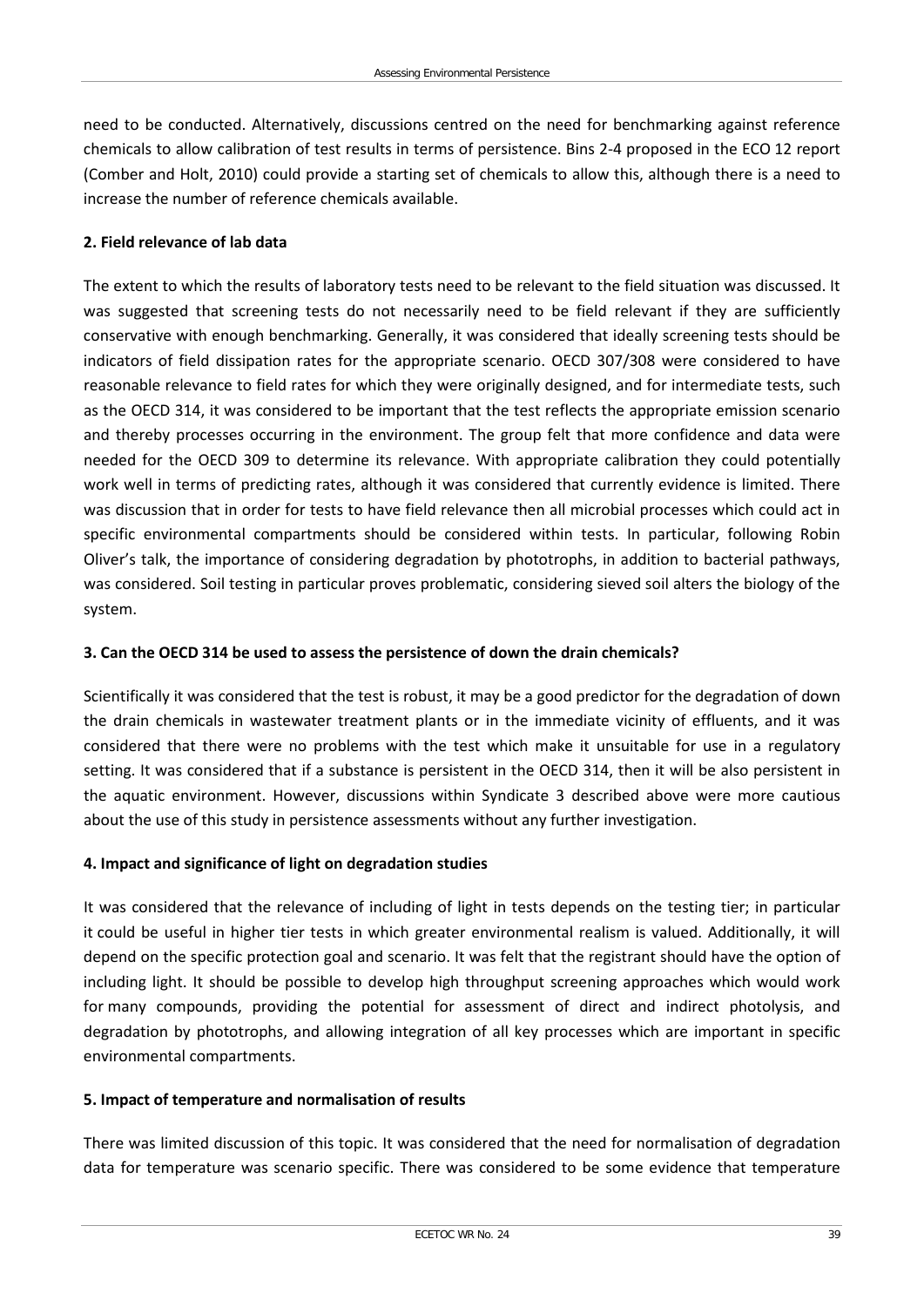adjustment should be made on the basis of  $Q_{10}$ . However, generally it was felt that there was currently insufficient knowledge about the extent to which temperature correction would make a difference to the test outcome.

#### **6. Batch versus continuous methods to assess degradation**

The longevity of inoculum in batch tests was considered. There appears to be good evidence that inoculum viability declines very quickly. Therefore, it is important to add the test chemical as soon as possible. In WWTPs a typical hydraulic residence time (HRT) is less than 24 hours. The 28 day duration of OECD 314 tests for this scenario is to assess the dynamics of intermediates and many sample points are clustered to assess removal during both the HRT and sludge residence times. The only continuous test is the OECD 303A test. However the frequent need for radioactively labelled chemical and manpower needed to run the units, makes this test expensive. It was considered that from a regulator's point of view, there would be concern about extrapolating data from this test to the environment under direct discharge conditions, i.e. WWTP simulation tests would not be acceptable for assessing persistence *per se*. Generally it was considered that if a chemical fails to degrade in an OECD 314 test it will not degrade in a WWTP and it will be persistent in aquatic systems and possibly will accumulate in the environment.

### **7. Interpretation of BR / NER from persistence perspective; why should we worry about bound residues?**

It was felt that there was still a need to clarify definitions of bound residues, and the need to integrate chemical and biological assessment of bioavailability. There was consensus that on a scientific basis type II and type III non-extractable residues (see Syndicate 3) represent a negligible risk. No likely scenarios have been outlined which could result in concern over release. It was felt that should a bound chemical or metabolite subsequently become available by slow desorption, risk would be covered by the original assessment. Although there could be an issue regarding differences between acute and chronic toxicity there was felt to be no evidence this could be an issue. However it was recognised that the regulatory position was at odds with this view. A key gap was considered to be understanding and prediction of covalent binding and desorption processes.

### **8. Assessment of transformation products**

It was felt that considering the parent and transformation product together in testing schemes was the best approach. Where there was a shift in toxic mode of action between parent and transformation product this could be a problem, although formation of intermediates more toxic than the parent was considered to be rare. There were discussions about a range of scenarios in which transformation products could prove problematic, such as when polar parent compounds degrade to non-polar transformation products which have potential for bioaccumulation, when transformation products are more mobile than parents, posing a risk of leaching or contamination of raw drinking water, and when the parent and metabolite have different water solubilities and therefore pose risks to different compartments. It was considered that although tools are available to predict the properties of transformation products, such as QSAR, there is insufficient guidance on regulatory requirements, particularly in REACH and the accuracy and confidence of predictions for more complex molecules is limited.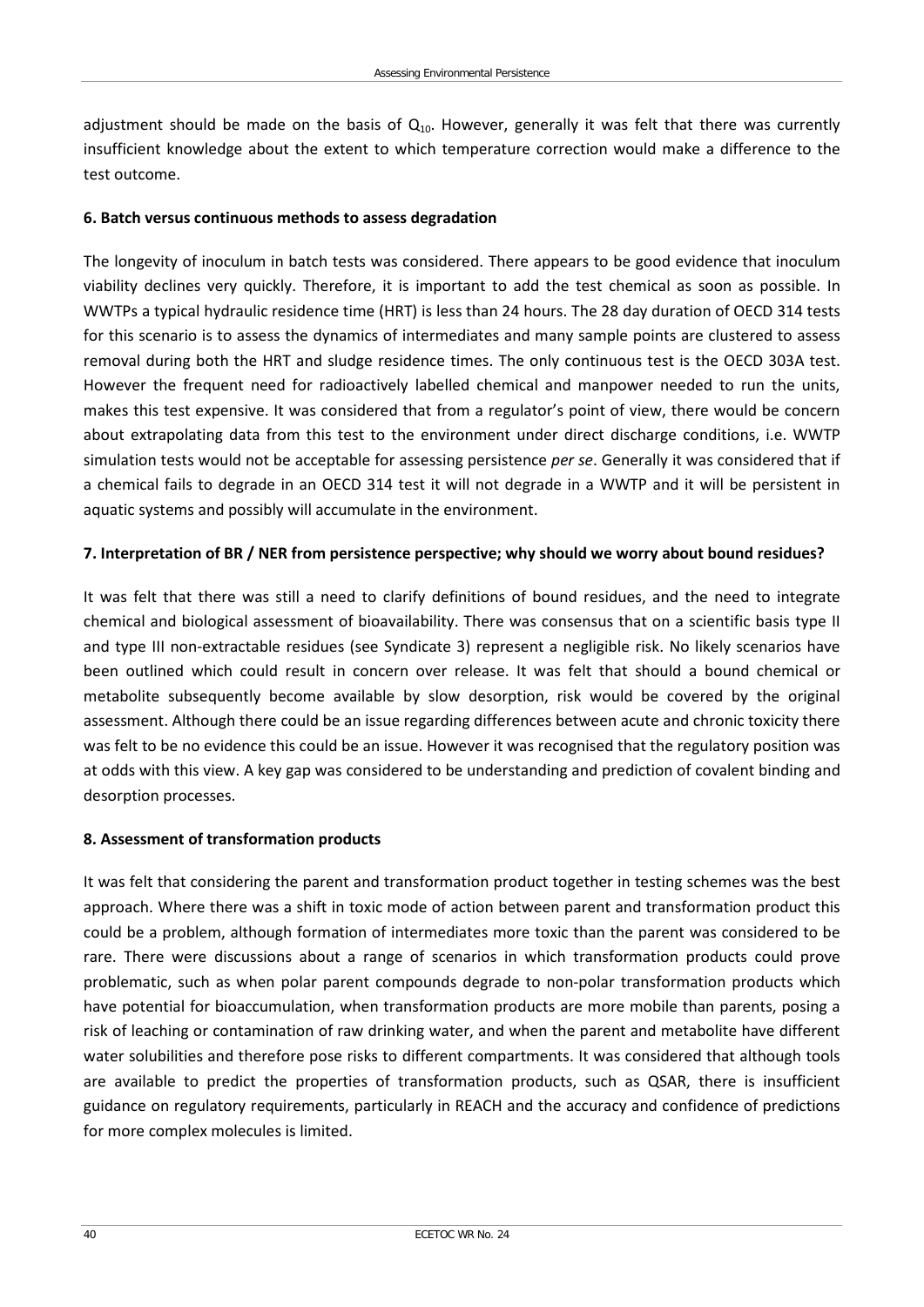## **2.6 Research proposals**

Following the syndicate and plenary discussions, the research topics worth consideration for further work and funding are listed in Table 1.

| <b>Research topic</b>                                                                                               | <b>Description</b>                                                                                                                                                                                                                                                                                                 | <b>Action</b>                                                                                                                                                  |
|---------------------------------------------------------------------------------------------------------------------|--------------------------------------------------------------------------------------------------------------------------------------------------------------------------------------------------------------------------------------------------------------------------------------------------------------------|----------------------------------------------------------------------------------------------------------------------------------------------------------------|
| Effect of temperature                                                                                               | Review the impact that temperature has on biodegradability in aquatic and aquatic-sediment habitats.                                                                                                                                                                                                               | Draft RfP - A literature review is needed to investigate                                                                                                       |
|                                                                                                                     | Does conducting higher tiered biodegradation studies at 12°C and 20°C result in different degradation<br>kinetics for identical sediments?                                                                                                                                                                         | whether laboratory conditions are representative of<br>environmental conditions. The review, and (possible<br>published paper), would recommend how to account |
|                                                                                                                     | Does an increase in temperature (by $10^{\circ}$ C) from the point of sampling to incubation impact the<br>microbial biodiversity and biodegradation potential of the test?                                                                                                                                        | for the influence of temperature when assessing the<br>environmental relevance of laboratory derived data.                                                     |
|                                                                                                                     | Is normalisation to a specific temperature scientifically justified for biodegradability assessments?                                                                                                                                                                                                              | For RfP see Appendix 5. ECETOC workshop report 2007.                                                                                                           |
| <b>Bound Residues</b>                                                                                               | Identify and develop models to predict NER and Transformation Product formation.                                                                                                                                                                                                                                   | Draft RfP.                                                                                                                                                     |
|                                                                                                                     | Chemistry of the molecule to target appropriate mechanisms.                                                                                                                                                                                                                                                        |                                                                                                                                                                |
|                                                                                                                     | Develop a systematic approach aided by modelling for developing appropriate extraction strategies for<br>soil and sediments.                                                                                                                                                                                       |                                                                                                                                                                |
|                                                                                                                     | Assess the bioavailability of NER to appropriate soil organisms to determine whether risks reduced<br>by aging.                                                                                                                                                                                                    |                                                                                                                                                                |
|                                                                                                                     | Clarify Type 1 (entrapped parent and/or metabolites), Type 2 NER and Type 3 NER (biogenic residues)<br>for subsequent regulatory use / action.                                                                                                                                                                     |                                                                                                                                                                |
| Comparison of OECD 314<br>tests, OECD 308/309 tests<br>and enhanced biomass<br>studies using benchmark<br>chemicals | This research project would use the LRI ECO 12 reference chemicals (possibly with additional reference<br>chemicals) to assess the relative performance of each method.                                                                                                                                            | Draft RfP                                                                                                                                                      |
|                                                                                                                     | A key element of the experimental design would address standardisation of the sourcing and handling<br>of inocula prior to testing.                                                                                                                                                                                |                                                                                                                                                                |
|                                                                                                                     | In addition to direct comparison of the different methods, the use of reference / benchmark chemicals<br>would provide potential to assess the persistence of test chemicals by comparison with established<br>benchmarks, and thereby, overcoming some of the problems arising from intra / inter test variation. |                                                                                                                                                                |

#### *Table 1: Research topics and proposals for how to address*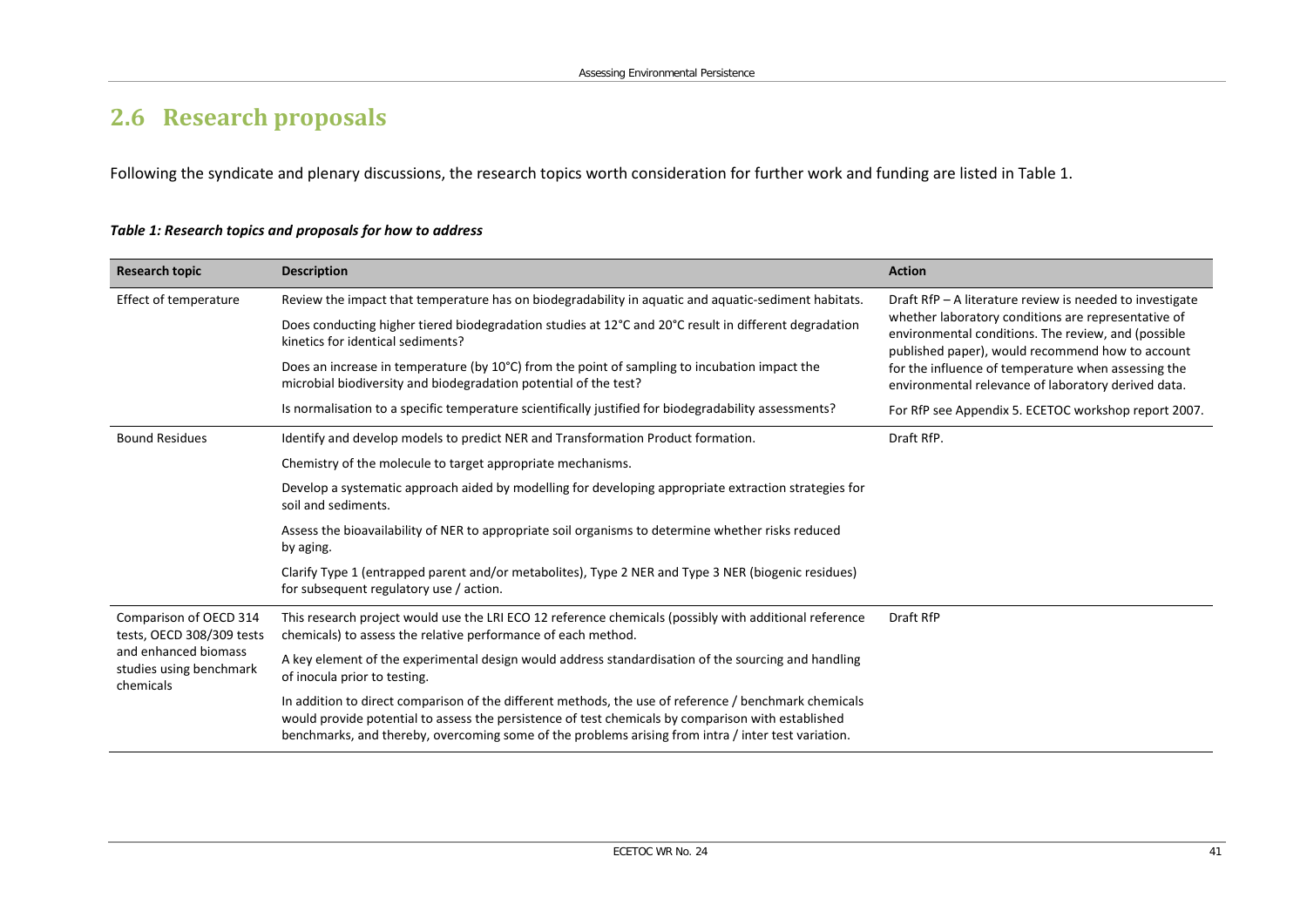| <b>Research topic</b>                | <b>Description</b>                                                                                                                                                                                                                                           | <b>Action</b>     |
|--------------------------------------|--------------------------------------------------------------------------------------------------------------------------------------------------------------------------------------------------------------------------------------------------------------|-------------------|
| Laboratory to field<br>extrapolation | The aim of this work would be to assess the predictive value of laboratory enhanced / modified<br>screening tests by comparing with field data.                                                                                                              | <b>Task Force</b> |
|                                      | A key question to address would be whether such laboratory tests are sufficiently complex to include<br>the major processes.                                                                                                                                 |                   |
| <b>Transformation products</b>       | The aim of this work would be to develop tools and guidance to:                                                                                                                                                                                              | No action to date |
|                                      | Identify types of transformations resulting in greater toxicity; i.e. more non-polar; change in pKa<br>resulting in greater uptake; or non-target receptor with greater toxicity. Are these predictable? What<br>models may be helpful in identifying these? |                   |
|                                      | Match commodity products with mechanism of greater toxicity observed.                                                                                                                                                                                        |                   |
|                                      | Characterise the extent of increase in toxicity; is this a concern from a hazard or risk assessment<br>perspective?                                                                                                                                          |                   |
|                                      | Characterise mobility of persistent TPs for protection of groundwater / source water for drinking water<br>production.                                                                                                                                       |                   |
| STP model                            | Investigate whether (or not) the technosphere (STP) model is representative of the natural<br>environment; and if so, how that may be used for each regulatory framework (e.g. classification and<br>persistence assessment).                                | Draft RfP         |
|                                      | Define limiting parameters for such. Such work may include documenting the occurrence of micro-<br>organisms / enzymes systems in both environments, comparative metabolism for reference materials,<br>mitigating factors for each, etc.                    |                   |
| Complex substances                   | The aim of this work would be to clarify the problems with undertaking persistence assessment of<br>complex substances.                                                                                                                                      | <b>Task Force</b> |
|                                      | Provide an overview of potential approaches identifying strengths and weaknesses of predicted versus<br>whole substance assessments (i.e. in silico versus higher tier tests).                                                                               |                   |
|                                      | Investigate the practicality of applying WEA PBT approaches to the assessment of UVCBs.                                                                                                                                                                      |                   |
|                                      | Monitor and report key findings / relevance of RIFM project.                                                                                                                                                                                                 |                   |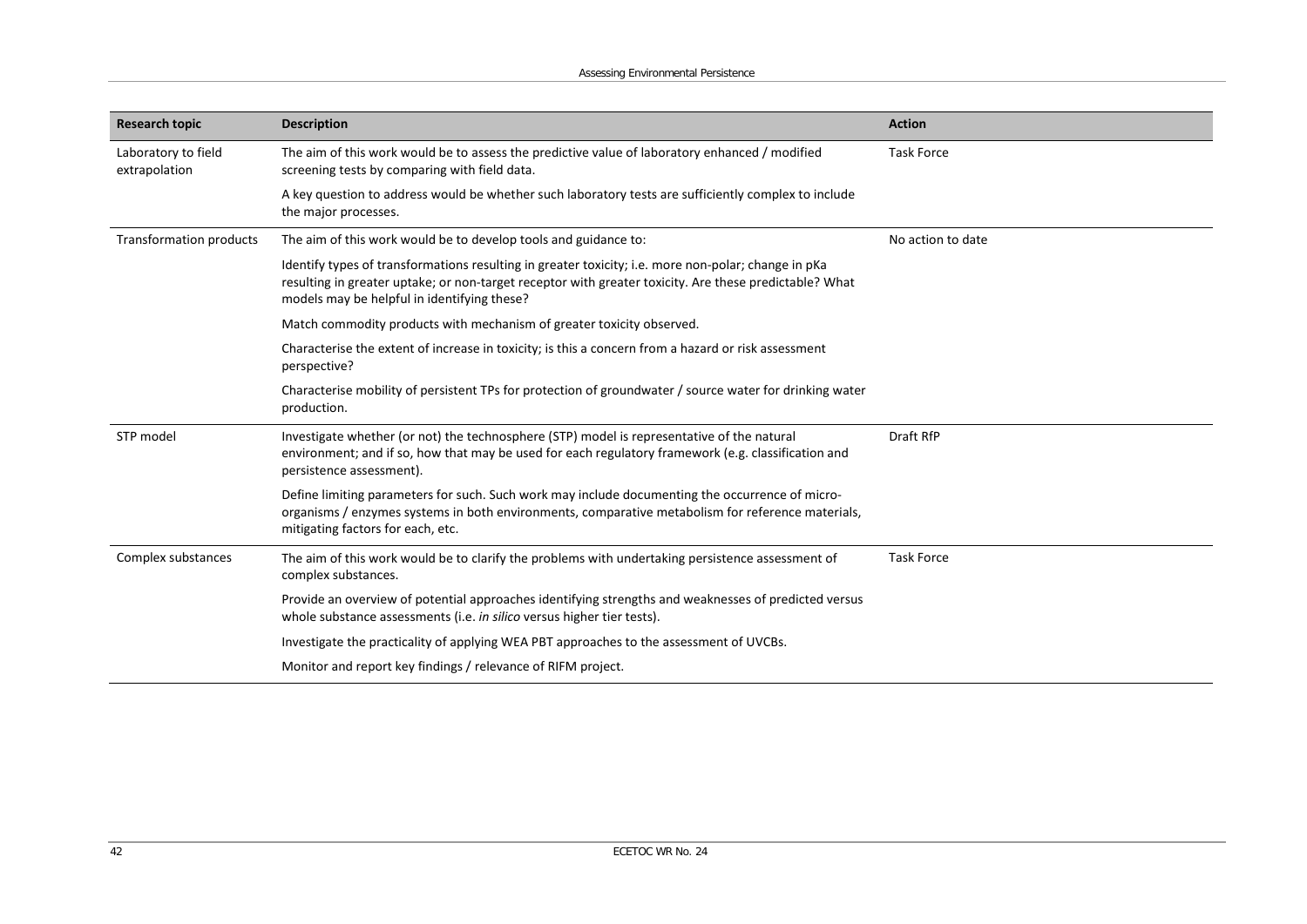| <b>Research topic</b>                                                                                            | <b>Description</b>                                                                                                                                                                                                                                                                                                                                                                                                                                                                                                                                                                                           | <b>Action</b>                                                                                                                                                                                       |
|------------------------------------------------------------------------------------------------------------------|--------------------------------------------------------------------------------------------------------------------------------------------------------------------------------------------------------------------------------------------------------------------------------------------------------------------------------------------------------------------------------------------------------------------------------------------------------------------------------------------------------------------------------------------------------------------------------------------------------------|-----------------------------------------------------------------------------------------------------------------------------------------------------------------------------------------------------|
| Demonstrating the<br>ecological significance of<br>adaptation                                                    | Pre-exposure of an inoculum to the test chemical may result in more environmentally realistic<br>responses in biodegradation tests. Systematically evaluate various sources of inocula, various test<br>material concentrations, times for pre-exposure in simple batch, intermittently fed batch and<br>continuously fed chemostat-type exposure systems on the biodegradation of representative non-                                                                                                                                                                                                       | Initially a workshop to review approaches (see TF's list)<br>and agree the research needed. Implementation of the<br>research would be aimed at achieving agreement of the<br>'approved' processes. |
|                                                                                                                  | persistent and known persistent chemicals in screening tests (e.g. OECD 301).<br>Different pre-exposure protocols for inocula to test the biodegradation of problematic chemicals in<br>screening biodegradation tests are needed with the goal of defining guidance on the proper use of pre-<br>exposed inocula for persistence assessments.                                                                                                                                                                                                                                                               | For RfP see Appendix 9. ECETOC Workshop Report 2007.                                                                                                                                                |
| Microbial characterisation<br>of inocula                                                                         | This research project would investigate the value of genetic sequencing procedures in determining<br>differences / similarities in inocula to compare the relevance of laboratory inocula compared to the field<br>situation; to cross compare different communities (e.g. compartment, geographical region) and assess<br>whether there is commonality in terms of diversity and composition; to investigate and predict generic<br>processes which drive transformation e.g. co-metabolism; to apply microbial ecology theory to interpret<br>and understand test outcomes; to improve and refine systems. | Draft RfP                                                                                                                                                                                           |
|                                                                                                                  | This research project would investigate the value of genetic sequencing procedures in determining<br>differences in microbial communities during the course of higher tier tests. Information could be<br>obtained from any higher tiered ring testing associated with any of the above projects. The greatest<br>interest may be in looking at differences in microbial communities in higher tier assessments of UVCBs                                                                                                                                                                                     |                                                                                                                                                                                                     |
| Understanding the impact<br>of low substrate<br>concentration and<br>cometabolism on<br>biodegradation test data | The relationship between biological processes occurring in high concentration biodegradation tests and<br>those at low concentrations including cometabolism needs to be understood. There is data to suggest<br>that it is not practical to extrapolate from laboratory studies done at high concentrations to<br>environmental conditions. If this is the case, it probably needs to be understood why and what should<br>or could be done to overcome these concerns.                                                                                                                                     | Review literature conduct laboratory studies at <10<br>µg/I and compare to studies conducted at higher<br>concentrations.<br>For RfP see Appendix 6. ECETOC Workshop Report 2007.                   |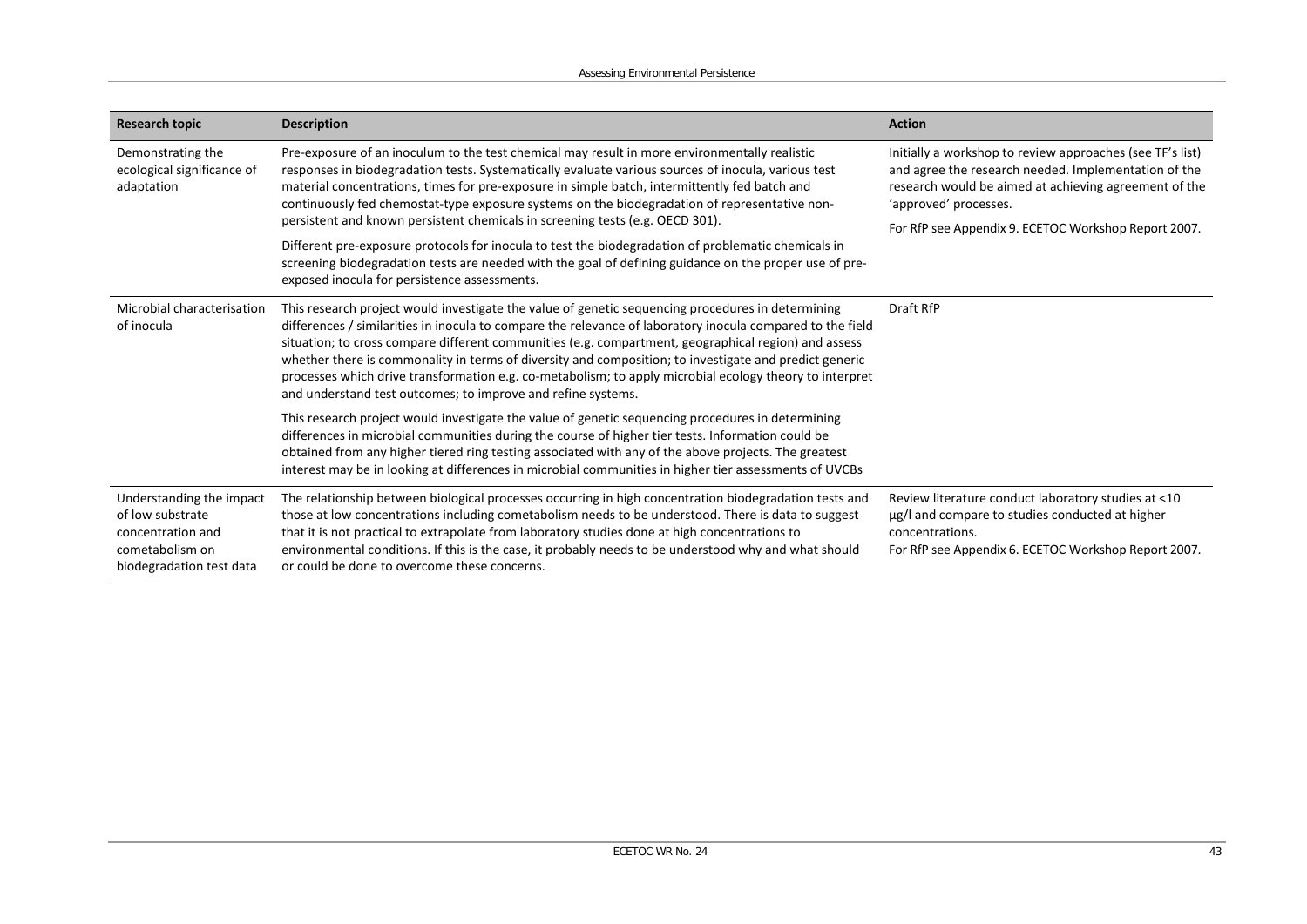# **3. CONCLUSIONS AND RECOMMENDATIONS**

Although there was insufficient time at the workshop to rank the recommendations, in the process of writing this report the authors have sought an indication of the priority for the work from the workshop participants. The following areas were considered to be of very high priority and should be recommended for further action:

### **Difficult substances and complex mixtures**

It was clear that there were significant challenges in developing appropriate techniques to assess the persistence of complex substances. It was also clear that the higher tiered tests were developed for single substances and need to be tailored for complex substances. Approaches could be based on assessing the predicted properties of components, an assessment of the whole substance or a combination of both. Specific recommendations were as follows:

- Develop a non-target approach to look for both non-degrading components and metabolites. This would require advanced analytical procedures and composition would need to be linked to improved predictive models.
- Assess the potential role of microbial profiling to give an indication of the presence and growth of different types of degraders to provide weight of evidence that degradation of the substance (and relevant constituents) was occurring.
- Use chemical profiling to follow (ready) biodegradation as a pragmatic means to give more information than the usual secondary measures of ready biodegradation e.g. complex substance's average molecular weight change (i.e. decline) over the course of a test using MS.
- Consider using an approach analogous to that recommended by OSPAR for whole effluent assessment (WEA) to not just assess the persistency of certain components but the persistence of potentially bioaccumulating and toxic substances. For example, solid-phase micro extraction (SPME) ran before and after degradation assessments can give information on the persistence of potentially bioaccumulating substances.
- Use sterile controls to help differentiate between physical and biodegradation losses.
- Monitor and assess value of RIFM research project on "Methods to improve the environmental assessment of poorly defined components of complex mixtures" and if appropriate provide to a wider spectrum of complex substances.

### **Screening level assessment of persistence**

It was clear that the current OECD biodegradation screening tests have some limitations associated with the identification and relative prioritisation of chemicals that persist in the environment. There were also concerns expressed (i) about the extent to which many of these standardised tests had been subject to any rigorous validation and ring testing or inter-laboratory comparisons with a range of suitable test chemicals, and (ii) some of the standardised studies are being used in regulatory assessments in a manner for which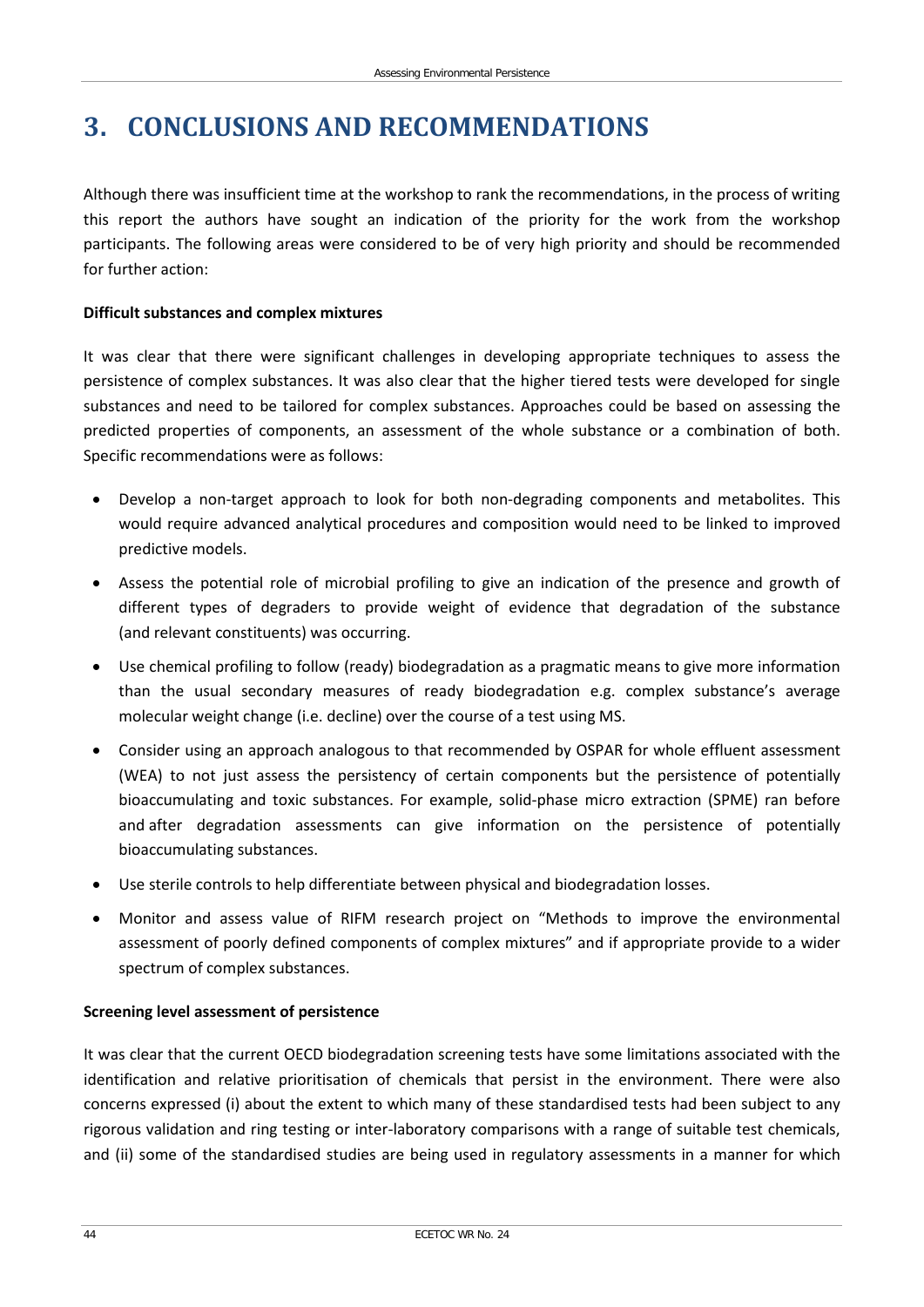they were not designed or intended (e.g. the use of the OECD 308 study being used as a river simulation for down the drain chemicals). Specific recommendations were as follow:

- The OECD should consider convening an Expert Working Group to consolidate and update the RBTs to reflect (i) the availability of new instrumentation with increased analytical sensitivity (ii) the use of tests with combined analytes (e.g. BOD and carbon dioxide evolution), and (iii) the need to screen for biodegradability in water-sediment systems.
- A laboratory-based study to compare the performance of, and identify improvements to, the OECD 309 and relevant OECD 314 tests, using appropriate benchmark chemicals with known biodegradability / persistency is required to increase industrial and regulatory stakeholder confidence in these studies. It was also recommended that the enhanced biomass studies could be included as part of this exercise.
- Research is conducted to demonstrate the ecological significance of adaptation and validate an appropriate experimental approach for its inclusion within persistency assessments. This approach should also develop appropriate marine studies with a reference set of validation chemicals.
- A ring test for enhanced biomass studies to compare their performance against other current screening tests with a reference set of validation chemicals.
- Test durations should be made more flexible and be allowed to extend to beyond 60 days as marine biodegradation studies often have lengthy lag periods before the onset of degradation.
- It was recommended that the current REACH guidance allowing modified tests, to assess chemicals with (i) poor water solubility and/or (ii) toxicity, should be allowed as they overcame some of the limitations associated with the RBTs.

### **Interpretation of higher tiered studies**

Whilst higher tiered biodegradation studies attempt to increase the realism and relevance of persistence assessment, the increased complexity of the test system poses several additional challenges and uncertainties associated with the interpretation of the test data. Specific recommendations were as follows:

- Clarification of terms and definitions associated with chemical-sediment and chemical-soil interactions (e.g. NER and bound residues, type 1-3 NER).
- Improved understanding of remobilisation of test substance or transformation products from NER and the resulting environmental risk.
- Guidance on the use of DegT<sub>50</sub> values, not DT<sub>50</sub> values for comparison against the persistence triggers and the role that inverse modelling and other model-based approaches can have in elucidating removal mechanisms.
- Development of guidance for concluding on a persistence assessment where multiple data exist.
- Improved understanding of the impact of temperature on degradation rates as opposed to variability of biomass and other possible influences (see research needs).
- Improved identification of transformation products and associated risks.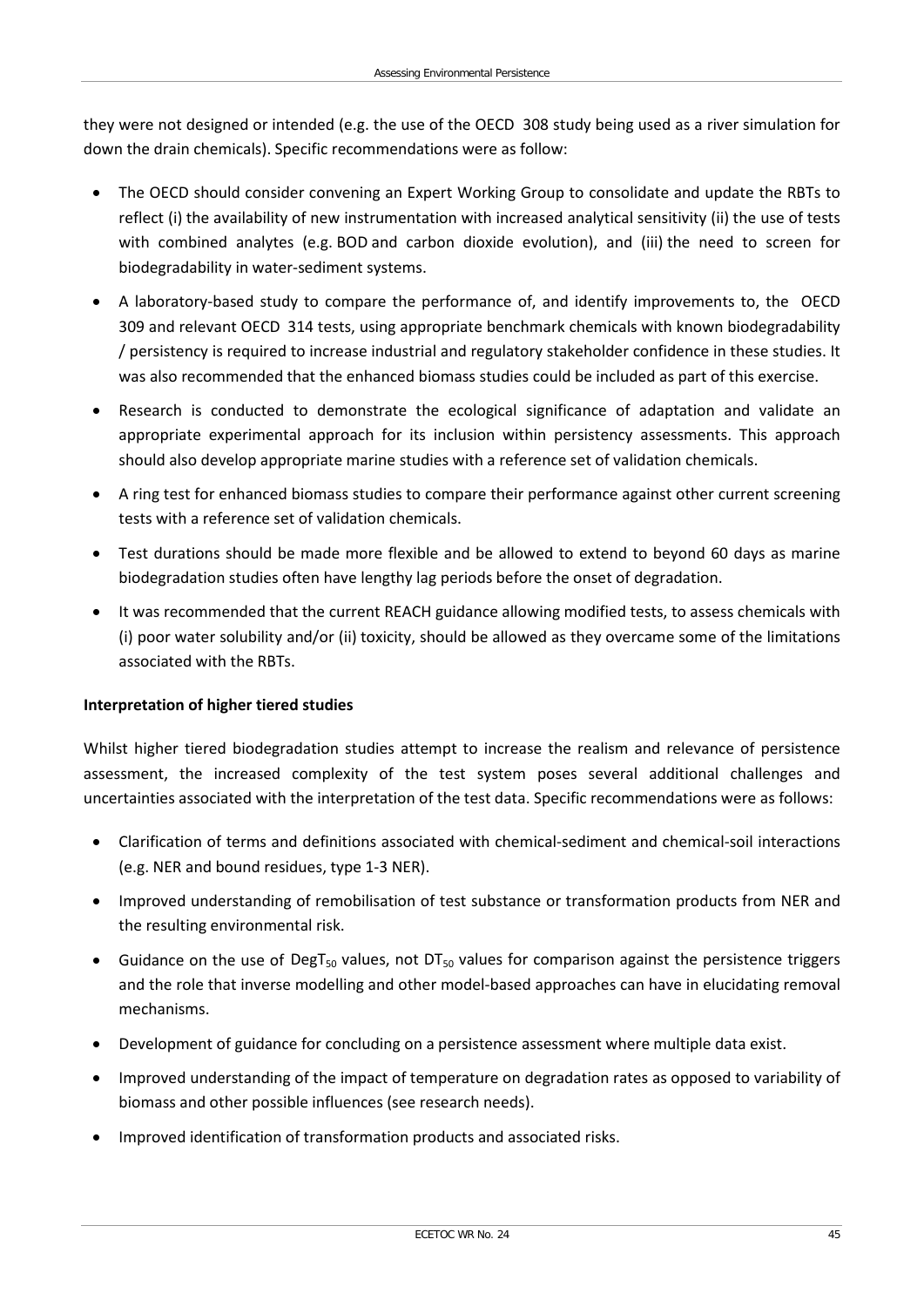• Publish data on correlations between the phylogeny of STP microorganisms and those present in natural environmental waters.

#### **Enhanced realism within persistence assessment**

It is recognised that screening and higher tiered persistence assessments lack realism and often introduce laboratory artefacts. These tests are quite often conducted only once so the relevance of the rate of degradation measured and the inherent variability around that measured rate is unknown. Tests are also of very limited duration compared to the environmental exposure of the chemical and the persistence assessment is made using a small number of environmental microbes with no history of pre-exposure and limited or no time to adapt to the test chemical during the study period. Specific recommendations were as follows:

- OECD 314 tests involving activated sludge at high concentrations of biomass are considered valuable in assessing the environmental fate and behaviour for the purposes of risk assessment only. However, the tests would not be accepted (by regulatory agencies) as methods for assessing chemical persistence, even for chemicals discharged to sewer, because sewage treatment may not always be applied to all point source and diffuse discharges. The assessment of chemical transformation products is an important aspect of risk assessment. In most cases assessment of the fate of parent and transformation products can be made in a single study. Data from the OECD 314 activated sludge die-away studies could be used as part of a weight of evidence assessment at the screening stage for persistence if the criteria for the inherent biodegradation in the Zahn-Wellens test (OECD 302B) are fulfilled.
- A set of chemicals with defined persistence criteria, e.g. LRI ECO 12 chemicals, should be established for use in degradation studies to provide internal benchmarks. This is particularly important for aquatic studies where inocula tend to be more variable compared to those in soil systems. This would need to involve considering additional chemicals to the current reference set to include a wider set of chemical structures and properties. There would need to be consideration of the availability of  $^{14}C$  labelled compounds when considering chemicals to include.
- It was considered that key reference chemicals should be assessed in multiple labs, focussing on the complete set of OECD 314 tests (with the exception of the anaerobic test). Ideally OECD 307/308/ 309 should also be included to cover all environmental compartments and to adhere to environmentally relevant conditions (e.g. temperature, suspended particle concentration, etc.). Practically there would need to be a focus around key chemicals and tests. An output of the project would be to improve guidance documents or to revisit persistence cut-off criteria e.g. to consider whether persistence assessment is better done as a relative measure compared to appropriate established benchmarks. It was considered important to standardise inocula collection / handling etc. to minimise variability in the tests, before the testing phase. There would need to be agreed criteria for inoculum quality to allow comparison and reproducibility.
- It was felt that there was a need for a Task Force or further workshop to consider the relevance of laboratory data for the field situation. The aim would be to compile existing data and compare the fit of laboratory enhanced / modified screening tests (not ready or simulation tests) and field data. There may be data available from key sectors e.g. the pesticide industry; there may be potential to use blind data. Some data will be publicly available e.g. FOCUS reports. Once data has been considered an expert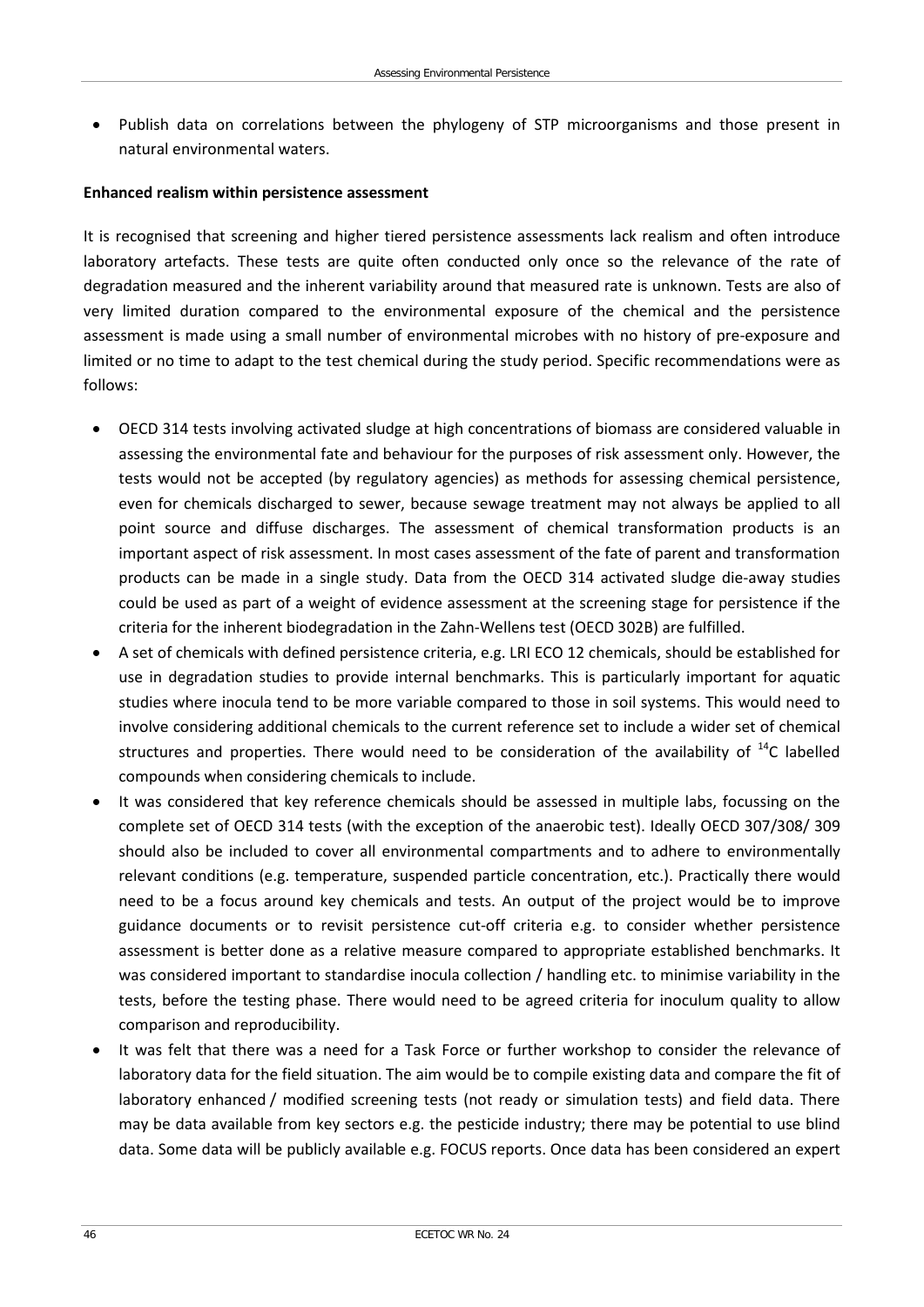workshop should be held. The findings could be used to determine the need to introduce further complexity into laboratory tests, such as light associated processes.

- Inclusion of an adaptation phase offers potential for relevant assessments of chemical biodegradation but test designs must be interpreted with care or superseded by simulation tests inoculated with adapted biomass. Test designs should take account of the rapid loss of inoculum activity in batch systems. Other modifications to laboratory studies can enhance field relevance, e.g. including phototrophic organisms when relevant.
- Microbial characterisation of inocula using next generation sequencing procedures, which are becoming cheap and accessible. There was debate about how to take this forward- a literature review was suggested although the use of next metagenome and metatranscriptome analysis could be suitably advanced now for application of techniques. Techniques could have application, for instance, to investigate adaptation processes; to identify differences and similarities of inocula and its consequences for test outcome; to compare the relevance of laboratory inocula compared to the field situation; to cross compare different communities (e.g. compartment, geographical region) and assess whether there is commonality in terms of diversity and composition; to investigate and predict generic processes which drive transformation e.g. cometabolism; to apply microbial ecology theory to interpret and understand test outcomes; and to improve and refine systems. There would need to be initial validation of next generation sequencing methods.
- Further work is needed to develop knowledge and predictive capability of covalent binding of chemicals in the environment.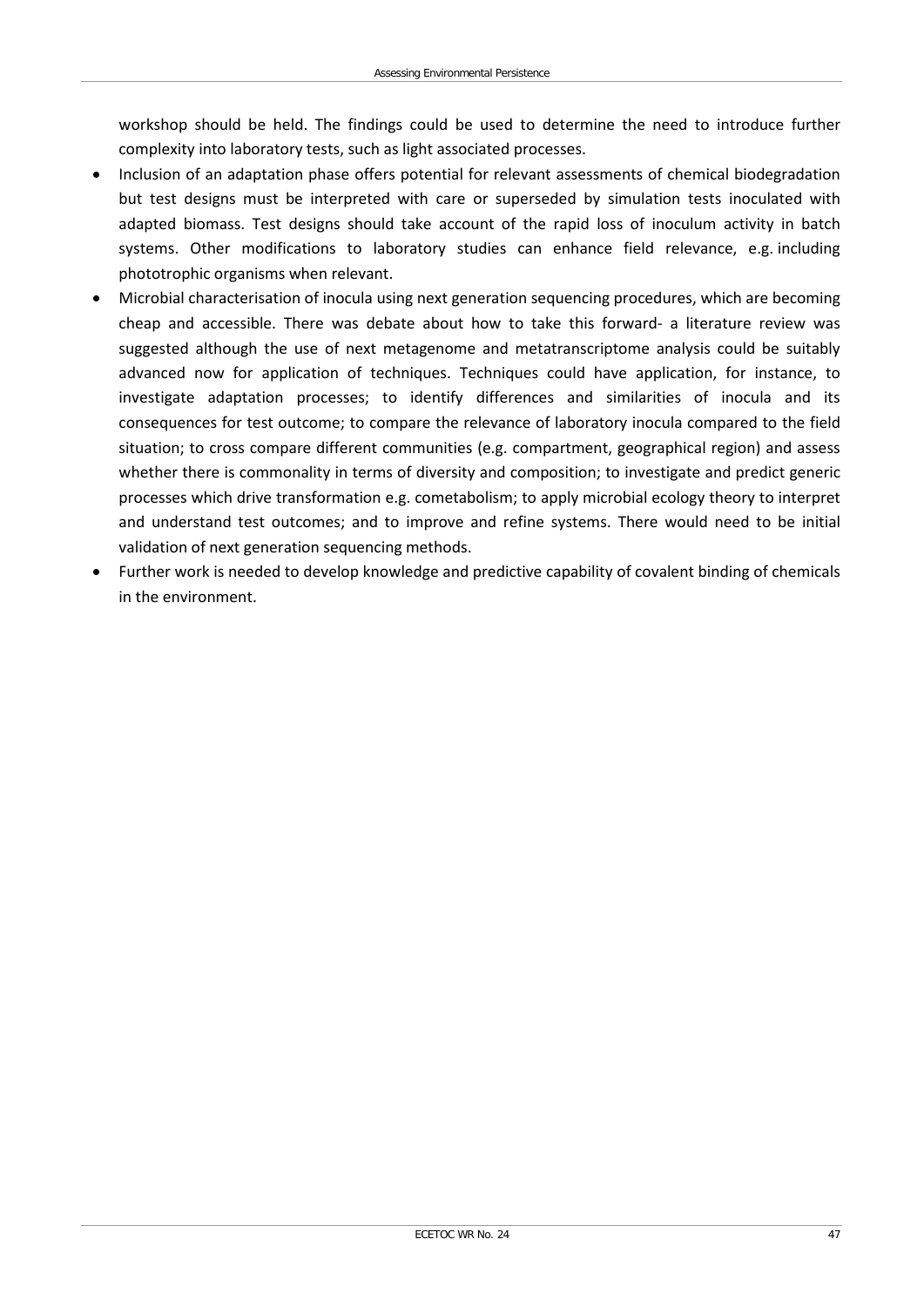# **ABBREVIATIONS**

| <b>AIR</b>    | Annex 1 renewal project                                                |
|---------------|------------------------------------------------------------------------|
| <b>BCF</b>    | <b>Bioconcentration factor</b>                                         |
| <b>BOD</b>    | Biochemical oxygen demand                                              |
| BR.           | <b>Bound residue</b>                                                   |
| CAS           | Continuous activated sludge                                            |
| <b>CEFIC</b>  | The European Chemical Industry Council                                 |
|               | CONCAWE Conservation of Clean Air and Water in Europe                  |
| <b>CPPs</b>   | Crop protection products                                               |
| <b>DDE</b>    | Dichlorodiphenyldichloroethylene                                       |
| DDT           | Dichlorodiphenyltrichloroethane                                        |
| $DegT_{50}$   | Degradation time for 50% of a compound                                 |
| <b>DOC</b>    | Dissolved organic carbon                                               |
| $DT_{50}$     | Dissipation time for 50% of a compound                                 |
| EA            | <b>Environment Agency</b>                                              |
| EAWAG         | Swiss Federal Institute of Aquatic Science and Technology              |
| <b>ECETOC</b> | European Centre for Ecotoxicology and Toxicology of Chemicals (ECETOC) |
| <b>ECHA</b>   | <b>European Chemicals Agency</b>                                       |
| <b>EDTA</b>   | Ethylenediaminetetraacetic acid                                        |
| <b>EFSA</b>   | <b>European Food Safety Authority</b>                                  |
| <b>EMA</b>    | <b>Environmental Medicines Agency</b>                                  |
| ERA           | Environmental risk assessment                                          |
| EU            | <b>European Union</b>                                                  |
| <b>GCMS</b>   | Gas chromatography coupled mass spectrometry                           |
| <b>GCxGC</b>  | Comprehensive two-dimensional gas chromatography                       |
| <b>GLP</b>    | Good laboratory practice                                               |
| GTL           | Gas to liquid                                                          |
| <b>HPLC</b>   | High performance liquid chromatography                                 |
| <b>HRT</b>    | Hydraulic residence time                                               |
| <b>ISO</b>    | International Organisation for Standardisation                         |
| $K_{ow}$      | Octanol-water partition coefficient                                    |
| LCMS          | Liquid chromatography coupled mass spectrometry                        |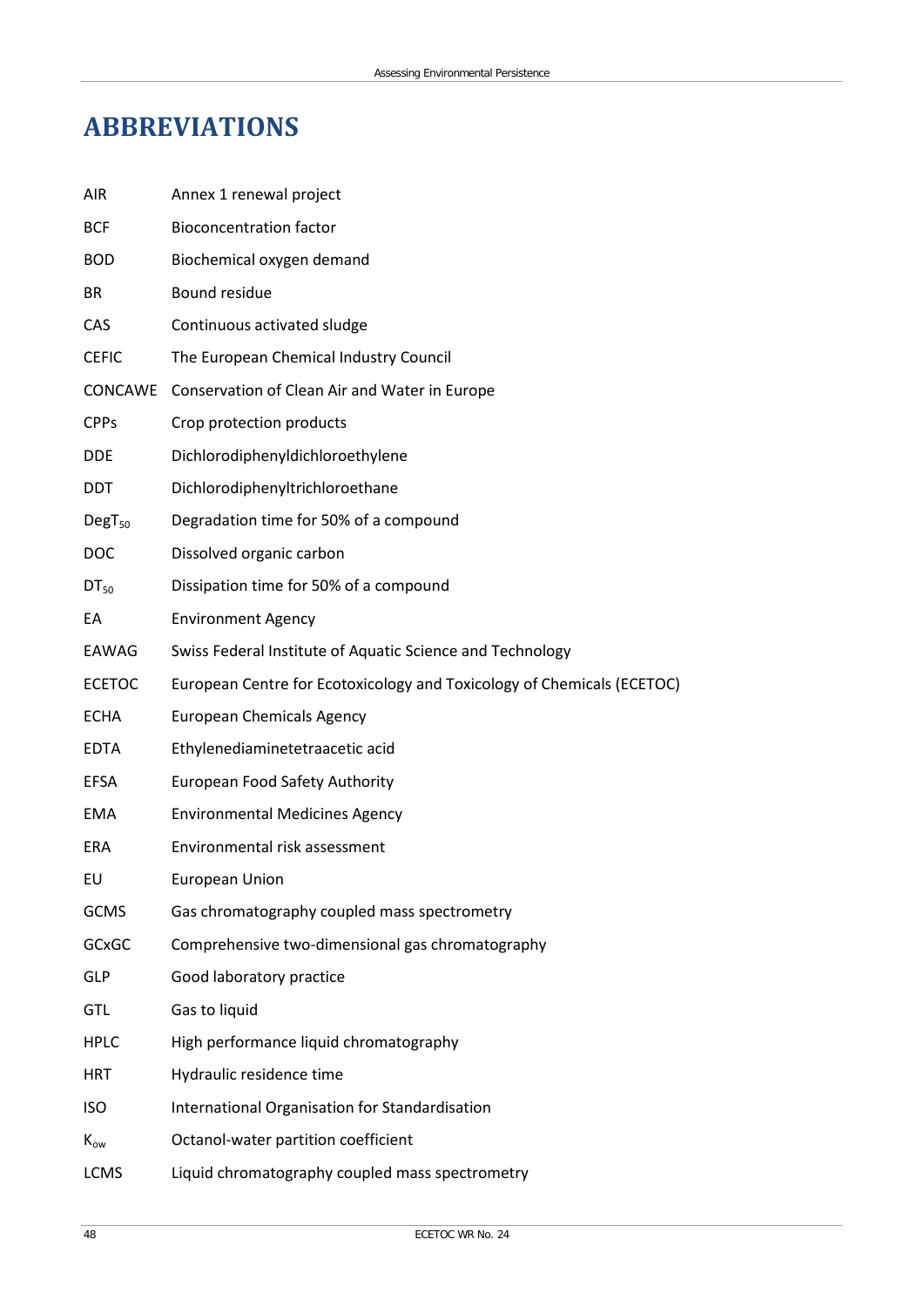| <b>LOEC</b>       | Lowest observed effect concentration                                                            |
|-------------------|-------------------------------------------------------------------------------------------------|
| LRI               | Long-range research initiative                                                                  |
| <b>MCS</b>        | Multi-component substances                                                                      |
| <b>MITI</b>       | Ministry of International Trade and. Industry, Japan                                            |
| MS                | Mass spectrometry                                                                               |
| <b>NCS</b>        | Natural complex substances                                                                      |
| <b>NER</b>        | Non-extractable residues                                                                        |
| <b>NMR</b>        | Nuclear magnetic resonance spectrometry                                                         |
| <b>NOEC</b>       | No observed effect concentration                                                                |
| <b>OECD</b>       | Organisation for Economic Co-operation and Development                                          |
| <b>OSPAR</b>      | Oslo/Paris Convention (for the Protection of the Marine Environment of the North-East Atlantic) |
| P/VP              | Persistent / very persistent                                                                    |
| PBT               | Persistent, bioaccumulative and toxic                                                           |
| PC                | Physico-chemical                                                                                |
| <b>PCR</b>        | Polymerase chain reaction                                                                       |
| PEC               | Predicted environmental concentration                                                           |
| pH                | Potential of hydrogen                                                                           |
| pKa               | The negative logarithm of the dissociation constant                                             |
| <b>PNEC</b>       | Predicted no effect concentration                                                               |
| <b>POP</b>        | Persistent organic pollutants                                                                   |
| $P_{OV}$          | Overall persistence                                                                             |
| <b>PPP</b>        | Plant protection products                                                                       |
| $\mathsf{Q}_{10}$ | Temperature coefficient                                                                         |
| QSAR              | Quantitative structure-activity relationship                                                    |
| QSBR              | Quantitative structure-biodegradability relationship                                            |
| <b>RBT</b>        | Ready biodegradability test                                                                     |
| <b>REACH</b>      | Registration, Evaluation, Authorisation and Restriction of Chemical Substances                  |
| <b>RfP</b>        | Request for proposal                                                                            |
| <b>RIFM</b>       | Research Institute for Fragrance Materials                                                      |
| <b>RIVM</b>       | Rijksinstituut voor Volksgezondheid en Milieu (National Institute for Health and Environment)   |
| <b>SCAS</b>       | Semi-continuous activated sludge                                                                |
| <b>SMILES</b>     | Simplified molecular input line entry specification                                             |
| SOM               | Soil organic matter                                                                             |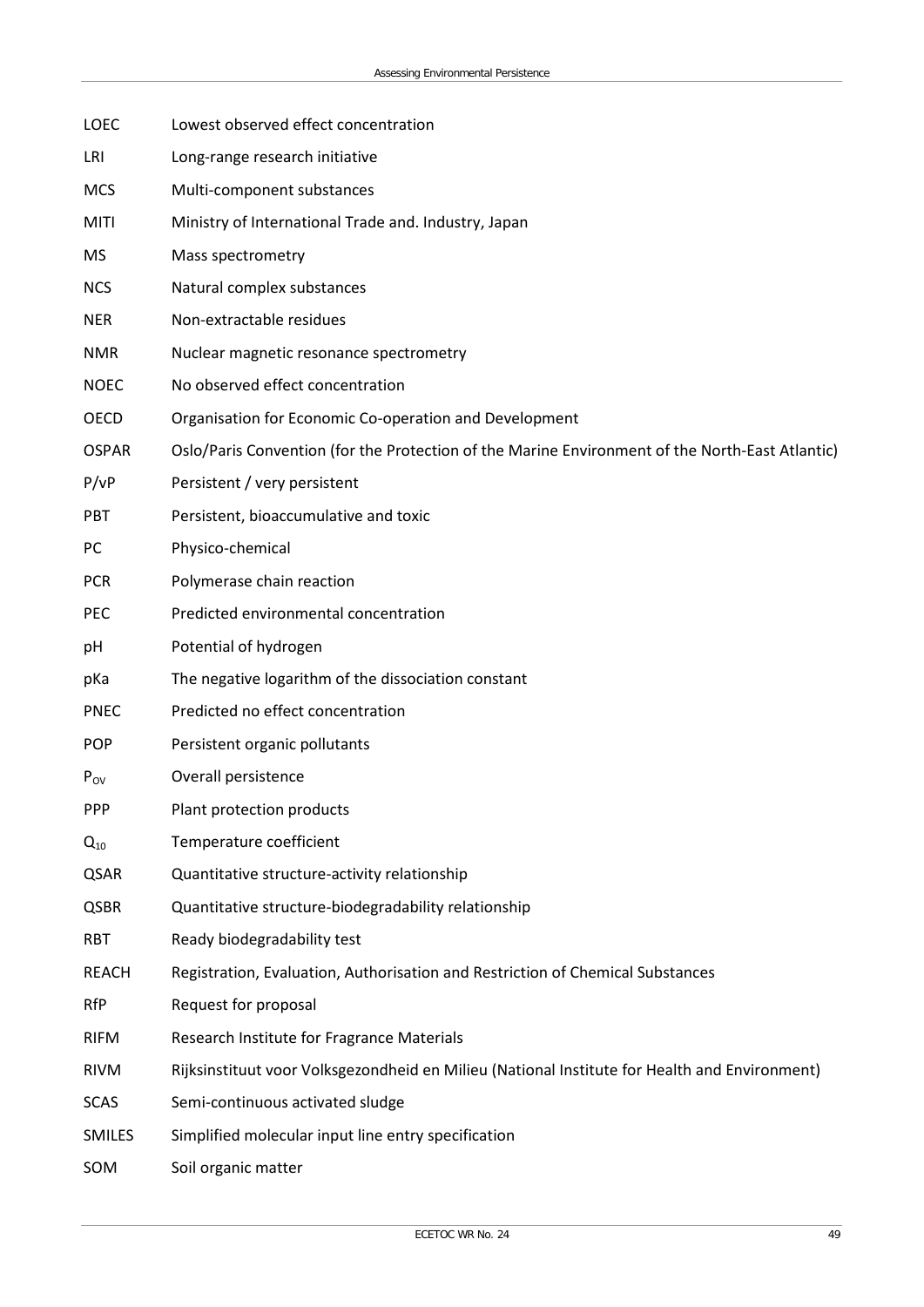| <b>SPME</b> | Solid-phase micro extraction                 |
|-------------|----------------------------------------------|
| <b>SSD</b>  | Species sensitivity distributions            |
| <b>STP</b>  | Sewage treatment plant                       |
| TF          | Task force                                   |
| TGD         | Technical guidance document                  |
| TP          | <b>Transformation product</b>                |
| tpa         | Tonnes per annum                             |
| UBA         | Umweltbundesamt (Federal Environment Agency) |
| UV          | Ultraviolet                                  |
| <b>UVCB</b> | Unknown, variable composition, or biological |
| vPvB        | Very persistent, very bioaccumulative        |
| WEA         | Whole effluent assessment                    |
| <b>WWTP</b> | Wastewater treatment plant                   |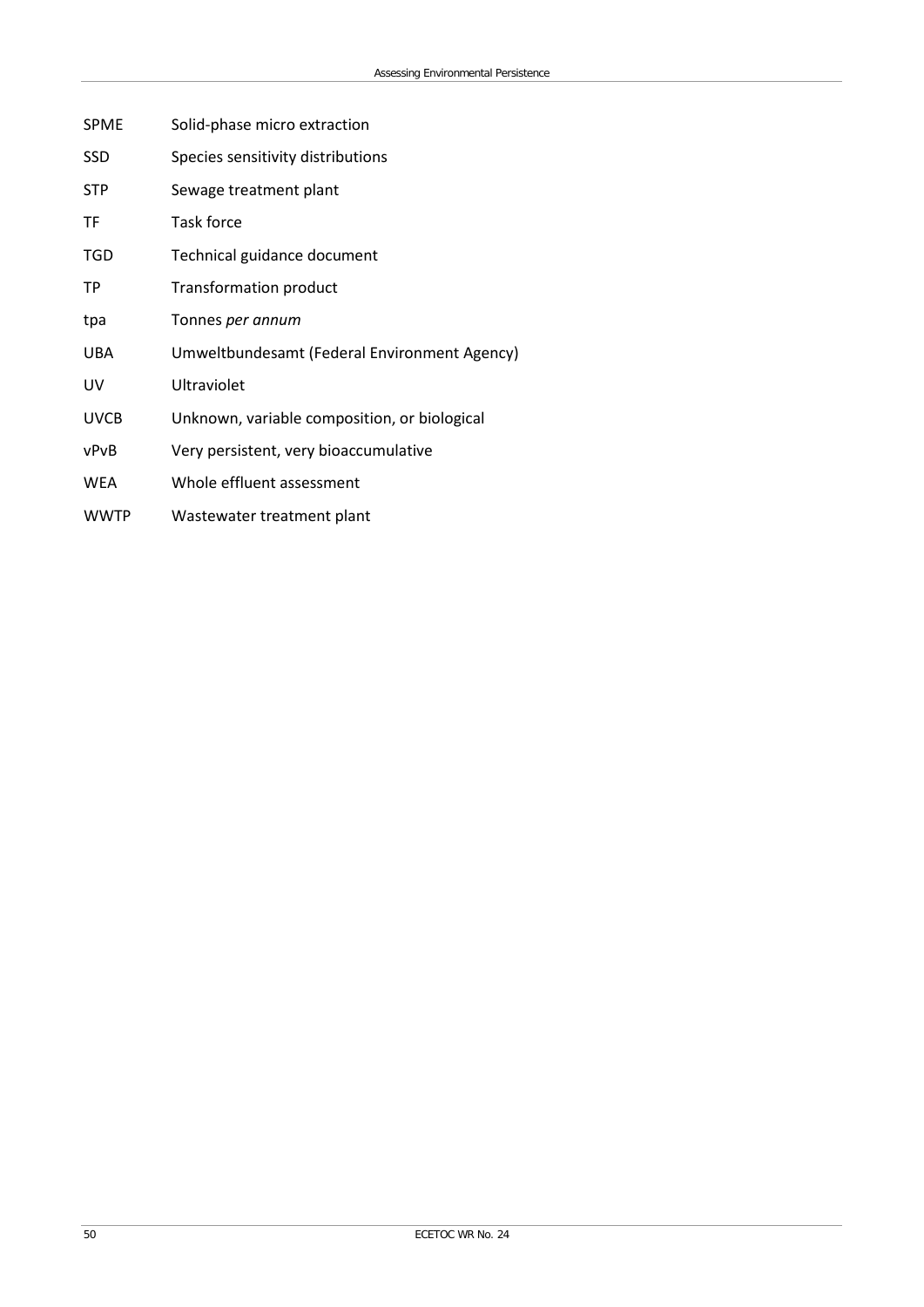## **BIBLIOGRAPHY**

Adolfsson-Erici M, Åkerman G, McLachlan MS. 2012. Internal benchmarking improves precision and reduces animal requirements for determination of fish bioconcentration factors. *Environ Sci Technol* 46(15):8205-8211.

Comber M, Holt M. 2010. ECO 12: Developing a set of reference chemicals for use in biodegradability tests for assessing the persistency of chemicals. Report No: MCC/007. [http://www.cefic-lri.org/uploads/Project%20publications/MCC\_007\_Eco12\_Final\_Report.pdf]

Davenport R. (*www.cefic-lri.org//ECO11*: Towards rationally designed hazard, risk and persistency assessment: Putting the "bio" back into biodegradability tests)

EC. 2000. Directive 2000/60/EC of the European Parliament and of the Council of 23 October 2000 establishing a framework for Community action in the field of water policy. *Official Journal of the European Communities L327, 22.12.2000.*

EC. 2011. Commission regulation (EU) No 253/2011 of 15 March 2011 amending Regulation (EC) No 1907/2006 of the European Parliament and of the Council on the Registration, Evaluation, Authorisation and Restriction of Chemicals (REACH) as regards Annex XIII.

ECETOC. 2003. Persistence of chemicals in the environment. Technical Report No 90. European Centre for Ecotoxicology and Toxicology of Chemicals, Brussels, Belgium.

ECETOC. 2005. Risk assessment of PBT chemicals. Technical Report No 98. European Centre for Ecotoxicology and Toxicology of Chemicals, Brussels, Belgium.

ECETOC. 2007. Biodegradation and Persistence. Workshop Report No 10. European Centre for Ecotoxicology and Toxicology of Chemicals, Brussels, Belgium.

ECETOC. 2009. Collation of existing marine biodegradation data and its use in environmental risk assessment. Technical Report No 108. European Centre for Ecotoxicology and Toxicology of Chemicals, Brussels, Belgium.

ECETOC. 2009. Significance of bound residues in environmental risk assessment. Workshop Report No 17. European Centre for Ecotoxicology and Toxicology of Chemicals, Brussels, Belgium.

ECETOC 2011. Refined approaches for risk assessment of PBT/vPvB chemicals. Technical Report No 112. European Centre for Ecotoxicology and Toxicology of Chemicals, Brussels, Belgium.

ECETOC. 2013a. Understanding the relationship between extraction technique and bioavailability. Technical Report No 117. European Centre for Ecotoxicology and Toxicology of Chemicals, Brussels, Belgium.

ECETOC. 2013b. Development of interim guidance for the inclusion of non-extractable residues (NER) in the risk assessment of chemicals. Technical Report No 118. European Centre for Ecotoxicology and Toxicology of Chemicals, Brussels, Belgium.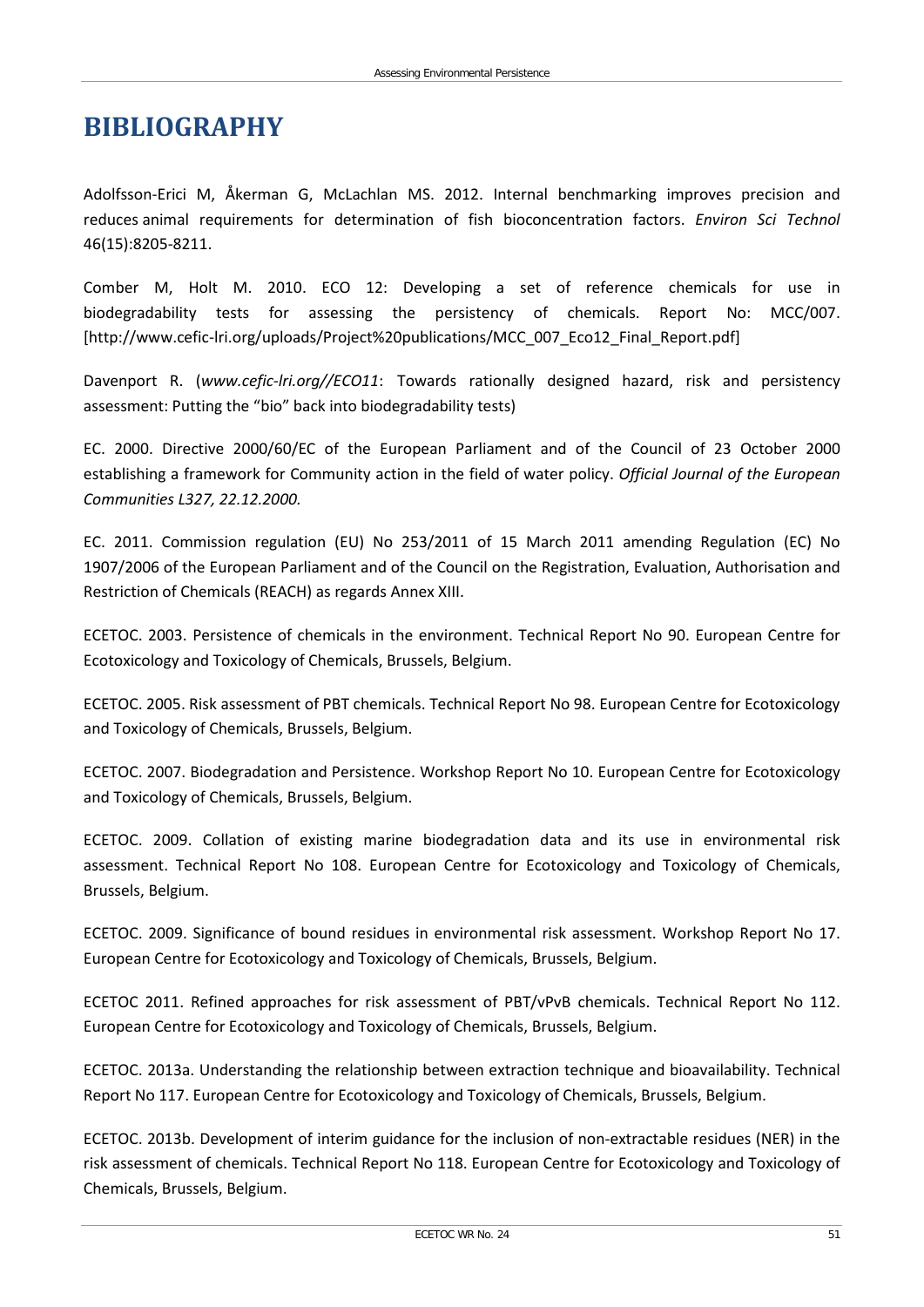ECHA. 2008. Guidance on information requirements and chemical safety assessment - Chapter R.11: PBT Assessment. Guidance for the implementation of REACH. European Chemicals Agency.

EFSA. 2007. Opinion on a request from EFSA related to the default  $Q_{10}$  value used to describe the temperature effect on transformation rates of pesticides in soil. *The EFSA Journal* 622:1-32.

EMA. 2006. Guideline on the environmental risk assessment of medicinal products for human use, EMEA/CHMP/SWP/4447/00

Escher BI, Fenner K. 2011. Recent advances in environmental risk assessment of transformation products. *Environ Sci Technol* 45(9):3835-3847.

FOCUS. 2000. FOCUS groundwater scenarios in the EU review of active substances. Report of the FOCUS Ground Water Scenarios Workgroup, EC Document Reference SANCO/321/2000 rev.2, 202pp.

FOCUS. 2006. Guidance document on estimating persistence and degradation kinetics from environmental fate studies on pesticides in EU registration. Report of the FOCUS work group on degradation kinetics, EC Document Reference Sanco/10058/2005 version 2.0, 434 pp.

Goodfellow M, Davenport R, Stainsby FM Curtis TP.. 1996.– Actinomycete diversity associated with foaming in activated sludge plants. *J Indust Microbiol and Biotechnol* 17(3-4):268-280.

Helbling DE, Hollender J, Kohler HPE, Singer H, Fenner K. 2010. High-throughput identification of microbial transformation products of organic micropollutants. *Environ Sci Technol* 44(17):6621-6627.

Helbling DE, Johnson DR, Honti M, Fenner K. 2012. Micropollutant biotransformation kinetics associate with WWTP process parameters and microbial community characteristics. *Environ Sci Technol* 46(19):10579-10588.

Jiménez JC, van de Meent D. 2011. Accounting for photo degradation in P-assessment of chemicals. Reports Environmental Science No 381. Netherlands Center for Environmental Modeling. Department of Environmental Science, Faculty of Science, Radboud University Nijmegen, the Netherlands.

Junker T, Paatzsch C, Knacker T. 2010. A water-sediment screening tool for measuring biodegradation of organic chemicals. *Sci Total Environ* 408(18):3803-3810. Kästner M, Nowak KM, Miltner A, Trapp S, Schäffer A (2013, accepted for publication): Classification and modelling of non-extractable residue (NER) formation of xenobiotics in soil - a synthesis. *Critical Reviews in Environmental Science and Technology*

Loos M, Krauss M, Fenner K. 2012. Pesticide nonextractable residue formation in soil: insights from inverse modeling of degradation time series. *Environ Sci Technol* 46(18):9830-9837.

Matthies M, Witt J, Klasmeier J. 2008. Determination of soil biodegradation half-lives from simulation testing under aerobic laboratory conditions: A kinetic model approach. *Environ Pollut* 156(1):99-105.

Müller T, Rosendahl I, Focks A, Siemens J, Klasmeier J, Matthies M. 2013. Short-term extractability of sulfadiazine after application to soils. *Environ Pollut* 172:180-185.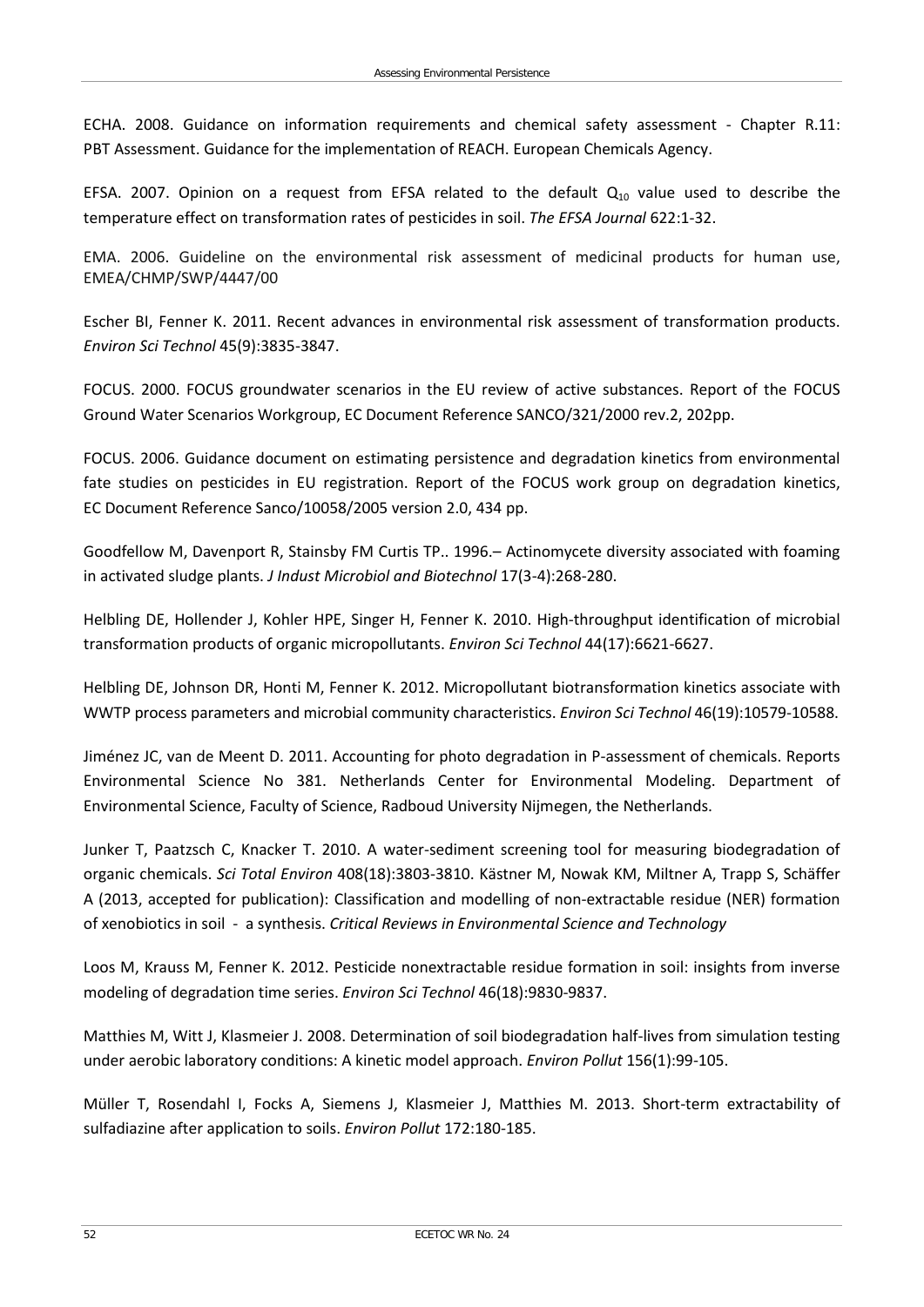Nowak KM, Girardi C, Miltner A, Gehre M, Schäffer A, Kästner M. 2013. Contribution of microorganisms to non-extractable residue formation during biodegradation of ibuprofen in soil, *Sci Total Environ,* Volumes 445-446, 15 February 2013, Pages 377-384, ISSN 0048-9697, 10.1016/j.scitotenv.2012.12.011. [\[http://www.sciencedirect.com/science/article/pii/S0048969712015537\]](http://www.sciencedirect.com/science/article/pii/S0048969712015537)

OECD. 1981a. OECD Guidelines for the Testing of Chemicals. Test No. 302A: Inherent Biodegradability: Modified SCAS Test. Organisation for Economic Co-operation and Development, Paris, France.

OECD. 1981b. OECD Guidelines for the Testing of Chemicals. Test No. 302C: Inherent Biodegradability: Modified MITI Test (II). Organisation for Economic Co-operation and Development, Paris, France.

OECD. 1992a. OECD Guidelines for the Testing of Chemicals. Test No. 302B: Inherent Biodegradability: Zahn-Wellens / EVPA Test. Organisation for Economic Co-operation and Development, Paris, France.

OECD. 1992b. OECD Guidelines for the Testing of Chemicals. Test No. 301: Ready Biodegradability. Organisation for Economic Co-operation and Development, Paris, France.

OECD. 1992c. OECD Guidelines for the Testing of Chemicals. Test No. 301A: DOC Die-Away. Organisation for Economic Co-operation and Development, Paris, France.

OECD. 1992d. OECD Guidelines for the Testing of Chemicals. Test No. 301B: CO<sub>2</sub> Evolution (Modified Sturm Test). Organisation for Economic Co-operation and Development, Paris, France.

OECD. 199e2. OECD Guidelines for the Testing of Chemicals. Test No. 301C: MITI (I) (Ministry of International Trade and Industry, Japan). Organisation for Economic Co-operation and Development, Paris, France.

OECD. 1992f. OECD Guidelines for the Testing of Chemicals. Test No. 301D: Closed Bottle. Organisation for Economic Co-operation and Development, Paris, France.

OECD. 1992g. OECD Guidelines for the Testing of Chemicals. Test No. 301E: Modified OECD Screening. Organisation for Economic Co-operation and Development, Paris, France.

OECD. 1992h. OECD Guidelines for the Testing of Chemicals. Test No. 301F: Manometric Respirometry. Organisation for Economic Co-operation and Development, Paris, France.

OECD. 1992i. OECD Guidelines for the Testing of Chemicals. Test No. 306: Biodegradability in Seawater. Organisation for Economic Co-operation and Development, Paris, France.

OECD. 2001. OECD Guidelines for the Testing of Chemicals. Test No. 303: Simulation Test - Aerobic Sewage Treatment — A: Activated Sludge Units; B: Biofilms. Organisation for Economic Co-operation and Development, Paris, France.

OECD. 2002a. OECD Guidelines for the Testing of Chemicals. Test No. 308: Aerobic and Anaerobic Transformation in Aquatic Sediment Systems. Organisation for Economic Co-operation and Development, Paris, France.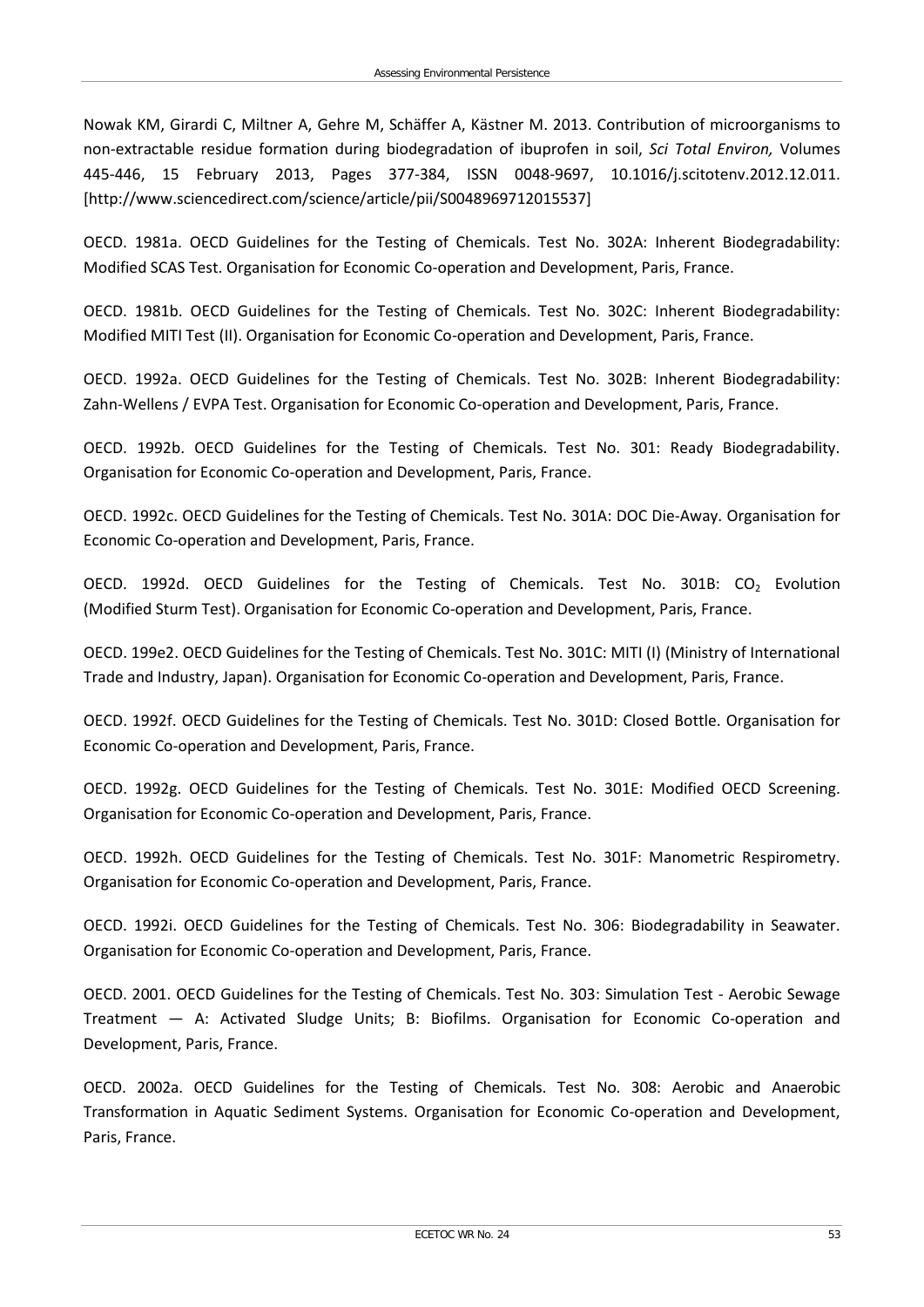OECD. 2002b. OECD Guidelines for the Testing of Chemicals. Test No. 307: Aerobic and Anaerobic Transformation in Soil. Organisation for Economic Co-operation and Development, Paris, France.

OECD. 2004a. OECD Guidelines for the Testing of Chemicals. Test No. 309: Aerobic Mineralisation in Surface Water - Simulation Biodegradation Test. Organisation for Economic Co-operation and Development, Paris, France.

OECD. 2004b. OECD Guidelines for the Testing of Chemicals. Test No. 218: Sediment-water chironomid toxicity test using spiked sediment. Organisation for Economic Co-operation and Development, Paris, France.

OECD. 2006. OECD Guidelines for the Testing of Chemicals. Test No. 310: Ready Biodegradability - CO<sub>2</sub> in sealed vessels (Headspace Test). Organisation for Economic Co-operation and Development, Paris, France.

OECD. 2008a. OECD Guidelines for the Testing of Chemicals. Test No. 314: Simulation Tests to Assess the Biodegradability of Chemicals Discharged in Wastewater. Organisation for Economic Co-operation and Development, Paris, France.

OECD. 2008b. OECD Guidelines for the Testing of Chemicals. Test No. 314B: Biodegradation in Activated Sludge Test. Organisation for Economic Co-operation and Development, Paris, France.

OECD. 2008c. OECD Guidelines for the Testing of Chemicals. Test No. 314D: Biodegradation in Treated Effluent-Surface Water Mixing Zone Test. Organisation for Economic Co-operation and Development, Paris, France.

OECD. 2008d. OECD Guidelines for the Testing of Chemicals. Test No. 314E: Biodegradation in Untreated Wastewater-Surface Water Mixing Zone Test. Organisation for Economic Co-operation and Development, Paris, France.

OSPAR. 2007. OSPAR'S Practical guidance document on whole effluent assessment. Report 316/2007. OSPAR Hazardous Substances Committee (HSC) Intersessional Expert Group on Whole Effluent Assessment (WEA).

Whitman, WB, Coleman DC, Wiebe WJ. 1998. Prokaryotes: the unseen majority. PNAS 95:6578).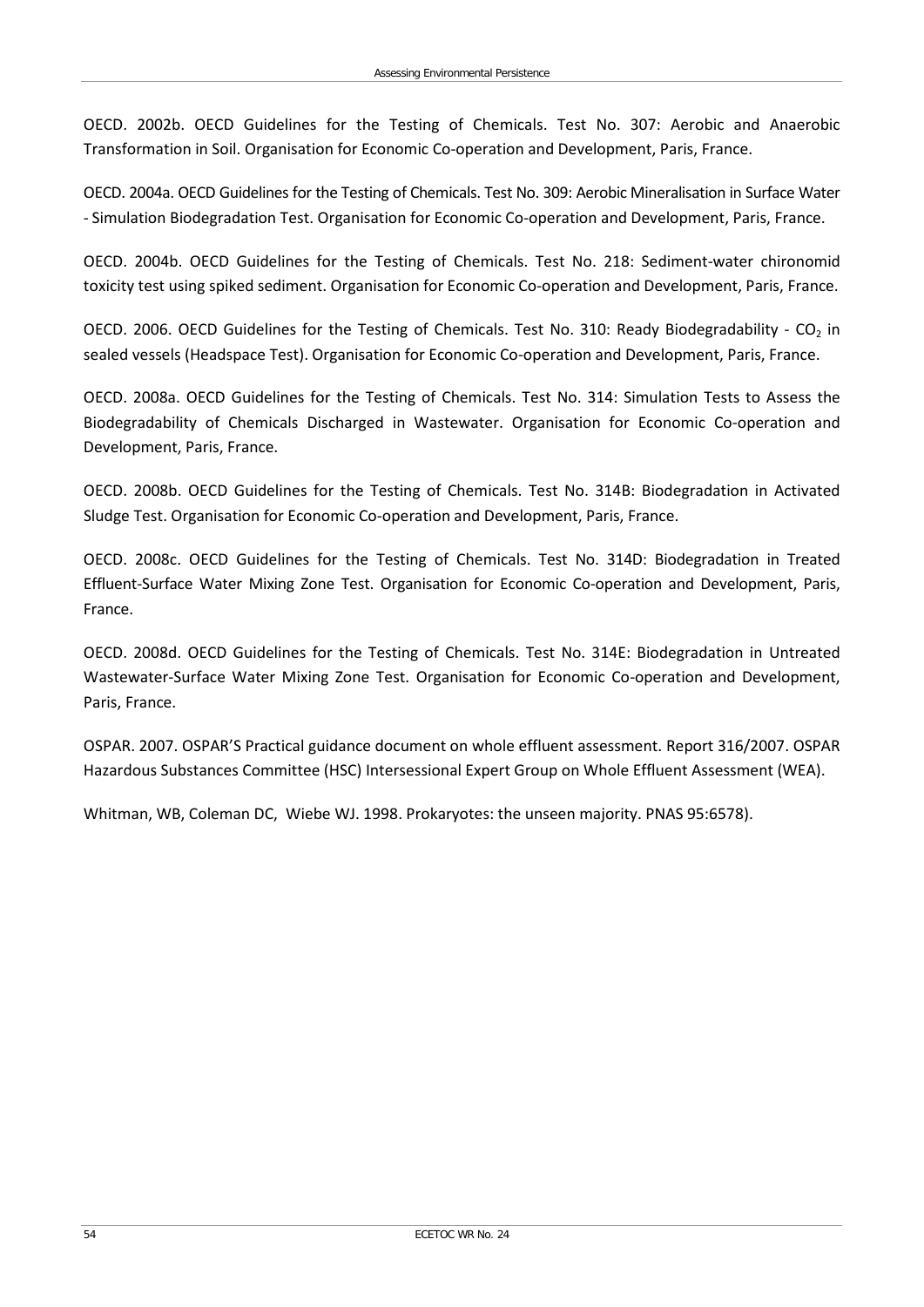# **APPENDIX A: RESEARCH TOPICS IDENTIFIED AT THE 2007 WORKSHOP AND PROGRESS TO DATE**

| <b>Research topic</b>                   | <b>Description</b>                                                                                                                                                                                                                                                                                                                                                                                                                                                                                                                                                                                                                                          | <b>Progress since 2007</b>                                                                                                                                                                                                                      |
|-----------------------------------------|-------------------------------------------------------------------------------------------------------------------------------------------------------------------------------------------------------------------------------------------------------------------------------------------------------------------------------------------------------------------------------------------------------------------------------------------------------------------------------------------------------------------------------------------------------------------------------------------------------------------------------------------------------------|-------------------------------------------------------------------------------------------------------------------------------------------------------------------------------------------------------------------------------------------------|
| Validation - test<br>chemicals and test | Draw up a list of chemicals, with clearly agreed properties and an agreed<br>persistency category. This list would cover chemicals that biodegraded rapidly                                                                                                                                                                                                                                                                                                                                                                                                                                                                                                 | CEFIC/LRI Project ECO 12: Validation Chemicals for Assessing Biodegradation Tests                                                                                                                                                               |
| methods                                 | as well as those that were very slow to biodegrade. The purpose of this                                                                                                                                                                                                                                                                                                                                                                                                                                                                                                                                                                                     | Start date: December 2008                                                                                                                                                                                                                       |
|                                         | reference set would be to establish a set of chemicals that further research<br>could address, and help allay fears that methods that were too aggressive                                                                                                                                                                                                                                                                                                                                                                                                                                                                                                   | End date: December 2009                                                                                                                                                                                                                         |
|                                         | were not being developed. The workshop attendees rated this as a very                                                                                                                                                                                                                                                                                                                                                                                                                                                                                                                                                                                       | This project developed a list of reference chemicals covering a range of                                                                                                                                                                        |
|                                         | important exercise, that together with ring tests of any protocols eventually<br>developed, would further the regulatory acceptance of the methods.                                                                                                                                                                                                                                                                                                                                                                                                                                                                                                         | environmental persistence and non-persistence. This reference set is now<br>available for use to validate modifications to existing biodegradation test methods<br>and to develop new test methods. The validation set should also help address |
|                                         |                                                                                                                                                                                                                                                                                                                                                                                                                                                                                                                                                                                                                                                             | concerns that some of the modifications or new methods could result in tests<br>becoming too powerful or overly protective. The aim of the research was to                                                                                      |
|                                         |                                                                                                                                                                                                                                                                                                                                                                                                                                                                                                                                                                                                                                                             | establish such a list of chemicals, with an agreed (by regulators and industry) set of<br>properties and characterised set of degradation behaviour. The reference set of<br>chemicals will be relevant to projects addressing:                 |
|                                         |                                                                                                                                                                                                                                                                                                                                                                                                                                                                                                                                                                                                                                                             | - Compartment persistence / biotransformation                                                                                                                                                                                                   |
|                                         |                                                                                                                                                                                                                                                                                                                                                                                                                                                                                                                                                                                                                                                             | - Bioavailability and bound residues                                                                                                                                                                                                            |
|                                         |                                                                                                                                                                                                                                                                                                                                                                                                                                                                                                                                                                                                                                                             | - Determination of test method variability, e.g. via ring testing                                                                                                                                                                               |
|                                         |                                                                                                                                                                                                                                                                                                                                                                                                                                                                                                                                                                                                                                                             | - Field monitoring / exposure model validation                                                                                                                                                                                                  |
| Bioavailability and bound<br>residues   | Definition is needed to clarify 'bound chemicals', when bound chemicals can<br>be bioavailable and when they are practically unavailable. The problem starts                                                                                                                                                                                                                                                                                                                                                                                                                                                                                                | ECETOC workshop held in 2009 (ECETOC, 2009)                                                                                                                                                                                                     |
|                                         | with their identification, proceeding to the impact on the interpretation of<br>data when bound residues are identified within a study. This would link the<br>use of extraction solvents with what fraction is bioavailable and, therefore, has<br>potential for toxicity to micro-organisms and higher organisms. The research<br>should be based initially on a review of the literature to investigate what<br>bound residues can be degraded and if so at what rate; Is it the same for all<br>types of compounds (organic, inorganic, neutral, ionic, etc.)? What are the<br>mechanisms of binding and what types of analytical methods are needed to | ECETOC Task Force on extraction techniques - Started in 2011 and due to report in<br>2013 (ECETOC, 2013a)                                                                                                                                       |
|                                         |                                                                                                                                                                                                                                                                                                                                                                                                                                                                                                                                                                                                                                                             | ECETOC Task Force on risk assessment of NER - Started in 2011 and due to report                                                                                                                                                                 |
|                                         |                                                                                                                                                                                                                                                                                                                                                                                                                                                                                                                                                                                                                                                             | in 2013 (ECETOC, 2013b)                                                                                                                                                                                                                         |
|                                         |                                                                                                                                                                                                                                                                                                                                                                                                                                                                                                                                                                                                                                                             | UBA workshop held in 2010                                                                                                                                                                                                                       |
|                                         | identify such mechanism? What are the appropriate extraction methods to                                                                                                                                                                                                                                                                                                                                                                                                                                                                                                                                                                                     |                                                                                                                                                                                                                                                 |
|                                         | fractionate available residues while maintaining compound integrity? What is<br>the effect of desorption on bioavailability? Are there parameters that could be                                                                                                                                                                                                                                                                                                                                                                                                                                                                                             |                                                                                                                                                                                                                                                 |
|                                         | used for normalisation?                                                                                                                                                                                                                                                                                                                                                                                                                                                                                                                                                                                                                                     |                                                                                                                                                                                                                                                 |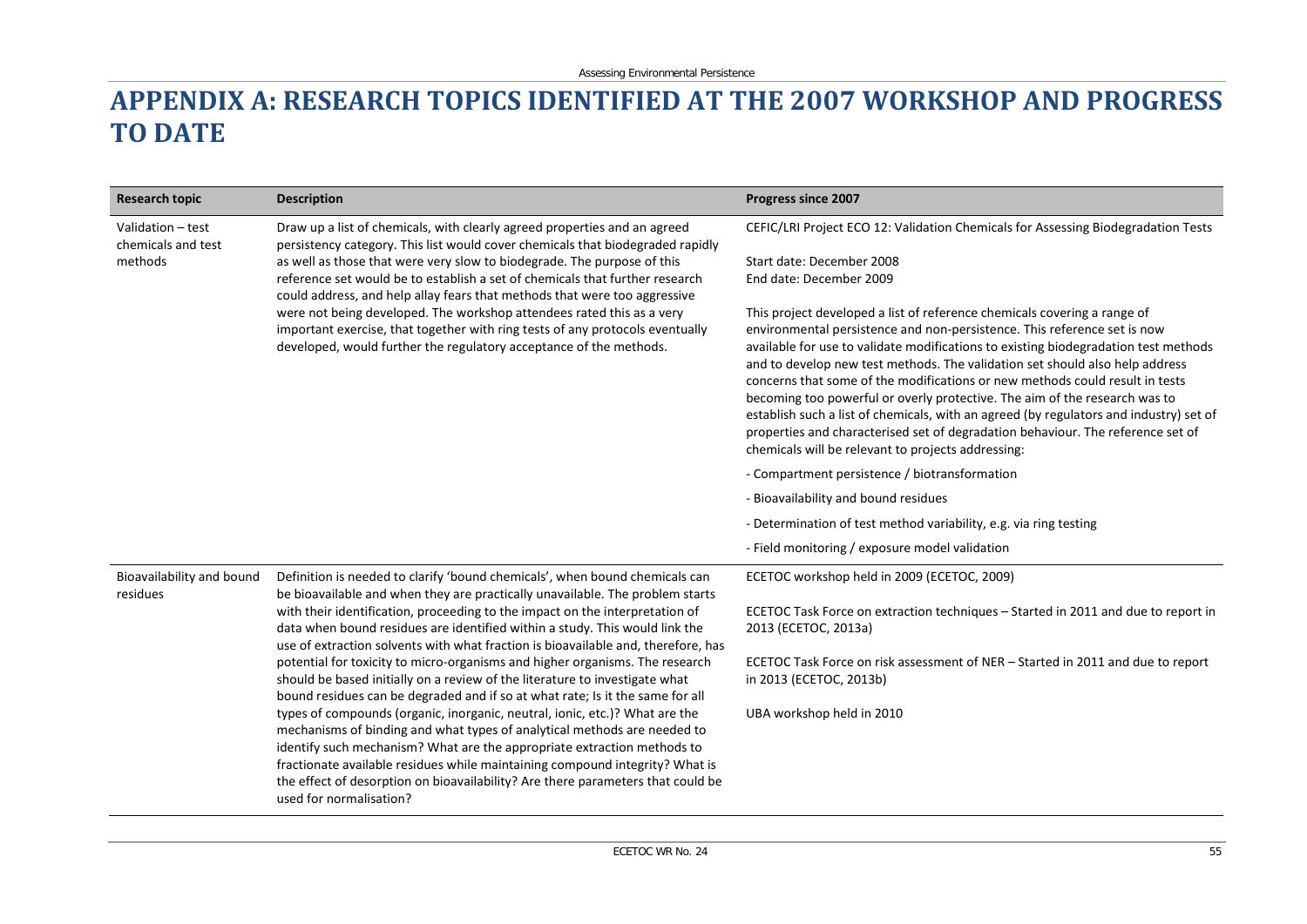| <b>Research topic</b>                                                                                            | <b>Description</b>                                                                                                                                                                                                                                                                                                                                                                                                                                                                                                                                                                                                                                                                                                                                                                                                                                                                                                                                                                                                                                 | <b>Progress since 2007</b>                                                                                                                                                                                                                                                                                                                                                                                                                                                                                                                                                                                                                                                                                                                                                                                                                                                                                                                                                                                                                                                                                                                                                                                                       |
|------------------------------------------------------------------------------------------------------------------|----------------------------------------------------------------------------------------------------------------------------------------------------------------------------------------------------------------------------------------------------------------------------------------------------------------------------------------------------------------------------------------------------------------------------------------------------------------------------------------------------------------------------------------------------------------------------------------------------------------------------------------------------------------------------------------------------------------------------------------------------------------------------------------------------------------------------------------------------------------------------------------------------------------------------------------------------------------------------------------------------------------------------------------------------|----------------------------------------------------------------------------------------------------------------------------------------------------------------------------------------------------------------------------------------------------------------------------------------------------------------------------------------------------------------------------------------------------------------------------------------------------------------------------------------------------------------------------------------------------------------------------------------------------------------------------------------------------------------------------------------------------------------------------------------------------------------------------------------------------------------------------------------------------------------------------------------------------------------------------------------------------------------------------------------------------------------------------------------------------------------------------------------------------------------------------------------------------------------------------------------------------------------------------------|
| Temperature                                                                                                      | Investigate whether rates of biodegradation determined at laboratory<br>temperatures can be predictive of rates under a wider range of environmental<br>conditions. For example, if conducting a test at 20 degrees, is extrapolation to<br>other temperatures using the Arrhenius equation appropriate or does the<br>testing need to be done at different temperatures? Is it important to conduct<br>the tests at the environmental temperatures where the inoculum was<br>collected to maintain the microbial community? Is it possible to extrapolate<br>from one test temperature to a range of temperatures in the environment, or<br>is it necessary to generate data at two or more temperatures?                                                                                                                                                                                                                                                                                                                                         | No activities initiated to date                                                                                                                                                                                                                                                                                                                                                                                                                                                                                                                                                                                                                                                                                                                                                                                                                                                                                                                                                                                                                                                                                                                                                                                                  |
| Understanding the<br>impact of low substrate<br>concentration and<br>cometabolism on<br>biodegradation test data | The relationship between biological processes occurring in high concentration<br>biodegradation tests and those at low concentrations including cometabolism<br>needs to be understood.                                                                                                                                                                                                                                                                                                                                                                                                                                                                                                                                                                                                                                                                                                                                                                                                                                                            | No activities initiated to date                                                                                                                                                                                                                                                                                                                                                                                                                                                                                                                                                                                                                                                                                                                                                                                                                                                                                                                                                                                                                                                                                                                                                                                                  |
| Addressing the F:M,<br>microbial biodiversity and<br>density                                                     | Develop methods to increase both diversity and density of microbial biomass<br>of inoculum for use in screening studies so that the likelihood of false<br>negatives is reduced. This will require an understanding of the impact of the<br>biomass and its density on the data generated. Address density versus volume<br>and pre-concentration methods such as colonisation of glass beads. The aim<br>would be to develop a strategy that can be used to assess chemicals, in fresh<br>and marine waters, without having to conduct the full suite of approaches<br>developed in this research. It was also considered whether there was a need to<br>conduct research on new devices to simplify the test procedure (screening test<br>with easy to use and disposable platform). In this case, a platform would be<br>proposed to allow $O_2$ , CO <sub>2</sub> and cell biomass measurement for each flask to<br>build a balance of the biodegradation. The platform would use disposable<br>flasks with a sensor embedded into the bottom. | Cefic/LRI project ECO 11: Towards rationally designed hazard, risk and persistency<br>assessment: Putting the 'bio' back into biodegradability tests<br>Start date: January 2009<br>End date: December 2013<br>The objectives of this project are as follows:<br>Objective 1a. Determine the extent and variation in microbial diversity of<br>environmental sources used in biodegradation studies i.e. activated sludge, fresh-,<br>estuarine- and marine-waters.<br>Objective 1b. Examine the relationship between microbial diversity, cell density<br>and the probability of biodegradation occurring for chemicals that have a range of<br>environmental persistency.<br>Objective 2. Compare different approaches to pre-concentrate biomass and their<br>influence on microbial community composition. These include sandwich filtration;<br>centrifugation; tangential flow filtration; and biofilm development through the<br>colonisation of glass beads.<br>Objective 3a. Investigate the relationship between the test volume used in the<br>biodegradation study, the microbial diversity introduced into the test, and the<br>probability of observing degradation at a fixed initial test chemical concentration |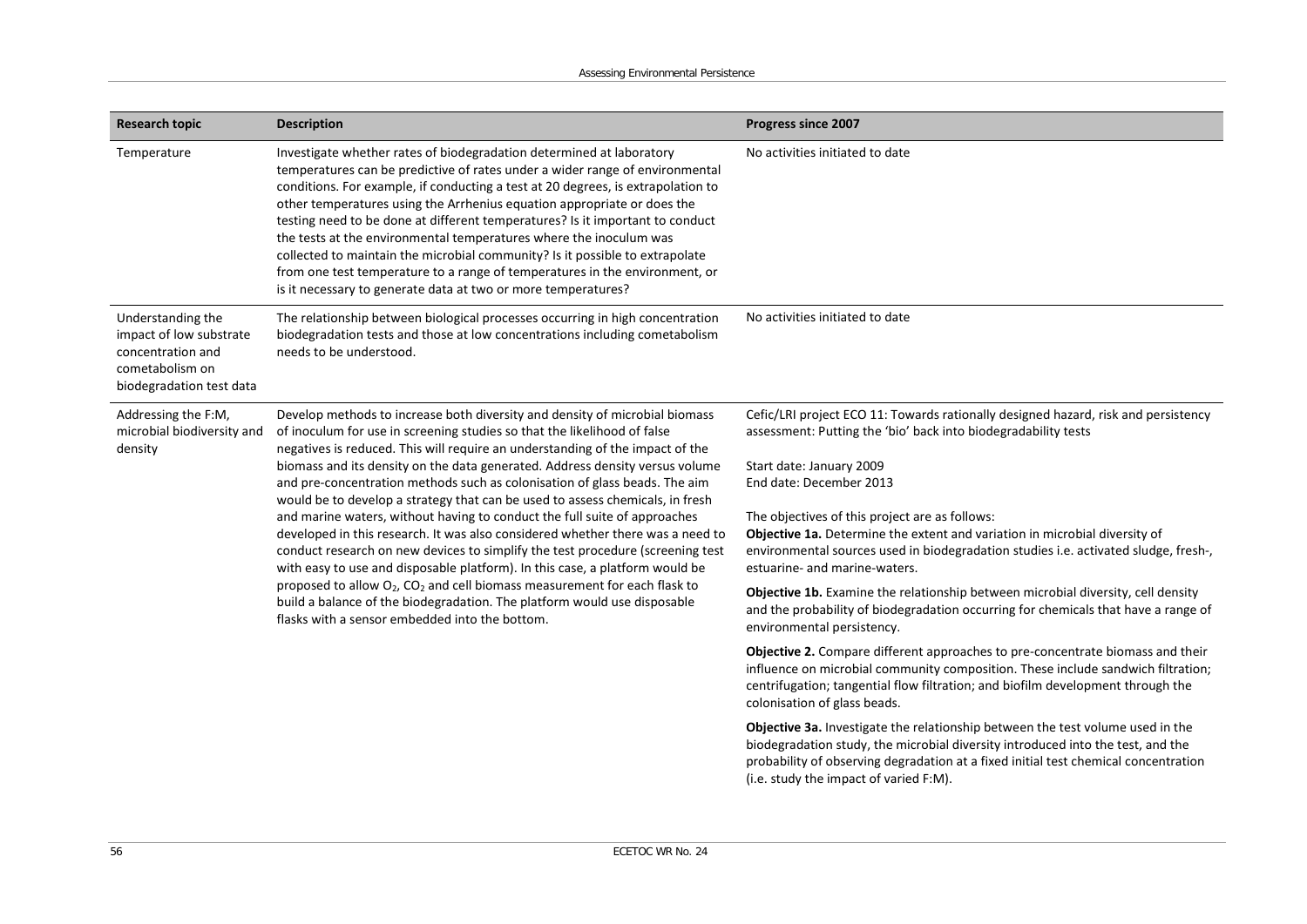| <b>Research topic</b>                                                               | <b>Description</b>                                                                                                                                                                                                                                                                                                                                                                                                                                                                                                                                                                                                                                                                                                                                                                     | <b>Progress since 2007</b>                                                                                                                                                                                                                                                                                         |
|-------------------------------------------------------------------------------------|----------------------------------------------------------------------------------------------------------------------------------------------------------------------------------------------------------------------------------------------------------------------------------------------------------------------------------------------------------------------------------------------------------------------------------------------------------------------------------------------------------------------------------------------------------------------------------------------------------------------------------------------------------------------------------------------------------------------------------------------------------------------------------------|--------------------------------------------------------------------------------------------------------------------------------------------------------------------------------------------------------------------------------------------------------------------------------------------------------------------|
|                                                                                     |                                                                                                                                                                                                                                                                                                                                                                                                                                                                                                                                                                                                                                                                                                                                                                                        | Objective 3b. Investigate the effect of proportionally increasing the inoculum<br>density with initial test chemical concentration (i.e. fixed F:M) on biodegradation<br>rates.                                                                                                                                    |
|                                                                                     |                                                                                                                                                                                                                                                                                                                                                                                                                                                                                                                                                                                                                                                                                                                                                                                        | Objective 4. Validate the enhanced biodegradation screening test using the<br>CEFIC/LRI ECO 12 reference chemicals for persistency, and publish the procedure<br>in appropriate journals and submit the final protocol to the OECD or ISO test<br>guidelines programme.                                            |
|                                                                                     |                                                                                                                                                                                                                                                                                                                                                                                                                                                                                                                                                                                                                                                                                                                                                                                        | Discussions about enhanced marine persistence assessments held between<br>ECETOC and the regulators for offshore chemicals based at CEFAS (August 2013)<br>and OSPAR (October 2013) to share the latest scientific developments.                                                                                   |
| Investigating pre-<br>exposure                                                      | Pre-exposure of an inoculum to the test chemical may result in more<br>environmentally realistic responses in biodegradation tests. Systematically<br>evaluate various sources of inocula, various test material concentrations, times<br>for pre-exposure in simple batch, intermittently fed batch and continuously<br>fed chemostat-type exposure systems on the biodegradation of representative<br>non-persistent and known persistent chemicals in screening tests (e.g. 301).                                                                                                                                                                                                                                                                                                   | No activities initiated to date                                                                                                                                                                                                                                                                                    |
|                                                                                     | Different pre-exposure protocols for inocula to test the biodegradation of<br>problematic chemicals in screening biodegradation tests are needed with the<br>goal of defining guidance on the proper use of pre-exposed inocula for<br>persistence assessments.                                                                                                                                                                                                                                                                                                                                                                                                                                                                                                                        |                                                                                                                                                                                                                                                                                                                    |
| Measuring half-lives and<br>understanding the<br>principle causes of<br>variability | Develop a battery of tests to determine natural variability within and between<br>environmental compartments. If such data become available can they be used<br>to support a probability approach (analogous to the use of SSDs for deriving<br>PNECs) to assessing half-life/persistence?<br>Differences between inocula should be investigated to determine if higher<br>biodiversity means greater catabolic potential. Research on factors influencing<br>half-lives such as the F:M ratio may help. Consider the regulatory issue of how<br>to select a single value from the distribution of values for regulatory decisions.<br>Existing literature on inter-media half-life extrapolation based on key<br>parameters is available. A review of this would be a starting point. | Cefic/LRI LRI-ECO 18-Eawag: Improved strategy to assess chemical persistence at<br>the water-sediment interface                                                                                                                                                                                                    |
|                                                                                     |                                                                                                                                                                                                                                                                                                                                                                                                                                                                                                                                                                                                                                                                                                                                                                                        | Start date: January 2012                                                                                                                                                                                                                                                                                           |
|                                                                                     |                                                                                                                                                                                                                                                                                                                                                                                                                                                                                                                                                                                                                                                                                                                                                                                        | End date: September 2014                                                                                                                                                                                                                                                                                           |
|                                                                                     |                                                                                                                                                                                                                                                                                                                                                                                                                                                                                                                                                                                                                                                                                                                                                                                        | This project will investigate two hypotheses that should (i) help to better<br>understand the value and information content of the existing OECD 308 protocol,<br>and (ii) help to develop an improved test strategy for assessing persistence in<br>sediment and surface water in a consistent and robust manner. |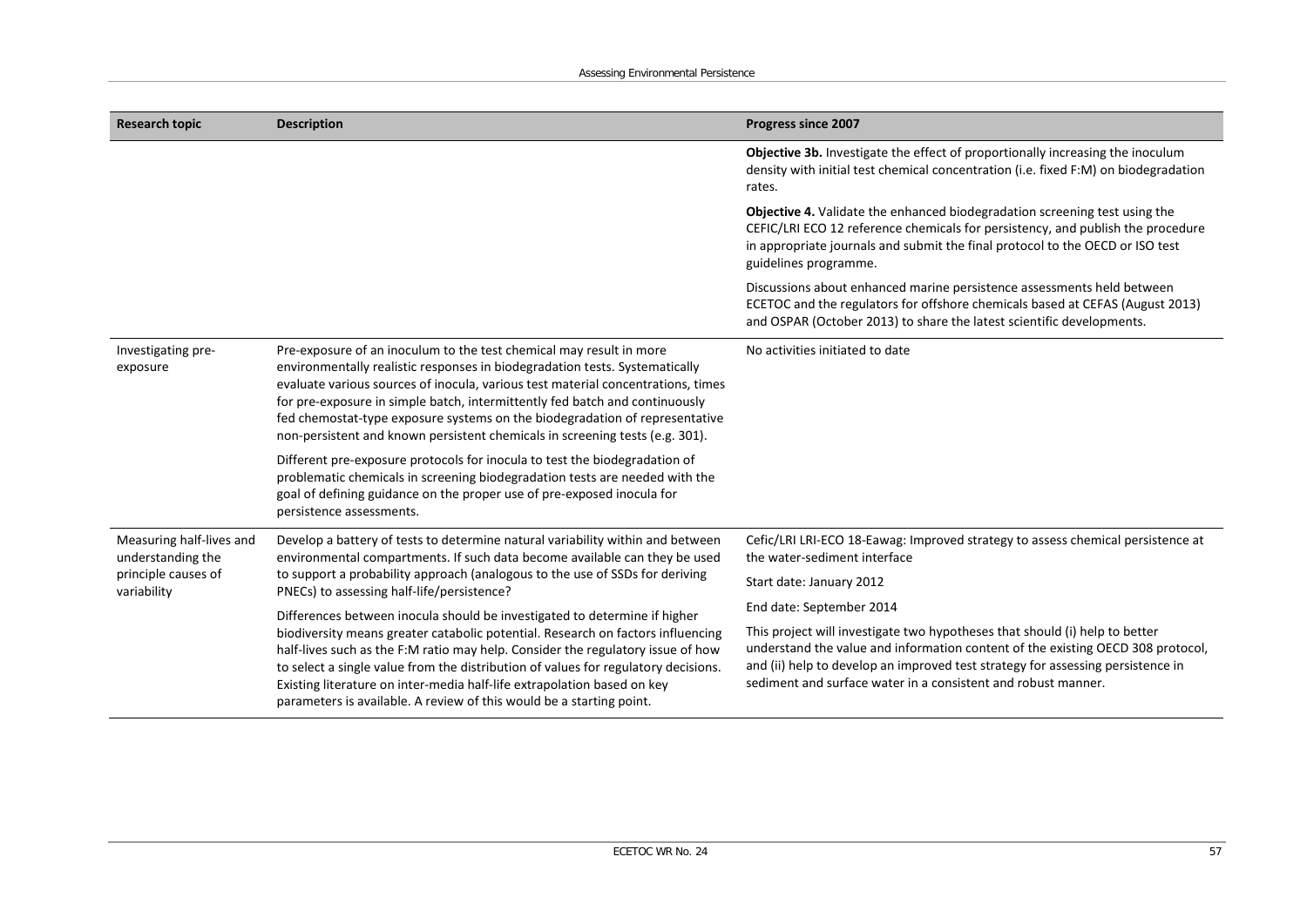| <b>Research topic</b>                                     | <b>Description</b>                                                                                                                                                                                                                                                                                                                                                                                                                                                                                                                                                                                                                                                                                                                                                                  | <b>Progress since 2007</b>       |
|-----------------------------------------------------------|-------------------------------------------------------------------------------------------------------------------------------------------------------------------------------------------------------------------------------------------------------------------------------------------------------------------------------------------------------------------------------------------------------------------------------------------------------------------------------------------------------------------------------------------------------------------------------------------------------------------------------------------------------------------------------------------------------------------------------------------------------------------------------------|----------------------------------|
| New analytical tools for<br>biodegradation<br>assessments | Provide information on the various techniques currently available and their<br>applicability to both screening level and 'simulation' studies. Although there is<br>a growing body of knowledge on appropriate techniques to support single<br>substances such as pesticides and pharmaceutical products, there needs to be<br>clearer guidance on analytical techniques for other molecules and complex<br>substances in particular.                                                                                                                                                                                                                                                                                                                                               | No activities initiated to date. |
|                                                           | In addition to assessing the latest capabilities of $^{14}$ C or tritiated hydrogen<br>techniques (and other types of radiolabelling), the work would include a<br>review of potential new alternative methods, e.g. use of microfibres to<br>concentrate substances in soil and sediment samples, Fourrier Transform<br>Infra-Red and nuclear magnetic resonance spectrometry (NMR), improved<br>liquid chromatography coupled mass spectrometry (LCMS)/ gas<br>chromatography coupled mass spectrometry (GCMS), advanced<br>comprehensive two-dimensional gas chromatography (GCxGC). This would<br>lead to recommendations on whether these could be practical and feasible to<br>apply to biodegradation assessments of chemicals at low concentrations in a<br>range of media. |                                  |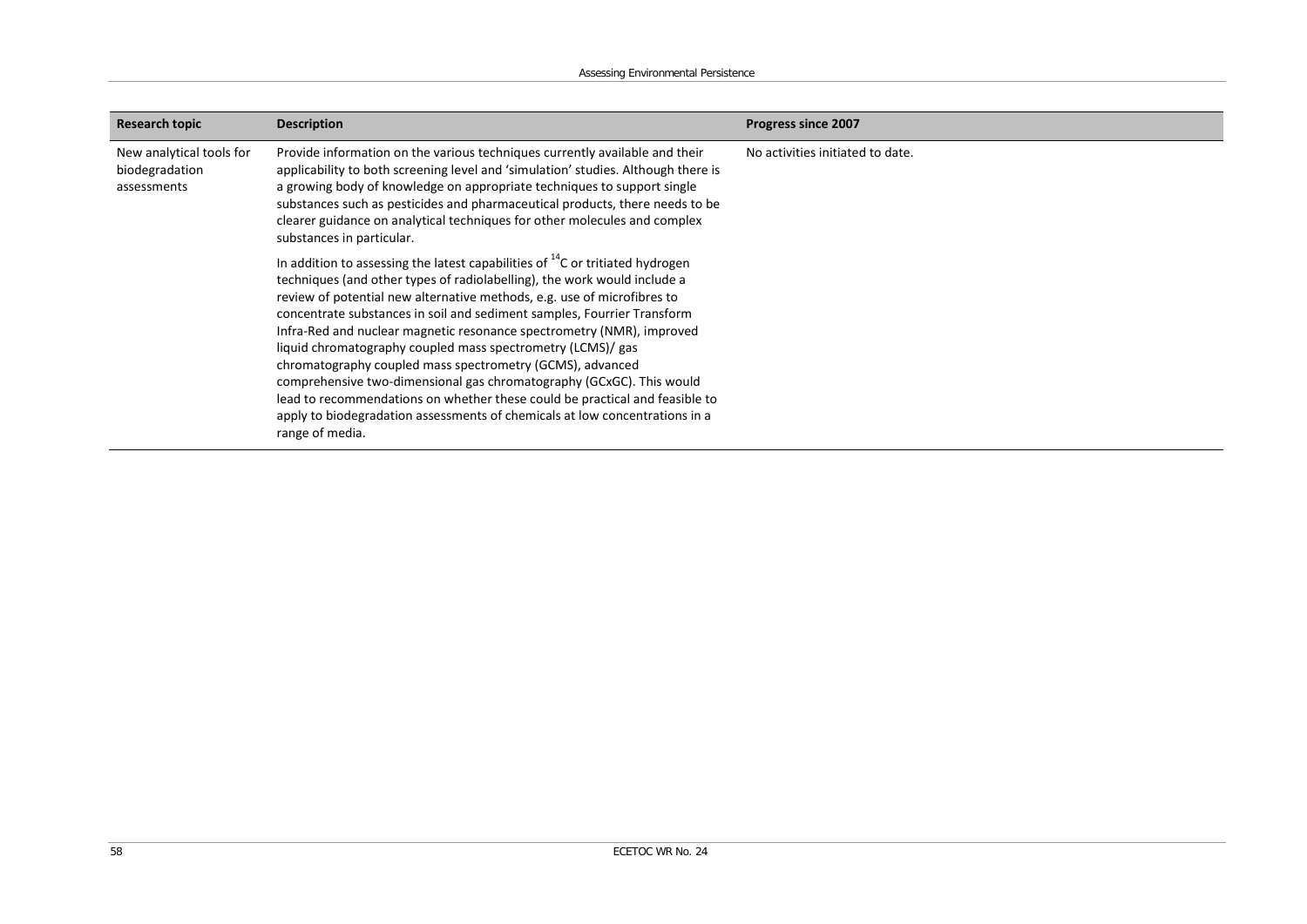# **APPENDIX B: PRESENTATIONS**

## **B1. Introduction and stakeholder perspectives of persistence**

### **B1.1 Welcome, introduction and summary of activities since the ECETOC / Environment Agency persistence workshop (2007)**

### **Jason Snape**

*Brixham Environmental Laboratory, AstraZeneca, Devon, UK*

In 2007, ECETOC and the Environment Agency (EA) of England and Wales co-hosted a workshop on "Biodegradation and Persistence" at Holmes Chapel in the United Kingdom. Attendees, from academia, regulatory agencies and industry discussed the challenges and uncertainty faced with persistency assessments at the screening and confirmatory testing level. This presentation summarised the key conclusions and recommendations made during the 2007 workshop and summarised some of the activities that have been progressed since. It also highlighted where new issues or areas of uncertainty have come to light that were then discussed over the next two days. The presentation ended by setting the scene for the next two days of the workshop and providing the challenge for the workshop attendees. In setting the scene, it was emphasised that the output of the workshop would be disseminated as a workshop report and ultimately summarised in a journal publication to ensure that any critical research needs be disseminated.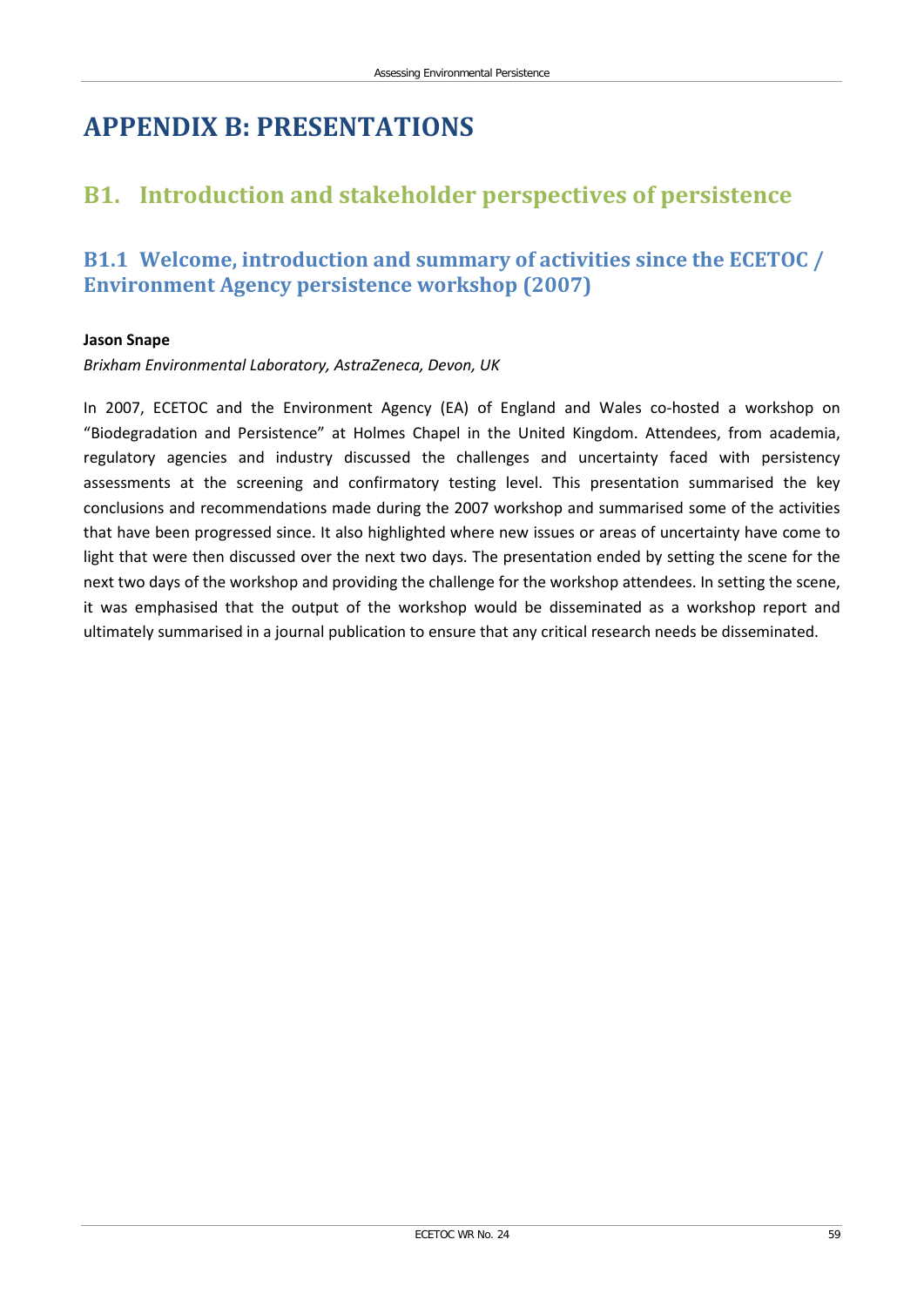### **B1.2 Regulatory overview of persistence assessment within EU**

### **Eric Verbruggen**

### *National Institute for Public Health and the Environment (RIVM), Bilthoven, the Netherlands*

In Europe, several different regulatory frameworks exist which deal with specific groups of chemicals (e.g. industrial chemicals, biocides, pesticides, pharmaceuticals), or which serve a particular purpose (e.g. protection of the marine environment). Several of these regulatory frameworks have their own criteria for dealing with Persistent, Bioaccumulative, and Toxic (PBT) substances or Persistent Organic Pollutants (POP). This study focused on criteria for persistence of substances. Criteria from different regulatory frameworks were compared. It appears that for persistence, differences in criteria are relatively small. Some frameworks do not use their own criteria but refer to criteria from REACH or the TGD used in the former new and existing substances legislation. Despite these small differences in criteria among the regulatory frameworks, details in the assessment procedure could cause the final assessment of persistence to deviate substantially among the frameworks. Even when the criteria are the same, the way the information from experimental studies is used may vary greatly. For example, the half-life of a substance could refer to degradation only, or it could be a half-life for dissipation. In this respect, it is also important how the results from field studies are considered in the assessment. Another aspect is the temperature for which the criteria are defined (ambient or room temperature), and if a temperature correction should be applied. Differences can also be caused by the way in which bound residues are regarded, with the extreme cases of bound residues being completely disappeared versus completely persistent. Further, how to deal with photolysis and hydrolysis is often not well defined. These are just some examples of aspects that are treated differently in the different regulatory frameworks. For further harmonisation of the persistence assessment between different regulatory frameworks, it is therefore necessary to harmonise not only the criteria on which the persistence assessment is based, but also the guidance documents on the interpretation of the data.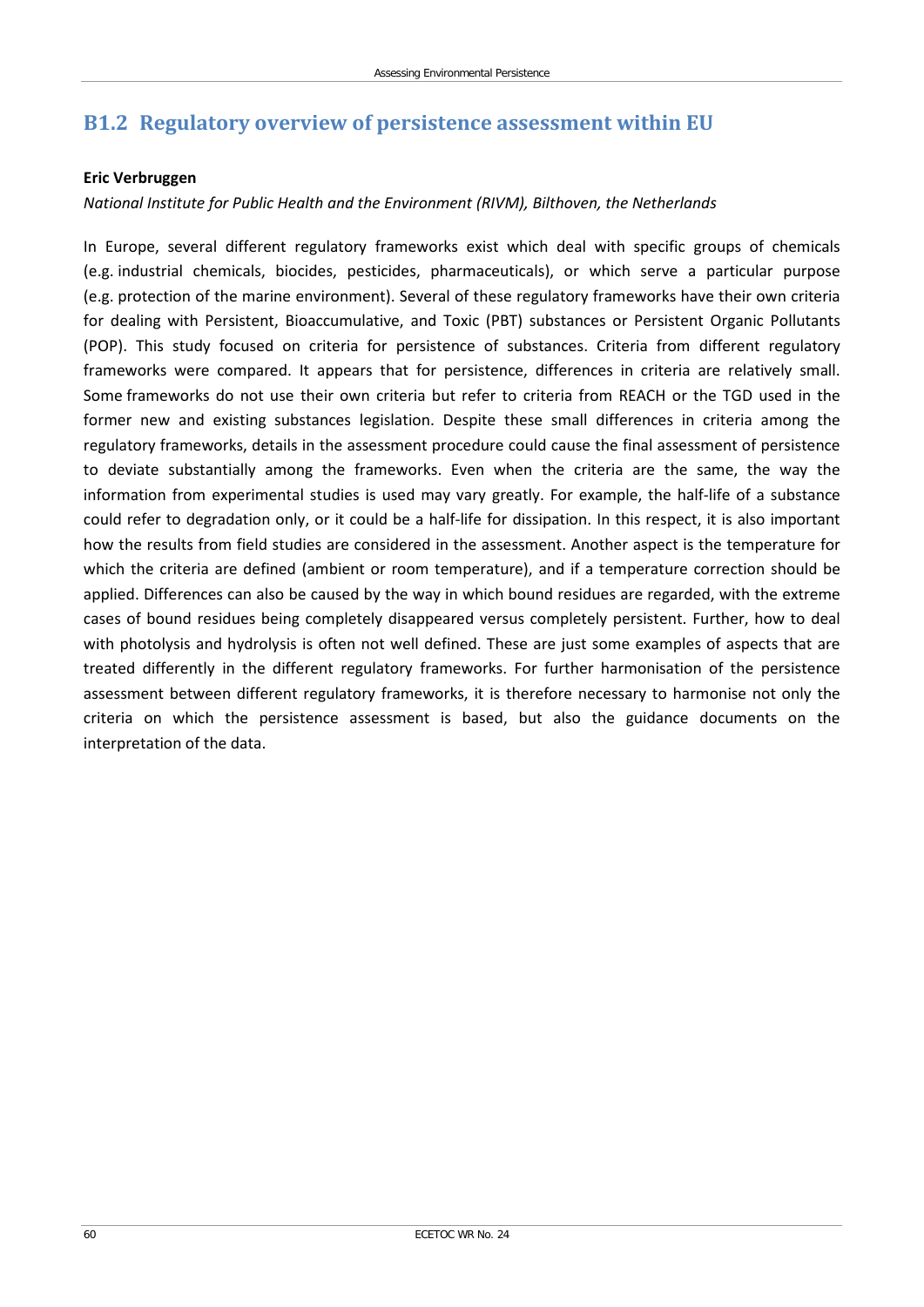## **B1.3 Challenges with assessing degradation and persistence**

### **Thomas W. Federle**

### *Procter & Gamble, USA*

The ability to accurately determine the potential for an organic chemical to degrade and the rate at which degradation will occur in environmental compartments where it is released and ultimately resides is critical in evaluating its environmental persistence. Moreover, this understanding is essential for accurately estimating environmental exposure when conducting an environmental risk assessment. Historically, ready and inherent biodegradation tests have been the principle regulatory tools utilised for assessing degradability. However, these tests are ineffective for chemicals that are difficult to test due to their physico-chemical properties, are not used as growth substrates by microorganisms or whose degraders are rare in standard test inocula. While some of these limitations are remedied in simulation tests, these tests come with their own unique issues.

The presentation surveyed some of the challenges commonly encountered in accurately evaluating the degradation and persistence of organic chemicals. These include challenges that are not only scientific and methodological but also financial and practical. Methodological challenges include dosing difficult to handle substances and having sufficient analytical signal above background to quantitatively measure biodegradation at test concentrations, which are not inhibitory to the microbes or at which mass transfer is not a limitation. Scientific challenges include having an inoculum that is of sufficient size and diversity that rare degraders are present and in the case of substances that are co-metabolised rather than used as a growth substrate having a metabolically active microbial community available in the test. The former is complicated by regulatory restrictions on using pre-adapted inocula, which is particularly a problem for chemicals that are new to the world. A consistent scientific challenge relates to having a ratio of test chemical to microbial biomass that is reflective of actual exposure and *in situ* conditions in the environment.

The use of simulation tests come with their own specific challenges, many of which are of a practical nature. These include not only the cost but the difficulty of obtaining high quality and well characterised radiolabelled test materials with the consolidation and contraction that has occurred in the industry during the past few years. Others relate to the complexity of such tests, the difficulty of successfully executing them, uncertainty about the results themselves and even their regulatory acceptance. This latter uncertainty includes whether the results from scientifically sound but non-prescribed tests (e.g. OECD 314) will even be considered by regulatory agencies, potential variability in how individual regulators or agencies will weigh and interpret such tests and how they will consider bound residues in the ultimate assessment. Unfortunately, such uncertainty can translate into reluctance by business managers to proactively fund testing and research that could lead to more definitive understanding on the fate of many chemicals in the environment. The hope is that by identifying the challenges, whether scientific or practical, and the dilemmas that they pose, this workshop can catalyse the development of improved approaches that will ultimately advance our understanding of chemical fate and result in better environmental protection.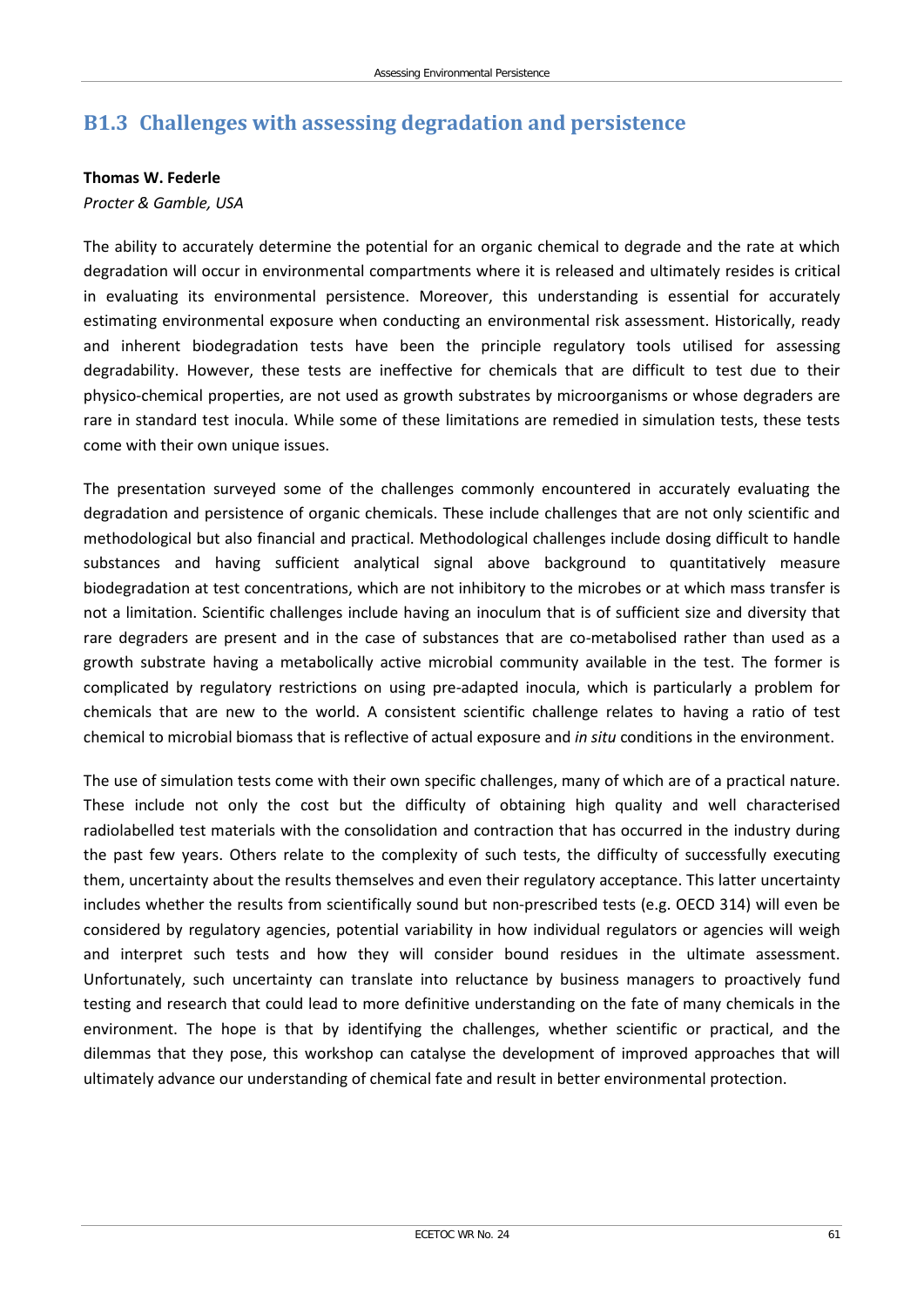### **B1.4 Current issues and challenges faced on the PBT working group with respect to persistence**

### **Johanna Peltola-Thies**

*ECHA, Finland*

The PBT working group discussed under the interim strategy period before REACH around 120 existing substances and also several new substances and biocides. The assessment conclusion 'not persistent' for existing substances was drawn in equal amounts from biodegradation screening information and other information (e.g. abiotic degradation, information about reactivity). For a large number of the substances, the discussions consisted of considerations on the validity of available data in the light of the physicochemical (PC)-properties and chemical reactivity. In discussion on available experimental degradation studies the relevance of the test conditions for PBT assessment was crucial. Conventions established at that time were incorporated into ECHA's guidance, but for some paths (photodegradation, anaerobic biodegradation, hydrolysis, bound residues) uncertainties still remained in terms of whether and how to use the respective data in the context of PBT assessment.

Experience gained with substances like endosulfan shows that persistence in one compartment may still be significant although testing information of a specific path such as hydrolysis would primarily indicate rapid degradation.

A year ago about 150+ registered substances were prioritised for further PBT screening assessment by EU Member State experts as an activity beyond the formal REACH processes. The basis for the prioritisation was mainly QSAR estimations due to lack of experimental data. It seems that the main part of the ongoing PBT assessment work of the EU Member State experts will cover similar aspects as the PBT assessment work in the past. This screening and assessment work carried out by the EU Member State experts and ECHA is, among others, discussed in ECHA's PBT Expert Group, which had its first meeting in February 2012. The group is an informal scientific expert group. The work is planned to be extended in future to cover unknown, variable composition or biological (UVCB) substances. It has not been possible so far to cover UVCBs in the PBT screening activities in a balanced way.

The first amendment of REACH Annex XIII, which the registrants must comply with by March 19, 2013, extended registrant's obligations regarding the PBT assessment. Although CoRAP (Community Rolling Action Plan under REACH) remains the most powerful tool for requiring more information for the PBT assessment, the role of dossier compliance check may become more important than it is today as one of the tools for clarifying the PBT concern of a substance. The amendment of REACH Annex XIII also introduced into the legal text the scientific principles of the PBT assessment which were developed and applied by the former PBT WG. Nevertheless, a long list of scientific issues remains to be elaborated by ECHA's PBT Expert Group for the further development of the PBT assessment. Following issues can be mentioned as examples:

- *identifying the compartment of concern, role of aquatic photodegradation,*
- *influence of the form of test item,*
- *improving understanding of the fate of substances (e.g. how to identify very persistent substances which form very slowly PBT substances),*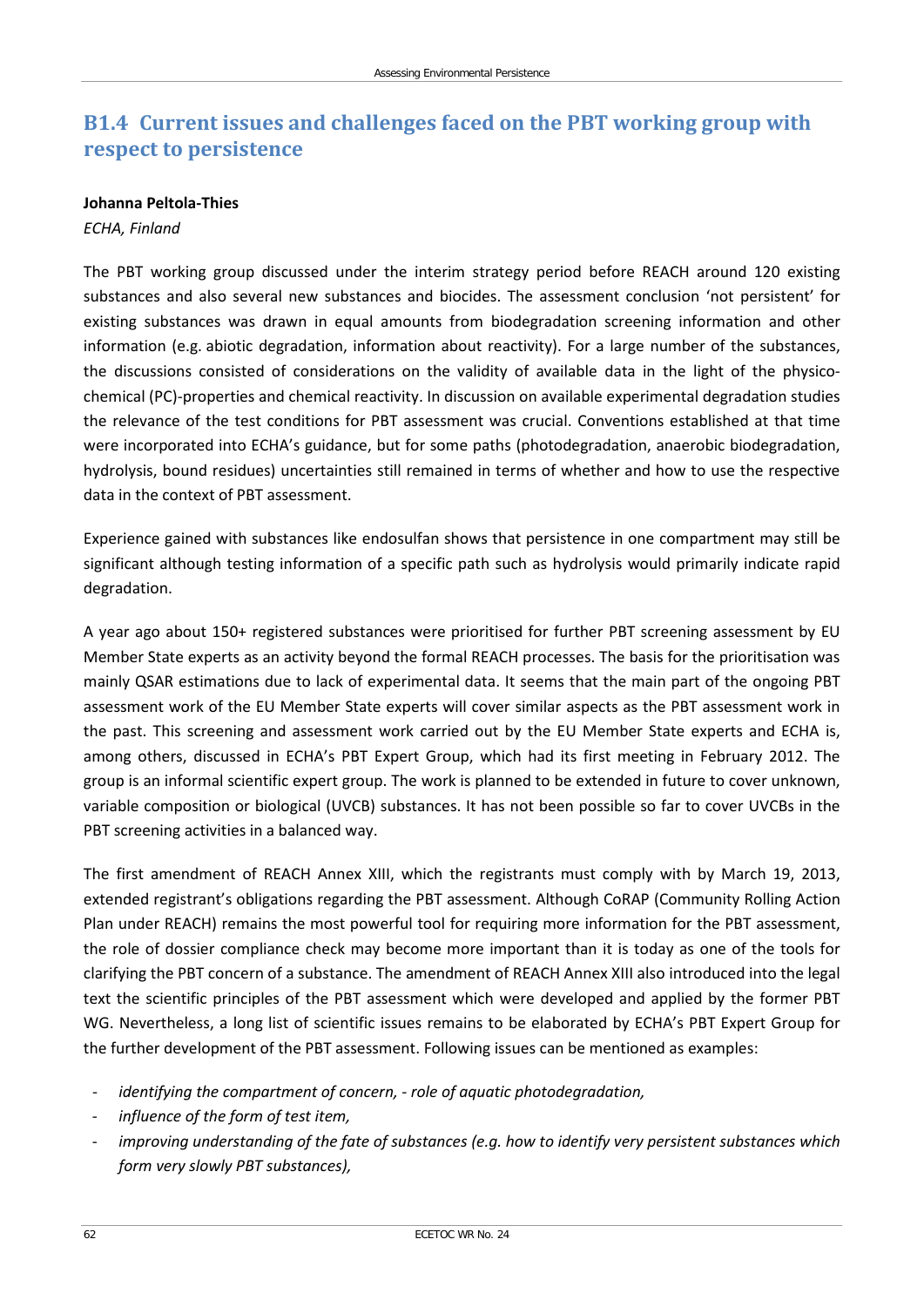- *sediment issues,*
- *role of anaerobic biodegradation,*
- *use of monitoring data from contaminated sites*

The substances so far identified as PBT/vPvB by ECHA's Member State Committee in accordance with REACH Article 59 cover different types of substances which therefore have been assessed for persistence with different approaches. Finally, when looking at the substances identified as PBT/vPvB previously and under REACH, it seems that during the assessment of persistence field monitoring data has played an important role as supporting information.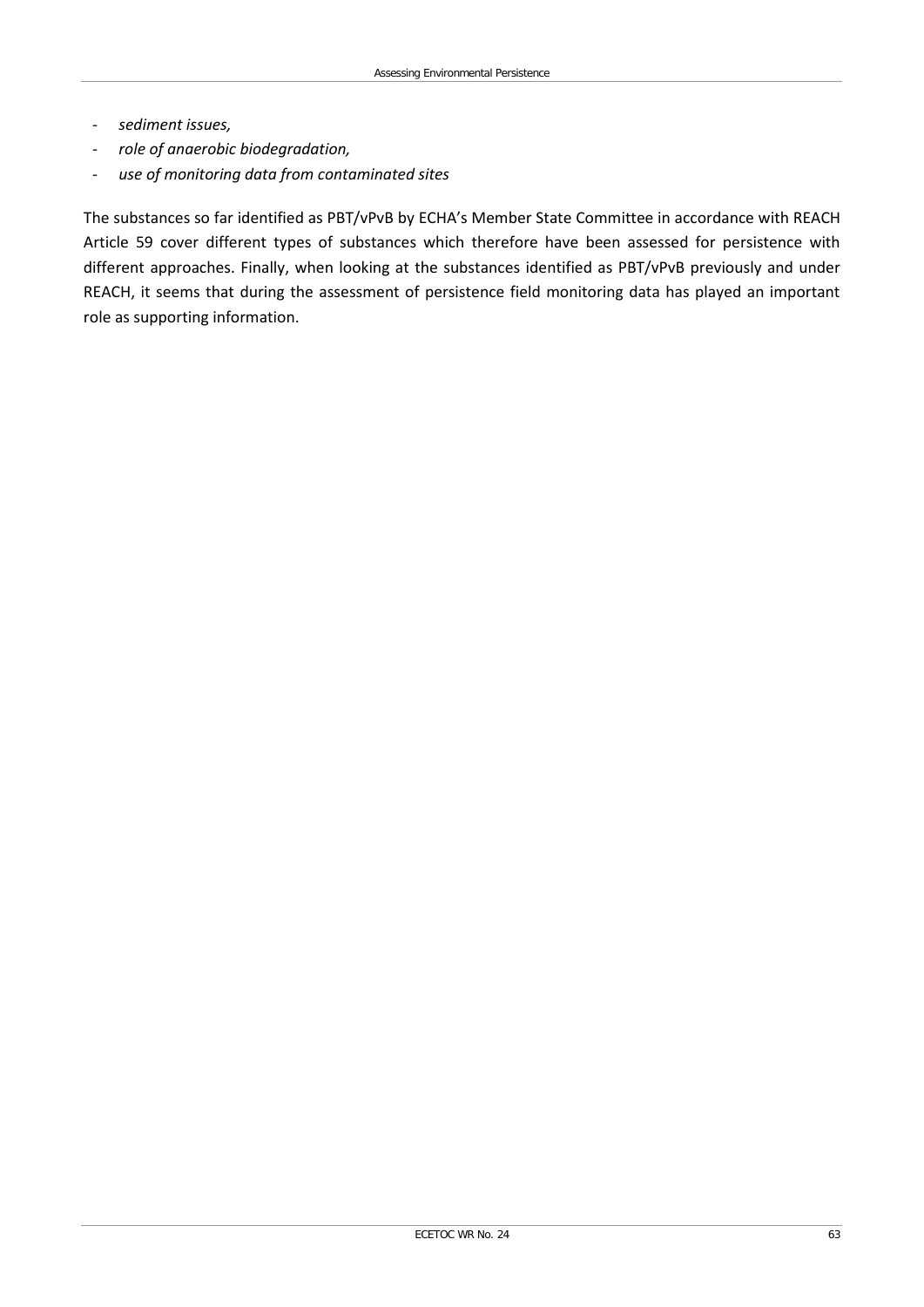## **B2. Screening for Environmental Persistence**

### **B2.1 Assessing environmental persistence: balancing pragmatism with realism**

Gary Bending<sup>1</sup>, Agnieszka Kowalczyk<sup>1</sup>, Hendrik Schafer<sup>1</sup>, Chris Finnegan<sup>2</sup>, Roger van Egmond<sup>2</sup>, Oliver Price<sup>2</sup> <sup>1</sup>*School of Life Sciences, University of Warwick, UK;* <sup>2</sup>*Unilever Safety and Environment Centre, UK*

Standardised laboratory degradation tests provide data which is used to determine chemical behaviour and risk in the environment. The advantage of laboratory tests is that they are conducted with defined environmental substrates under standardised conditions, which generally makes them reproducible, and ensures that test results are readily understood in terms of their regulatory significance. However, use of laboratory test systems inevitably results in loss of complexity, and the extrapolation of laboratory test results to the natural environment can be problematic. For most chemicals, biodegradation represents the major route for dissipation in the environment. A variety of factors which affect pollutant bioavailability and microbial community diversity and functioning differ between natural systems and the laboratory, and could affect biodegradation rates. These include chemical concentration, scale, light / dark cycles, redox and temperature variation and interactions between the water column and sediment. Furthermore there can be great variability in the physico-chemical and biological properties of materials within and between environmental compartments (e.g. environmental heterogeneity) which could affect test outcome. The results of work which investigated the effect of adding complexity and greater environmental realism to degradation screening tests was presented. River biofilms generated on glass slides were found to provide greater inoculum density than unconcentrated river water while preserving diversity. It was shown that bacterial diversity in biofilms and river water showed seasonal variation, and that this was a greater determinant of bacterial community composition than proximity to the outflow of a sewage treatment plant (STP). River water collected from the STP outflow showed more consistent degradation of p-nitrophenol than water collected from upstream and downstream of the STP. River biofilms provided similar rates of biodegradation to river water, despite the larger amounts of biomass applied in degradation assays. In a number of river water samples, biodegradation of p-nitrophenol did not occur. This could not be attributed to reduced biomass or bacterial diversity in these samples. Furthermore quantitative PCR showed that these samples contained genes in the biodegradative pathway of p-nitrophenol, indicating that factors controlling bacterial proliferation, rather than absence of catabolic potential was responsible for the lack of biodegradation. Introduction of natural light to river water biodegradation tests with p-nitrophenol resulted in the inhibition of biodegradation. This was shown to result from growth of algae, which increased pH, preventing growth of degraders. Similarly use of p-nitrophenol concentrations at levels approaching those found in the environment resulted in reduced biodegradation rates, and at the lowest concentrations, variable results between replicates, including the introduction of test failures. The addition of complexity into test systems may therefore affect the outcome of biodegradation tests in a manner which is hard to predict.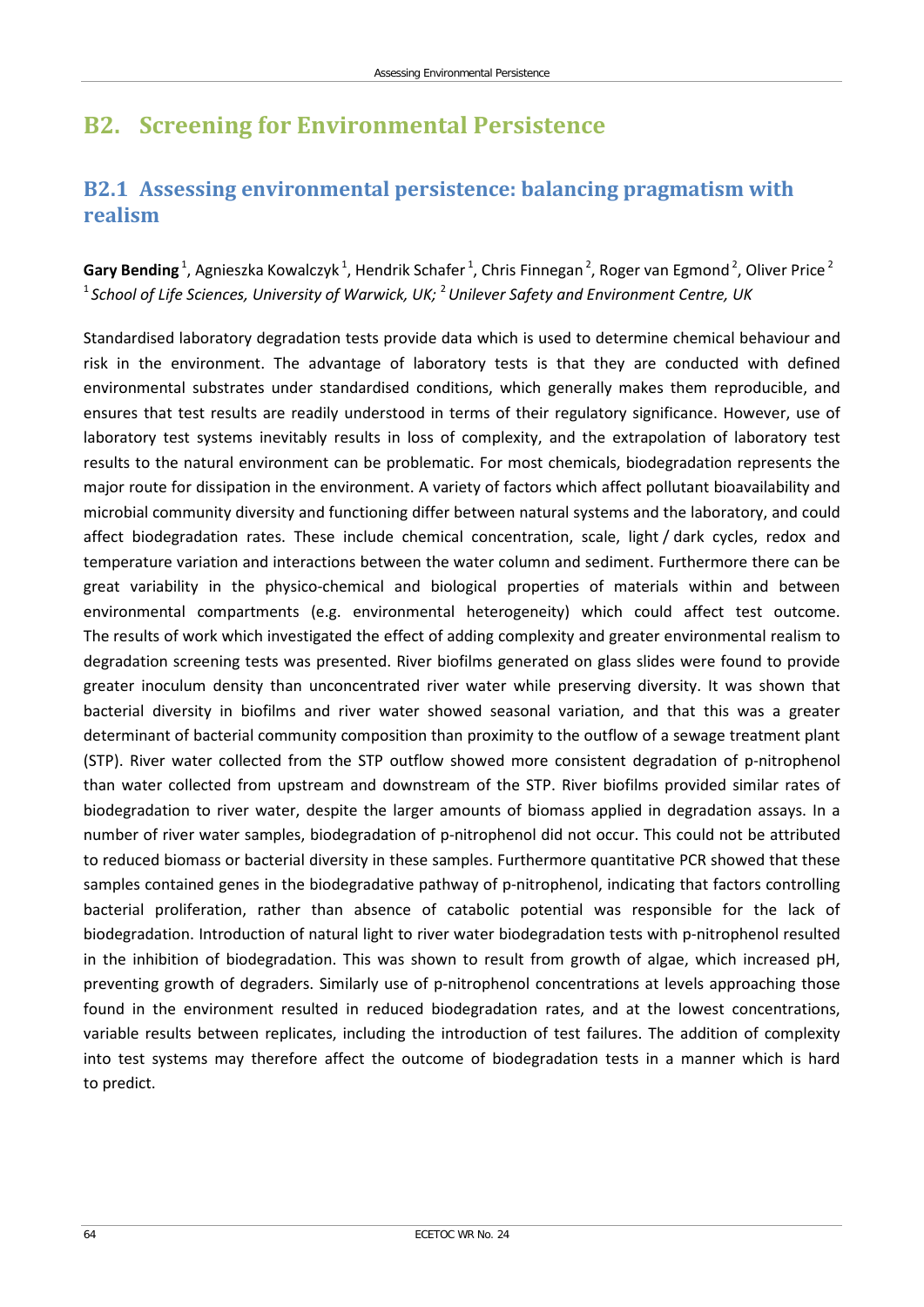## **B2.2 Modified and enhanced biodegradability testing**

### **Kees van Ginkel**

### *Akzo Nobel, the Netherlands*

Ready biodegradability tests only detect growth-linked biodegradation whereas simulation tests also measure cometabolic transformations. Growth-linked biodegradation is superior compared to cometabolic degradation. Ready biodegradability test results should therefore be treated with priority when assessing the biodegradation potential. Modifications and enhancements of the ready biodegradability tests have been designed to improve biodegradability assessments with the methodology of ready biodegradability tests.

This presentation focused on methods of modified and enhanced biodegradability testing. A justifiable outcome of ready biodegradability tests with poorly water soluble and toxic substances requires methods preventing inhibitory effects due to high initial concentrations and/or limited bioavailability. A few examples were discussed. Decrease of the concentration of quaternary ammonium salts in the water phase to a nontoxic level can be achieved through the addition of silica gel, humic and lignosulphonic acids. Silicone oil was introduced into the test vessels when testing with a fragrance to prevent toxic effect and loss of the volatile test substance. Introducing agitation of the test media and lower initial test substance concentrations resulted in a ready biodegradability results with dialkylamines. Biodegradation of poorly water soluble substances though an increase of the bioavailability with surfactants has also been demonstrated.

Competent microorganisms present at low numbers in the environment are often not detected due to the low inoculum size of ready biodegradability tests. This may be solved through acclimatisation at low test substance concentrations. N-methylpiperazine is not biodegradable in ready biodegradability tests nor is it in most inherent biodegradability tests. However, a prolonged Closed Bottle test result indicated that microorganisms capable of utilising N-methylpiperazine as growth substrate do exist. Inocula for Closed Bottle tests with increased number of competent micro-organisms were obtained through acclimatisation of activated sludge and micro-organisms present in river water at low concentrations (1 µg/L to 1 mg/L). The modifications and enhancements improved the assessments of the biodegradation potential with the methodology of ready biodegradability tests. Microbial growth results by definition in adaptation of microbial communities and increased degradation rates in (eco)systems. Detection of growth-linked biodegradation with modified and enhanced tests should, therefore be more appreciated than simulation test results. The inability to detect growth-linked biodegradation with standard ready biodegradability tests are often caused by the high test substance concentrations not occurring in the environment and small inoculum sizes. Enhancements like extending the duration of ready biodegradability tests and low level adaptation do improve detection of growth-linked biodegradation. Detection of growth-linked biodegradation with modified and enhanced tests should also be more appreciated than simulation test results.

The talk concluded that 'the assessment of biodegradation should become more science based'.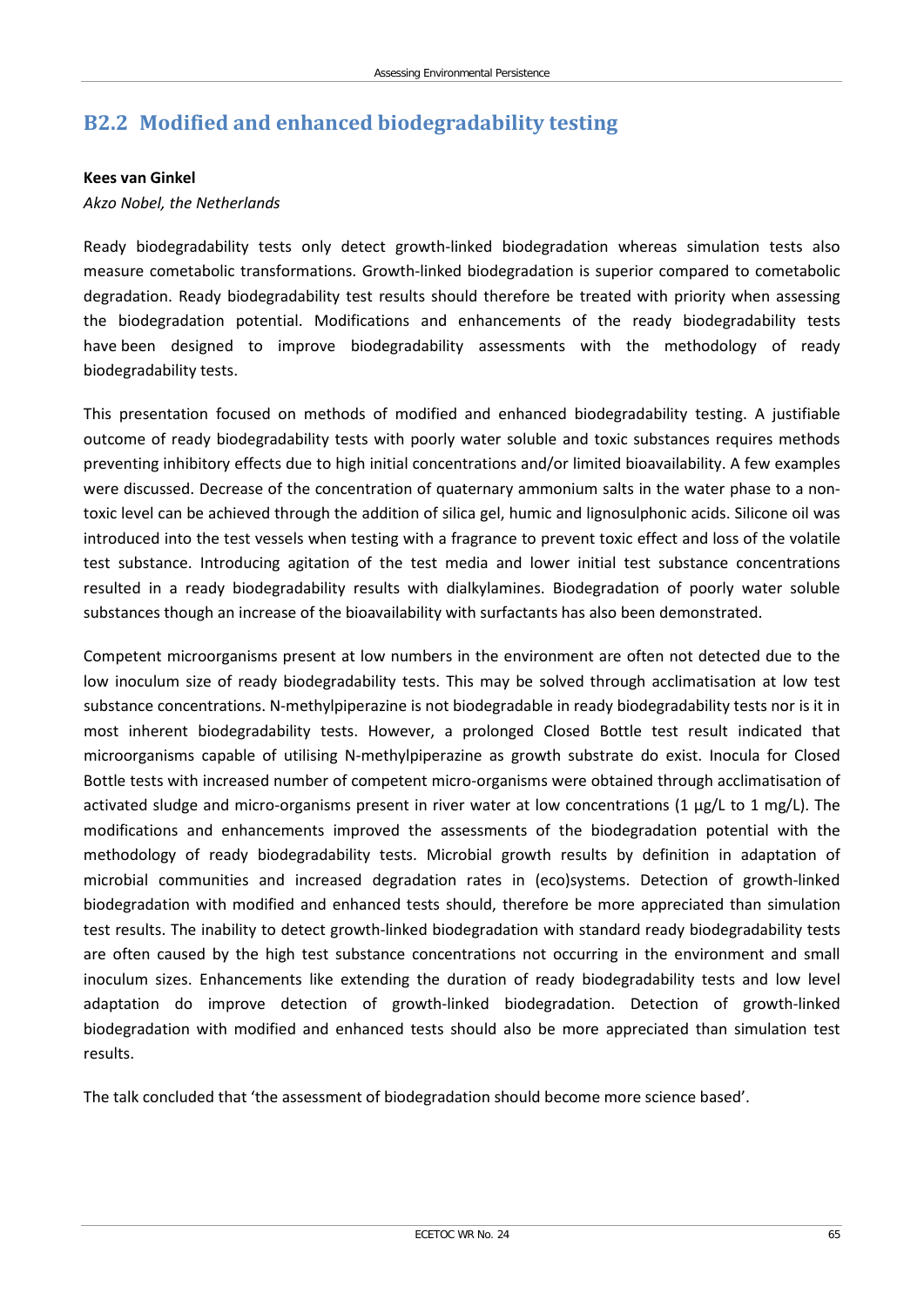### **B2.3 Towards rationally designed hazard, risk and persistency assessment: putting the "Bio" back into biodegradation testing**

**Russell Davenport**<sup>1</sup>, Andrew Goodhead<sup>1</sup>, Timothy Martin<sup>1,2</sup>, Jason Snape<sup>2</sup>, Jon Ericson<sup>3</sup>, Torben Madsen<sup>4</sup> <sup>1</sup>*Newcastle University, UK;* <sup>2</sup>*AstraZeneca, UK;* <sup>3</sup>*Pfizer, USA;* <sup>4</sup>*DHI, Denmark*

Mitigating the risks that manufactured chemicals pose to the environment and human health is a major global concern and one of the greatest challenges for the 21st Century. Regulatory emphasis has recently shifted to identifying and prioritising chemicals that are persistent, liable to bioaccumulate and are toxic (PBT e.g. REACH). Chemicals with these properties have previously been shown to be those most harmful to human health and the environment. Biodegradation is one of the most important but poorly understood fate processes that determines persistence. It is often measured experimentally by observing the degradation of a chemical substance in the presence of a bacterial inoculum. In reality it should be acknowledged that Ready Biodegradability Tests (RBTs) are notoriously variable. For example, microbial concentrations in inocula can vary by 4 orders of magnitude.

RBTs have been the central foundation for understanding the biodegradation of chemicals in regulatory frameworks for hazard and environmental risk assessments for 2-3 decades. They are highly prescribed, standardised and conservative regulatory tests that measure the relative biodegradability of chemicals (e.g. OECD 301 tests). RBTs rely on the probabilistic inclusion of specific degraders in the test system, but have a high failure rate and are highly variable largely due to the use of low inocula concentrations. Together with their short duration, this makes them unsuitable for persistence assessments.

REACH guidance which advocates the introduction of a new tier of enhanced tests to enable efficient and effective identification of persistent chemicals (ECHA, 2008). Reliable extrapolation from any small-scale systems to predict local and regional environmental impacts depends on incorporating environmental realism into test systems, which includes the nature of the microbial populations present. Enhancements may therefore include increasing inocula to environmentally-equivalent concentrations, and thereby the microbial diversity, to levels likely to be met by a given chemical in the environment.

Our CEFIC/LRI ECO 11 project has been investigating how variations in inocula concentration, community composition, and diversity, relate to biodegradation variation and reliability. In addition, the bias and pragmatism of different methods to concentrate cells in inocula for enhanced tests has been assessed. It was found that enhancement of activated sludge inocula concentrations had a greater effect on reliability than test volume in scaled-up biodegradation tests carried out using GLP (Good Laboratory Practice), but not necessarily for marine inocula. Finally, these enhancements using a set of reference chemicals chosen by CEFIC/LRI ECO 12 project for this purpose were validated.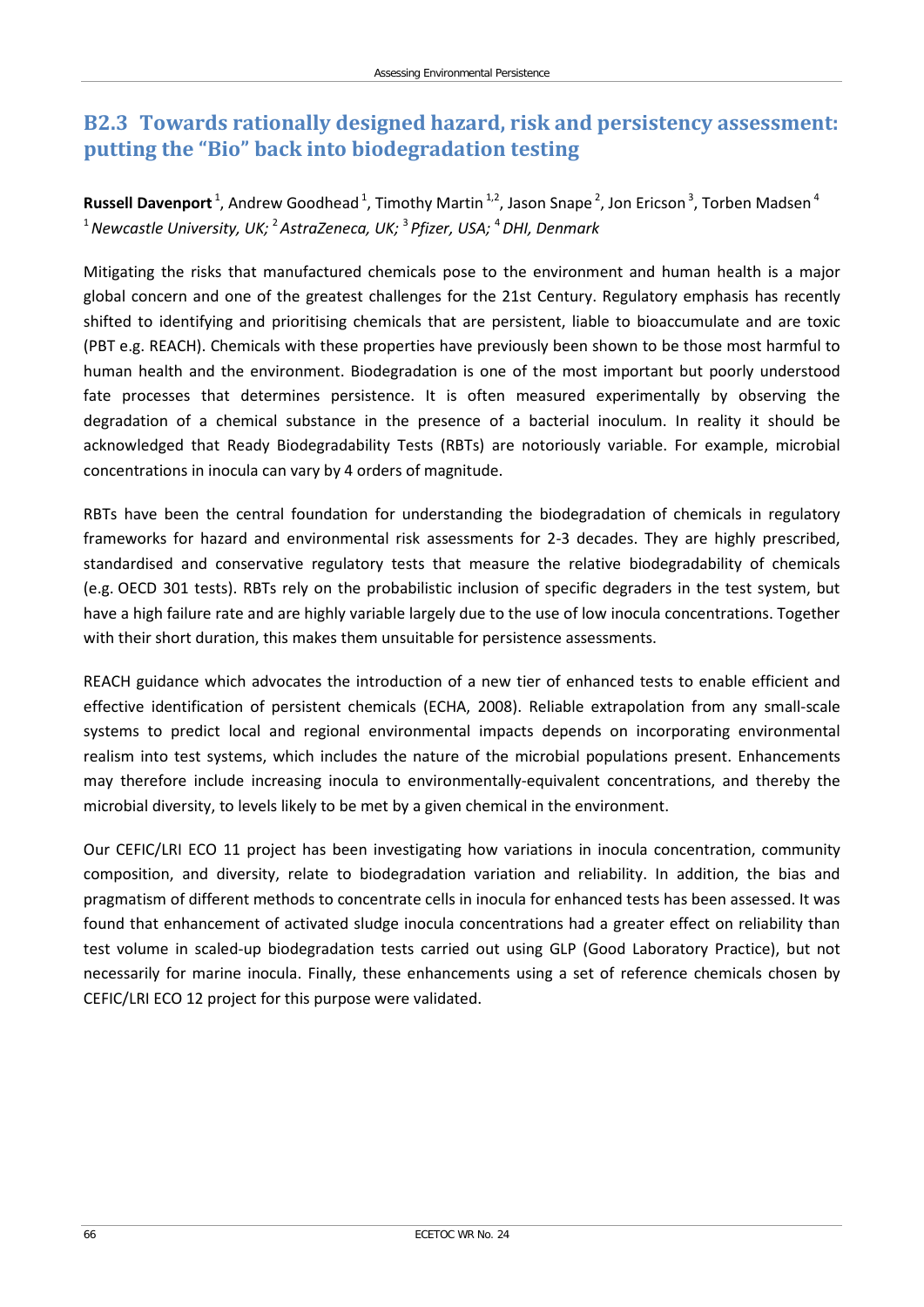### **B2.4 Challenges in the assessment of natural complex substances**

### **Dan Salvito**<sup>1</sup> and Georg Kreutzer2, Karen Jenner<sup>3</sup>

### <sup>1</sup>*Research Institute for Fragrance Materials, Inc. (RIFM), USA;* <sup>2</sup>*Givaudan, Switzerland; 3 Givaudan, Switzerland*

Natural Complex Substances (NCS) are materials extracted from plants and used in the preparation of fragrance mixtures for a variety of consumer products. Typically these are classified as UVCBs (Unknown, Variable Composition, or Biologicals), or, minimally, Multi-Component Substances (MCS) for the less chemically complex extracts. Assessment of these materials is required under various regulatory schemes including REACH. While there are methods for considering the ecotoxicity of a mixture using additivity, little has been published on approaches for either environmental fate studies or other assessment methods for NCS. The International Fragrance Association's Environmental Task Force has provided recommended approaches for NCS biodegradation assessment. Presented here are some recent studies using NCS as examples to assess the ready biodegradability of key constituents of these mixtures in order to provide an overall assessment of the biodegradability of the NCS itself. Particularly challenging was the assessment of sesquiterpene compounds; many of which are not used individually within fragrance preparation and, therefore, data are not readily available for constituent assessment.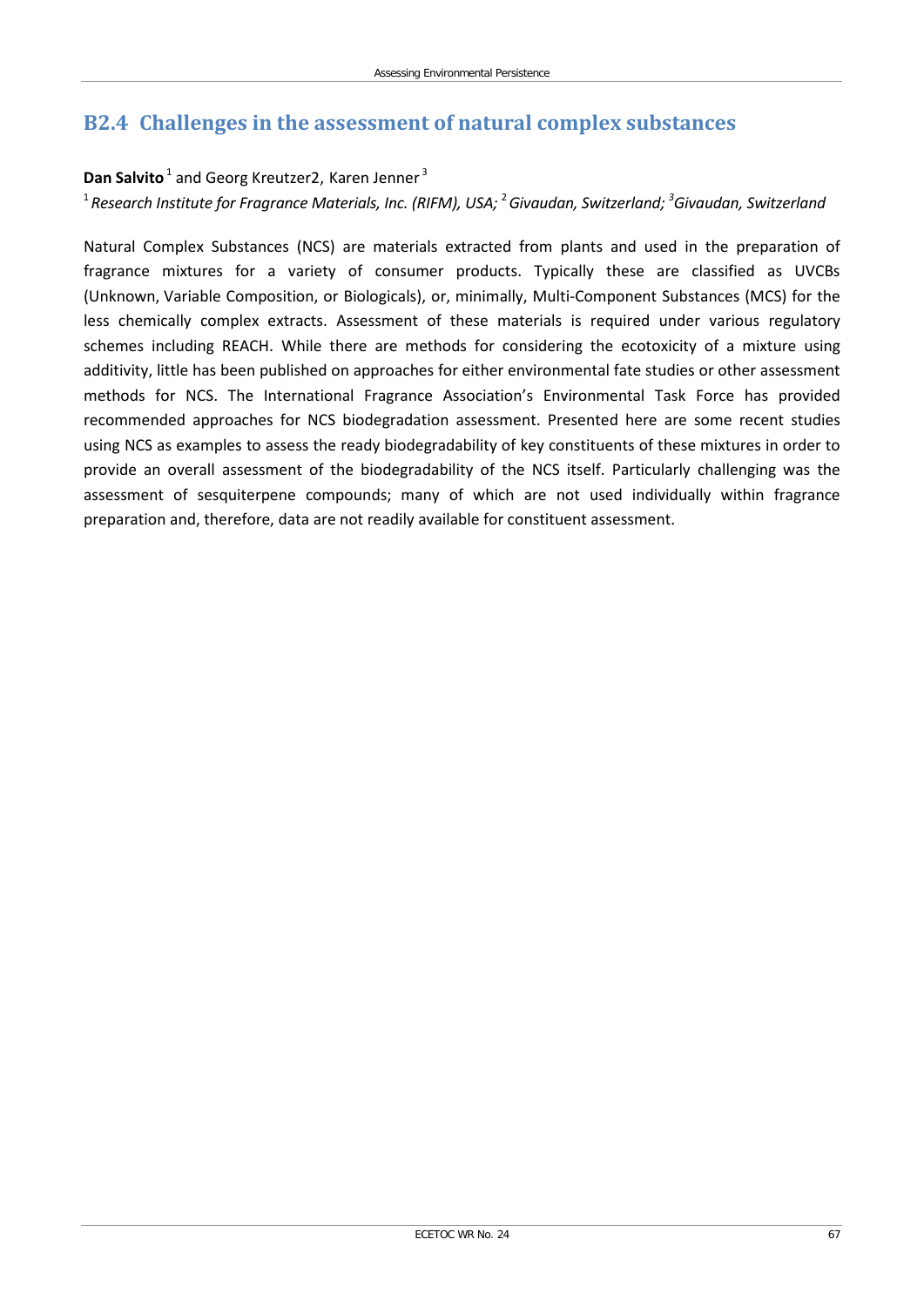# **B3. Experiences with higher tiered assessment of persistence**

### **B3.1 Experiences with the OECD TG 308 with human pharmaceuticals**

### **Jon Ericson**

*Pfizer, USA*

The OECD 308 water-sediment transformation test has been routinely conducted in Phase II Tier A testing of the environmental risk assessment (ERA) for human pharmaceutical marketing authorisation applications in Europe since finalisation of Environmental Medicines Agency (EMA) ERA guidance in June 2006.

An overview of 31 OECD 308 studies conducted by 4 companies with a focus on how pharmaceuticals behave in these water-sediment systems was presented. The mean parent total system half-life for the 31 pharmaceuticals was 56 days  $\pm$  79 days. The formation of non-extractable residues (NER) was considerable, averaging 44  $\pm$  25%, with cationic substances averaging 51  $\pm$  27% of the applied radioactivity, neutral substances averaging 32  $\pm$  13% and anionic substances averaging 31  $\pm$  23%. In general there was an inverse relationship to the amount of non-extractable residue and the amount of total transformation products observed at study termination. On the sixteen test materials with OECD 218 (OECD, 2004b)sediment toxicity data, ten reported a LOEC (Lowest Observed Effect Concentration) as the highest concentration tested (range of 1 to 150 mg/kg) and six reported a NOEC (No Observed Effect Concentration), mean value of 98 mg/kg (range 5 to 400 mg/kg). NER challenge extractions at study termination showed no more than 5 to 10% of the dosed <sup>14</sup>C-residues recovered during this procedure. This was consistent with the entire data set, though the approaches varied to include some or combinations of the following procedures: series of solvent extractions (polar to non-polar), adjustment of pH, soxhlet extraction and/or use of EDTA (Ethylenediaminetetraacetic acid). A review of whether a simplified one point analysis could reasonably estimate the parent total system half-life showed that the total amount of parent remaining in the water and sediment extracts at day 50 or day 100 correlated fairly well with total system half-life; correlation coefficient  $r^2$  for day 50 and day 100 was 0.83 and 0.93 respectively. This relationship in particular was observed once the aqueous dissipation phase was completed, day 50 for the data set studied. This suggested that there may be some potential for an abbreviated / water-sediment screening study. An approach to water-sediment screening was also presented using voriconazole as a case study. The goal was to develop a short term method (1 week or less) that could screen for potential transformation products typically observed in an OCED 308 study. Such a screen would be helpful in: 1) optimising analytical conditions for the OECD 308; 2) generating transformation products for MS/NMR identification procedures should there be a need; and 3) investigating conditions that may better represent water-sediment conditions found in a STP release environment. Initial design focused on a stirred or agitated reactor using sediment generally following OECD 309 collection procedure with solids levels at 0.1 to 1 g/L, much less than what is seen in the 308 study. Sediment  $K_d$  values for test substance was used to target conditions that result in approximately 50-75% of the test substance dissolved in solution. Temperature of 20°C and 30°C were investigated to assess how an elevated temperature would potentially enhance the kinetics without impacting the viability of sediment micro-organisms. Results from the preliminary study showed similar transformation products of the screen when compared to what was observed in the OECD 308. As voriconazole has a low sediment  $K_d$ value of 9.7 for an high organic content sediment, it was not anticipated that lowering the solids level would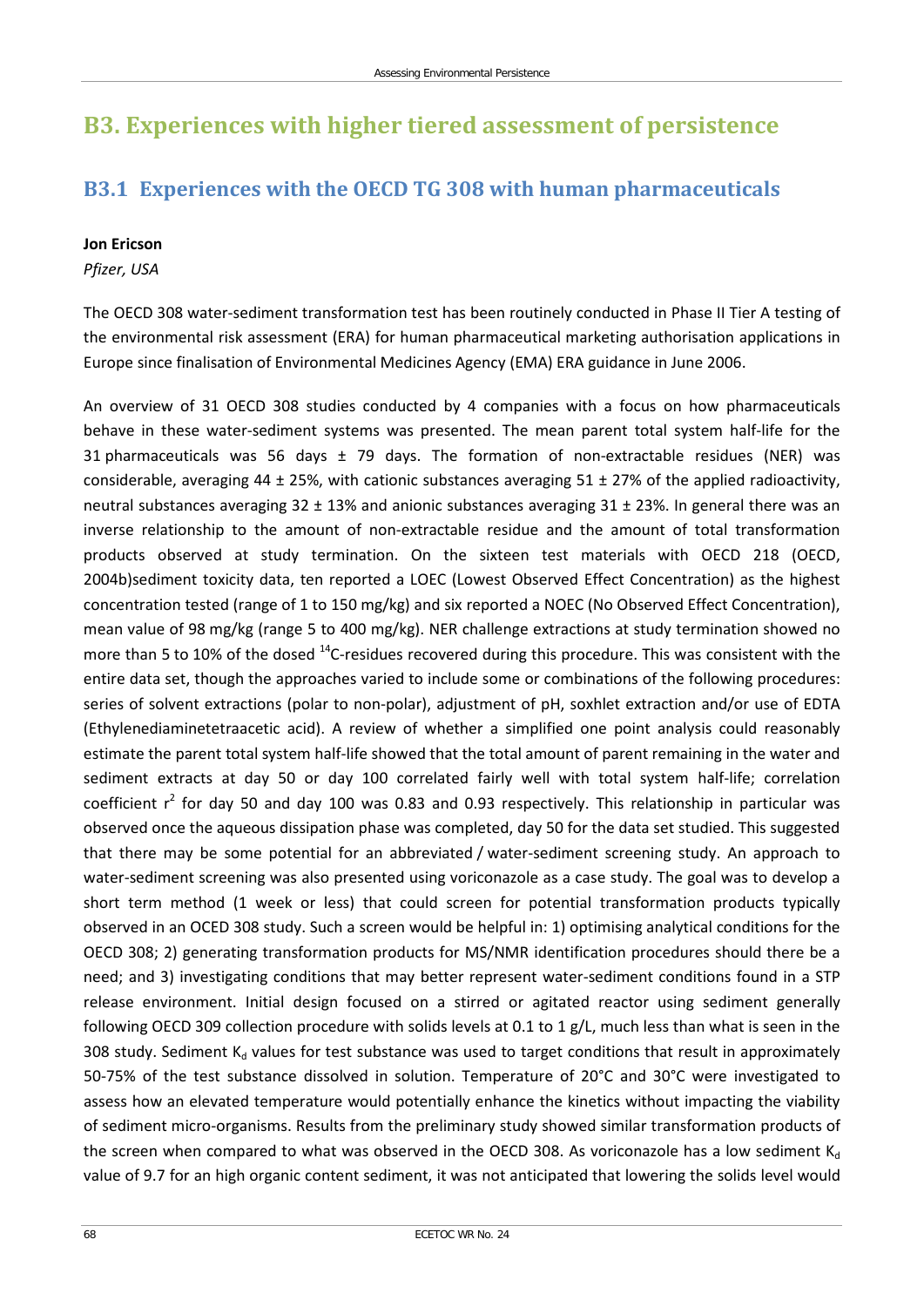improve the availability by much. Comparison of the rate of disappearance of voriconazole and the rate of appearance for its hydroxylated transformation product in the OECD 308 and screen showed very similar results. Raising the test conditions to 30°C approximately doubled the rate of disappearance of voriconazole and appearance of the transformation product. Further work is planned to test a substances at a higher  $K_d$ boundary condition, and by investigating other approaches to enhance transformation rates by using P450 inducers and/or other co-factors.

Recommendations from this 4 company collaboration included: 1) the need to develop a more relevant water-sediment transformation test reflecting the conditions of the STP discharge scenario more representative of human pharmaceuticals; 2) potential use of a one point estimate of parent total system half-life in the EMA ERA screening phase of testing; 3) use of the parent total system biotransformation half-life in revising predicted environmental concentration (PEC) in ERA; 4) need to investigate approaches to water-sediment screening and 5) routinely conduct sediment toxicity testing in Phase II Tier A given the extent of sediment binding generally observed with pharmaceuticals.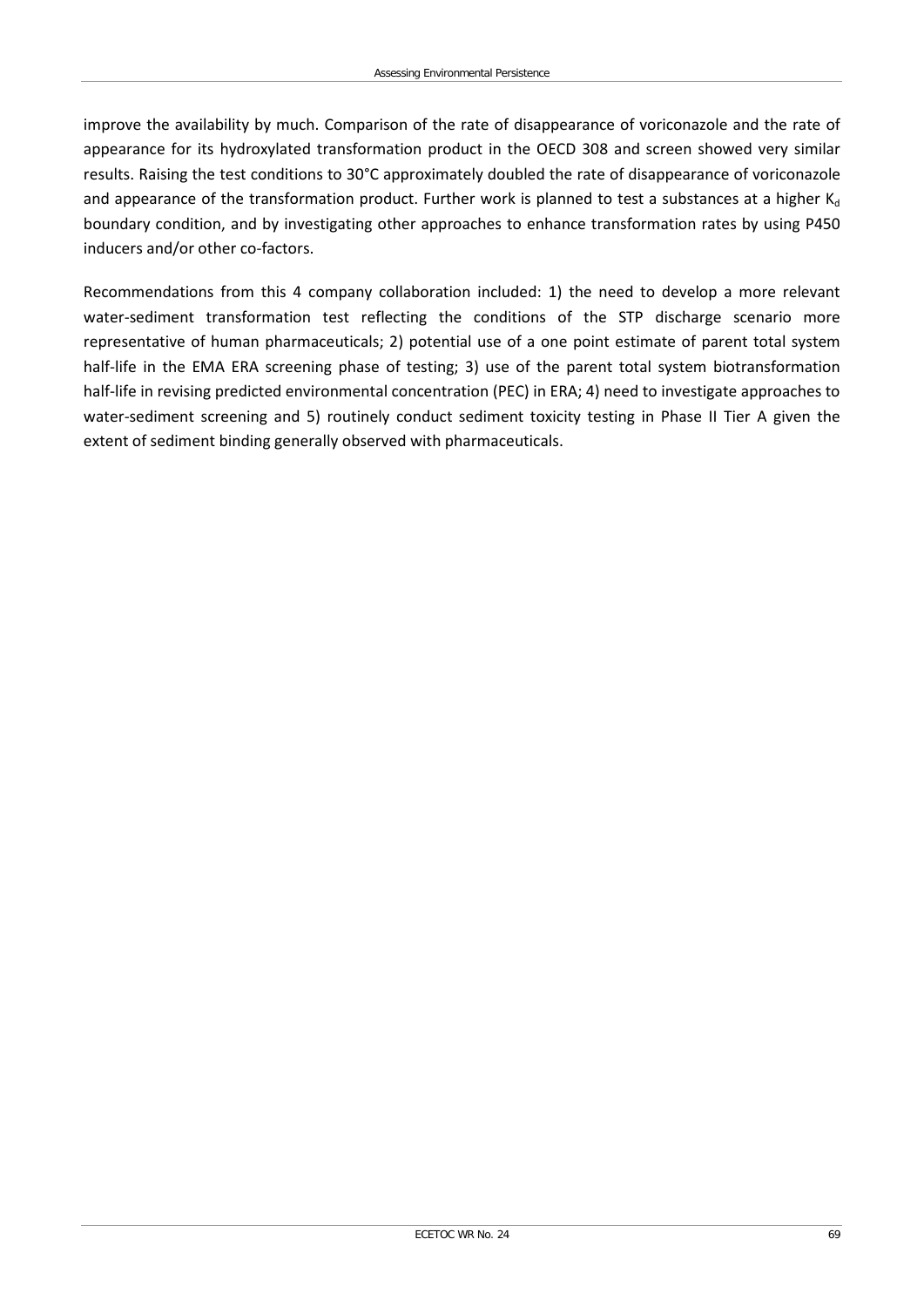### **B3.2 Application of the OECD 307 study to assess the persistence of gas to liquid (GTL) fuel**

### **Graham Whale**, Stuart Forbes and James Dawick *Shell Technology Centre, Thornton, UK*

The main study currently used to assess the biodegradation of chemicals in soil is the OECD Guideline 307 for testing chemicals: Aerobic - Anaerobic Transformation in Soil (OECD, 2002b). This test was originally designed to provide degradation rate data for crop protection products but this is now being undertaken to provide data for other 'chemicals' under the EU Reach regulations. Many do not believe the current guidelines are suitable to assess the fate of complex substances. For example, the current approach recommended by CONCAWE (Conservation of Clean Air and Water in Europe) for complex hydrocarbon substances is to model persistence of the constituent hydrocarbon blocks. However, as part of the registration of a new substance the European Chemicals Agency (ECHA) have stipulated to the registrants that an OECD 307 study should be undertaken to determine potential persistent hydrocarbon components of a gas to liquid (GTL) fuel.

A series of OECD 307 studies were undertaken on GTL fuel which consists predominantly of branched and linear aliphatic hydrocarbons having carbon numbers in the range of C8 to C26. In an initial study the GTL fuel was applied to a single soil and although it was feasible to undertake an OECD 307 study the test was unable to assess whether losses were due to biodegradation alone. In a second study the GTL fuel was once again added to a single soil. However, in addition three individual n-alkanes (dodecane, hexadecane and eicosane) and a C15 iso-alkane were applied separately to a single soil type to monitor their respective degradation rates. The n-alkanes were added to the soil at a concentration comparable to their respective concentrations in the GTL fuel. An important addition to the second series of studies was that sterile (abiotic) soil systems were also treated with GTL fuel, the individual n-alkanes and the iso-alkane to assess the losses by abiotic factors (e.g. volatilisation and/or non-extractable residues).

By incorporating sterile controls the OECD 307 test has potential to improve the understanding of the fate of components of complex substances like GTL fuel in soil. In particular, it has potential to identify recalcitrant components which may warrant further investigation. However, analytical constraints, different physic-chemical properties of components and dose rates at which the test can be conducted will differ significantly to those of individual substances and all of these factors will complicate interpretation of results. Furthermore, it should be recognised that when using an OECD 307 type soil study to assess the fate of components of complex substances the objectives will differ to those for 'standard' OECD 307 studies.

The results of the current studies indicate that, although sterile controls can provide an indication of physical losses, the OECD 307 test will ultimately determine 'disappearance' as opposed to biodegradation of components of a complex substance like GTL fuel. The results of the studies indicate that predicted half-lives are conservative and, that no additional bioaccumulation assessments of the components of GTL fuel are warranted based on the premise that even if some remain in soil they will not be bioavailable to soil organisms because they cannot be extracted using acetone and hexane.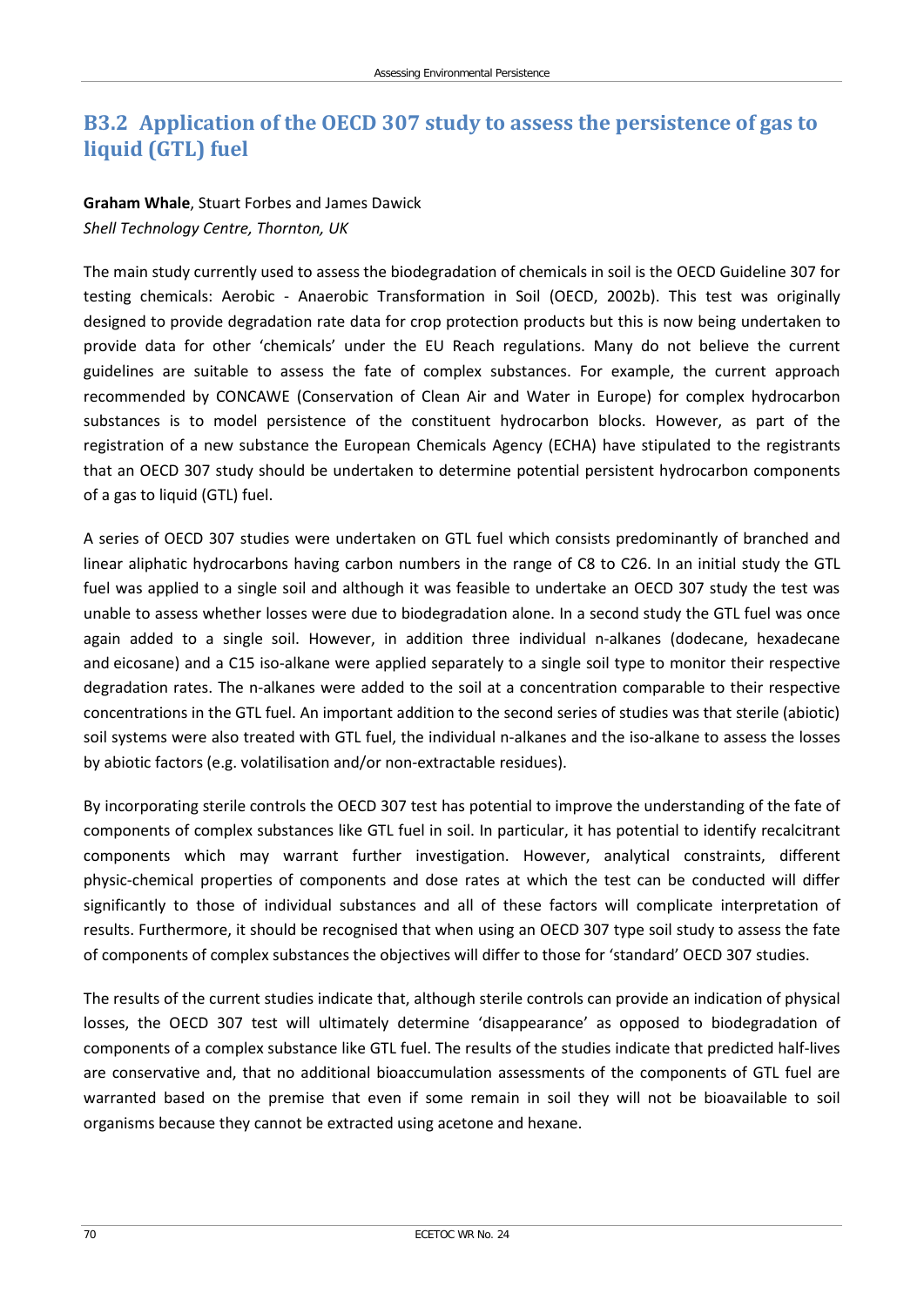Once again the issue regarding persistence was related to another key factor with the lack of persistent components negating the requirement for further bioconcentration studies.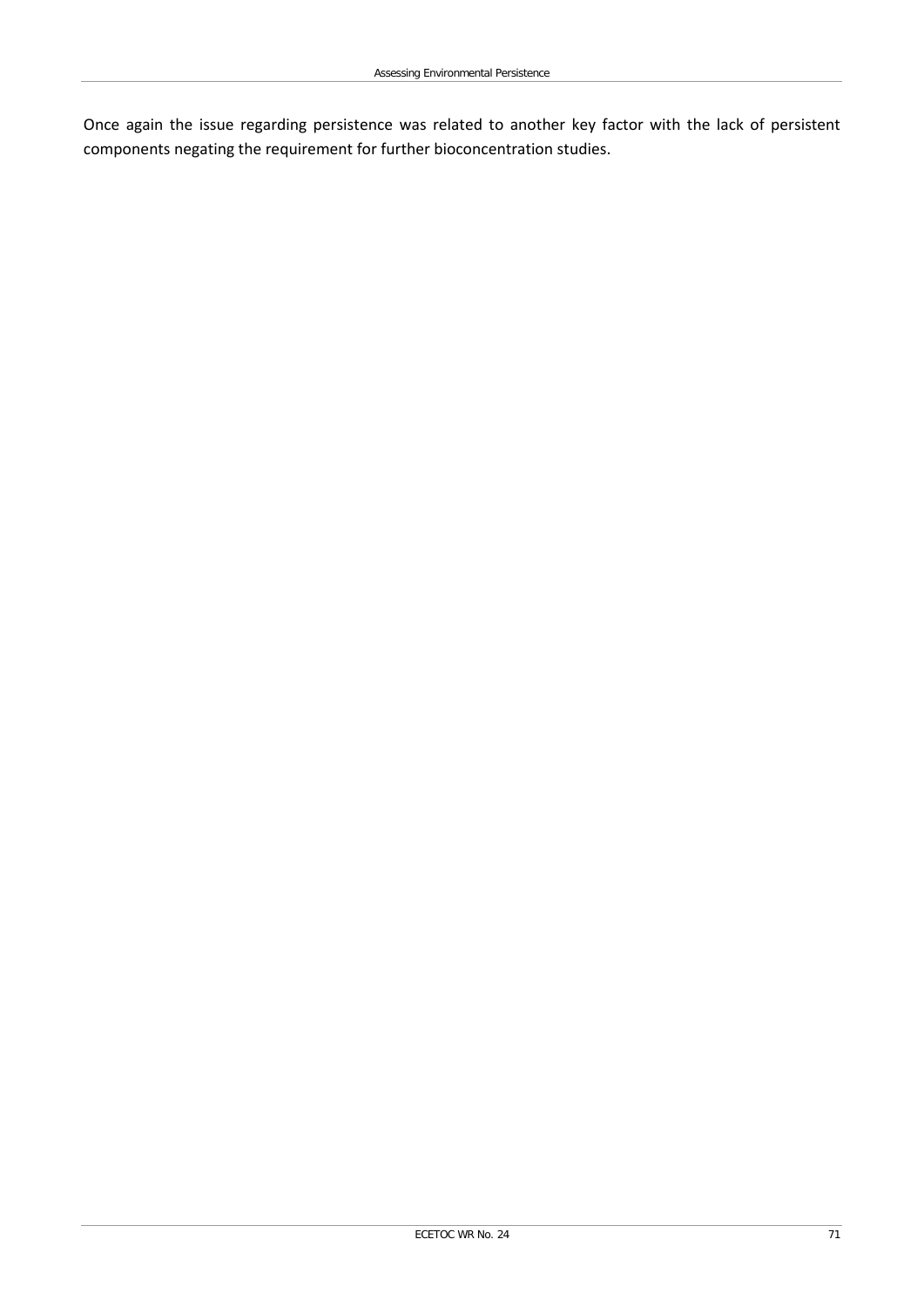### **B3.3 Hidden hazard or safe sink? Approaches to consider non-extractable residues in the regulatory assessment of chemicals [1](#page-77-0)**

# **Caren Rauert**, Andreas Höllrigl-Rosta, Elisabeth Thumm

### *Umweltbundesamt, Germany*

Formation of non-extractable residues (NER) is regularly observed in studies on the fate of organic chemicals in soil. NER formation may be interpreted as a specific form of compound persistency ('hidden hazard') or as a detoxification step ('safe sink'). Despite the considerable scientific progress made in analysing NER and identifying their binding types, these insights have not yet been utilised in regulatory risk assessment.

In a 2010 workshop held at the German Federal Environment Agency (UBA), it was agreed that three main types of NER should be considered in regulatory schemes: Fixation of substance molecules by physical entrapment in the soil matrix can be reversed under certain environmental conditions. Those 'Type 1' NER must be considered as a reservoir for remobilisation of a chemical over prolonged times. In contrast, formation of strong chemical bonds between substance molecules and soil matrix will produce 'Type 2' NER, which are unlikely to be released in their original structure under environmental conditions. Finally, NER can also be formed via incorporation of single labelled atoms or small fragments from the original substance into biomass. These 'biogenic' NER are no longer structurally related to the original substance. While the formation of Type 2 and biogenic NER can be considered a 'safe sink', Type 1 NER would constitute a 'hidden hazard'.

A generic extraction scheme was proposed for residue analysis in the standard studies on the fate of organic chemicals in soil. Specific methods are required to determine the amount of biogenic NER. Extraction with non-destructive methods allows conclusions to be drawn on the availability of residue fractions.

To differentiate between Type 1 and Type 2 NERs, a set of destructive extraction methods differing in strength is available, which may be complemented with sophisticated spectroscopic techniques. Where no information on their nature is available, NER should in principle be assumed to belong to Type 1 (i.e. worst case scenario).

Formation of Type 1 NER will have different implications on the environmental risk and hazard assessment. In particular, their potential for substance remobilisation will significantly impact groundwater risk assessment and persistence assessment. Existing trigger values and decision criteria for NER formation were deemed inappropriate for addressing those concerns; hence, a need for developing new criteria was identified.

 $\ddot{\phantom{a}}$ 

<span id="page-77-0"></span> $1$  A precursor of this talk was held by Andreas Höllrigl-Rosta at SETAC in Milan 2011.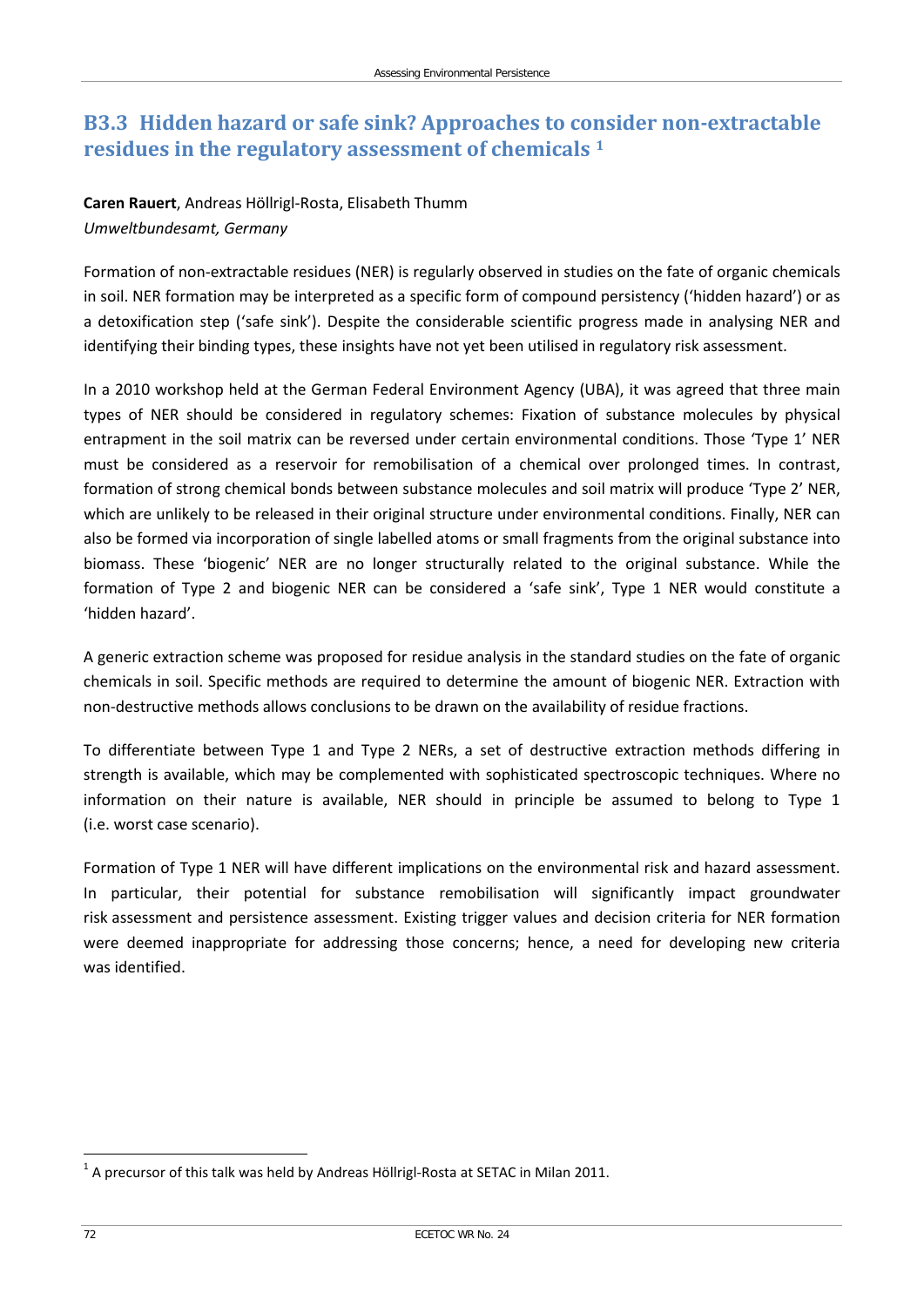### **B3.4 Understanding the relationship between extraction technique and bioavailability / bioaccessibility**

#### **Charles Eadsforth**

*Shell, UK*

Following the ECETOC workshop on "Significance of bound residues in environmental risk assessment" in 2009, two Task Forces were set up to (1) understand the relationship between extraction technique and bioavailability and (2) develop interim guidance for the inclusion of non-extractable residues in environmental risk assessment. The goal of the first Task Force was to address knowledge gaps in the relationship between bioavailability and extraction technique with regards to bound and non-extractable residues with the ultimate goal being the development of a standard framework for intelligent extraction strategies. A number of residue 'categories' were defined (dissolved, readily desorbed, slowly desorbed, irreversibly sorbed and incorporated) as well as the terms bioavailable and bioaccessible which were aligned with each type of residue within the framework model. It was decided to differentiate residues termed 'reversibly bound' into those 'readily desorbed' and 'slowly desorbed'. This differentiation was based on the solvent strength necessary to extract each type of residue and led to the development of the extraction regime to tie in with the framework model.

A proposed extraction strategy has been based on extraction and quantitation of the dissolved and readily desorbed fraction (for the bioavailable residue) and in addition the slowly desorbed fraction (for the bioaccessible fraction). A selection of appropriate extraction solvents and parameters, which will not result in destruction of the organic matrix, is proposed. When this extraction framework is applied using a considered and rational methodology, it will provide a conservative evaluation of bioaccessible residues.

An important consideration in predicting the behaviour of chemicals entering the soil is understanding their interaction with the soil matrix. To be able to better predict the chemical dynamics once a chemical enters the soil, it is necessary to understand the processes which govern these interactions. Generally, chemicals which were most strongly associated with the soil (and least bioaccessible) were either covalently bound to the soil, or physically sequestered and trapped in soil pores. Other interactions which were shown to lead to NER or slowly desorbed residues included ionic and ligand exchange. Chemicals were also shown to interact with the soil matrix via Van der Waals forces, hydrophobic partitioning, charge transfer complexes and hydrogen bonds, these interactions are generally thought of as weaker and most likely to lead to desorbable residues. The various interactions studied (and their bond strength ranges) were aligned with the extraction regime and framework model.

One of the major issues of particular concern with regards to environmental risk assessment is the future re-release of NER. It was found that physical processes such as freeze-thaw and wet-dry cycling can cause the release of sequestered residues via the breakup of the soil matrix and soil organic matter (SOM). Additionally, chemical and biological processes such as microorganism metabolism and pH changes have been found to cause the release of NER. The current literature suggests that the amounts of NER released do not pose an environmental risk, however, it was identified that further research is necessary in this area, especially with regards to release caused by physical processes, on which very few studies exist.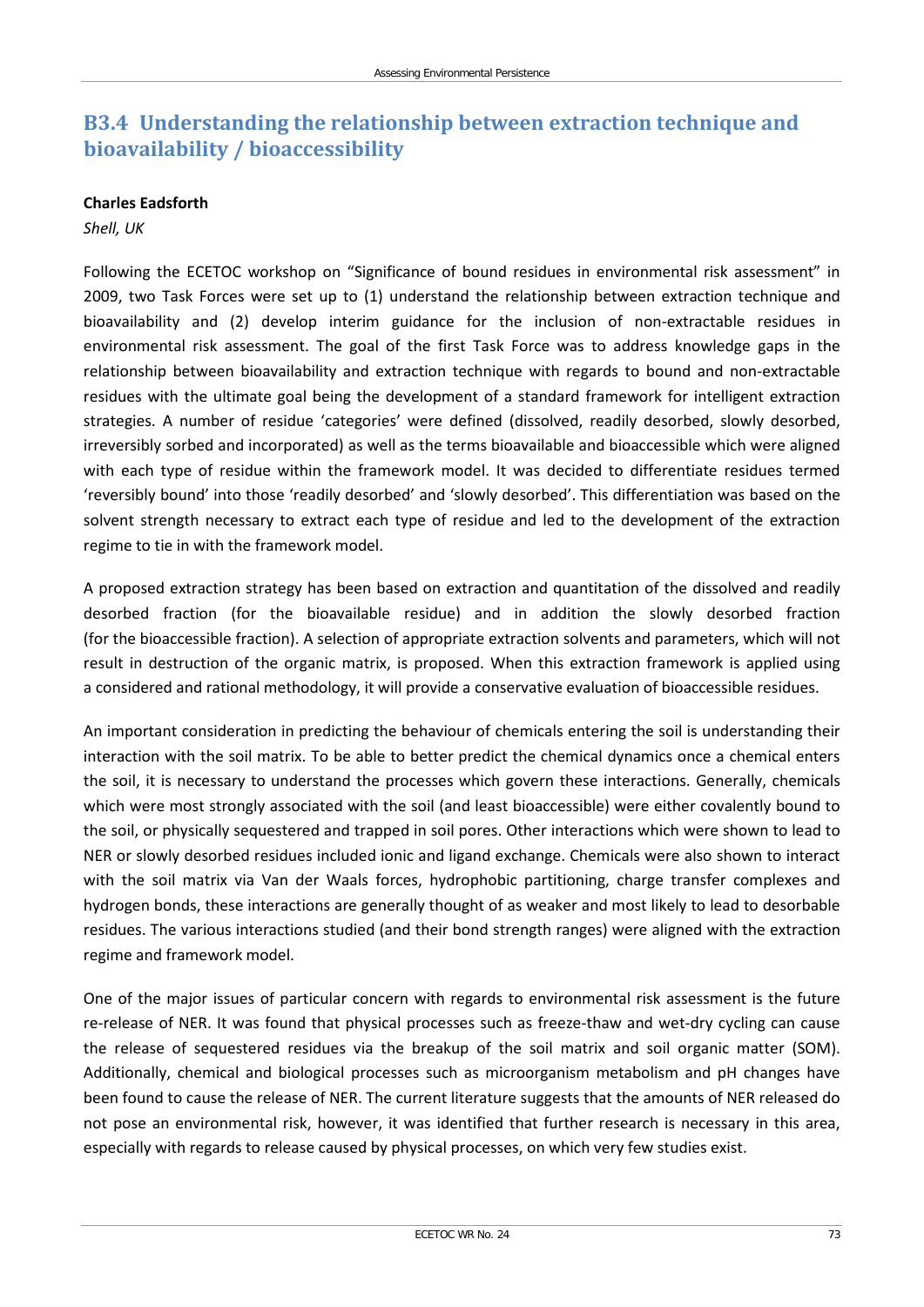In conclusion, the issue of non-extractable residue formation and release is a very complex one. The interaction of chemicals released to the environment with the soil is reliant on a number of factors, not least of all the nature of the soil. Soil organic matter is a key component of soil, this complex soil constituent and the potential interactions it may have with chemicals is not very well understood and needs further research. However, this Task Force has developed a framework model and extraction scheme (ECETOC, 2013a). It is expected that work in this area of research will greatly increase over the coming years as environmental risk assessment becomes an increasingly important issue.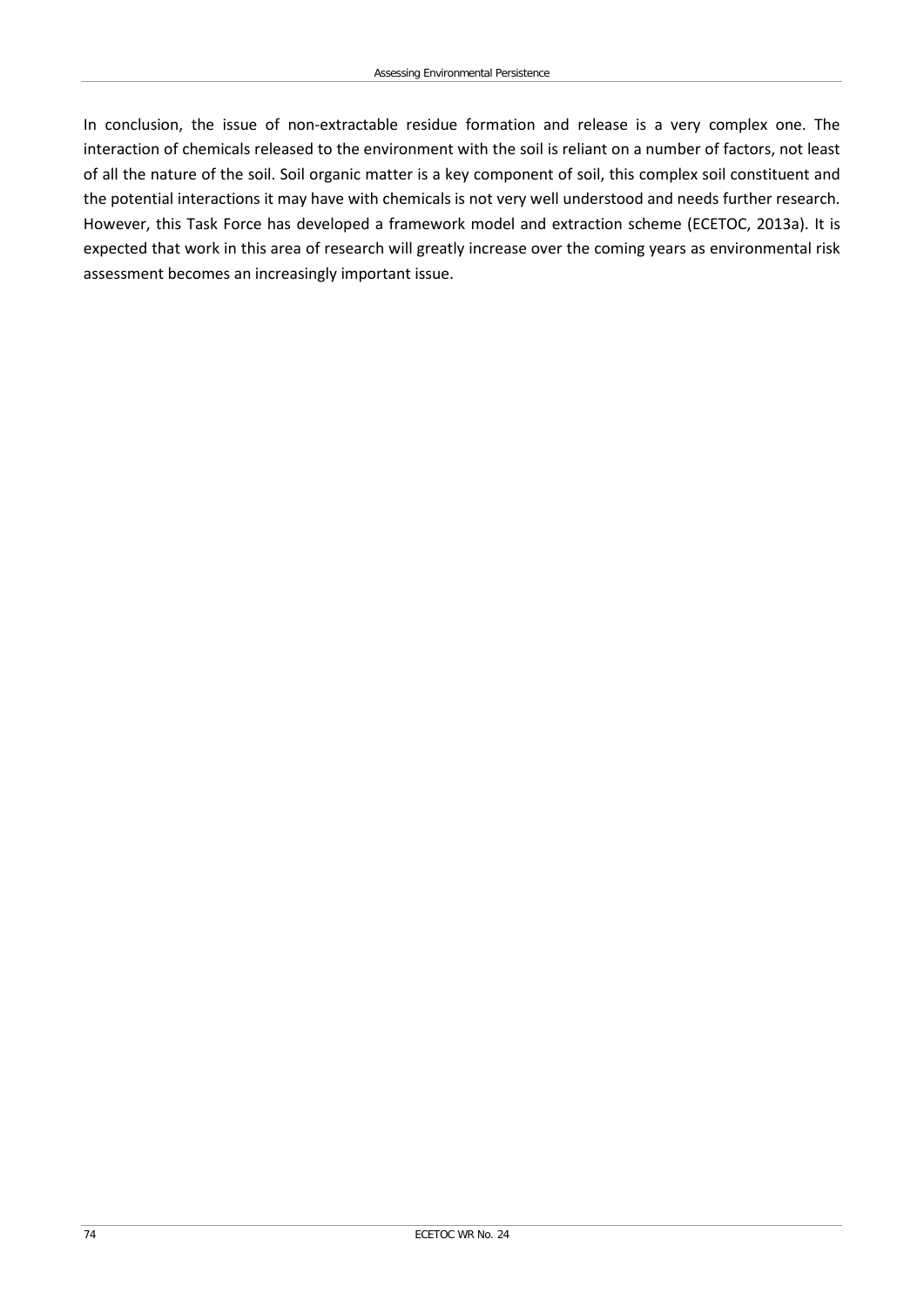## **B3.5 Strategies to identify degradation products and their risks**

### **Kathrin Fenner**

### *EAWAG, Swiss Federal Institute of Aquatic Science and Technology, Switzerland*

At the higher tiers of chemical risk assessment, regulatory guidance typically recommends the performance of simulation-type transformation studies to identify major transformation products (TPs). However, most risk assessment guidelines fall short of providing guidance on how the risk of identified TPs should ultimately be assessed.

In this presentation two possible approaches to identify risk-relevant TPs were presented and contrasted in terms of their advantages and disadvantages. This was based on earlier published work (Escher and Fenner, 2011). The default approach recommended in most regulatory risk assessment frameworks is exposure-driven, i.e. chemical-analytical identification of major TPs followed up by their synthesis and subsequent effect testing. Recent approaches to speed up TP structure identification (see Helbling *et al*, 2010) such as high-resolution mass spectrometry combined with high-throughput data analysis tools were discussed in this context. An effect-driven approach based on toxicity to the bacteria *Escherichia coli* was presented as an alternative, potentially more direct way of identifying toxicologically relevant TPs. In this approach, samples from simulation studies are not only subjected to chemical analysis, but are also analysed with one or more bioassays to follow the development of toxicity over the course of the experiment. Comparison of parent compound concentration and toxicity development over time then indicates whether any toxicologically relevant TPs are formed.

Both of the above-mentioned experimental approaches are quite labour- and time-intensive suggesting that there is a role of models for prioritisation of TPs for further investigation. A model to estimate relative concentrations of pesticide (trichlosane) TPs in surface waters was presented and its performance assessed relative to measured field data. Further, a model for estimating plausible ranges of toxic effects of TPs relative to their parent compounds was discussed. A combination of such models could potentially help to estimate the contribution of TPs to overall environmental risk caused by the release of a given parent compound.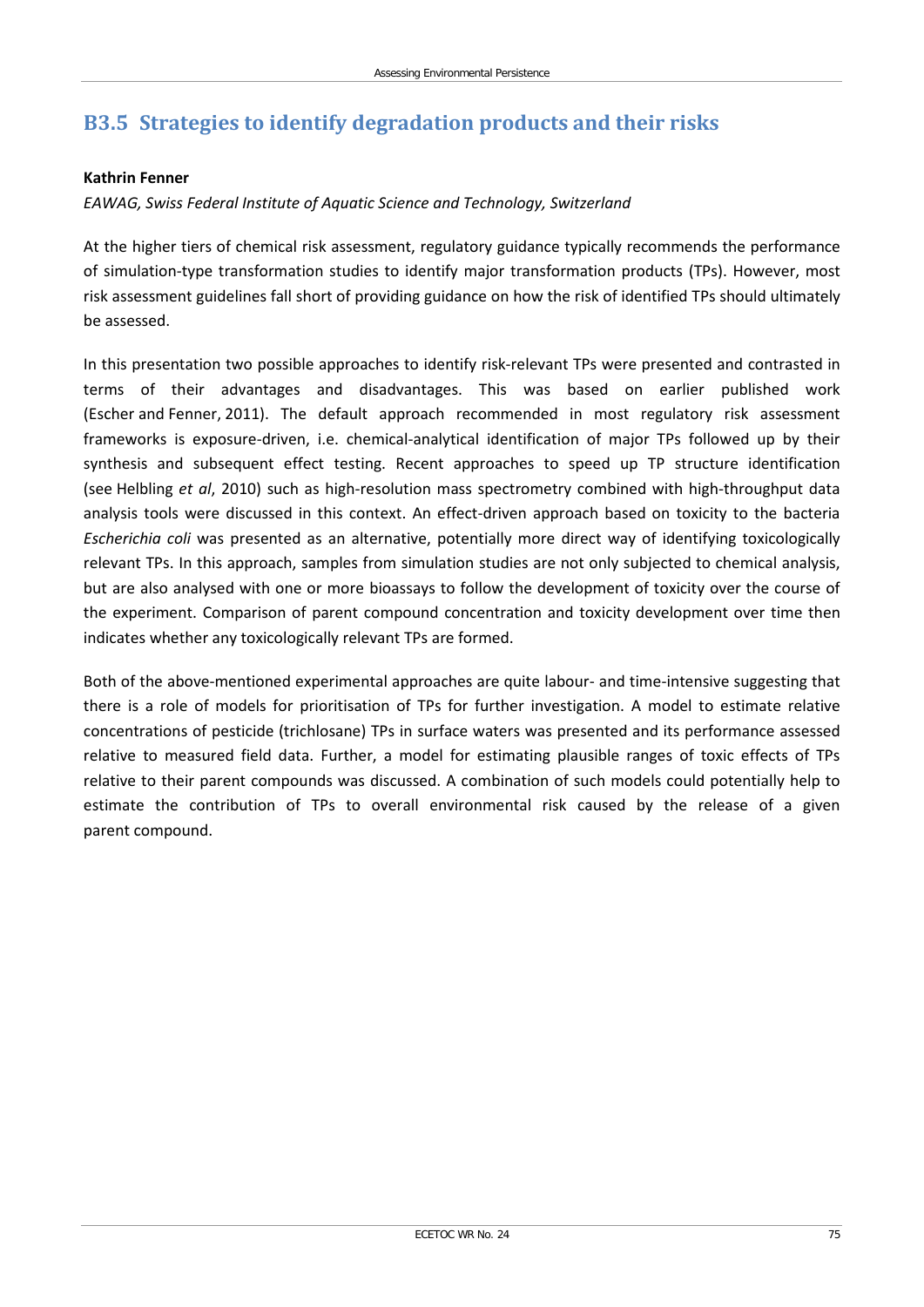### **B3.6 Experiences with higher tier study designs to investigate the fate and behaviour of chemicals in the environment**

#### **Robin Oliver** and Laurence Hand

*Syngenta, UK*

Many regulatory risk assessments for chemicals are based on laboratory studies in which the key processes of sorption, hydrolysis, photolysis and microbial degradation are evaluated separately in simple, standardised systems, in accordance with the appropriate guidelines. These studies provide information on the fate and behaviour of the chemical in soil, sludge, sediment and water.

Hydrolysis studies are conducted under sterile conditions in the dark, to exclude microbial and photolytic degradation, respectively. Photolysis studies are also conducted under sterile conditions and at a pH at which hydrolysis is known to be minimal. The most complex laboratory studies are those designed to determine microbial degradation in soil, sludge or sediment / water systems. These are conducted in small vessels that are incubated in the dark under either aerobic or anaerobic conditions. Potential loss mechanisms in these studies include sorption to the solid phase, hydrolysis, and microbial degradation. However, because these studies are conducted in the dark, the contributions of photolysis and metabolism by phototrophic organisms (algae and macrophytes) are excluded. In the regulatory scheme for crop protection products (CPPs) degradation studies under field conditions are a requirement for some compounds. Historically such studies have provided an indication of how different processes combine to influence the rate of degradation of chemicals. However in most field study designs the chemical is applied to recently cultivated, bare soil (which is often not representative of the use conditions), thus excluding the potential contribution of surface dwelling phototrophs and microbes in the rhizosphere. Recent changes in Europe in the guidance for such studies have increased their artificial nature by indicating that degradation by surface processes should be excluded. There are, therefore, no studies in the regulatory suite that provide a realistic integration all of the potential degradative processes in either the terrestrial or aquatic compartments. It is questionable how well the potential persistence of chemicals can be assessed without such studies, as adequately reconstructing potentially complex interactions from processes studied in isolation is extremely difficult.

Over recent years Syngenta has developed test systems to investigate the potential significance of degradation resulting from indirect photolysis and metabolism by phototrophic organisms in soil and sediment / water systems. A semi-field aquatic test system has also been developed to enable the determination of the rate and route of degradation, when multiple processes are acting together.

Indirect photolysis was studied using sixteen waters from corn growing regions of the United States. Six test compounds were selected; two that did not degrade significantly by direct photolysis, two that were degraded slowly by direct photolysis and two that degraded quickly by direct photolysis. The compounds that did not degrade or showed moderate degradation by direct photolysis were degraded significantly faster in all of the natural waters tested. For the two compounds for which degradation by direct photolysis is rapid, one was degraded faster in all of the natural waters tested while the other was degraded more quickly in some natural waters and more slowly in others (but degradation was still rapid in all natural waters). The overall rate of photodegradation in natural waters is a combination of direct and indirect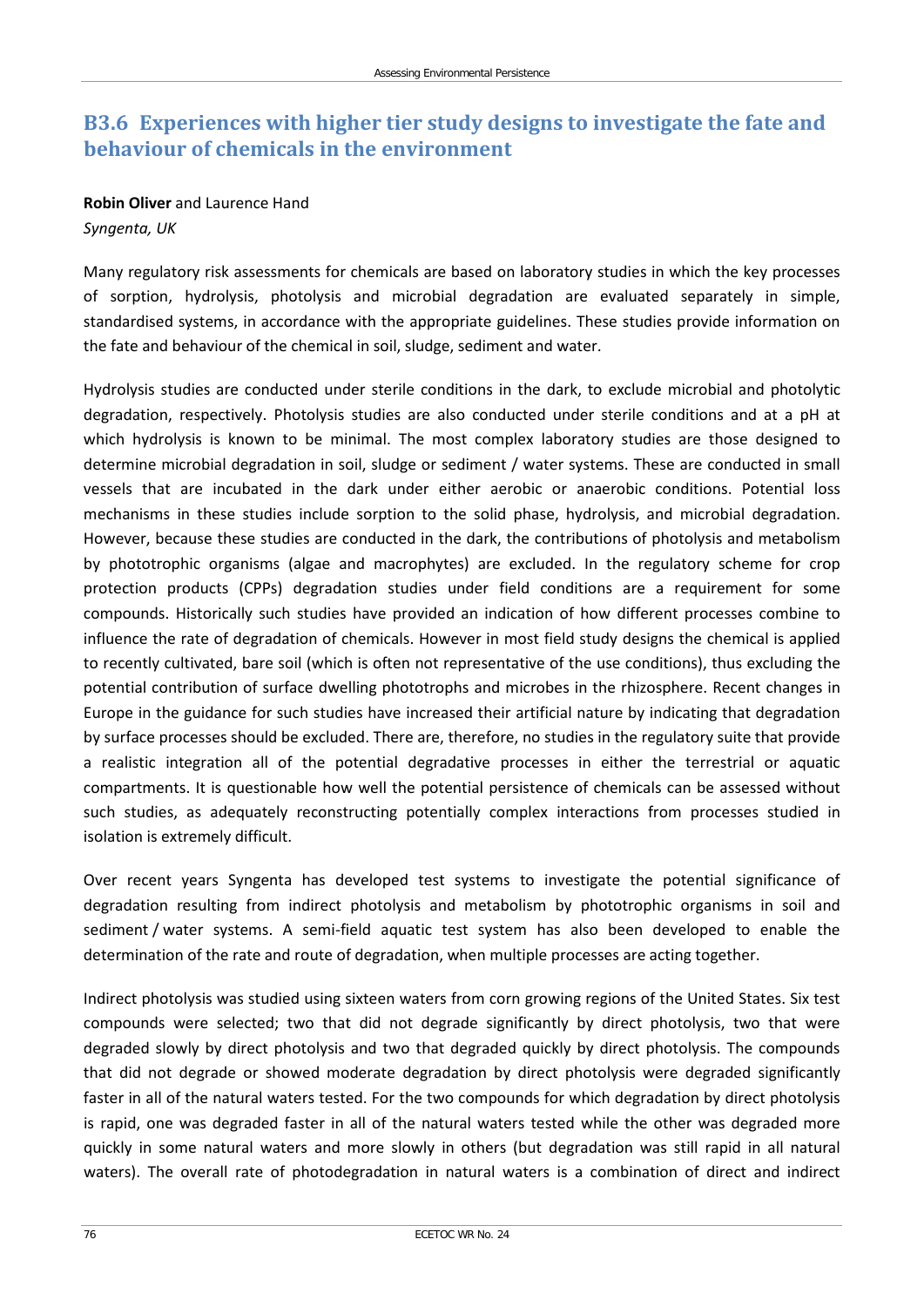photolysis and, in some cases, light scavenging by constituents of the water can reduce the rate of direct photolysis to a greater extent than is compensated for by indirect photolysis. These findings suggest that this will only be significant for compounds where direct photolysis is very rapid and the overall photodegradation rate in natural waters will still be fast. For those compounds that are not degraded very rapidly by direct photolysis, photodegradation in natural water is likely to be significantly faster than that observed in sterile buffer.

Degradation in aquatic systems by algae and a representative macrophyte (*Elodea sp.*) was investigated by incubating natural sediment and overlying water under light from fluorescent bulbs (the absence of UV wavelengths means that the contribution of photolysis would be negligible), with or without the macrophyte present. The incubation system enabled any radiolabelled volatile components evolved to be trapped ensuring that a mass balance for the test system could be obtained. For all five compounds tested, degradation in the presence of aquatic plants was significantly faster than in the standard water / sediment system and much closer to the rate obtained in the semi-field study.

The role of soil surface dwelling phototrophs has also been investigated using both sieved soil and intact soil cores incubated under fluorescent lamps (as for the aquatic system). In sieved soil systems the presence of soil phototrophs enhanced the rate of degradation for most but not all of the chemicals tested. The use of intact soil cores further enhanced the degradation rate of the two chemicals tested to date (compared to the rate in the same soil sieved).

These findings suggest that degradative processes that are not currently included in regulatory testing schemes are likely to play a significant part in the degradation of chemicals in the environment. To ensure that assessments of the persistence of chemicals is not biased by a failure to take account of all relevant mechanisms of degradation and their integration, registrants should have the option to include all of these in the estimation of persistence. This can be done cost effectively by the adoption of a tiered testing approach which provides the option to include degradation by all of these processes and, where the degree of complexity requires it, integrated test systems such as semi-field aquatic studies and uncovered field studies.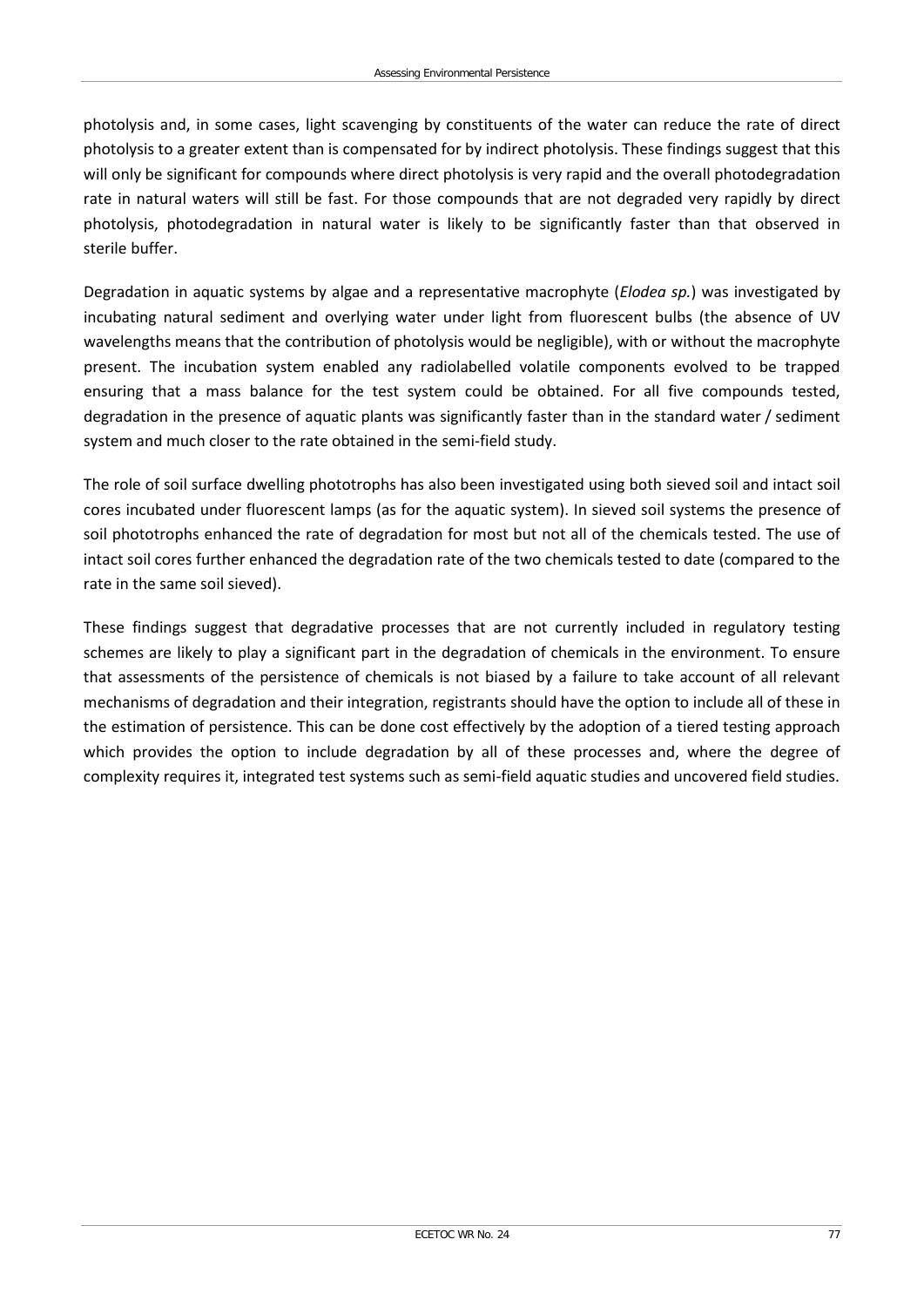# **APPENDIX C: LIST OF PARTICIPANTS**

#### **Initial Name E-mail Affiliation** G. S. F. M. R. R-A. C. J. J. T. K. T. M. B. D. B.  $M-C$ S. U. T. A. A. J. G. A. J. L. S. K. D. R. J. C. D. E. A. M. J. G. M. H. K. E. K. G. Bending Berkner Brillet Claessens Davenport Düring Eadsforth Einola Ericson Federle Fenner Fisher Galay Burgos Gottesbüren Hennecke Hubesch Huet Jacobi Jöhncke Junker Kapanen Kaune Klasmeier Kreutzer Lagriffoul L'Haridon Libelo Marshall McDonough Merckel Oliver Peltola-Thies Rauert Salvito Schaefer Schäffer Seyfried Snape Streck Telscher Tyle Van Ginkel Verbruggen Wallner Whale gary.bending@warwick.ac.uk silvia.berkner@uba.de francois.brillet@univ-nantes.fr michiel.claessens@dupont.com r.j.davenport@ncl.ac.uk rolf-alexander.duering@umwelt.uni-giessen.de charles.eadsforth@shell.uk juha.einola@tukes.fi jon.f.ericson@pfizer.com federle.tw@pg.com kathrin.fenner@eawag.ch tom.fisher@cefas.co.uk malyka.galay-burgos@ecetoc.org bernhard.gottesbueren@basf.com dieter.hennecke@ime.fraunhofer.de bhu@cefic.be marie-chantal.huet@oecd.org sylvia.jacobi@albemarle.com ulrich.joehncke@uba.de th-junker@ect.de anu.kapanen@echa.europa.eu andreas.kaune@bayer.com jklasmei@uos.de georg.kreutzer@givaudan.com arnaud.lagriffoul@anses.fr jlharidon@rd.loreal.com libelo.laurence@epa.gov stuart.marshall@unilever.com mcdonough.k@pg.com daniel.merckel@environment-agency.gov.uk robin.oliver@syngenta.com johanna.peltola-thies@echa.europa.eu caren.rauert@uba.de dsalvito@rifm.org eschaefe@wildlifeinternational.com andreas.schaeffer@bio5.rwth-aachen.de markus.seyfried@firmenich.com jason.snape@astrazeneca.com georg.streck@ec.europa.eu markus.telscher@bayer.com hty@mst.dk kees.vanginkel@akzonobel.com eric.verbruggen@rivm.nl karoline.wallner@umweltbundesamt.at graham.whale@shell.com University of Warwick, UK UBA, Germany Université Nantes, France DuPont de Nemours, Belgium Newcastle University, UK University of Giessen, Germany Shell, UK Finnish Safety & Chemicals Agency Pfizer, USA Procter & Gamble, USA EAWAG, Switzerland Cefas, UK ECETOC, Belgium BASF, Germany Fraunhofer Institute, Germany CEFIC, Belgium OECD, France Albemarle, Belgium UBA, Germany ECT Oekotoxikologie, Germany ECHA, Finland Bayer, Germany University of Osnabrück, Germany Givaudan, Switzerland Anses, France L'Oréal, France US EPA, USA Unilever Colworth, UK Procter & Gamble, USA Environment Agency, UK Syngenta, UK ECHA, Finland UBA, Germany RIFM, USA Wildlife International, USA RWTH Aachen, Germany Firmenich, Switzerland AstraZeneca, UK EC DG Enterprise, REACH unit, Belgium Bayer, Germany Danish EPA, Denmark Akzo Nobel, The Netherlands RIVM, The Netherlands Umweltbundesamt, Austria Shell Health Services, UK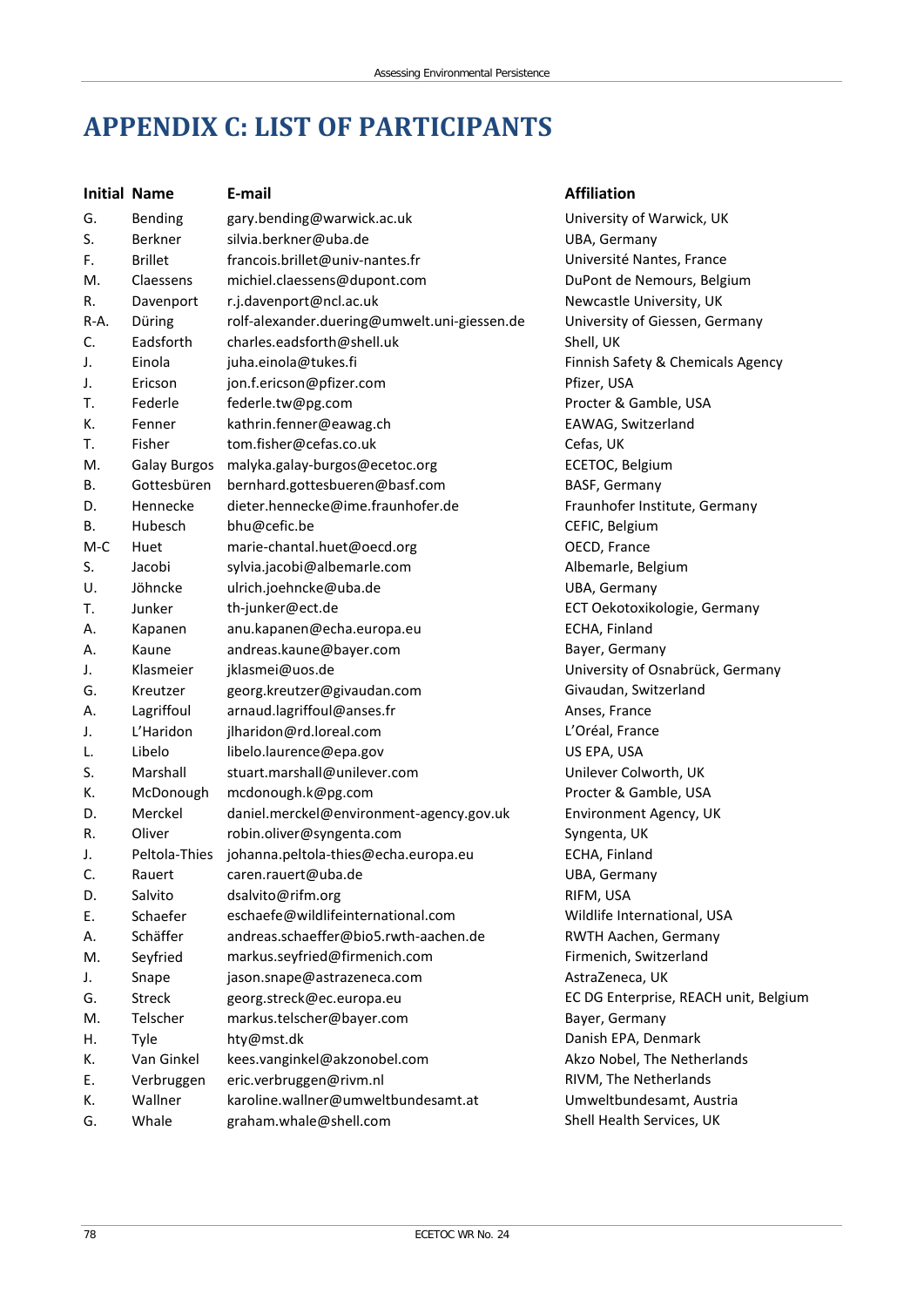# **APPENDIX D: WORKSHOP PROGRAMME**

### *Tuesday 6 November 2012*

| $09.30 - 10.00$ | Registration                                                                                                                       |                                                       |
|-----------------|------------------------------------------------------------------------------------------------------------------------------------|-------------------------------------------------------|
| $10.00 - 10.25$ | Welcome, introduction and summary of activities since the ECETOC /<br>Environment Agency Holmes Chapel Persistence Workshop (2007) | <b>Jason Snape</b><br>AstraZeneca, UK                 |
| $10.25 - 10.50$ | Regulatory overview of persistence assessment within EU                                                                            | <b>Eric Verbruggen</b><br>RIVM, The Netherlands       |
| $10.50 - 11.15$ | Challenges with assessing degradation and persistence                                                                              | <b>Tom Federle</b><br>Procter & Gamble, USA           |
| $11.15 - 11.40$ | Current issues and challenges faced on the<br>PBT Working Group with respect to persistence                                        | Johanna Peltola-Thies<br>ECHA, Finland                |
| $11.40 - 12.15$ | <b>Panel Discussion</b>                                                                                                            | <b>Jason Snape</b><br>AstraZeneca                     |
| $12.30 - 13.30$ | Lunch                                                                                                                              |                                                       |
|                 | Session 2: Screening for Environmental Persistence (Chair: Stuart Marshall)                                                        |                                                       |
| $13.30 - 13.50$ | Assessing environmental persistence:<br>balancing pragmatism with realism                                                          | <b>Gary Bending</b><br>University of Warwick, UK      |
| $13.50 - 14.10$ | Modified and enhanced biodegradability testing                                                                                     | <b>Kees van Ginkel</b><br>Akzo Nobel, The Netherlands |
| $14.10 - 14.30$ | Towards rationally designed hazard, risk and persistency assessment:<br>Putting the "bio" back into biodegradation testing         | <b>Russell Davenport</b><br>Newcastle University, UK  |
| $14.30 - 14.50$ | Challenges in the assessment of natural complex substances                                                                         | <b>Dan Salvito</b><br>RIFM, USA                       |
| $14.50 - 15.30$ | <b>Panel Discussion</b>                                                                                                            | <b>Stuart Marshall</b><br>Unilever, UK                |

**15.30 – 15.45** Coffee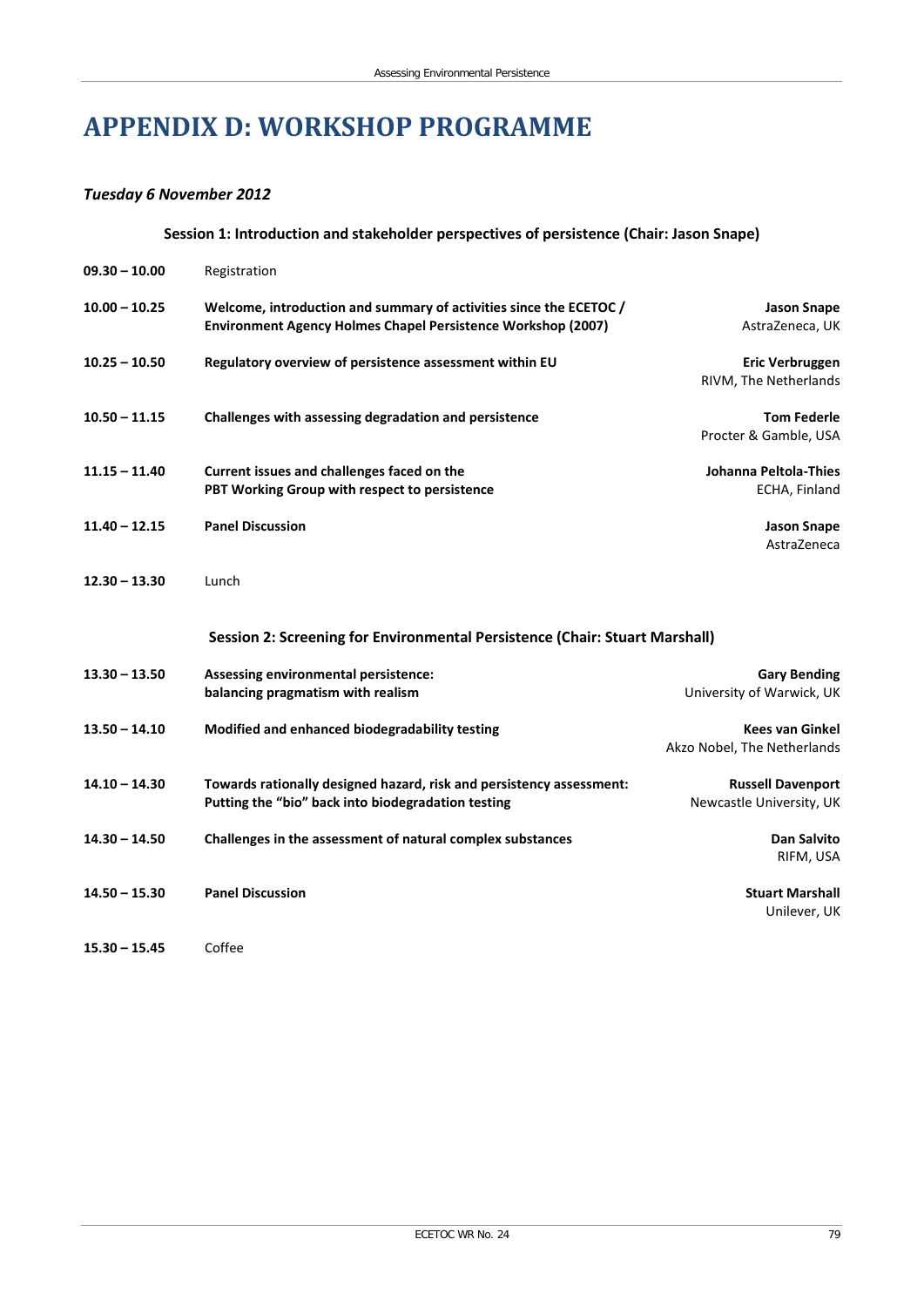#### **Syndicate Session 1**

#### **15.45 – 17.15 Breakout Group Sessions**

**Syndicate 1a – Challenges with the persistence assessment of difficult to test substances** *Moderator: Graham Whale, Shell, UK Rapporteur: Andreas Schäffer, RWTH, Germany*

**Syndicate 2a – Improved screening approaches for persistence assessment** *Moderator: Jason Snape, AstraZeneca, UK Rapporteur: Russell Davenport, Newcastle University, UK*

**Syndicate 3a – Interpretation of higher tiered studies** *Moderator: Caren Rauert, Umweltbundesamt, Germany Rapporteur: Jon Ericson, Pfizer, USA*

**Syndicate 4a – Enhanced realism within persistence assessment** *Moderator: Stuart Marshall, Unilever, UK*

*Rapporteur: Gary Bending, University of Warwick, UK*

**17.15 – 18.15 Plenary Kathrin Fenner** Feedback from Syndicate rapporteurs

**18.15 – 18.45 Discussion Kathrin Fenner**

EAWAG, Switzerland

**20.00 – 22.00** Dinner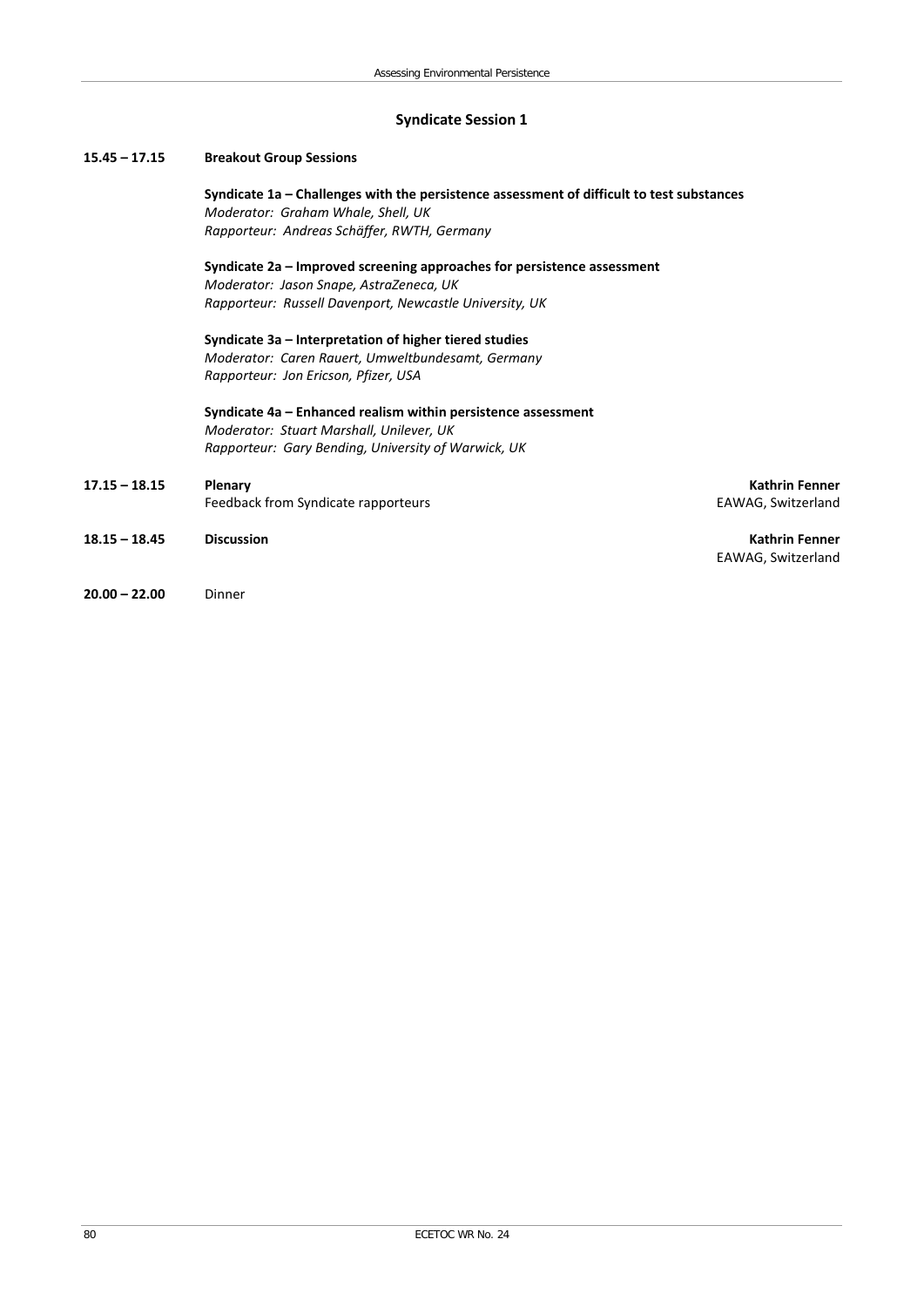### *Wednesday 7 November 2012*

### **Session 3: Experiences with higher tiered assessment of persistence (Chair: Daniel Merckel)**

| $08.30 - 08.50$ | Experiences with the OECD TG 308 with human pharmaceuticals                                                              | Jon Ericson<br>Pfizer, USA                      |
|-----------------|--------------------------------------------------------------------------------------------------------------------------|-------------------------------------------------|
| $08.50 - 09.10$ | Application of the OECD 307 study to assess the persistence of<br>Gas to Liquid (GTL) Fuel                               | <b>Graham Whale</b><br>Shell, UK                |
| $09.10 - 09.30$ | Hidden hazard or safe sink? Approaches to consider non-extractable<br>residues in the regulatory assessment of chemicals | <b>Caren Rauert</b><br>Umweltbundesamt, Germany |
| $09.30 - 09.50$ | Understanding the relationship between<br>extraction technique and bioavailability                                       | <b>Charles Eadsforth</b><br>Shell, UK           |
| $09.50 - 10.10$ | Strategies to identify degradation products and their risks                                                              | <b>Kathrin Fenner</b><br>EAWAG, Switzerland     |
| $10.10 - 10.30$ | Experiences with higher tier study designs to investigate<br>the fate and behaviour of chemicals in the environment      | <b>Robin Oliver</b><br>Syngenta, UK             |
| $10.30 - 11.15$ | <b>Panel Discussion</b>                                                                                                  | <b>Daniel Merckel</b><br>Environment Agency, UK |

**11.15 – 11.45** Coffee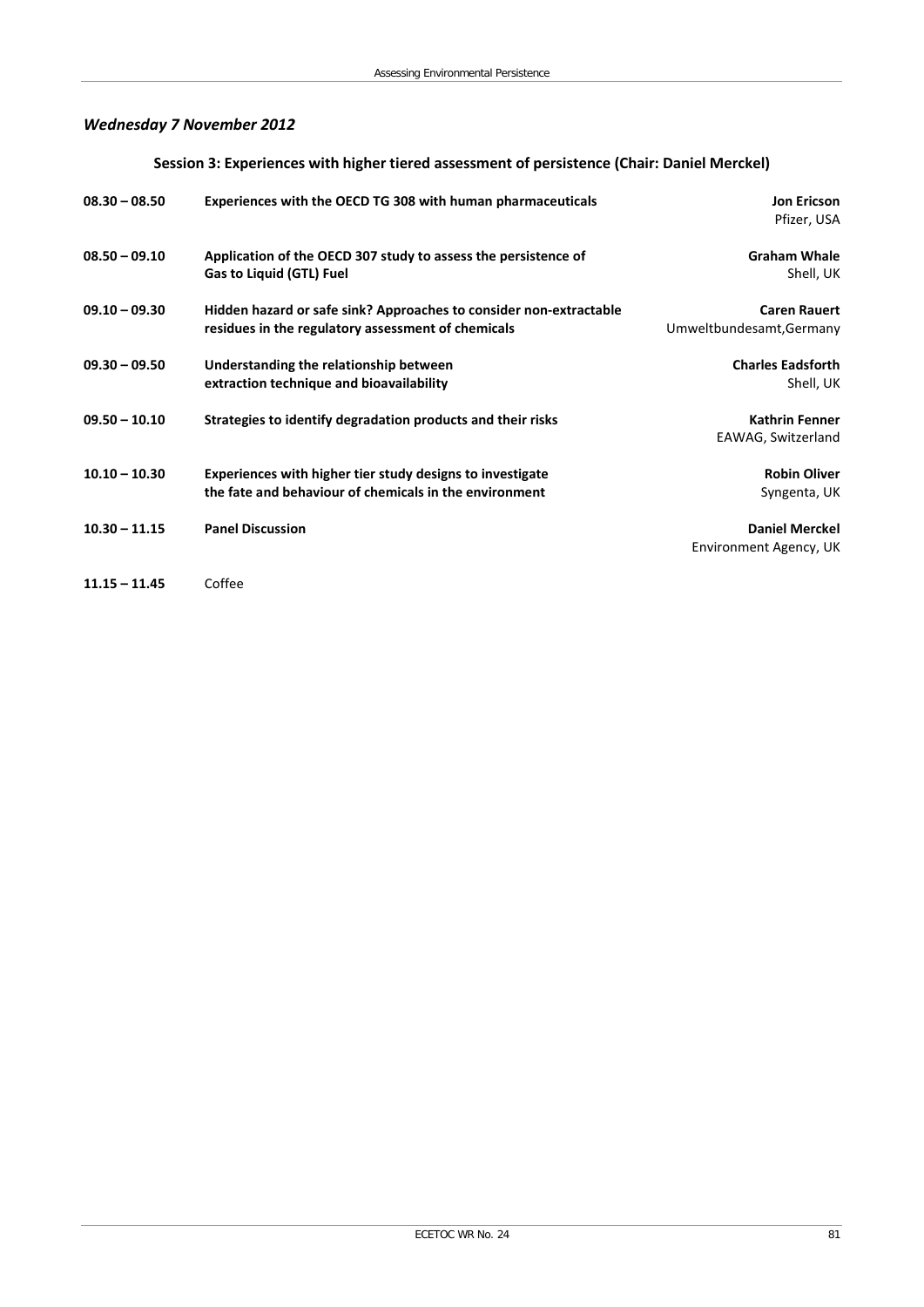#### **Syndicate Session 2**

| $11.45 - 13.00$ | <b>Breakout Group Sessions</b>                                                                                                                                                                  |                                                           |
|-----------------|-------------------------------------------------------------------------------------------------------------------------------------------------------------------------------------------------|-----------------------------------------------------------|
|                 | Syndicate $1b$ – Challenges with the persistence assessment of difficult to test substances<br>Moderator: Andreas Schäffer, RWTH, Germany<br>Rapporteur: Daniel Merckel, Environment Agency, UK |                                                           |
|                 | Syndicate 2b - Improved screening approaches for persistence assessment<br>Moderator: Russell Davenport, Newcastle University, UK<br>Rapporteur: Jason Snape, AstraZeneca, UK                   |                                                           |
|                 | Syndicate 3b – Interpretation of higher tiered studies<br>Moderator: Jon Ericson, Pfizer, USA<br>Rapporteur: Caren Rauert, Umweltbundesamt, Germany                                             |                                                           |
|                 | Syndicate 4b – Enhanced realism within persistence assessment<br>Moderator: Gary Bending, University of Warwick, UK<br>Rapporteur: Stuart Marshall, Unilever, UK                                |                                                           |
| $13.00 - 14.00$ | Lunch                                                                                                                                                                                           |                                                           |
| $14.00 - 15.00$ | <b>Return to Syndicates</b>                                                                                                                                                                     |                                                           |
| $15.00 - 16.00$ | Plenary<br>Feedback from Syndicate rapporteurs                                                                                                                                                  | <b>Jorg Klasmeier</b><br>University of Osnabrück, Germany |
| $16.00 - 16.30$ | <b>Discussion</b>                                                                                                                                                                               | Jorg Klasmeier<br>University of Osnabrück, Germany        |

Close of Workshop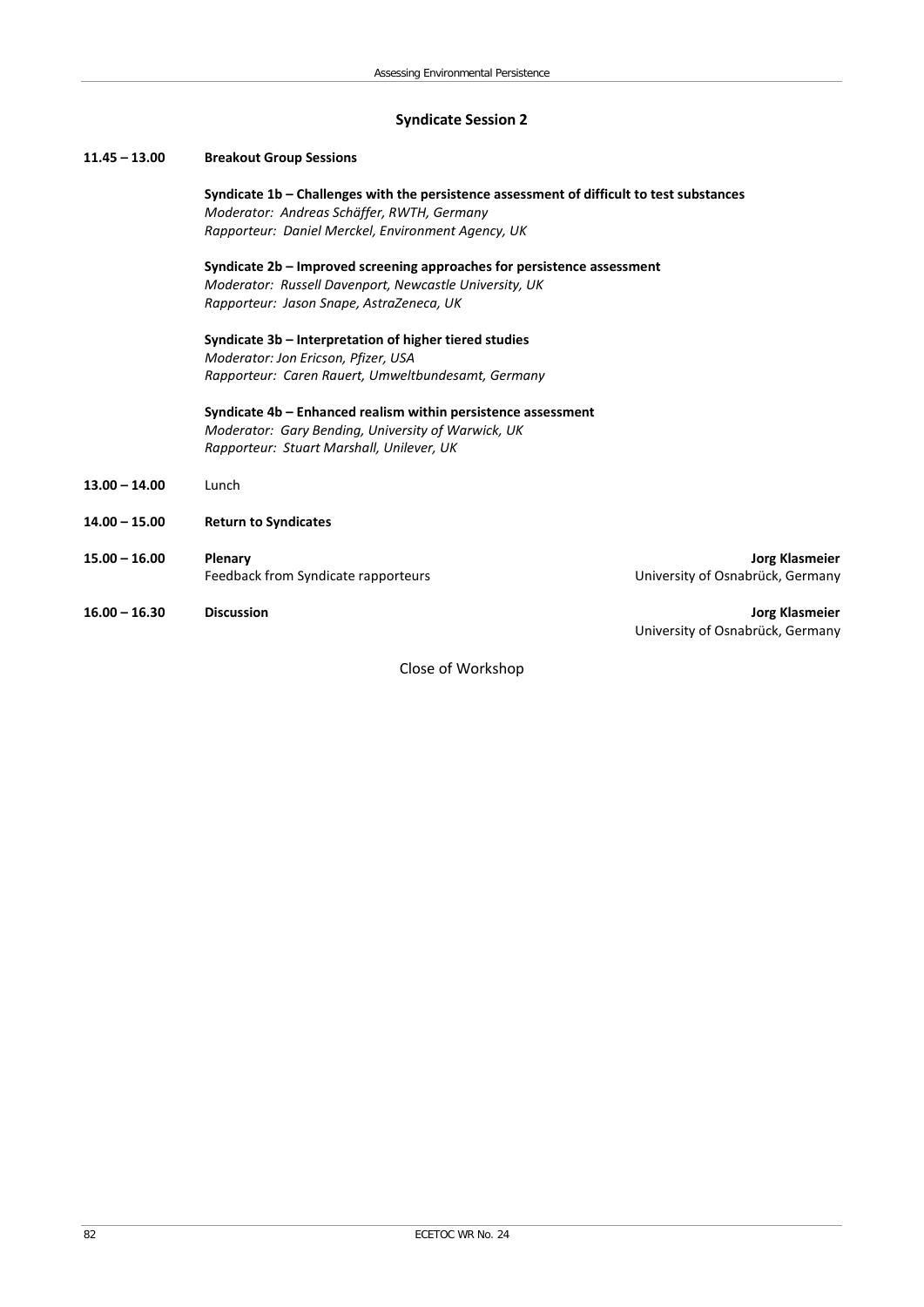# **APPENDIX E: ORGANISING COMMITTEE**

Jason Snape (Chairman) AstraZeneca Brixham Environmental Laboratory Freshwater Quarry Paignton TQ5 8BA Brixham UK

Malyka Galay Burgos ECETOC Avenue E. Van Nieuwenhuyse, 2 B – 1160 Brussels Belgium

Stuart Marshall Unilever Research & Development Colworth House Bedford MK44 1LQ UK

Daniel Merckel Environment Agency Red Kite House Wallingford Oxfordshire OX10 8BD UK

Caren Rauert Umweltbundesamt DEPT IV 2.3 D – 6844 Dessau Germany

Graham Whale Shell Health Services Shell Technology Centre Chester CH1 3SH UK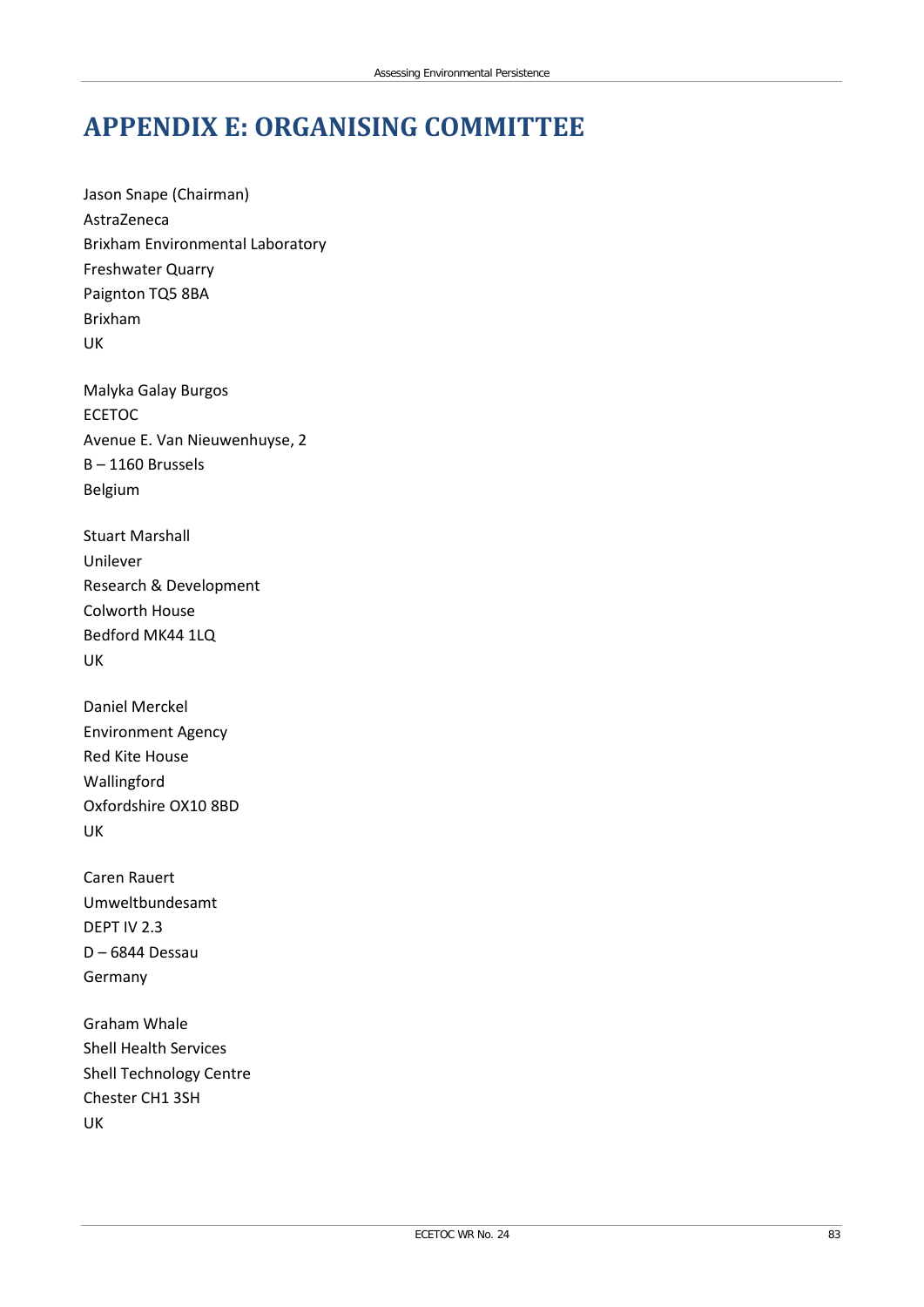# **ECETOC PUBLISHED REPORTS**

The full catalogue of ECETOC publications can be found on the ECETOC website: <http://www.ecetoc.org/publications>